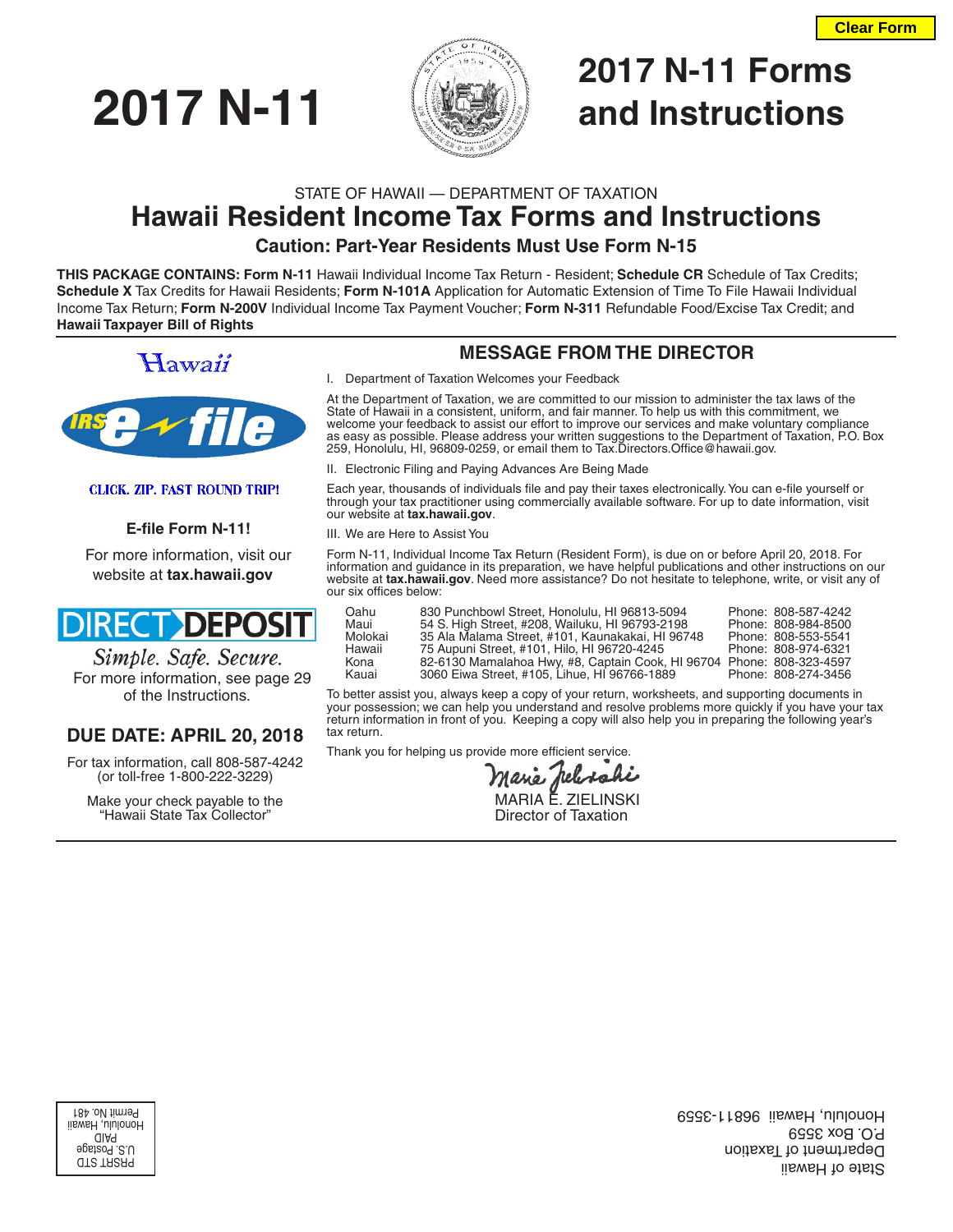# **Changes to Note**

- Hawaii has adopted the federal provision that excludes from gross income the value of Olympic and Paralympic medals and the amount of United States Olympic Committee prize money received after December 31, 2015, on account of your participation in the Olympic or Paralympic Games if your adjusted gross income, including the amount of your medals and prize money, is \$1,000,000 or less (\$500,000 or less if married filing separately). (Act 95, SLH 2017)
- For taxable years ending after December 31, 2016, all taxpayers are subject to the 10% threshold for the itemized deduction for medical expenses, including taxpayers age 65 or older. (Act 91, SLH 2011)
- You may exclude up to \$6,410 of your military reserve or Hawaii National Guard duty pay from your income for taxable years beginning after December 31, 2016. (Act 197, SLH 2004)
- The Renewable Fuels Production Tax Credit is a new credit for taxable years 2017 to 2021 for the production of renewable fuels. (Act 202, SLH 2016)
- The Organic Foods Production Tax Credit is a new credit for taxable years 2017 to 2021 for expenses incurred for the production or handling of organic foods. (Act 258, SLH 2016)
- Effective July 1, 2017, the Cesspool Upgrade, Conversion or Connection Income Tax Credit is amended by expanding the definition of "qualified" cesspool." (Act 125, SLH 2017)
- Effective July 12, 2017, several amendments are made to the Capital Infrastructure Tax Credit, including provisions to (1) increase the amount of the tax credit per taxable year to \$2,500,000, and (2) expand the definition of capital infrastructure costs. (Act 213, SLH 2017)
- For taxable years beginning after December 31, 2017, the Renewable Fuels Production Tax Credit is amended by replacing the Department of Business, Economic Development, and Tourism (DBEDT) requirements related to the certification, administration, and verification of the tax credit with a process that requires the taxpayer to file a third-party-certified statement with DBEDT. (Act 142, SLH 2017)
- For taxable years beginning after December 31, 2017, (1) the income tax brackets and rates for high income earners are reinstated, (2) an Earned Income Tax Credit is created for 2018 to 2022, and (3) the amendments to the refundable food/excise tax credit are made permanent. (Act 107, SLH 2017)
- For taxable years beginning after December 31, 2018, several amendments are made to the Motion Picture, Digital Media, and Film Production Income Tax Credit, including provisions to (1) extend the repeal date from January 1, 2019, to January 1, 2026, (2) limit the total credit to \$35 million per year, and (3) amend the qualifications a production must meet in order to claim the credit. (Act 143, SLH 2017)
- The following federal provisions that were adopted by Hawaii expired at the end of 2016 and cannot be claimed for taxable years after 2016: (1) the deduction for mortgage insurance premiums, and (2) the exclusion from gross income of discharge from qualified principal residence indebtedness. These provisions may be claimed only if federal legislation is passed in 2017 to reinstate these provisions and these provisions are adopted by the 2018 Hawaii State Legislature.

# **Important Reminders**

#### **File and Pay on Time**

- Please file your return and pay your taxes by April 20, 2018.
- When you mail your return:
	- (1) Mail it to the appropriate address as stated in "Where to File."
		- (2) Enclose only one return per envelope.
		- (3) Use proper postage. If there is insufficient postage on the envelope, the U.S. Postal Service will return it to you.
- Keep a copy of your return for your records.

#### **Extension of Time to File**

- If you are unable to file by April 20, 2018, you are granted an automatic 6-month extension of time to file your return through October 20, 2018. The extension of time to file is not an extension of time for payment of tax.
	- (1) If you are due a refund, you do not have to file a form to request an extension. Just file your return by October 20, 2018.
	- (2) If you have a balance due, you must pay your taxes in full by April 20, 2018. File Form N-101A with your payment. You may **not** use federal Form 4868 instead of Form N-101A.
	- (3) If you're not sure if you have a balance due, use the worksheet on Form N-101A.

#### **Make Sure Your Tax Return is Correct and Complete**

- You can avoid processing delays, adjustments to your return, and additional correspondence from the Department of Taxation if you:
- (1) Make sure all social security numbers are correct.
- (2) Check the appropriate filing status box.
- (3) Complete all required entries on your return. The following lines must be filled in: Form N-11, line 24; and Form N-15, line 41.
- (4) Check the arithmetic on your return.
- (5) Attach all required forms and statements.
- (6) Attach your employee earning statements (HW-2s or federal W-2s) to the front of your return.
- (7) Sign your return. If you paid someone to prepare your return, the preparer must sign and complete the Paid Preparer's Information box.
- You may be required to file an amended return to complete missing entries or provide missing forms or statements.

#### **Amended Returns**

• If you are fi ling an amended return, you must submit a complete return and attach Schedule AMD along with all required forms and statements. If you are claiming any tax credits, remember to attach the required forms, such as Schedule CR and Schedule X, even if you claimed the credits on the original return. See "Make Sure Your Tax Return is Correct and Complete" above.

#### **Married Taxpayers**

- If you are married, print your spouse's social security number in the designated area on your return whether a joint or separate return is filed.
- If your spouse is an alien and was issued an ITIN by the IRS, enter your spouse's ITIN. If your spouse has applied for an ITIN but the IRS has not yet issued the ITIN, write "Applied For."
- If you are married and filing separate returns, the refund from your spouse's return cannot be applied to your liability.

# **Items To Note**

- The *Hawaii Taxpayer Bill of Rights* is reprinted inside the back cover.
- The Department of Taxation is a proud partner with the Missing Child Center Hawaii, Department of the Attorney General (MCCH). Photographs of missing children selected by the Center may appear in this instruction booklet on pages that would otherwise be blank. You can help bring these children home by looking at the photographs and calling MCCH at 1-808-586-1449 if you recognize a child.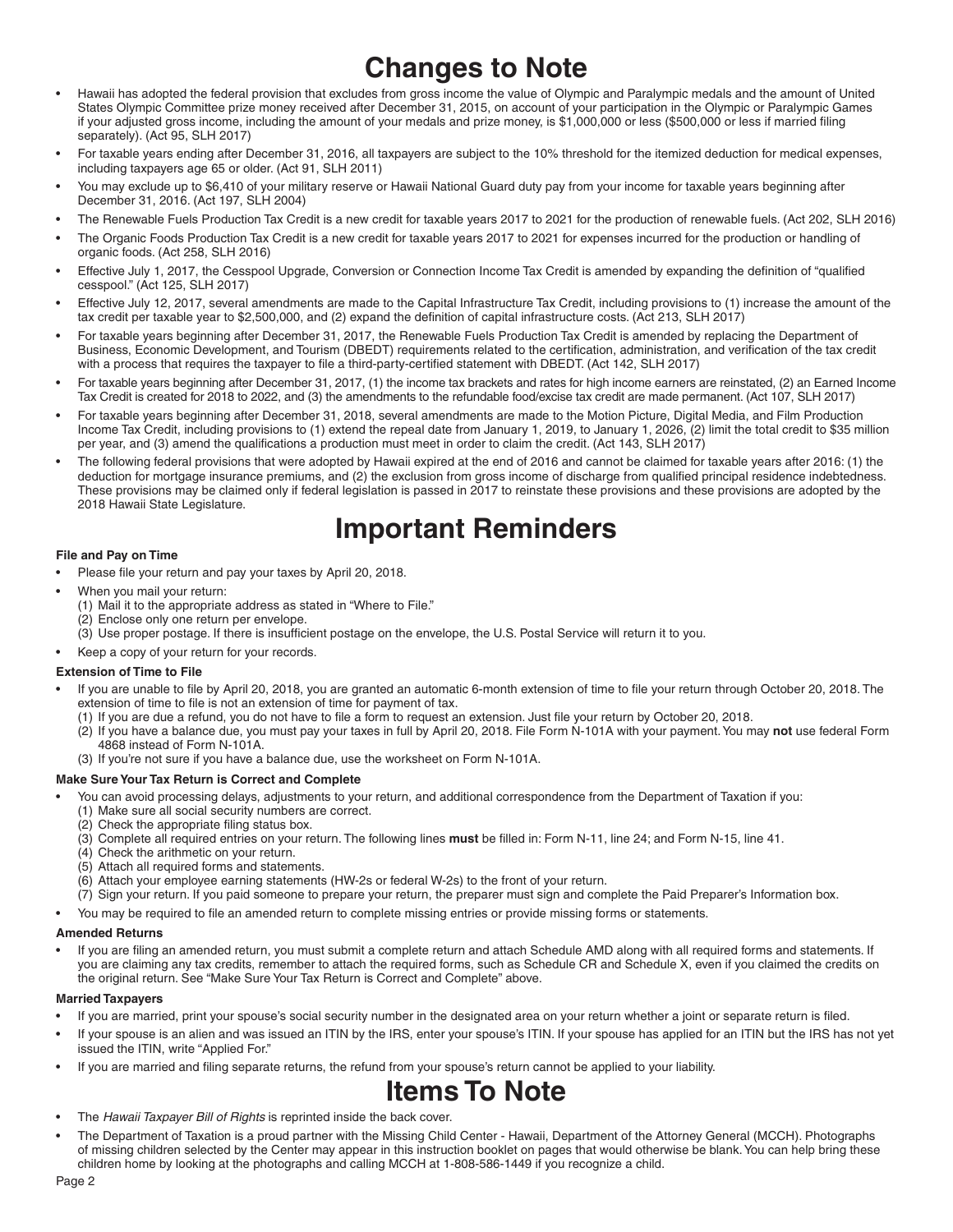# **STATE OF HAWAII - DEPARTMENT OF TAXATION RELATED FEDERAL/HAWAII TAX FORMS**

|             |                                                                                                        |                    | Copy of       |
|-------------|--------------------------------------------------------------------------------------------------------|--------------------|---------------|
|             |                                                                                                        |                    | Fed. Form     |
| Federal     |                                                                                                        | Comparable         | <b>May Be</b> |
| Form Number | Title or Description of Federal Form                                                                   | <b>Hawaii Form</b> | Submitted+    |
|             |                                                                                                        |                    |               |
|             |                                                                                                        |                    |               |
|             |                                                                                                        |                    |               |
|             |                                                                                                        |                    |               |
|             |                                                                                                        |                    |               |
|             |                                                                                                        |                    |               |
|             |                                                                                                        |                    |               |
|             |                                                                                                        |                    |               |
|             |                                                                                                        |                    |               |
|             |                                                                                                        |                    |               |
|             |                                                                                                        |                    |               |
|             |                                                                                                        |                    |               |
|             |                                                                                                        |                    |               |
|             |                                                                                                        |                    |               |
|             |                                                                                                        |                    |               |
|             |                                                                                                        |                    |               |
|             |                                                                                                        |                    |               |
|             |                                                                                                        |                    |               |
|             |                                                                                                        |                    |               |
|             |                                                                                                        |                    |               |
|             |                                                                                                        |                    |               |
|             |                                                                                                        |                    |               |
|             |                                                                                                        |                    |               |
|             |                                                                                                        |                    |               |
|             |                                                                                                        |                    |               |
|             |                                                                                                        |                    |               |
|             |                                                                                                        |                    |               |
|             |                                                                                                        |                    |               |
|             |                                                                                                        |                    |               |
|             |                                                                                                        |                    |               |
|             |                                                                                                        |                    |               |
|             |                                                                                                        |                    |               |
|             |                                                                                                        |                    |               |
|             | 4852Substitute for Form W-2, Wage and Tax Statement, or Form 1099-R, Distributions From                |                    |               |
|             | Pensions, Annuities, Retirement or Profit-Sharing Plans, IRAs, Insurance Contracts, etc L-15 No        |                    |               |
|             | 4868Application for Automatic Extension of Time To File U.S. Individual Income Tax Return  N - 101A No |                    |               |
|             |                                                                                                        |                    |               |
|             |                                                                                                        |                    |               |
|             |                                                                                                        |                    |               |
|             | 5213Election To Postpone Determination as To Whether the Presumption Applies That an                   |                    |               |
|             |                                                                                                        |                    |               |
|             | 5329Additional Taxes on Qualified Plans (Including IRAs) and Other Tax-Favored Accounts None  No       |                    |               |
|             |                                                                                                        |                    |               |
|             |                                                                                                        |                    |               |
|             |                                                                                                        |                    |               |
|             |                                                                                                        |                    |               |
|             |                                                                                                        |                    |               |
|             |                                                                                                        |                    |               |
|             |                                                                                                        |                    |               |
|             |                                                                                                        |                    |               |
|             |                                                                                                        |                    |               |
|             |                                                                                                        |                    |               |
|             |                                                                                                        |                    |               |
|             |                                                                                                        |                    |               |
|             |                                                                                                        |                    |               |
|             |                                                                                                        |                    |               |

+If "Yes" is indicated and there is no Hawaii equivalent form, the federal form must be used.

To request tax forms by mail, you may call 808-587-4242 or toll-free 1-800-222-3229.

You may also obtain tax forms through the Department of Taxation's website at tax.hawaii.gov.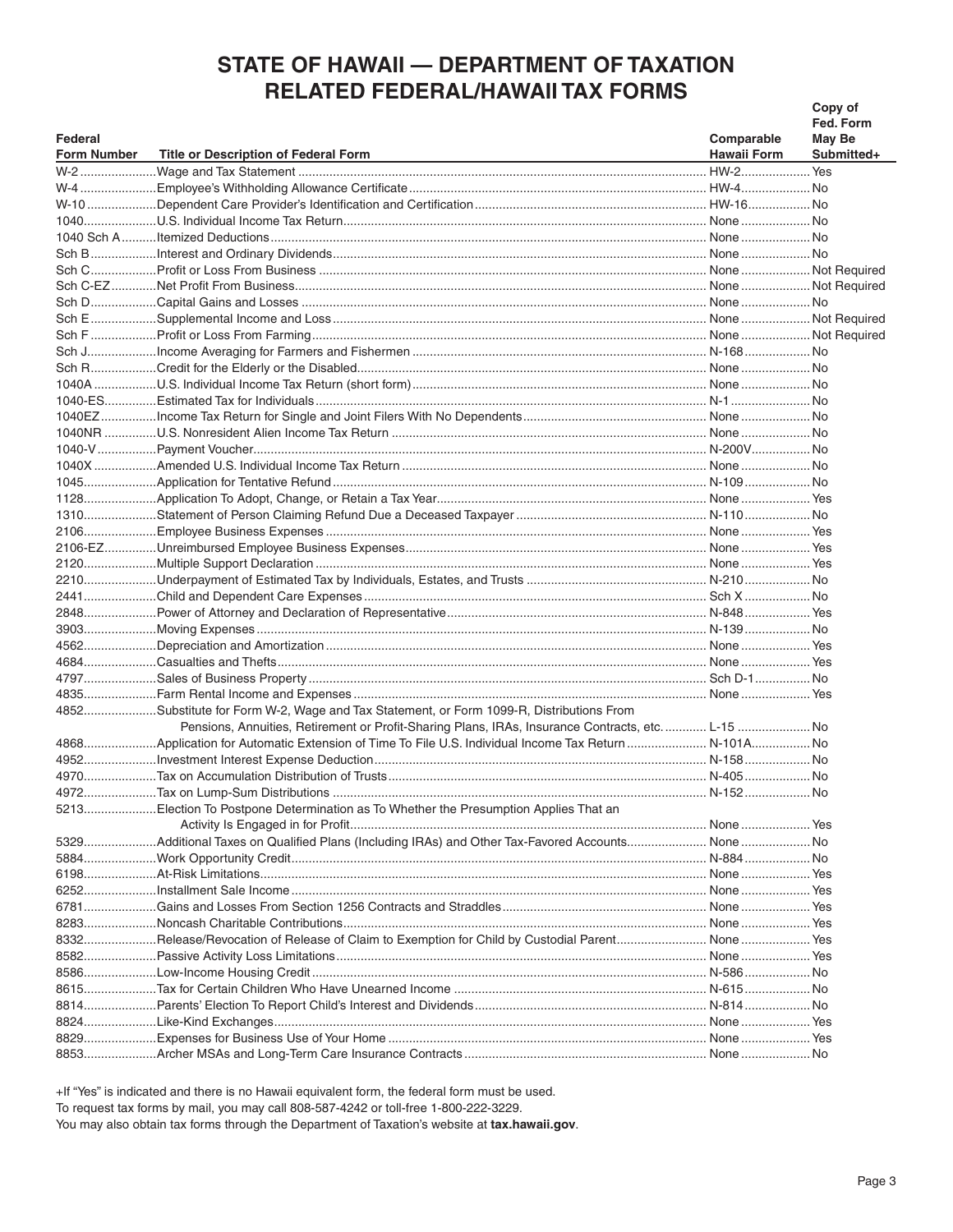# **Form N-11 — General Instructions**

# **Guidelines for Filling in Scannable Forms**

Form N-11 and Schedule CR are designed for electronic scanning that permits faster processing with fewer errors. To avoid delays:

- Print amounts only on those lines that are applicable.
- Use only a black or dark blue ink pen. Do not use red ink, pencils, felt tip pens, or erasable pens.
- Because this form is read by a machine, print your numbers inside the boxes like this: **1234567890x**
- Do NOT print outside the boxes.
- Fill in ovals completely. Do not  $\vee$  or  $\mathsf{\mathsf{X}}$ the ovals.
- Do NOT enter cents. For numbers that are required to be rounded to the nearest dollar, do NOT print over the zeros printed on the form that are used to designate cents.
- Do NOT use dollar signs, slashes, dashes or parentheses in the boxes.
- Photocopying of this form could cause delays in processing your return.
- Please use a color printer and print in color.

# **Same-Sex Marriage**

Effective December 2, 2013, Hawaii recognizes marriages between individuals of the same sex. As it relates to taxation, all samesex couples that are legally married in Hawaii or any other jurisdiction where such marriages are valid are married for all tax purposes, including Hawaii income tax purposes.

**Note:** *The federal government recognizes marriages between individuals of the same sex for federal income tax purposes.*

# **Civil Unions**

Effective January 1, 2012, civil unions are recognized in Hawaii. Civil unions entered into in a jurisdiction other than Hawaii are also recognized, provided that the relationship meets Hawaii's eligibility requirements, has been entered into in accordance with the laws of the other jurisdiction, and can be documented.

The Internal Revenue Code (IRC) provisions referred to in Hawaii's Income Tax Law that apply to a husband and wife, spouses, or person in a legal marital relationship shall be deemed to apply to partners in a civil union with the same force and effect as if they were "husband and wife," "spouses," or other terms that describe persons in a legal marital relationship. Accordingly, references to "married" and "spouse" are also references to "in a civil union" and "civil union partner," respectively.

For Hawaii income tax purposes, civil union couples have the same tax filing status options as married couples. Also, if an employee benefit is tax-exempt when extended to the opposite sex spouse of an employee, or to the children of the spouse, the benefit is tax-exempt when extended to a civil union partner of an employee, or to the children of the civil union partner.

**Note:** *Individuals who have entered into a registered domestic partnership, civil union, or other similar relationship that is not considered a marriage under state (or foreign) law are not considered married for federal income tax purposes. Since the federal government does not recognize civil unions as married individuals for federal income tax purposes, civil unions will continue to file as unmarried individuals on their federal income tax returns. Also, the income reported for federal and for Hawaii income tax purposes may differ, depending on the situation. For example, certain employee benefits that are tax-exempt when provided to married couples and the children of married couples may be taxable federally when they are provided for civil union partners and their children, unless the civil union partner or their children qualify as dependents under IRC section 152.*

# **Who Must File**

1. Every individual doing business in Hawaii during the taxable year must file a return, whether or not the individual derives any taxable income from that business.

"Doing business" includes all activities engaged in or caused to be engaged in with the object of gain or economic benefit, direct or indirect, except personal services performed as an employee under the direction and control of an employer.

For example, every person receiving rents from property owned in Hawaii is "doing business" and must file a return whether or not the person's expenses exceed the gross rental income.

2. Every individual receiving more than the following amounts of gross income subject to taxation under Hawaii Income Tax Law, including amounts received as salaries and wages for services rendered by an employee to an employer, must file a return:

| For Individuals Under Age 65<br>Gross Income of<br><b>Filing Status</b> |         |  |  |
|-------------------------------------------------------------------------|---------|--|--|
| Married filing separately                                               | \$3.344 |  |  |
| Single                                                                  | \$3.344 |  |  |
| Head of household                                                       | \$4.356 |  |  |
| Qualifying widow(er) with a<br>dependent child                          | \$5.544 |  |  |
| Married filing jointly                                                  | \$6,688 |  |  |

| For Individuals Age 65 or older<br><b>Gross Income of</b><br><b>Filing Status</b> |         |  |  |
|-----------------------------------------------------------------------------------|---------|--|--|
| Married filing separately                                                         | \$4.488 |  |  |
| Single                                                                            | \$4.488 |  |  |
| Head of household                                                                 | \$5,500 |  |  |
| Qualifying widow(er) with a<br>dependent child                                    | \$6.688 |  |  |
| Married filing jointly,<br>one is 65 or older                                     | \$7,832 |  |  |
| Married filing jointly,<br><b>both</b> are 65 or older                            | \$8,976 |  |  |

These threshold amounts will be higher for persons who are blind, deaf, or totally disabled, and who have completed and filed a certification with the Department of Taxation (Department) of their disability on Form N-172 **before** filing their income tax return.

For individuals who can be claimed as **dependents** on the tax return of another taxpayer, the threshold amount is the amount of the dependents' standard deduction.

For **nonresident aliens**, the threshold amount is \$1,144 for individuals under 65, and \$2,288 for individuals 65 or older.

For **nonresident individuals**, the threshold amounts stated above must be multiplied by the ratio of Hawaii adjusted gross income to total adjusted gross income from all sources to determine whether the individual must file a return.

3. Children who receive unearned income during the taxable year and have not attained the age of 14 years before the end of the taxable year must file their own returns to report their income unless their parent or parents report that income.

However, the Department will, administratively, not require the filing of a State income tax return if the child's total earned and/or unearned income for the taxable year is \$500 or less and the application of the standard deduction amount results in no taxable income for the child. Children who must file a return may need to file Form N-615, Computation of Tax for Children Under Age 14 Who Have Unearned Income of More than \$1,000. Parents may report income of their children by filing Form N-814, Parent's Election to Report Child's Interest and Dividends.

4. If you need to report additional tax from Form N-2, Distribution from an Individual Housing Account; Form N-103, Sale of Your Home; Form N-152, Tax on Lump-Sum Distributions; Form N-312, Recapture of Capital Goods Excise Tax Credit; Form N-338, Recapture of Tax Credit for Flood Victims; Form N-344, Recapture of Important Agricultural Land Qualified Agricultural Cost Tax Credit; Form N-348, Recapture of Capital Infrastructure Tax Credit; Form N-405, Tax on Accumulation Distribution of Trusts; Form N-586, Re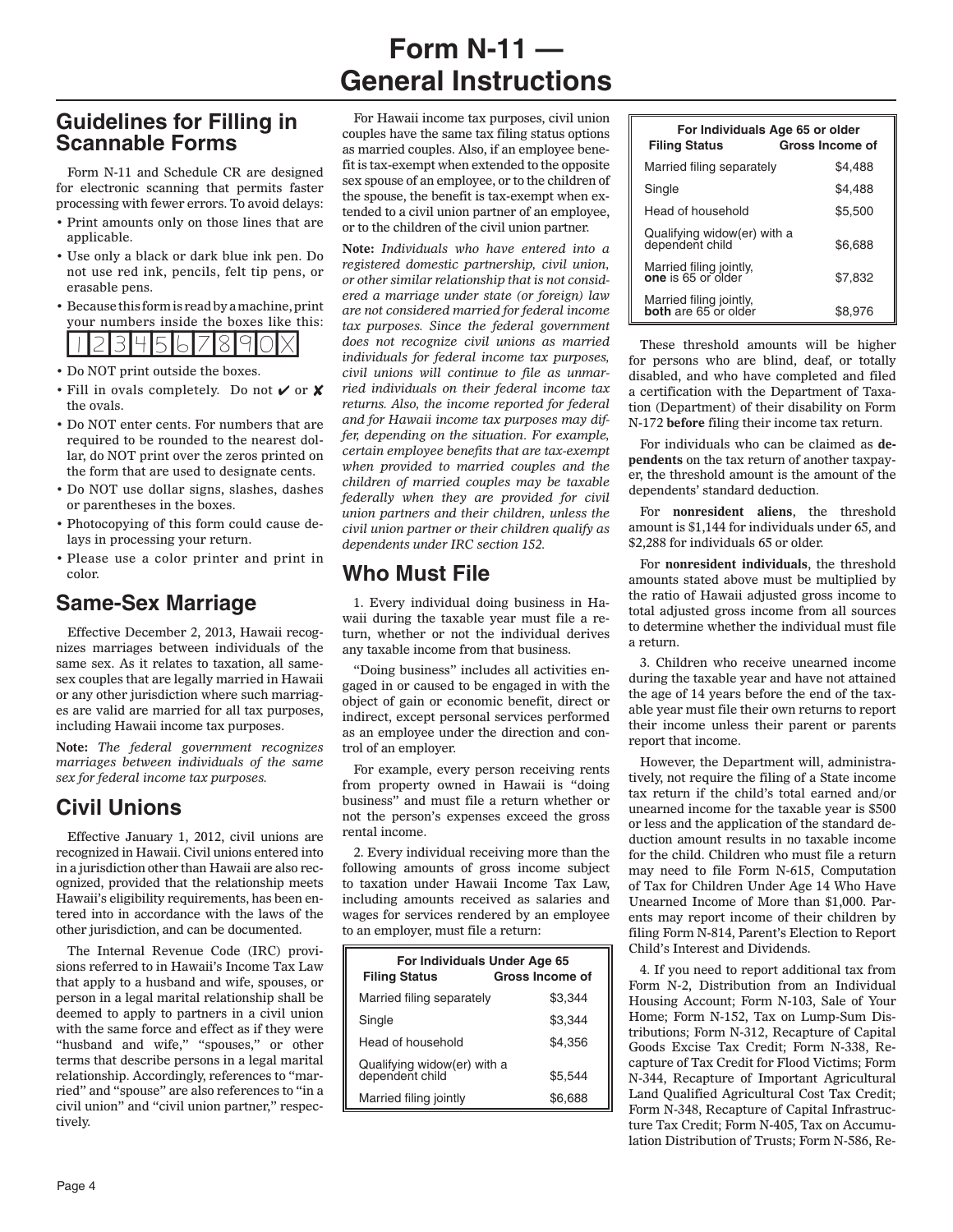capture of Tax Credit for Low-Income Housing; or Form N-814, Parent's Election to Report Child's Interest and Dividends, then you must file a return regardless of income level.

# **Who Should File**

Even if you do not have to file, you should file to get a refund if too much income tax was withheld from your pay. Also, if you are eligible for refundable credits, you need to file a return to claim the credits.

# **Residency Status**

#### **Resident**

A resident is taxed on income from all sources.

A resident must file an Individual Income Tax Return—Resident (Form N-11), if required to do so.

A Hawaii resident is (1) Every individual domiciled in Hawaii, and (2) Every other individual whether domiciled in Hawaii or not, who resides in Hawaii for other than a temporary or transitory purpose.

An individual domiciled outside Hawaii is presumed to be a resident if he or she spends more than 200 days in Hawaii during the taxable year. This presumption may be overcome by evidence satisfactory to the Department that the individual maintained a permanent place of abode outside the State and was in the State for a temporary or transitory purpose. No person shall be deemed to have gained or lost a residence simply because of his or her presence or absence in compliance with military or naval orders of the United States, while engaged in aviation or navigation, or while a student at any institution of learning. See Tax Information Release No. 97-1, *"Determination of Residence Status."*

#### **Nonresident**

A Hawaii nonresident is an individual who is in Hawaii for a temporary or transient purpose, and whose permanent domicile is not Hawaii.

A nonresident must file an Individual Income Tax Return—Nonresident and Part-Year Resident (Form N-15), if required to do so. A nonresident will be taxed on income from Hawaii sources only.

A nonresident married to a Hawaii resident may choose to file a joint return with the resident spouse on Form N-11; **however, the nonresident will then be taxed on all income from all sources.** For more information, see *Married Filing Joint Return* on page 8.

#### **Part-Year Resident**

A part-year resident is an individual who was a Hawaii resident for part of the year, and who was a nonresident during the other part of the year. This includes those who moved to Hawaii during the year and those who moved away from Hawaii during the year.

A part-year resident must file an Individual Income Tax Return—Nonresident and Part-Year Resident (Form N-15), if required to do so. A part-year resident will be taxed on all income from all sources during the period of residency, and on income from Hawaii sources only during the period of nonresidency.

#### **Domicile Defined**

The term "domicile" means the place where an individual has a true, fixed, permanent home and principal establishment, and to which place the individual has, whenever absent, the intention of returning. It is the place in which an individual has voluntarily fixed the habitation of himself or herself and family, **not for a mere special or temporary purpose, but with the present intention of making a permanent home.** Three things are necessary to create a new domicile: first, abandonment of the old domicile; second, the intent to establish a new domicile; and third, actual physical presence in the new domicile. Once a domicile is established, the intent to abandon it is not itself sufficient to create a new domicile; a new domicile must be shown.

**Reminder:** If you are in Hawaii because of military orders and do not intend to make Hawaii your permanent home, you are not considered a Hawaii resident for income tax purposes, even though you have been in Hawaii for more than 200 days in 2017. File a resident return with your home state, and file a Hawaii nonresident and part-year resident return (Form N-15) to report your Hawaii income.

#### **Resident and Nonresident Examples**

**Note:** *For more information, see Tax Information Release No. 90-3, "Income Taxation and Eligibility for Credits of an Individual Taxpayer Whose Status Changes from Resident to Nonresident or from Nonresident to Resident," Tax Information Release No. 90-10, "Clarification of Taxation and the Eligibility for Personal Exemptions and Credits of Residents and Nonresidents in the Military and Spouses and Dependents of Persons in the Military," Tax Information Release No. 97-1, "Determination of Residence Status," and Tax Information Release No. 2010-01, "Military Spouses Residency Relief Act ("MSRRA")."*

Example 1—A Hawaii resident who enlists in the military normally will remain a Hawaii resident regardless of the length of absence from Hawaii while stationed outside of Hawaii.

Example 2—A Hawaii resident working in a foreign country will remain a Hawaii resident unless permanent resident status is granted by the foreign country.

Example 3—Foreign students who are granted entry into the United States on "F" visas are nonresidents for Hawaii tax purposes. Researchers and faculty members who are granted entry into the United States on "H," "J," or "Q" visas, and who have been in Hawaii for more than 200 days during the taxable year may be considered Hawaii residents.

Example 4—Spouses of those in the military service do not become Hawaii residents if their principal reason for moving to Hawaii was the transfer of the service member spouse

to Hawaii, and if it is their intention to leave Hawaii when the service member spouse either is transferred to another military station or leaves the service.

Example 5—A Hawaii resident who marries a nonresident will remain a Hawaii resident unless the three requirements for changing his or her domicile are also met. (Refer to "Domicile Defined" on this page.) This situation applies in reverse to a nonresident who marries a resident. A person's residence status will not change just because of marriage.

# **Which Form to File**

#### **You MUST use Form N-11 if:**

• You were a resident for the **full** year, or, if married filing jointly, **either** spouse was a resident for the full year (however, the nonresident spouse would be taxed on their worldwide income for the full year).

#### **You MUST use Form N-15 if:**

- You were a nonresident for the **full** year, or, if married filing jointly, **both** spouses were nonresidents for the full year.
- You are taking up residence in Hawaii during the tax year. (Part-year resident).
- You are giving up residence in Hawaii during the tax year. (Part-year resident).

# **When to File**

**Note**: *If any due date falls on a Saturday, Sunday, or legal holiday, use the next regular workday as the due date.*

You should file as soon as you can after January 1, but not later than April 20, 2018. If you file late, you may have to pay penalties and interest if you owe taxes on your return. Please see the instructions for *Penalties and Interest*  on page 32. If you cannot meet the deadline, you are automatically granted a 6-month extension without the need to file anything with the Department unless an additional tax payment must be made. As long as the following conditions are met, you are deemed to have made an application for the 6-month extension to file an income tax return on the prescribed due date:

- 1. On or before April 20, 2018, 100% of the properly estimated tax liability is paid;
- 2. The tax return is filed on or before the expiration of the 6-month extension period;
- 3. The tax return is accompanied by full payment of any tax not already paid; and
- 4. You are not bound by a court order to file a tax return on or before the prescribed due date.

If you must make an additional payment of tax on or before April 20, 2018 in order to meet the condition requiring payment of 100% of the properly estimated tax liability, you must file Form N-101A with your payment. The extension of time to file is not an extension of time for payment of tax.

Form N-101A can be filed and payment made electronically through the State's Internet portal. Go to **tax.hawaii.gov/eservices/**  for more information. Federal Form 4868, Ap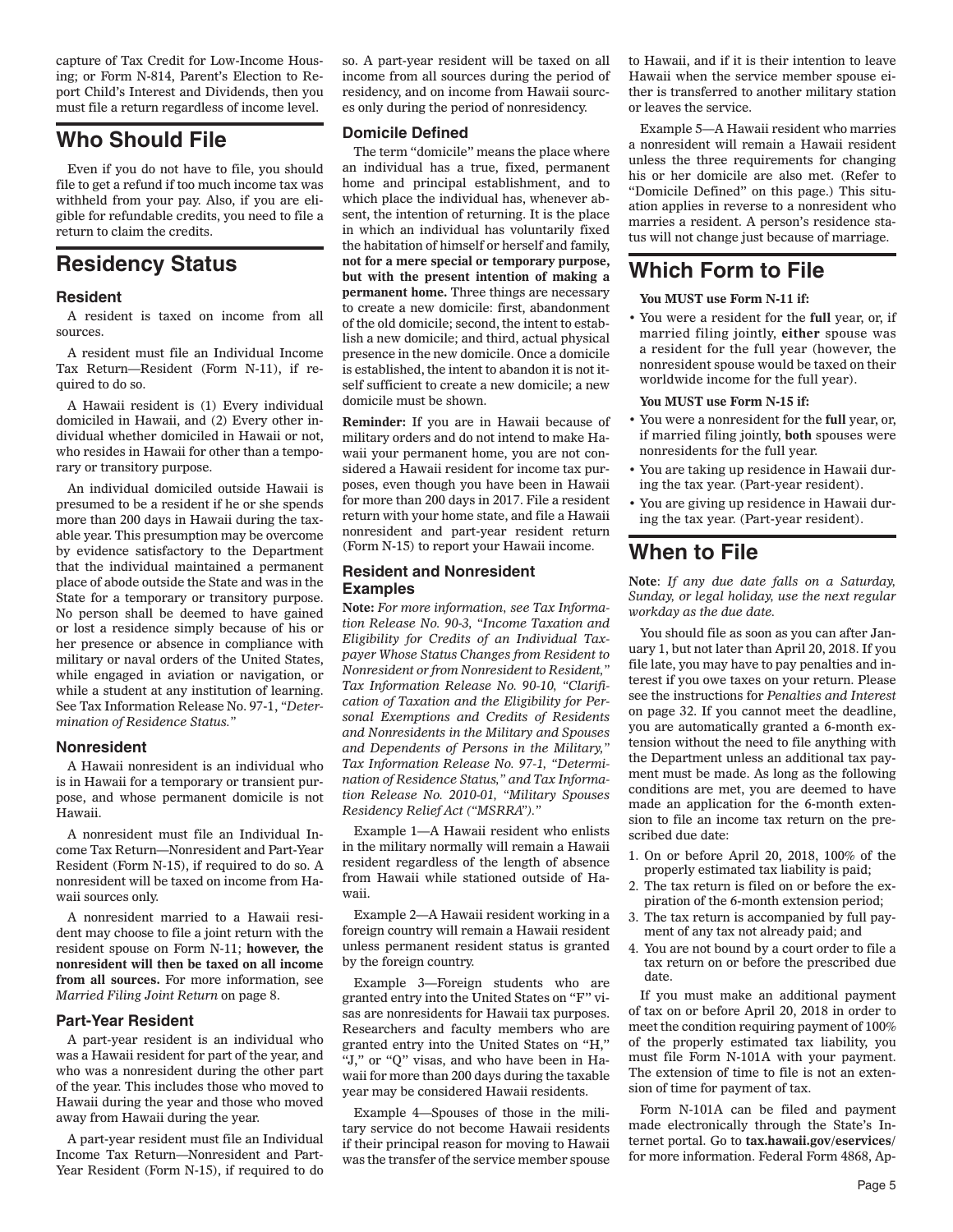plication for Automatic Extension of Time To File U.S. Individual Income Tax Return, may **not** be used in lieu of Form N-101A.

**Note:** *Returns for fiscal year taxpayers must be filed on or before the 20th day of the fourth month following the close of the fiscal year.*

**Note:** *Under Hawaii Income Tax Law, certain tax credits must be claimed within 12 months from the close of the tax year*.

The official U.S. Post Office cancellation mark will be considered primary evidence of the date of filing of tax documents and payments. If you want to keep evidence that you mailed your return on time, ask your Post Office for a Certificate of Mailing. It is NOT necessary to get a certified or registered mail return receipt.

Hawaii has adopted the IRC provision to allow documents and payments delivered by a designated private delivery service to qualify for the "timely mailing treated as timely filing/paying rule." The Department will conform to the Internal Revenue Service listing of designated private delivery service and type of delivery services qualifying under this provision. Timely filing of mail which does not bear the U.S. Post Office cancellation mark or the date recorded or marked by the designated delivery service will be determined by reference to other competent evidence. The private delivery service can tell you how to get written proof of the mailing date.

# **Where to File**

If you are enclosing a check or money order with your tax return, mail your return with payment to:

#### **Hawaii Department of Taxation**

Attn: Payment Section

P. O. Box 1530

Honolulu, Hawaii 96806-1530

If you are NOT enclosing a check or money order with your tax return, mail your return to:

#### **Hawaii Department of Taxation** P. O. Box 3559

Honolulu, Hawaii 96811-3559

If two pre-addressed envelopes were received with your forms, please use the appropriate envelope as stated above.

# **Where to Get Forms and Information**

### **Taxpayer Services Branch**

Website: **tax.hawaii.gov** E-mail: Taxpayer.Services@hawaii.gov Telephone: 808-587-4242 Toll-Free: 1-800-222-3229 Telephone for the hearing impaired: 808-587-1418 Toll-Free: 1-800-887-8974

# **Other Information**

### **Death of Taxpayer**

Did the taxpayer die before filing a return for 2017? If so, the taxpayer's spouse or personal representative may have to file a return and sign it for the person who died (decedent) if the decedent was required to file a return. A personal representative can be an executor, administrator, or anyone who is in charge of the taxpayer's property.

If the decedent did not have to file a return but either had State income tax withheld, made estimated tax payments, or is eligible for various tax credits, a return must be filed to get a refund.

If your spouse died in 2017 and you did not remarry in 2017, or if your spouse died in 2018 before filing a return for 2017, you may still file a joint return for the 2017 tax year.

If a return is filed for a deceased taxpayer, including a joint return with a surviving spouse, the Deceased oval must be filled in and the date of death must be written in the boxes provided.

Generally, the personal representative or other responsible individual must sign the return on behalf of the decedent. **If a refund is due, Form N-110, Statement of Person Claiming Refund Due a Deceased Taxpayer**, must be completed and attached to the return to ensure that the refund check will be issued in the name of the surviving spouse, personal representative, or other responsible individual instead of in the decedent's name. A personal representative or other individual may be required to attach other documents such as the death certificate. See Form N-110 for further information.

**Exception for joint returns filed by surviving spouse.** If a *joint* return is being filed by the decedent and the decedent's spouse, the spouse should write, "Filing as surviving spouse," on the signature line which the decedent would have signed, and then the surviving spouse should sign his or her name on the other signature line. If a refund is being claimed on the return, Form N-110 is not required. The refund check will be issued to the surviving spouse.

## **Filing a Final Return**

If you are giving up your Hawaii residency at the end of the year, write the words **"FINAL RETURN"** on the top middle of the return.

## **Declaration of Estimated Tax**

**Basic rules.** Individuals who must pay more tax than is withheld, or who have no withholding, may have to file a declaration of estimated tax and pay that tax in a lump sum or installments. Income tax obligations might not be satisfied through withholding when an individual has income not subject to withholding, such as from self-employment, rent, gains from sales of property, interest and dividend income, unemployment compensation, or distributions from deferred compensation plans.

**Who Must File a Declaration on Form N-1.** An individual subject to Hawaii net income tax generally must file Form N-1, Declaration of Estimated Income Tax for Individuals, unless: (a) his or her estimated tax liability for the taxable year, after taking into account all taxes withheld or collected at the source, is less than \$500, or (b) the taxpayer did not have any tax liability for the preceding taxable year. See Form N-1 for details. Form N-1 can be filed and payment made electronically through the State's Internet portal. For more information, go to **tax.hawaii.gov/eservices/**.

**Date and Payment of Estimated Tax.** Your declaration for 2018 must be filed on or before April 20, 2018. The tax may be paid in full with the declaration, or in equal installments on or before April 20, 2018, June 20, 2018, September 20, 2018, and January 20, 2019. Each installment payment must be submitted with a payment voucher. Make checks or money orders payable to the "Hawaii State Tax Collector."

**Penalties.** If you are required to file a declaration but you fail to do so, you may be subject to penalties. See *Penalties and Interest* on page 32.

## **Multistate Tax Compact Act**

Any taxpayer, other than a corporation acting as a business entity in more than one state, who is required by Hawaii Income Tax Law to file a return and whose only activities in the State consist of sales and who does not own or rent real estate or tangible personal property and whose annual gross sales in or into the State during the tax year are not in excess of \$100,000, may elect to report and pay a tax of .5 percent of such annual gross sales. Taxpayers who elect the foregoing shall file Form N-310 in lieu of Form N-11.

### **Special Instructions for Nonresident Aliens**

In certain situations, a taxpayer may be considered a nonresident alien for federal income tax purposes and a resident for Hawaii income tax purposes. In these situations, the special rules applicable to individuals who are considered nonresident aliens for federal income tax purposes will apply when the individual files a Hawaii resident income tax return. See Tax Information Release No. 97-1, "*Determination of Residence Status*."

# **Steps for Preparing Your Return**

These instructions consist of 12 steps. You should complete the first 3 steps that follow BEFORE you begin to fill in your return.

Steps 4 and 5, filling in the return through line 6e, begin on page 7 and end on page 11. Step 6, filling in the rest of the return, is on page 11. The Line-By-Line Instructions for Form N-11 begin on page 11 and end on page 31.

Finally, steps 7 through 12 begin on page 31. These are the steps you should take after your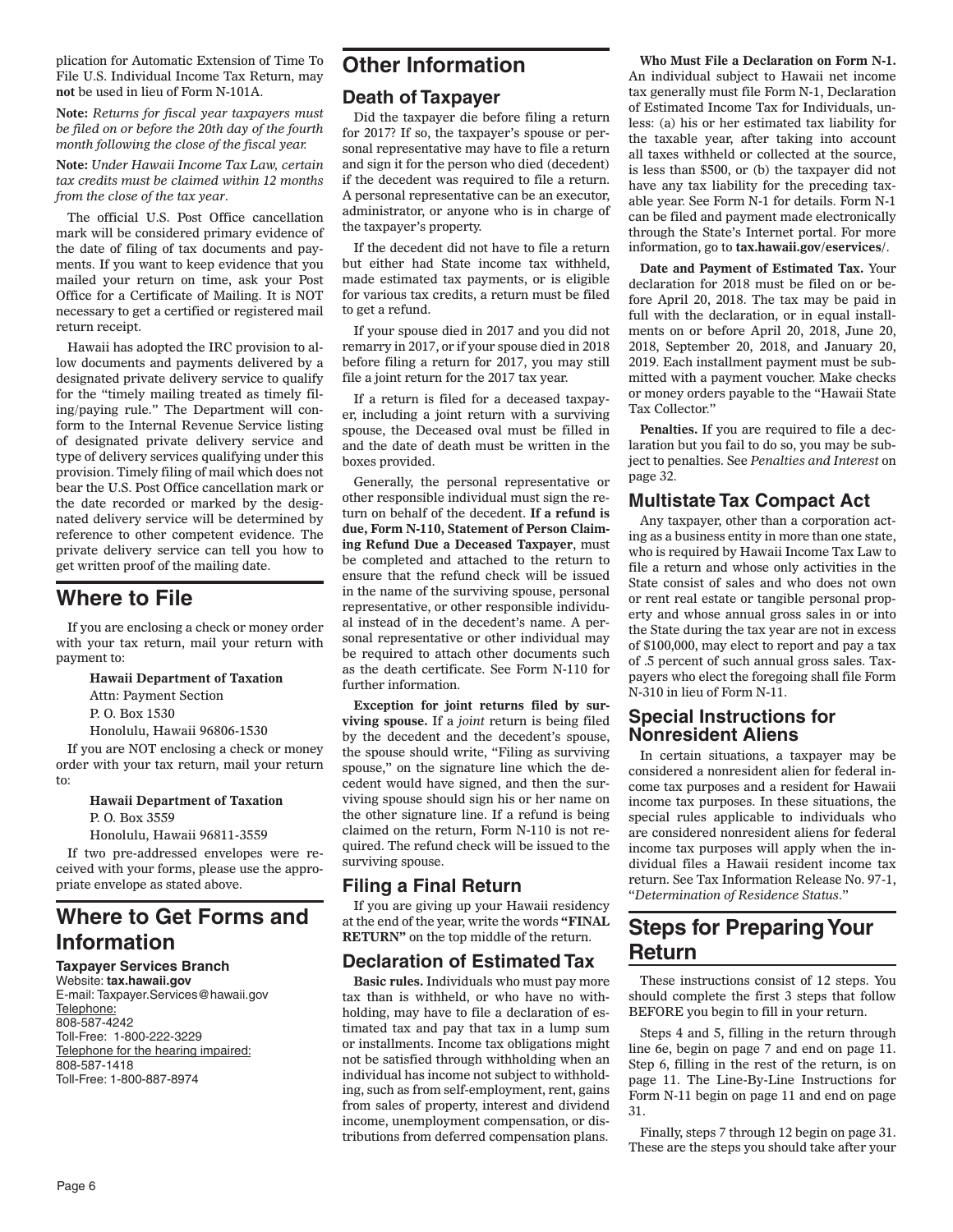Form N-11, and other schedules and forms you need, are filled in.

If you follow these steps and read the Line-By-Line Instructions, we feel you can fill in your return quickly and accurately. If you have any questions, call our Taxpayer Services staff.

# **Step 1**

### **Get all of your income records together.**

These include any Forms HW-2 and federal Forms W-2 or 1099 that you received. If you don't receive a Form HW-2 or federal Form W-2 by January 31, or if the one you get isn't correct, please contact your employer as soon as possible. Only your employer can give you a Form HW-2 or federal Form W-2, or correct it. If you cannot get a Form HW-2 or federal Form W-2 by February 15, please contact our Taxpayer Services staff.

If you have someone prepare your return for you, make sure that person has all your income and expense records so he or she can fill in your return correctly. Remember, even if someone else prepares your return incorrectly, YOU are still responsible.

# **Step 2**

### **If you plan to claim tax credits or itemize deductions, get the information and expense records you need.**

These instructions tell you what credits and deductions you can claim. Some of the records you may need are:

- Medical and dental payment records.
- Real estate and income tax receipts.
- Interest payment records for a home mortgage.
- Receipts for charitable contributions.

# **Step 3**

### **Get any forms, schedules, or information you need.**

All forms and instructions you need may be picked up at any district tax office. You may also request that the forms and publications be mailed to you. Please allow approximately 10 days for the mailing of the tax forms. Tax forms are also available on the Internet. See page 6 for the phone number to request the forms you need and for the Department's website address.

# **Step 4**

### **Fill in the oval(s) if you are fi ling an amended return.**

If you are filing an amended return, fill in the amended return oval at the top of Form N-11.

If you are filing an amended return due to a net operating loss carryback, also fill in the NOL Carryback oval.

If you are filing an amended return due to an IRS adjustment, also fill in the IRS Adjustment oval.

See page 33 of the instructions for more information.

# **Step 5**

### **Fill in your tax year, the oval(s) if you are a fi rst time fi ler or have an address or name change, name, address, social security number, fi ling status, and exemptions.**

#### **Mailing Label**

If you requested a forms booklet, take the mailing label from the booklet we sent to you and make sure the information is correct. If any information is incorrect, do not use the mailing label. Instead, print the entries in this section.

After you have completed and checked all entries, attach your label (if the information is correct) to the return over the mailing address area where indicated. Use of the label helps us identify your account, saves processing time, and speeds refunds.

Do not attach your label to the envelope. It may get separated from your return.

If you did not receive a label, print the entries in this section.

**Do not use the IRS mailing label.**

#### **Tax Year, First Time Filer, Address or Name Change**

If you are filing your return on a fiscal year basis, you must fill in the dates that your fiscal year begins and ends.

If you are filing a tax return for the first time or if your address or name has changed, fill in the appropriate oval above the name and address area of the tax return.

If your mailing address has changed, and you do not notify the Department of the change by filling in the "Address or Name Change" oval, your address may not be updated, any refund due to you may not be delivered (the U.S. Postal Service is not permitted to forward your State refund check), and important notices or correspondence to you regarding your return may be delayed. To notify the Department of your new address, you can also complete Form ITPS-COA, Change of Address Form.

#### **Name**

Write your name, and your spouse's name if you are married and filing a joint return, in the space provided and at the top of Form N-11, pages 2, 3, and 4. You must use your legal name. Nicknames are not permitted. If you have changed your name because of marriage, divorce, etc., make sure you immediately notify the Social Security Administration so that the name on your tax return is the same as the name on the social security records. If these names do not match, your refund may be delayed.

If you file joint returns, write the names in the same order every year.

Write any descriptions (e.g., Jr., III, etc.) after your last name.

You must also write the first four letters of your last name in the boxes provided. If you are married, you must also write the first four letters of your spouse's last name in the boxes provided whether joint or separate returns are filed.

#### **Address**

Write your current mailing address in the space provided. If you receive your mail "in care of" someone else (i.e., your mail is sent to an address belonging to someone other than yourself), fill in that person's name in the space provided.

If your address is outside the United States or its possessions or territories, enter the city in the space provided for "City, town or post office," and enter the postal code in the space provided for "Postal/ZIP code." Enter the province and/or state, and the name of the country in the space provided. **Do not** abbreviate the country name.

#### **Social Security Number**

Write your social security number in the space provided. If you are married, you must also write your spouse's social security number in the space provided whether joint or separate returns are filed. Your social security numbers must be written in the same order as your names are written on your return.

Also enter your social security number, and your spouse's social security number if you are married and filing a joint return, at the top of Form N-11, pages 2, 3, and 4.

If you are an alien and was issued an individual taxpayer identification number (ITIN) by the IRS, enter your ITIN in the space provided for the social security number. If you have applied for an ITIN but the IRS has not yet issued the ITIN, write "ITIN Applied For" in the space **below** the "THIS SPACE RE-SERVED" box.

# **Filing Status**

Fill in oval 1, 2, 3, 4, or 5 as appropriate. Fill in only one oval.

**Note:** *Civil union couples have the same tax filing status options as married couples.*

**Note:** *More than one filing status may apply to you. Choose the one that will give you the lowest tax. Your Hawaii filing status may or may not be the same as your federal filing status.*

#### **Single**

**Note:** *Civil union couples may not choose "single" as their filing status.*

You can fill in oval 1 if any of the following was true on December 31, 2017.

- You were never married.
- You were legally separated according to your state's law under a decree of divorce or separate maintenance. But if, at the end of 2017, your divorce was not final (an in-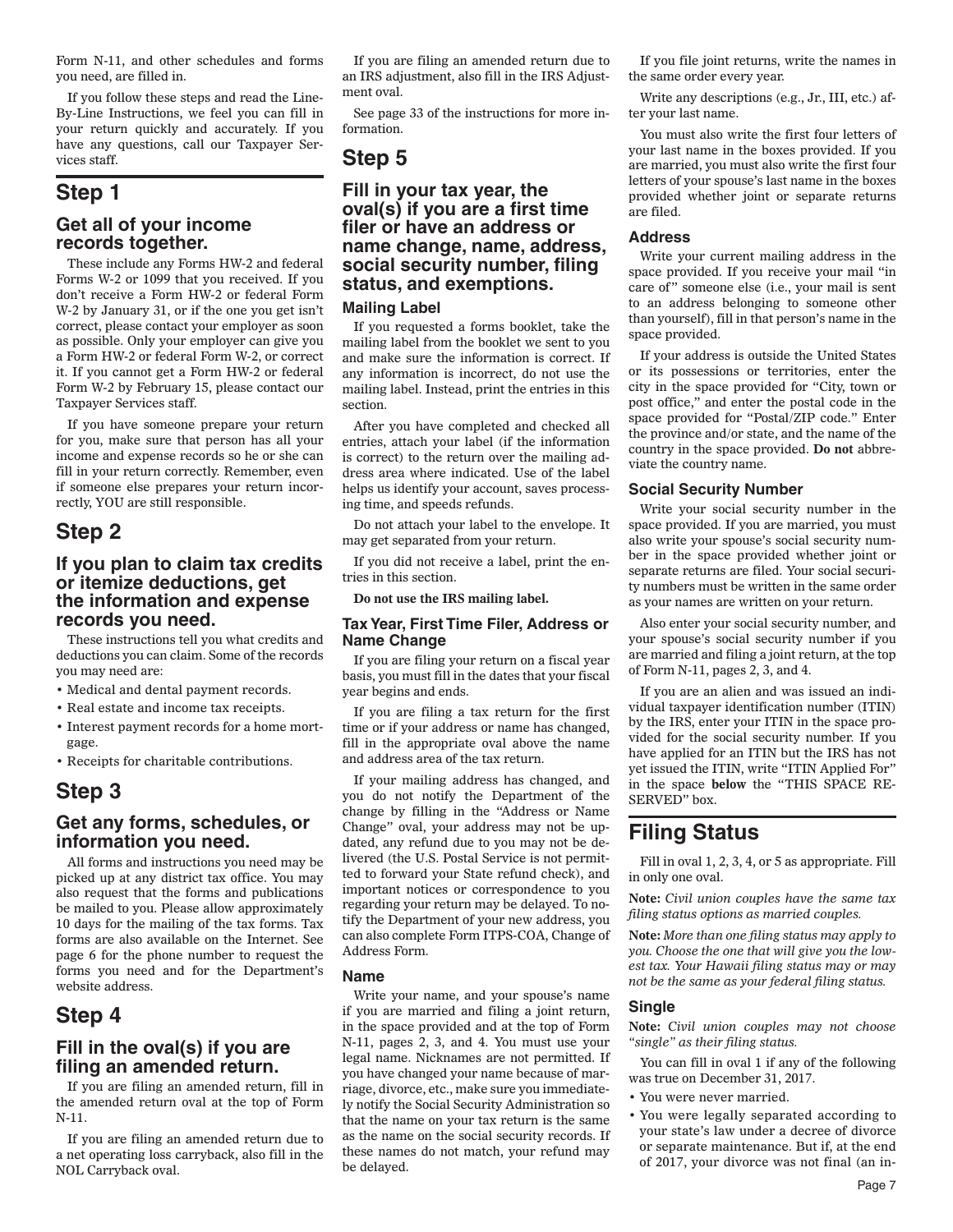terlocutory decree), you are considered married and cannot fill in oval 1.

• You were widowed before January 1, 2017, and did not remarry before the end of 2017. If you have a dependent child, you may be able to use the qualifying widow(er) filing status. See *Qualifying Widow(er) With Dependent Child* on page 9.

If you are unmarried and provide a home for certain other persons, you may be able to file as Head of Household. See *Head of Household* on this page.

#### **Married Filing Joint Return**

You can fill in oval 2 if any of the following apply.

- You were married at the end of 2017, even if you did not live with your spouse at the end of 2017.
- Your spouse died in 2017 and you did not remarry in 2017.
- You were married at the end of 2017, and your spouse died in 2018 before filing a 2017 return.

If you are married and file a joint return, both you and your spouse must report all of your income, exemptions, deductions, and credits on your joint return. You can file a joint return even if only one of you had income or if you did not live together all year. However, both of you must sign the return.

If you file a joint return, both you and your spouse are generally responsible for the tax, interest, and penalties due on the return. This means that if one spouse does not pay the tax due, the other may have to.

**Note:** *If you and your spouse file a joint return for the year and later decide to file separately, both you and your spouse MUST file amended returns on or before the due date of the original return (April 20). You may not change your filing status from married filing jointly to married filing separately after that date.*

If your spouse died in 2017 or in 2018 before filing a return for 2017, see *Death of Taxpayer* on page 6.

*Special Rule for Nonresidents or Part-Year Residents Who File a Joint Return With a Hawaii Resident on Form N-11.* If at the end of the taxable year you were a nonresident (but you were a U.S. resident) or a part-year resident who is married to a full-year Hawaii resident, you may choose to file a joint return with your resident spouse. By filing a joint return, however, you and your spouse will be taxed on your combined worldwide income for the entire year.

*Special Rule for Nonresidents or Part-Year Residents Who File a Joint Return With a Part-Year Resident on Form N-15.* If at the end of the taxable year you were a nonresident (but you were a U.S. resident) or a part-year resident who is married to a part-year resident, you may choose to file a joint return with your part-year resident spouse. By filing a joint return, you and your spouse will be taxed on your combined worldwide income for the period in which the part-year resident is a Hawaii resident.

*Special Rule for Nonresident Aliens and Dual-Status Aliens.* Generally, a married couple cannot file a joint return if either spouse is a nonresident alien at any time during the year. However, if you were a nonresident alien or a dual-status alien and were married to a U.S. citizen or resident alien at the end of 2017, you can elect to be treated as a resident alien and file a joint federal return. See federal Publication 519 for details. If you and your spouse have made that election on your federal return, you also may choose to file a joint Hawaii return. By filing a joint return, you and your spouse will be taxed on your combined worldwide income.

**Note:** *For purposes of filing a joint return, common law marriages are not recognized under Hawaii law unless they began in a state which permits common law marriages.*

#### **Married Filing Separate Return**

If you are married and file a separate return, you generally report only your own income, exemptions, deductions, and credits. Generally, you are responsible only for the tax on your own income.

However, you will usually pay more tax than if you use another filing status for which you qualify. Also, if you file a separate return, you cannot take the student loan interest deduction or the credit for child and dependent care expenses. You also cannot take the standard deduction if your spouse itemizes deductions.

If you file a separate return, write your spouse's full name in the space after oval 3. Also write the first four letters of your spouse's last name and your spouse's social security number in the boxes provided.

If your spouse does not file a Hawaii tax return, you may be able to claim the exemption for your spouse. See the instructions for line 6b.

If you were married in 2017, had a child living with you, and lived apart from your spouse during the last six months of 2017, you may be able to file as Head of Household. See *Married persons who live apart* on page 9.

*Special Rule for Nonresident Aliens and Dual-Status Aliens.* Married nonresident aliens must file separate returns. However, if you were a nonresident alien or a dual-status alien and were married to a U.S. citizen or resident alien at the end of 2017, you can elect to be treated as a resident alien and file a joint federal return. See federal Publication 519 for details. If you and your spouse have made that election on your federal return, you also may choose to file a joint Hawaii return. By filing a joint return, you and your spouse will be taxed on your combined worldwide income.

#### **Head of Household**

**Note:** *Since this filing status is for unmarried individuals who provide a home for certain other persons, a person in a civil union may not choose "head of household" as their filing status. However, a person in a civil union may file as "head of household" if the person is considered unmarried because they lived apart from their civil union partner for the last six months of 2017 and they meet the other*  *rules under Married persons who live apart on page 9.*

This filing status is for unmarried individuals who provide a home for certain other persons. You are considered unmarried for this purpose if any of the following applies.

- You were legally separated according to your state's law under a decree of divorce or separate maintenance at the end of 2017. But if, at the end of 2017, your divorce was not final (an interlocutory decree), you are considered married.
- You are married but lived apart from your spouse for the last six months of 2017 and you meet the other rules under *Married persons who live apart* on page 9.
- You are married to a nonresident alien at any time during the year and you do not choose to treat him or her as a resident alien.

Fill in the oval on line 4 only if you are unmarried (or considered unmarried) and either Test 1 or Test 2 applies.

**Test 1.** You paid over half the cost of keeping up a home that was the main home for all of 2017 of your parent whom you can claim as a dependent, except under a multiple support agreement (see page 11). Your parent did not have to live with you.

**Test 2.** You paid over half the cost of keeping up a home in which you lived and in which one of the following also lived for more than half of the year (if half or less, see *Exception to time lived with you* on this page).

- 1. Any person whom you can claim as a dependent. But do not include:
- a. Your child whom you claim as your dependent because of the rule for *Children of divorced or separated parents* on page 10,
- b. Any person who is your dependent only because he or she lived with you for all of 2017, or
- c. Any person you claimed as a dependent under a multiple support agreement. See page 11.
- 2. Your unmarried qualifying child who is not your dependent.
- 3. Your married qualifying child who is not your dependent only because you can be claimed as a dependent on someone else's 2017 return.
- 4. Your qualifying child who, even though you are the custodial parent, is not your dependent because of the rule for *Children of divorced or separated parents* on page 10.

If the child is not claimed as your dependent, enter the child's name on line 4.

**Qualifying child.** To find out if someone is your qualifying child, see Step 1 of the line 6c instructions on page 9.

**Dependent.** To find out if someone is your dependent, see the instructions for line 6c that begin on page 9.

**Exception to time lived with you.** Temporary absences by you or the other person for special circumstances, such as school, vacation, business, medical care, military service,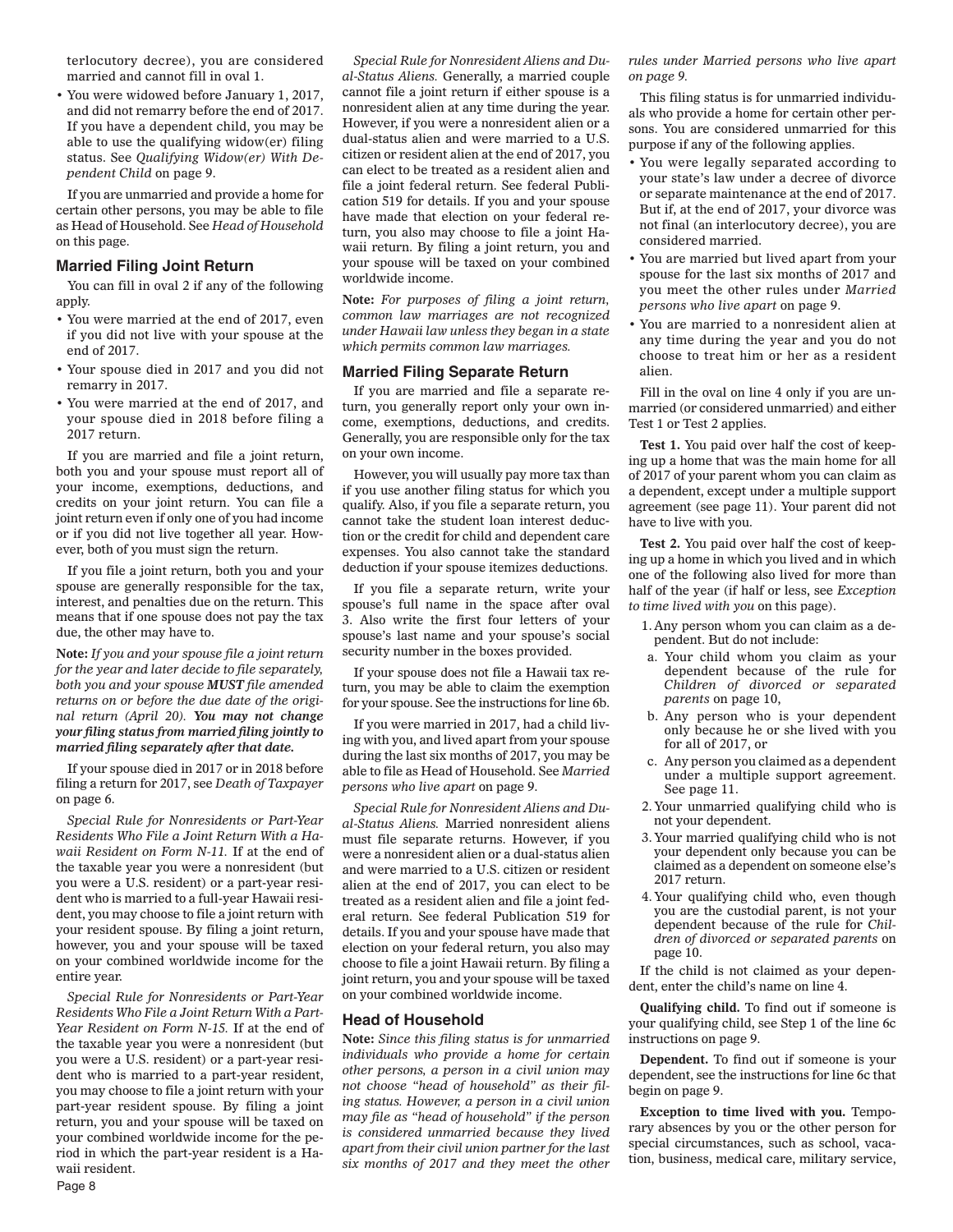or detention in a juvenile facility, count as time lived in the home. Also see *Kidnapped child* on page 11, if applicable.

If the person for whom you kept up a home was born or died in 2017, you still may be able to file as head of household. If the person is your qualifying child, the child must have lived with you for more than half the part of the year he or she was alive. If the person is anyone else, see federal Publication 501.

**Keeping up a home.** To find out what is included in the cost of keeping up a home, see federal Publication 501.

If you used payments you received under Temporary Assistance for Needy Families (TANF) or other public assistance programs to pay part of the cost of keeping up your home, you cannot count them as money you paid. However, you must include them in the total cost of keeping up your home to figure if you paid over half the cost.

*Special Rule for Nonresident Aliens and Dual-Status Aliens.*—If you were a nonresident alien or dual-status alien during the tax year, you cannot file as Head of Household.

**Married persons who live apart.** Even if you were not divorced or legally separated at the end of 2017, you are considered unmarried if all of the following apply.

- You lived apart from your spouse for the last six months of 2017. Temporary absences for special circumstances, such as for business, medical care, school, or military service, count as time lived in the home.
- You file a separate return from your spouse.
- You paid over half the cost of keeping up your home for 2017.
- Your home was the main home of your child, stepchild, or foster child for more than half of 2017 (if half or less, see *Exception to time lived with you* on page 8).
- You can claim this child as your dependent or could claim the child except that the child's other parent can claim him or her under the rule for *Children of divorced or separated parents* on page 10.

**Adopted child.** An adopted child is always treated as your own child. An adopted child includes a child lawfully placed with you for legal adoption.

**Foster child.** A foster child is any child placed with you by an authorized placement agency or by judgment, decree, or other order of any court of competent jurisdiction.

*Special Rule for Nonresident Aliens and Dual-Status Aliens.*—If you were a nonresident alien or dual-status alien during the tax year, the special rules for *Married persons who live apart* will not apply to you unless you meet all of the tests previously stated, and you are a resident of Canada or Mexico. If you are considered unmarried under these rules, you may file as a single individual. You cannot file as Head of Household.

#### **Qualifying Widow(er) With Dependent Child**

You can fill in oval 5 and use joint return tax rates for 2017 if all of the following apply.

- Your spouse died in 2015 or 2016 and you did not remarry before the end of 2017.
- You have a child or stepchild you can claim as a dependent. This does not include a foster child.
- This child lived in your home for all of 2017. If the child did not live with you for the required time, see *Exception to time lived with you,* below.
- You paid over half the cost of keeping up your home.
- You could have filed a joint return with your spouse the year he or she died, even if you did not actually do so.

If your spouse died in 2017, you cannot file as qualifying widow(er) with dependent child. Instead, see the instructions for *Married Filing Joint Return* on page 8.

**Adopted child.** An adopted child is always treated as your own child. An adopted child includes a child lawfully placed with you for legal adoption.

**Dependent.** To find out if someone is your dependent, see the instructions for line 6c that begin on this page.

**Exception to time lived with you.** Temporary absences by you or the child for special circumstances, such as school, vacation, business, medical care, military service, or detention in a juvenile facility, count as time lived in the home. Also see *Kidnapped child* on page 11, if applicable.

A child is considered to have lived with you for all of 2017 if the child was born or died in 2017 and your home was the child's home for the entire time he or she was alive.

**Keeping up a home.** To find out what is included in the cost of keeping up a home, see federal Publication 501.

If you used payments you received under Temporary Assistance for Needy Families (TANF) or other public assistance programs to pay part of the cost of keeping up your home, you cannot count them as money you paid. However, you must include them in the total cost of keeping up your home to figure if you paid over half the cost.

**Note:** *See Death of Taxpayer on page 6 for more information.*

*Special Rule for Nonresident Aliens and Dual-Status Aliens.*—The special rules for Qualifying Widow(er) With Dependent Child will not apply unless the surviving spouse meets all of the tests previously stated, and was a resident alien or U.S. citizen the year their spouse died. The residency status refers to the surviving spouse's actual status, and not the election that some nonresident aliens make to be taxed as U.S. residents.

# **Exemptions**

### **Line 6a**

#### **Yourself**

Fill in the oval on line 6a if no one can claim you as a dependent on another person's tax return. If you can be claimed as a dependent on another person's tax return, do not fill in the oval on line 6a. Instead, fill in the oval above line 21. Fill in the oval for "Age 65 or over" if you are age 65 or over as of January 1, 2018.

### **Line 6b**

#### **Spouse**

Fill in the oval on line 6b if either of the following applies.

- 1. Your filing status is married filing jointly and your spouse cannot be claimed as a dependent on another person's return.
- 2. You were married at the end of 2017, your filing status is married filing separately, and both of the following apply.
	- a. Your spouse had no income and is not filing a return.
	- b. Your spouse cannot be claimed as a dependent on another person's return.

If your spouse meets these qualifications, fill in the oval under line 6b.

If you became divorced or legally separated during 2017, you cannot take an exemption for your former spouse.

Fill in the oval for "Age 65 or over" if your spouse was age 65 or over as of January 1, 2018 and your filing status is married filing jointly.

**Death of your spouse.** If your spouse died in 2017 and you did not remarry by the end of 2017, fill in the ovals on line 6b for the exemptions you could have taken for your spouse on the date of death. See the instructions for *Death of Taxpayer* on page 6.

Enter the number of ovals filled on lines 6a and 6b.

## **Lines 6c and 6d**

#### **Children and Other Dependents**

Enter on lines 6c and 6d the full names, social security numbers, and relationship for your dependent children and other dependents. Each dependent must have a social security number. If you have more than four dependents, attach a statement with the required information. Enter the number of your dependent children in the box for line 6c. Enter the number of other dependents in the box for line 6d.

Follow the steps below to find out if a person qualifies as your dependent.

#### **Step 1** Do You Have a Qualifying  **Child?**

#### **A qualifying child is a child who is your:**

• Son, daughter, stepchild, foster child, brother, sister, stepbrother, stepsister, half brother, half sister, or a descendant of any of them (for example, your grandchild, niece, or nephew), and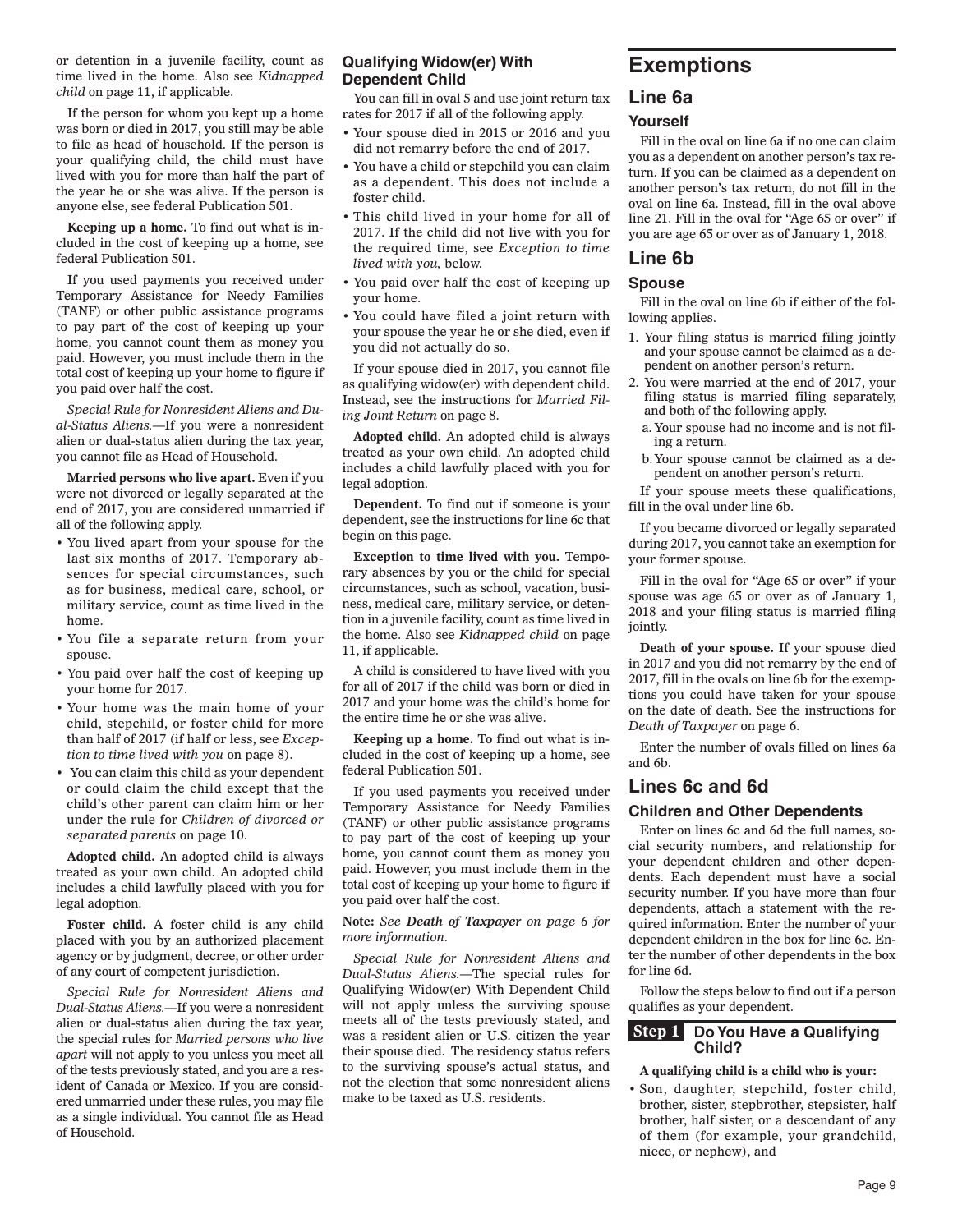- Was under age 19 at the end of 2017 and younger than you (or your spouse, if filing jointly), or under age 24 at the end of 2017, a student, and younger than you (or your spouse, if filing jointly), or any age and permanently and totally disabled, and
- Who did not provide over half of his or her own support for 2017, and
- Who is not filing a joint return for 2017 or is filing a joint return for 2017 only to claim a refund of withheld income tax or estimated tax paid, and
- Who lived with you for more than half of 2017. If the child did not live with you for the required time, see *Exception to time lived with you* on page 11.
- **1.** Do you have a child who meets the conditions to be your qualifying child? **Yes.** Go to Step 2.

**No.** Go to Step 3.

#### **Step 2** Is Your Qualifying Child  **Your Dependent?**

**1.** Was the child a U.S. citizen, U.S. national, U.S. resident alien, or a resident of Canada or Mexico? If the child was adopted, see *Exception to citizen test* on page 11.

**Yes.** Go to Question 2.

**No.** Stop. You cannot claim this child as a dependent.

**2.** Was the child married?

**Yes.** See *Married person* on page 11.

**No.** Go to Question 3.

**3.** Could you, or your spouse if filing jointly, be claimed as a dependent on someone else's 2017 tax return?

**Yes.** You cannot claim any dependents. Go to Form N-11, line 7.

**No.** You can claim this child as a dependent.

#### **Step 3** Is Your Qualifying  **Relative Your Dependent?**

**A qualifying relative is a person who is your:**

• Son, daughter, stepchild, foster child, or a descendant of any of them (for example, your grandchild), or

Brother, sister, half brother, half sister, or a son or daughter of any of them (for example, your niece or nephew), or

Father, mother, or an ancestor or sibling of either of them (for example, your grandmother, grandfather, aunt, or uncle), or

Stepbrother, stepsister, stepfather, stepmother, son-in-law, daughter-in-law, father-in-law, mother-in-law, brother-in-law, or sister-in-law, or

Any other person (other than your spouse) who lived with you all year as a member of your household if your relationship did not violate local law. If the person did not live with you for the required time, see *Exception to time lived with you* on page 11, and

• Who was not a qualifying child of any taxpayer for 2017. For this purpose, a person is not a taxpayer if he or she is not required to file a Hawaii income tax return and either does not file such a return or files only to get a refund of withheld income tax or estimated tax paid, and

- Who had gross income of less than \$4,050 in 2017. If the person was permanently and totally disabled, see *Exception to gross income test* on page 11, and
- For whom you provided over half of his or her support in 2017. But see *Children of divorced or separated parents* on this page, and *Multiple support agreements* and *Kidnapped child* on page 11.
- **1.** Does any person meet the conditions to be your qualifying relative?

**Yes.** Go to Question 2.

**No.** Stop. Go to Form N-11, line 7.

**2.** Was your qualifying relative a U.S. citizen, U.S. national, U.S. resident alien, or a resident of Canada or Mexico? If your qualifying relative was adopted, see *Exception to the citizen test* on page 11.

**Yes.** Go to Question 3.

**No.** Stop. You cannot claim this person as a dependent.

**3.** Was your qualifying relative married? **Yes.** See *Married person* on page 11.

**No.** Go to Question 4.

**4.** Could you, or your spouse if filing jointly, be claimed as a dependent on someone else's 2017 tax return?

**Yes.** Stop. You cannot claim any dependents. Go to Form N-11, line 7.

**No.** You can claim this person as a dependent.

#### **Defi nitions and Special Rules.**

**Adopted child.** An adopted child is always treated as your own child. An adopted child includes a child lawfully placed with you for legal adoption.

**Children of divorced or separated parents.**  A child will be treated as the qualifying child or qualifying relative of his or her noncustodial parent if all of the following conditions apply.

- 1. The parents are divorced, legally separated, separated under a written separation agreement, or lived apart at all times during the last six months of 2017 (whether or not they are or were married).
- 2. The child received over half of his or her support for 2017 from the parents (and the rules on *Multiple support agreements,* on page 11, do not apply). Support of a child received from a parent's spouse is treated as provided by the parent.
- 3. The child is in custody of one or both of the parents for more than half of 2017.
- 4. Either of the following applies.
	- a. The custodial parent signs federal Form 8332 or a substantially similar statement that he or she will not claim the child as a dependent for 2017, and the noncustodial parent includes a copy of the form or statement with his or her return. If the divorce decree or separation agreement went into effect after 1984 and before 2009, the noncustodial parent may be able to include certain pages from the decree or agreement instead of federal Form 8332. See *Post-1984 and pre-2009*

*decree or agreement* and *Post-2008 decree or agreement*.

b. A pre-1985 decree of divorce or separate maintenance or written separation agreement between the parents provides that the noncustodial parent can claim the child as a dependent, and the noncustodial parent provides at least \$600 for support of the child during 2017.

If conditions (1) through (4) apply, only the noncustodial parent can claim the child for purposes of the dependency exemption. However, this does not allow the noncustodial parent to claim head of household filing status, the credit for child and dependent care expenses, or the exclusion for dependent care benefits. See federal Publication 501 for details.

**Custodial and noncustodial parents.** The custodial parent is the parent with whom the child lived for the greater number of nights in 2017. The noncustodial parent is the other parent. If the child was with each parent for an equal number of nights, the custodial parent is the parent with the higher federal adjusted gross income. See federal Publication 501 for an exception for a parent who works at night, rules for a child who is emancipated under state law, and other details.

**Post-1984 and pre-2009 decree or agreement.** The decree or agreement must state all three of the following.

1. The noncustodial parent can claim the child as a dependent without regard to any condition, such as payment of support.

2. The other parent will not claim the child as a dependent.

3. The years for which the claim is released.

The noncustodial parent must include all of the following pages from the decree or agreement.

- Cover page (include the other parent's social security number on that page).
- The pages that include all the information identified in (1) through (3) above.
- Signature page with the other parent's signature and date of agreement.

You must include the required information even if you filed it with your return in an earlier year.

**Post-2008 decree or agreement.** If the divorce decree or separation agreement went into effect after 2008, the noncustodial parent cannot include pages from the decree or agreement instead of federal Form 8332. The custodial parent must sign either federal Form 8332 or a substantially similar statement the only purpose of which is to release the custodial parent's claim to an exemption for a child, and the noncustodial parent must include a copy with his or her return. The form or statement must release the custodial parent's claim to the child without any conditions. For example, the release must not depend on the noncustodial parent paying support.

**Release of exemption revoked.** A custodial parent who has revoked his or her previous release of a claim to exemption for a child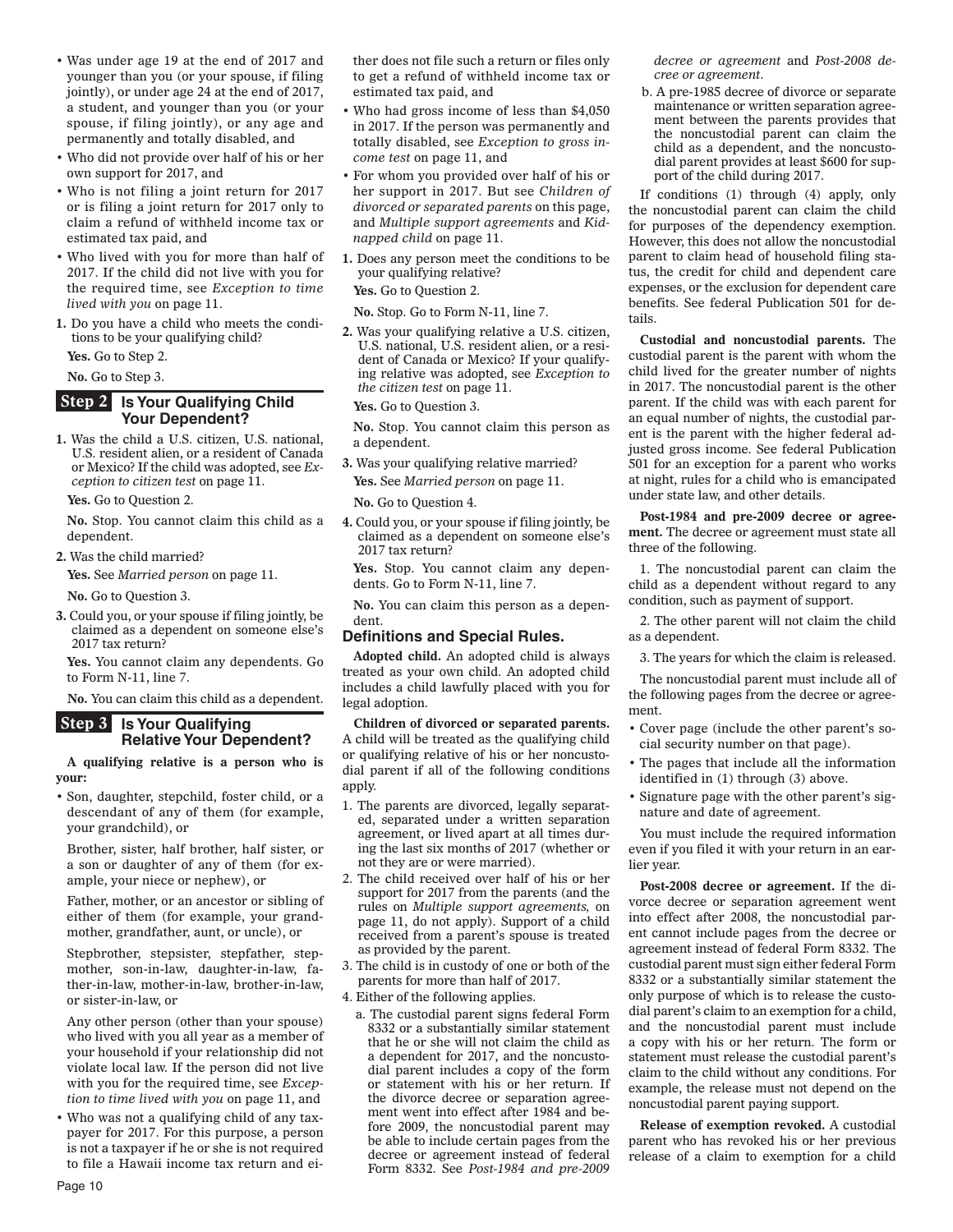must include a copy of the revocation with his or her return. For details, see federal Form 8332.

**Exception to citizen test.** If you are a U.S. citizen or U.S. national and your adopted child lived with you all year as a member of your household, that child meets the requirement to be a U.S. citizen.

**Exception to gross income test.** If your relative (including a person who lived with you all year as a member of your household) is permanently and totally disabled (defined on this page), certain income for services performed at a sheltered workshop may be excluded for this test. For details, see federal Publication 501.

**Exception to time lived with you.** Temporary absences by you or the other person for special circumstances, such as school, vacation, business, medical care, military service, or detention in a juvenile facility, count as time the person lived with you. Also see *Children of divorced or separated parents* on page 10, or *Kidnapped child* on this page.

If the person meets all other requirements to be your qualifying child but was born or died in 2017, the person is considered to have lived with you for more than half of 2017 if your home was this person's home for more than half the time he or she was alive in 2017.

Any other person is considered to have lived with you for all of 2017 if the person was born or died in 2017 and your home was this person's home for the entire time he or she was alive in 2017.

**Foster child.** A foster child is any child placed with you by an authorized placement agency or by judgment, decree, or other order of any court of competent jurisdiction.

**Kidnapped child.** If your child is presumed by law enforcement authorities to have been kidnapped by someone who is not a family member, you may be able to take the child into account in determining your eligibility for head of household or qualifying widow(er) filing status, and the dependency exemption. See federal Publication 501.

**Married person.** If the person is married and files a joint return, you cannot claim that person as your dependent. However, if the person is married but does not file a joint return or files a joint return only to claim a refund of withheld income tax or estimated tax paid, you may be able to claim him or her as a dependent. See federal Publication 501. In that case, go to Step 2, Question 3, on page 10 (for a qualifying child) or Step 3, Question 4, on page 10 (for a qualifying relative).

**Multiple support agreements.** If no one person contributed over half of the support of your relative (or a person who lived with you all year as a member of your household) but you and another person(s) provided more than half of your relative's support, special rules may apply that would treat you as having provided over half of the support. For details, see federal Publication 501.

**Permanently and totally disabled.** A person is permanently and totally disabled if, at any time in 2017, the person cannot engage in any substantial gainful activity because of a physical or mental condition and a doctor has determined that this condition has lasted or can be expected to last continuously for at least a year, or can be expected to lead to death.

**Qualifying child of more than one person.**  Even if a child meets the conditions to be the qualifying child of more than one person, only one person can claim the child as a qualifying child for the (1) dependency exemption, (2) head of household filing status, (3) credit for child and dependent care expenses, and (4) exclusion for dependent care benefits, unless the special rule for *Children of divorced or separated parents* on page 10 applies.

No other person can take any of the four tax benefits listed above unless he or she has a different qualifying child. If you and any other person can claim the child as a qualifying child, the following rules apply.

- If only one of the persons is the child's parent, the child is treated as the qualifying child of the parent.
- If the parents file a joint return together and can claim the child as a qualifying child, the child is treated as the qualifying child of the parents.
- If the parents do not file a joint return together but both parents claim the child as a qualifying child, the child will be treated as the qualifying child of the parent with whom the child lived for the longer period of time in 2017. If the child lived with each parent for the same amount of time, the child will be treated as the qualifying child of the parent who had the higher federal adjusted gross income (AGI) for 2017.
- If no parent can claim the child as a qualifying child, the child is treated as the qualifying child of the person who had the highest federal AGI for 2017.
- If a parent can claim the child as a qualifying child but no parent does so claim the child, the child is treated as the qualifying child of the person who had the highest federal AGI for 2017, but only if that person's federal AGI is higher than the highest federal AGI of any parent of the child who can claim the child.

**Example.** Your daughter meets the conditions to be a qualifying child for both you and your mother. Your daughter does not meet the conditions to be a qualifying child of any other person, including her other parent. Under the rules just described, you can claim your daughter as a qualifying child for all of the four tax benefits listed above for which you otherwise qualify. Your mother cannot claim any of the four tax benefits listed above unless she has a different qualifying child. However, if your mother's federal AGI is higher than yours and you do not claim your daughter as a qualifying child, your daughter is the qualifying child of your mother.

If you will be claiming the child as a qualifying child, go to Step 2 on page 10. Otherwise, stop; you cannot claim any benefits based on this child.

**Student.** A student is a child who during any part of five calendar months of 2017 was enrolled as a full-time student at a school, or took a full-time, on-farm training course given by a school or a state, county, or local government agency. A school includes a technical, trade, or mechanical school. It does not include an on-the-job training course, correspondence school, or school offering courses only through the Internet.

**Birth or Death of Dependent.** You can take an exemption for a dependent who was born or who died during the taxable year if he or she met the tests for a dependent while alive. This means that a baby who lived only a few minutes can be claimed as a dependent.

# **Line 6e**

Add the numbers you entered in the boxes for 6a, 6b, 6c, and 6d. Enter the total in the box on line 6e.

# **Step 6**

### **Fill in your return.**

Line-By-Line instructions for filling in Form N-11 begin on this page and end on page 31. Please read and follow the instructions carefully.

### **Rounding Off to Whole Dollars**

The Department requires individual taxpayers to round off cents to the nearest whole dollar for all dollar entries on the tax return and schedules. To do so, drop amounts under 50 cents and increase amounts from 50 to 99 cents to the next dollar. For example: \$1.39 becomes \$1 and \$2.69 becomes \$3. If you have to add two or more amounts to figure the amount to enter on a line, schedule, or worksheet, you may choose to use one of two methods. Once a method of rounding is established, you must use the same method throughout the return. The first method is to include the cents when adding and round off only the total. The other method is to round off each entry. For example: You received two W-2 forms, one showing Hawaii withholding of \$50.55 and one showing Hawaii withholding of \$185.73. For rounding method 1, show your total Hawaii withholding as \$236, (\$50.55 + \$185.73 = \$236.28 rounded to \$236). For rounding method 2, show your total Hawaii withholding as \$237, (\$50.55 rounded to \$51.00 + \$185.73 rounded to  $$186.00 = $51 + $186 = $237$ .

# **Line-By-Line Instructions - Form N-11**

### **Special Note to Part-Year Residents**

Form N-11 is to be filed by full-year residents only. If you were a Hawaii resident for only part of 2017, you must file Form N-15 instead.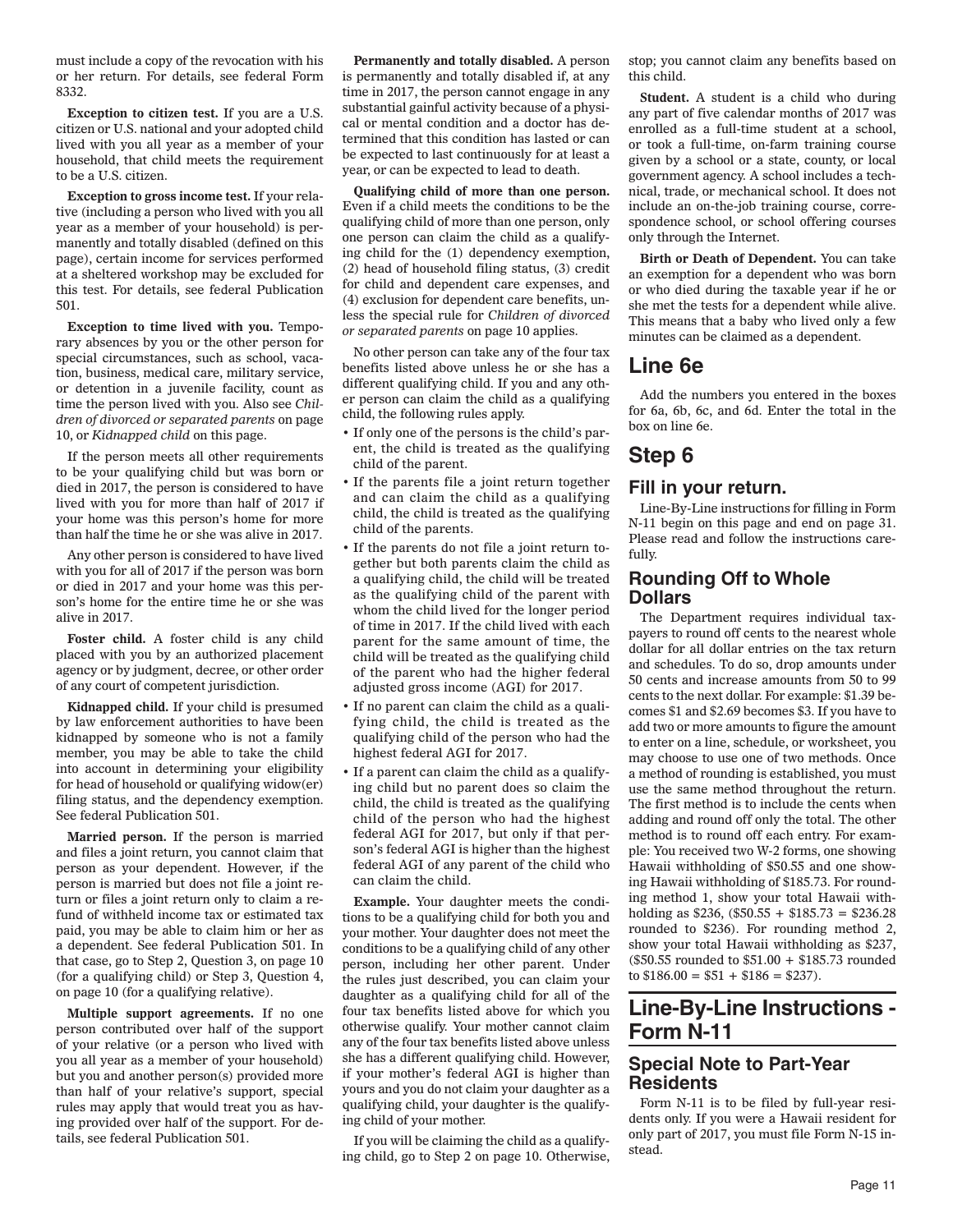**Caution:** *The dates to be entered at the top of Form N-11 are not for part-year residents to enter the period of their Hawaii residency.*

#### **Income**

An individual who was a Hawaii resident for the **entire** year is subject to income tax on his or her **entire** income, computed without regard to source in the State.

# **Line 7**

## **Federal Adjusted Gross Income (Federal AGI)**

Report the federal AGI from the appropriate line of federal Form 1040, Form 1040A, or Form 1040EZ. If you are not required to file a federal income tax return, use federal Form 1040 as a worksheet to determine the amount to report as your federal AGI.

If you are filing a joint return for federal income tax purposes and a married filing separate return for state income tax purposes, use federal Form 1040 as a worksheet to determine the amount to report as your federal AGI. Your federal AGI must be calculated as if you are filing a federal married filing separate return.

**Note:** *Since the federal government does not recognize civil unions as married individuals for federal income tax purposes, civil unions will continue to file as unmarried individuals on their federal income tax returns. Therefore, they should use federal Form 1040 as a worksheet to determine the amount to report as their federal AGI. Their federal AGI must be calculated as if they are filing a federal married filing joint return or a federal married filing separate return.*

If the federal AGI is a negative number, shade the minus (-) in the box to the left of the amount boxes.

# **Hawaii Additions to Federal AGI**

# **Line 8**

### **Difference Between State and Federal Wages**

If the amount in Form W-2, Box 16 (State wages) is larger than Form W-2, Box 1 (Federal wages), subtract the federal wages from the state wages and enter the difference here. If you receive more than one Form W-2, add the differences from all of the forms. For example, federal employees getting Cost of Living Allowance (COLA) or Living Quarter Allowance (LQA) may see a difference that must be reported here. If you received COLA or LQA and do not see a difference between state and federal wages, enter the amount of COLA or LQA reported on your Form W-2. State or County employees who are in the contributory or hybrid plan of the Employees Retirement System also will see a difference that must be reported here.

# **Line 9**

### **Interest on Out-of-State Bonds, Including Municipal Bonds**

If you received interest from bonds issued by another State, or a county, city, or political subdivision of another State (including interest distributions from a mutual fund investing in these bonds), enter the interest on line 9. Do not include interest from bonds issued by the Governments of Puerto Rico, U.S. Virgin Islands, Guam, and American Samoa, or any of their political subdivisions. Also, do not include distributions of short-term or long-term **gains** because these amounts are included in federal AGI.

# **Line 10**

### **Other Hawaii Additions to Federal AGI**

This line is used to report other items that are taxed by Hawaii but are not taxed by the federal government, such as:

- Differences in the taxable portion of the Hawaii tax refund.
- Distributions and deemed distributions from Individual Housing Accounts.
- Peace Corps compensation.
- Differences in depreciation and gain.
- Compensation from temporary employment outside the United States.
- Differences in the deduction for student loan interest.
- Differences in the taxable portion of employer-provided adoption benefits.
- Qualified higher education expenses.
- Distributions from certain foreign corporations.
- Other adjustments.

These items are explained in more detail as follows.

#### **Taxable Refund of State Income Taxes**

**Note:** *A refundable state tax credit (except for the refundable food/excise tax credit, credit for low-income household renters, credit for child and dependent care expenses, and credit for child passenger restraint system(s)) is subject to income tax to the extent the refundable credit exceeds the taxpayer's tax liability and results in a cash payment from the state. Because such a payment is not actually a refund of prior taxes paid, it is not treated as a tax refund potentially excludable under IRC section 111 (recovery of tax benefit items). Therefore, the State Tax Refund Worksheet on page 37 should not be used to determine the taxable portion of these refundable state tax credits. For more information, see Tax Information Release No. 2010-10, "Common Income Tax & General Excise Tax Issues Associated with the Renewable Energy Technologies Income Tax Credit, HRS § 235-12.5."*

The taxable portion of your Hawaii tax refund may be different from the amount reported on your federal return. Use the *State Tax Refund Worksheet* on page 37 to figure the taxable portion of your refund and to determine if an adjustment needs to be made here.

**Note:** *None of your refund is taxable if, in the year you paid the tax, you either (a) did not itemize deductions, (b) elected to deduct state and local general sales taxes instead of state and local income taxes, or (c) did not deduct state and local income taxes because your federal adjusted gross income was above certain threshold amounts.*

If you received a refund or credit in 2017 for state income taxes you paid before 2017, you may have to report it as income on your Hawaii income tax return. You should receive federal Form 1099-G, or a similar statement, showing the amount of the refund.

Any part of a refund of state or local income taxes paid before 2017 that you were entitled to receive in 2017 but chose to apply to your 2017 estimated state income tax is considered to have been received in 2017.

If you received a refund of 2016 taxes and you deducted state income taxes on line 21b of your 2016 Form N-11, figure the taxable portion of your refund using the *State Tax Refund Worksheet* on page 37. When completing the *State Tax Refund Worksheet* on page 37, enter an amount on line 2e only if the carryover of the residential construction and remodeling tax credit was claimed for construction or renovation costs for a residential unit that does not constitute business property.

**Note:** *If you received income tax refunds from other states, include these amounts on line 1 of the State Tax Refund Worksheet on page 37.*

If your refund included taxes from any previous year in which you itemized deductions, a similar calculation must be done for each previous year.

 If part of your refund was interest, you should include that part in your federal Form 1040, 1040A, or 1040EZ as taxable interest income.

If your 2016 Hawaii AGI was over \$166,800 (\$83,400 for married taxpayers filing separately), you may be able to report a smaller amount of your tax refund as income because your itemized deductions were reduced in 2016. To compute the proper amount, see federal Publication 525, "Taxable and Nontaxable Income," under *Itemized deductions limited.* In the computation, however, the Hawaii standard deduction amounts must be used, the amount of the refund due to the Hawaii credits listed in the *State Tax Refund Worksheet* is subtracted, and the base amount for the limitation of itemized deductions remains at \$166,800 (\$83,400 for married taxpayers filing separately). If you use this calculation, enter the result on line 8 of the *State Tax Refund Worksheet* on page 37.

If your 2016 state and local income tax refund is more than your 2016 state and local income tax deduction minus the amount you could have deducted as your 2016 state and local general sales taxes, see federal Publica-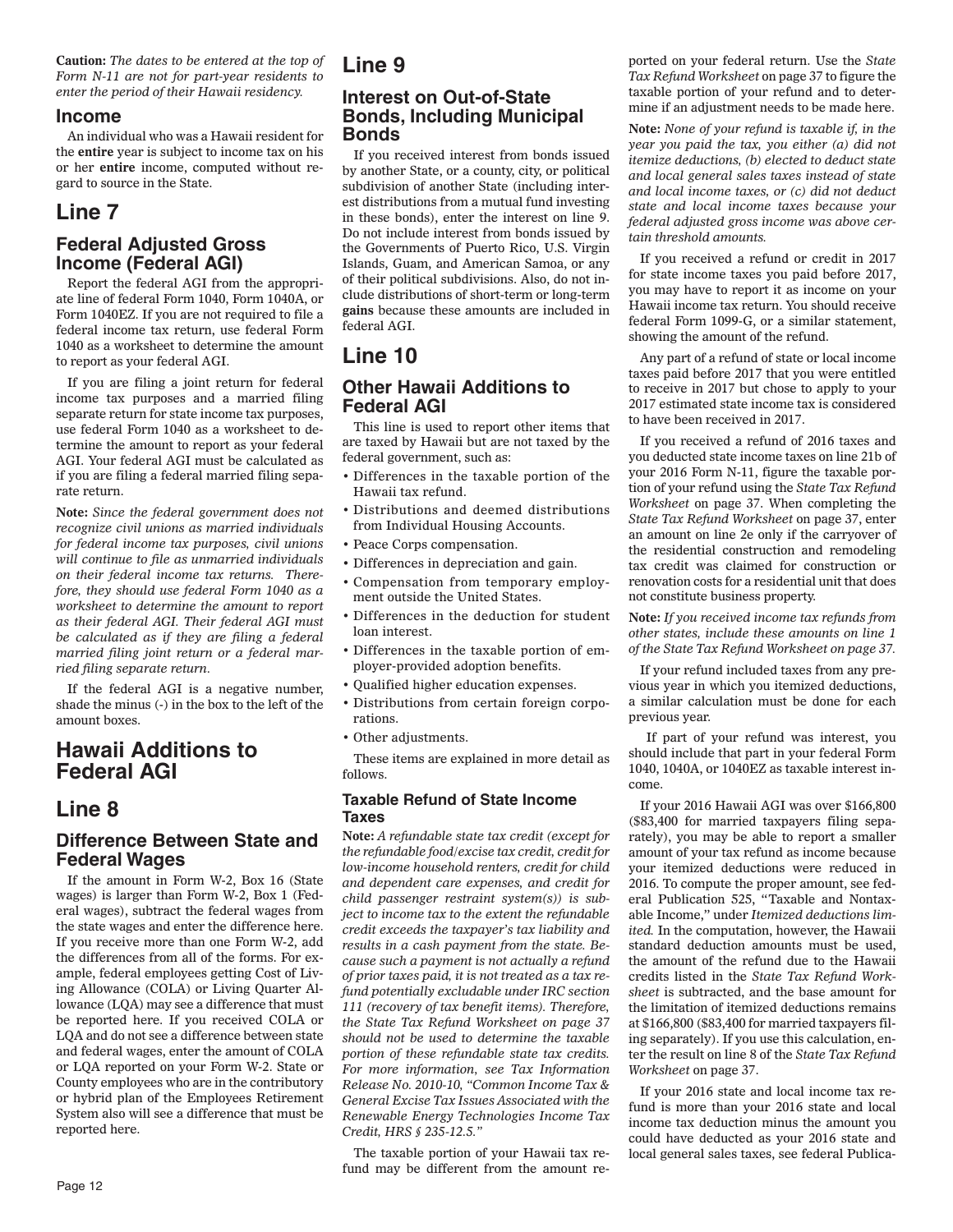tion 525, "Taxable and Nontaxable Income," under *Itemized Deduction Recoveries*.

#### **Individual Housing Accounts**

If you purchased a principal residence with an Individual Housing Account (IHA), or you are notified by an IHA trustee that you have received a taxable distribution, report the taxable amount on line **a** of the *Hawaii Additions Worksheet* on page 37.

- If you purchased residential property before January 1, 1990, with a distribution from an IHA, you must include in gross income in the year the property is sold, conveyed, or transferred an amount equal to the amount of the distribution, unless an election was made to include one-tenth of the distribution in gross income each year for ten years. In addition, a penalty is added to your gross income. Attach Form N-103, Sale of Your Home, to figure the additional gross income.
- If you purchased residential property after December 31, 1989, you must include in gross income one-tenth of the distribution each year for ten years. If you sell the property purchased with an IHA distribution before the end of the ten-year period, the remaining amount of the distribution not previously reported must be included in gross income in the year of sale. In addition, a penalty is added to your tax liability. Attach Form N-103, Sale of Your Home, to figure the additional tax liability.
- If you purchased residential property after December 31, 1996, with a distribution from an IHA established prior to January 1, 1990, and you have made the election to do so, you must include in gross income in the year the property is sold, conveyed, or transferred an amount equal to the amount of the distribution. In addition, a penalty is added to your gross income. Attach Form N-103, Sale of Your Home, to figure the additional gross income.
- If you use an IHA distribution for any purpose **other than** to purchase a first principal residence in Hawaii, or if you borrow against the IHA for such a purpose, the distribution (or the loan amount) is taxable, and a 10% penalty tax is imposed. The additional tax is the same amount shown in Box 4 of Form N-2, Distribution from an Individual Housing Account, and must be included on line 27.
- If you establish an IHA and later marry a person owning residential property, the IHA will terminate and distribute all of the assets to you. In this case, you must include the total distribution in your gross income. No penalty tax is imposed, but the 10% is still withheld. Be sure to claim the withheld amount on line 37.
- If an individual establishes an IHA and then dies or becomes totally disabled, special rules apply. For more information, see sections  $18-235-5.5(r)$  and (s), Hawaii Administrative Rules.

#### **Peace Corps Compensation**

If you received compensation for working with the Peace Corps, include the amount of that compensation on line **c** of the *Hawaii Additions Worksheet* on page 37.

#### **Depreciation and Gain Adjustments**

**Note:** *Hawaii did not adopt the federal provisions for bonus depreciation, increased IRC section 179 deduction (Hawaii limit is \$25,000), and inclusion of off-the-shelf computer software as property qualifying for the IRC section 179 deduction. If the bonus depreciation, increased IRC section 179 deduction, or IRC section 179 deduction for off-the-shelf computer software is claimed for federal tax purposes, you must: (a) complete a federal Form 4562 for Hawaii tax purposes, (b) attach the completed federal Form 4562 to the Hawaii tax return, (c) make the necessary adjustments to the Hawaii tax return for the depreciation difference between federal and Hawaii on line d of the Hawaii Additions Worksheet on page 37, and (d) attach to the Hawaii tax return any worksheet showing the computation of the adjustments. You must also keep records of the differences in the asset's depreciable basis for federal and Hawaii tax purposes.*

If you claimed the capital goods excise tax credit, hotel construction and remodeling tax credit, technology infrastructure renovation tax credit, or drought mitigating water storage facility income tax credit, and did not include the amount of the credit as income in the year in which it is properly recognized under your method of accounting, then your adjusted basis in the assets was decreased by the amount of the credit claimed.

- If you are claiming a **depreciation deduction** for any such asset, multiply the depreciation percentage for this taxable year by the amount of the applicable income tax credit. Add the results for all of your assets for which the applicable income tax credit was claimed, and enter this amount on line **d** of the *Hawaii Additions Worksheet* on page 37.
- If you **sold or otherwise disposed of** any such asset, your gain or loss will be different from that reported on your federal return. The difference will be the amount of the applicable income tax credit that has not already been recovered through depreciation deductions. Enter this amount on line **e** of the *Hawaii Additions Worksheet* on page 37. In addition, you may need to file Form N-312, Recapture of Capital Goods Excise Tax Credit; see Form N-312 for more information.

#### **Temporary Employment Outside the U.S.**

If, while you were a Hawaii resident, you worked outside the United States and you filed federal Form 2555 or 2555-EZ to exclude some of your earned income, you need to add back the amounts here because Hawaii does not have this exclusion. On line **f** of the *Hawaii Additions Worksheet* on page 37, enter:

• The amount on Form 2555-EZ, line 18; or

• The **sum of** Form 2555, line 43, and Form 2555, line 48.

#### **Student Loan Interest Deduction**

The student loan interest deduction may be different from the amount claimed on your federal return since your Hawaii modified adjusted gross income must be used in the computation instead of your federal modified adjusted gross income, and Hawaii's modified adjusted gross income ranges for phasing out the deduction will not be adjusted for inflation. Use the *Student Loan Interest Deduction Worksheet* on page 40 to determine if an adjustment needs to be made here.

#### **Employer-Provided Adoption Benefits**

The taxable portion of your employer-provided adoption benefits may be different from the amount claimed on your federal return since your Hawaii modified adjusted gross income must be used in the computation instead of your federal modified adjusted gross income, and Hawaii's exclusion amount and modified adjusted gross income limit will not be adjusted for inflation. Use the *Adoption Benefits Worksheet* on page 40 to determine if an adjustment needs to be made here.

#### **Qualified Higher Education Expenses**

Hawaii has not adopted the federal provision relating to the deduction for qualified higher education expenses. If you deducted qualified higher education expenses on your federal return, include the amount you deducted on line **i** of the Hawaii Additions Worksheet on page 37.

#### **Owners of Certain Foreign Corporations**

Certain foreign corporations are classified as Controlled Foreign Corporations (CFCs), Passive Foreign Investment Companies (PF-ICs), or Foreign Personal Holding Companies (FPHCs). Federal law requires that shareholders of these foreign companies recognize certain income earned by these companies before the companies distribute dividends. Hawaii has no comparable provisions. If you own one or more of these corporations, you had to file federal Form 5471, or you sold stock in any of these kinds of companies, you may need to make an adjustment here.

#### **Other Adjustments**

Other adjustments to federal AGI include the following:

- Hawaii has not adopted the federal provisions relating to:
- the deduction for capital costs incurred in complying with environmental protection agency sulfur regulations under IRC section 179B,
- the election for qualifying film and television productions to deduct certain production expenditures in the year the expenditure is incurred under IRC section 181,
- the deduction for U.S. production activities under IRC section 199, and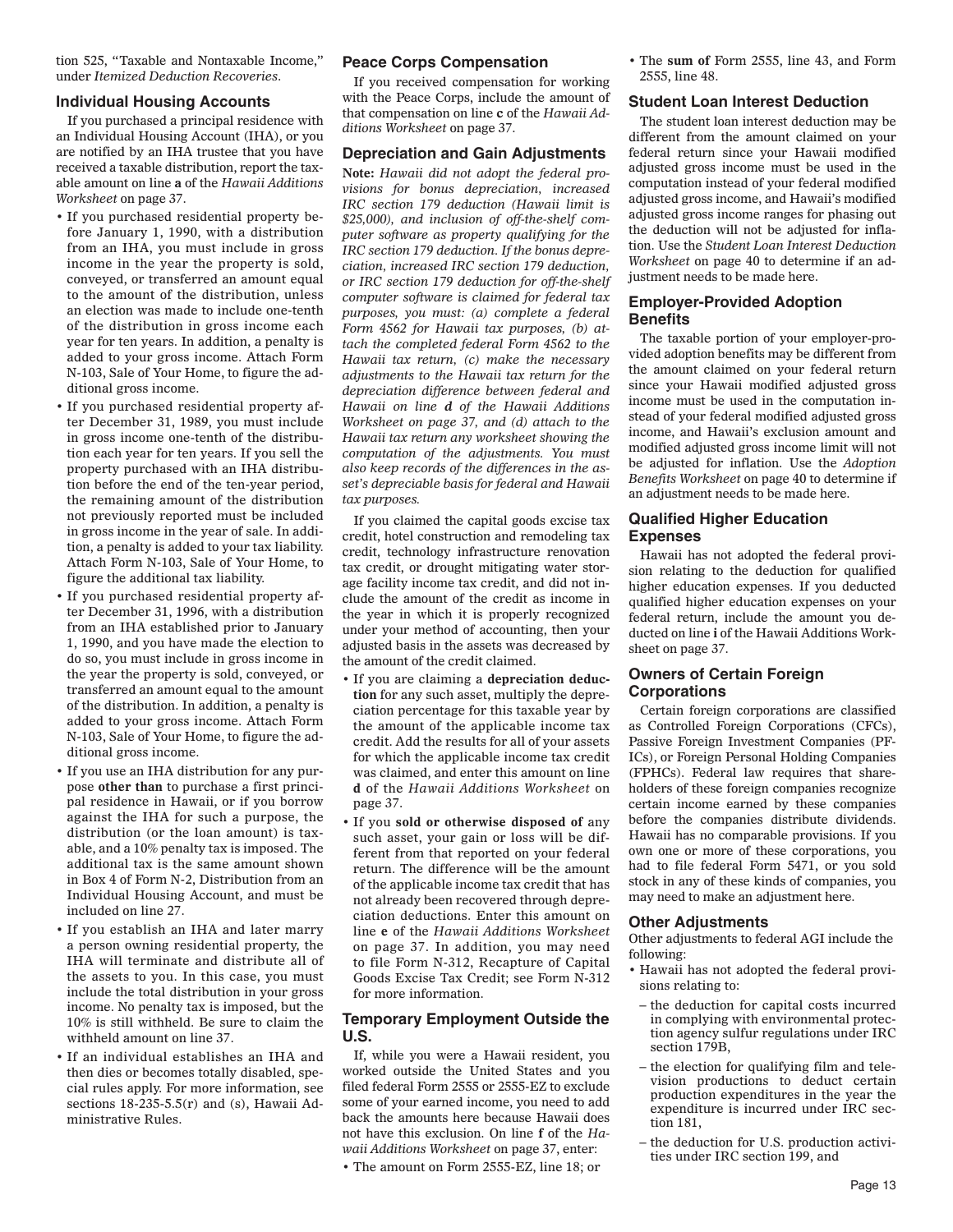– the exclusion from income of benefits under a dependent care assistance program that increases the amount of income that is treated as having been earned by a spouse who is either a full-time student or not able to care for himself or herself.

There may be other adjustments to federal AGI that are not discussed in these instructions. Such adjustments arise, for example, if a taxpayer makes an election for federal tax purposes (such as an IRC section 179 election) but does not make the same election for Hawaii tax purposes. If you believe that an additional adjustment is needed to arrive at Hawaii adjusted gross income, enter the amount of the adjustment on line **j** of the *Hawaii Additions Worksheet* on page 37, write "X" on the dotted line next to line 10, and attach an explanation to Form N-11 that includes the amount of the adjustment and how you calculated it.

# **Line 11**

# **Total Hawaii Additions to Federal AGI**

Add the amounts on lines 8, 9, and 10. Enter the result on this line.

# **Line 12**

Add lines 7 and 11. Enter the result on this line.

If line 12 is a negative number, shade the minus (-) in the box to the left of the amount boxes.

# **Hawaii Subtractions from Federal AGI**

# **Line 13**

#### **Pensions**

Hawaii does not tax qualifying distributions from an employer-funded pension plan. If you received qualifying distributions from an employer-funded profit sharing, defined contribution, or defined benefit plan, or from a government retirement system (e.g., federal civil service, military pension, state or county retirement system), enter the qualifying amount here.

#### **Nontaxable Distributions**

The following lines describe what qualifying distributions are. These qualifying distributions were included in your federal AGI and will be excluded on this line. For a distribution to qualify, it must be paid by a pension plan by reason of retirement, disability, or death. The pension plan does not have to be a "qualified plan" as defined in IRC section 401.

#### **Employer-Funded Pension Plans**

The following three types of distributions are not taxed by Hawaii and should be included on line 13:

(1) Pension or annuity distributions from a public (i.e., government) retirement system (e.g., federal civil service annuity, military pension, state or county retirement system).

(2) Distributions from a private employer pension plan received upon retirement (including early retirement and disability retirement) if the employee did not contribute to the pension plan.

(3) Distributions from a pension plan at age 70-1/2 that are made to comply with the federal mandatory payout rule do qualify as a retirement payment whether or not the employee is still working full time.

Distributions from a private employer pension plan received upon retirement are partially taxed by Hawaii if the employee contributed to the pension plan.

#### **Rollover IRAs**

A rollover IRA is treated as a continuation of the original plan that provided the money that is rolled over. If distributions from the original plan would be characterized as a qualified distribution, distributions out of the rollover IRA need not be reported as well.

**Example -** An individual received a lump sum distribution from an employer-funded profit-sharing plan upon retirement. The individual did not contribute to the profitsharing plan. The entire lump sum distribution was rolled over to an IRA. In 2017, the individual rolled over \$50,000 from the IRA to a Roth IRA. The entire amount rolled over to the Roth IRA represents the lump sum distribution received by the individual upon retirement and earnings thereon. Since the lump sum distribution that the individual received upon retirement qualifies as a pension, the amount rolled over from the regular IRA to the Roth IRA also qualifies as a pension. Therefore, the amount rolled over to the Roth IRA is exempt from Hawaii's income tax.

#### **Taxable Pensions and Annuities**

#### **Early Distributions**

Early distributions from a pension plan that are subject to the 10% federal penalty tax do not qualify and are taxable.

#### **Deferred Compensation Plans**

Distributions from a deferred compensation plan may be partly or fully taxable. A deferred compensation plan includes any plan in which the employee has a choice of whether to contribute money into the plan or take that amount in cash or property. Examples include 401(k) plans, salary reduction Simplified Employee Pension (SARSEP) plans, the Federal Thrift Savings Plan, and section 457 plans like the State of Hawaii Deferred Compensation Plan.

#### **Annuity Plans**

Retirement vehicles that you fund yourself, such as annuity plans and Individual Retirement Accounts (IRAs) that are not funded through a Simplified Employee Pension (SEP) plan, are considered to be your own investments. Distributions from these plans may be fully or partly taxable, depending on whether your IRAs include deductible or nondeductible contributions. See federal Publications 590-A and 590-B, and federal Form 8606, for more details.

#### **Rollover IRAs**

A rollover IRA is treated as a continuation of the original plan that provided the money that is rolled over. If distributions from the original plan would be characterized as taxable, distributions out of the rollover IRA would be taxable as well.

**Example -** An individual received a lump sum distribution from an employer-funded profit-sharing plan upon separation from service before retirement. The individual did not contribute to the profit-sharing plan. The entire lump sum distribution was rolled over to an IRA. In 2017, the individual rolled over \$50,000 from the IRA to a Roth IRA. The entire amount rolled over to the Roth IRA represents the lump sum distribution received by the individual upon separation from service and earnings thereon. Since the lump sum distribution that the individual received upon separation from service does not qualify as a pension (the distribution is not paid upon retirement, disability, or death), the amount rolled over from the regular IRA to the Roth IRA also does not qualify as a pension. Therefore, the amount rolled over to the Roth IRA is taxable for Hawaii's income tax.

#### **Hybrid Plans**

If you received a distribution from a plan that is partly pension and partly deferred compensation, such as a 401(k) plan with a profit sharing component or an employer matching program, a SEP plan with employer contributions as well as a salary reduction option, or a similar hybrid plan, attach Schedule J to figure the taxable amount.

#### **Lump-Sum Distributions**

If you received a lump-sum distribution from a pension plan and you are electing to use the special ten-year averaging method, attach Schedule J and Form N-152, Tax on Lump-Sum Distributions, to figure the taxable amount.

**Note:** *If your lump-sum distribution included capital gain amounts, you may be able to reduce your tax by including the capital gain amounts on Form N-152 and electing the capital gains treatment. See Form N-152 Instructions for more information.*

To compute the taxable portion of your annuity or pension, use Schedule J.

**Caution:** *Certain transactions, such as loans against your interest in a qualified plan, may be treated as taxable distributions.*

For more information on the taxation of pensions, see sections 18-235-7-02 to 18-235-7-03, Hawaii Administrative Rules, Tax Information Release No. 90-4, "*Taxability of Benefit Payments from Pension Plan to Participants who Attain Age 70-1/2 as Required by the Internal Revenue Code (IRC) Section 401(a)(9) (C)*,*"* and Tax Information Release No. 96-5, "*Taxation of Pensions Under the Hawaii Net Income Tax Law: Deferred Compensation Arrangements; Rollover IRAs; Sub-Accounts of Pension Plans; Social Security and Railroad Retirement Act Benefits; Limitation on Deductions for Contributions to a Nonqualified Plan*.*"*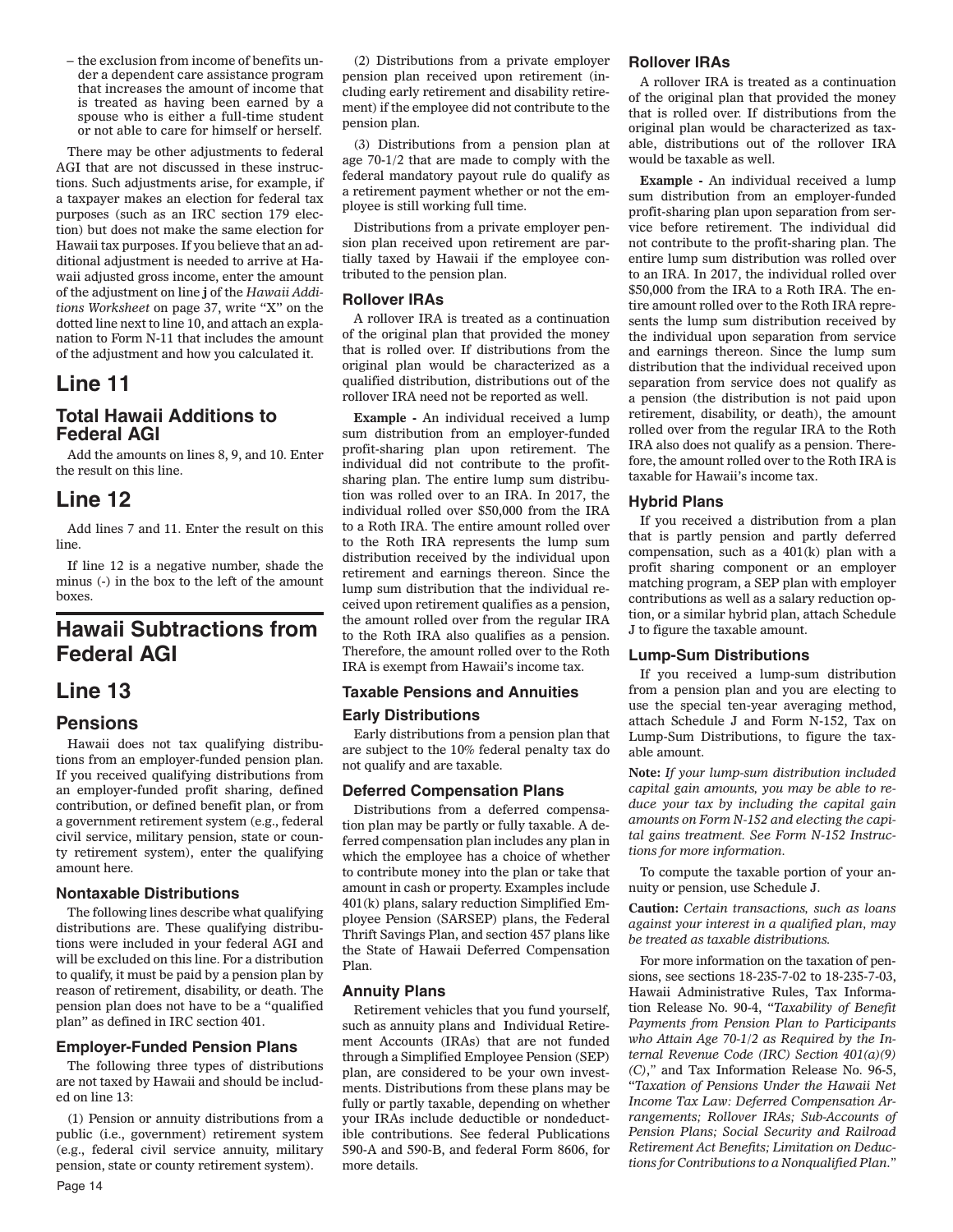# **Social Security Benefits**

Hawaii does not tax Social Security or first tier Railroad Retirement Act benefits. Enter the amount from Form 1040, line 20b, or Form 1040A, line 14b.

# **Line 15**

### **Military Reserve or Hawaii National Guard Duty Pay Exclusion**

Hawaii does not tax the first \$6,410 received by each member of the reserve components of the army, navy, air force, marine corps, coast guard of the United States of America, and the Hawaii national guard, as compensation for performance of duty as such. If you qualify, enter the **smaller** of:

- \$6,410, or
- Your pay, as shown on Box 16 of the Form W-2 sent to you by your reserve component.

If you are married filing a joint return, and you and your spouse qualify, add the exclusions for both of you and enter the total on line 15.

# **Line 16**

# **Payments to an Individual Housing Account**

You may be able to deduct from your gross income up to \$5,000 paid in cash during the taxable year into a trust account which is established for saving for a down payment on your first principal residence. A deduction not to exceed \$10,000 shall be allowed for a married couple filing a joint return. No deduction shall be allowed on any amounts distributed less than 365 days from the date on which a contribution is made to the account. Any deduction claimed for a previous taxable year for amounts distributed less than 365 days from the date on which a contribution was made shall be disallowed and the amount deducted shall be included in the previous taxable year's gross income and the tax reassessed. The account is to encourage first-time home buyers to save money for a down payment on a home.

The "first principal residence" means a residential property purchased with the payment or distribution from the individual housing account which shall be owned and occupied as the only home by an individual who did not have any previous interest in, individually, or if the individual is married, whose spouse did not own any interest in a residential property inside or outside of Hawaii within the last 5 years prior to opening the IHA.

The amounts paid in cash allowable as a deduction for all taxable years are limited to \$25,000, in the aggregate, excluding interest earned or accrued. This limitation also applies to married individuals having separate accounts; the sum of such separate accounts and the deduction shall not exceed \$25,000 in the

aggregate, excluding interest income earned or accrued.

For more information, see section 18-235- 5.5, Hawaii Administrative Rules.

# **Line 17**

# **Exceptional Trees Deduction**

You may deduct up to \$3,000 per exceptional tree for qualified expenditures you made during the taxable year to maintain the tree on your private property. The tree must be designated as an exceptional tree by the local county arborist advisory committee under chapter 58, HRS. Qualified expenditures are those expenses you incurred to maintain the exceptional tree (excluding interest) that are deemed "reasonably necessary" by a certified arborist. No deduction is allowed in more than one taxable year out of every three consecutive taxable years. The deduction is allowed for amounts paid in taxable years beginning after December 31, 2003.

An affidavit signed by a certified arborist stating that the amount of expenditures are deemed reasonably necessary must be attached to your tax return. The affidavit also must include the following information: (1) type of tree, (2) location of tree, and (3) description and amount of expenditures made in 2017 to maintain the tree. The affidavit must be notarized.

# **Line 18**

### **Other Hawaii Subtractions From Federal AGI**

This line is used to report other items that are taxed by the federal government but are not taxed by Hawaii, such as:

- Interest on federal obligations, including U.S. Savings Bonds.
- Differences in the taxable portion of the Hawaii tax refund.
- Interest earned on an Individual Housing Account.
- Compensation earned by patients with Hansen's disease.
- Expenses not allowed on your federal return because they were connected with federal credits.
- Unearned income of children that you included in your federal return, if the children are filing Hawaii returns.
- Benefits from or premiums paid to legal services plans.
- Differences in the deduction for student loan interest.
- Differences in the taxable portion of employer-provided adoption benefits.
- Certain income from a qualified high technology business.
- Contributions to and interest earned by an individual development account.
- Section 235-7(a)(14), HRS, capital gain.
- Undistributed income earned by certain foreign corporations.
- Other adjustments.

These items are explained in more detail as follows.

#### **Interest on Federal Obligations, Including U.S. Savings Bonds**

If you reported for federal purposes any interest received on federal obligations, including Treasury bills and notes and U.S. Savings Bonds, enter the amount of that interest on line **a** of the *Hawaii Subtractions Worksheet* on page 37.

For more information about what kinds of obligations should be reported here, see Tax Information Release No. 84-1, *"Taxability of Interest on U.S. Obligations*.*"*

**If you filed federal Form 8815:** If you redeemed U.S. Savings Bonds to pay for higher education tuition and fees and excluded some or all of the interest for federal purposes, subtract the amount from Form 8815, line 14, before entering it on line **a**. That amount was already excluded on your federal return.

#### **Taxable Refund of State Income Taxes**

 See the instructions for line 10, *Taxable Refund of State Income Taxes*, on page 12. In some cases, the worksheet may call for an adjustment to be made here.

#### **Interest on an Individual Housing Account**

If you have an Individual Housing Account, enter the interest earned by the account, as it appears on federal Form 1099-INT, on line **c** of the *Hawaii Subtractions Worksheet* on page 37.

#### **Patients With Hansen's Disease**

Hawaii does not tax compensation by Hawaii or the U.S. to a patient affected with Hansen's disease (also known as leprosy). Enter the amount of the qualifying compensation on line **d** of the *Hawaii Subtractions Worksheet* on page 37.

#### **Expenses Disallowed Because They Were Connected with Federal Credits**

If you are a business taxpayer; you claimed the work opportunity credit or the credit for qualified clinical testing expenses; and some of your business expenses were disallowed because you took the credits (IRC section 280C), enter the amount of the disallowed expenses on line **e** of the *Hawaii Subtractions Worksheet* on page 37. Hawaii does not have those credits, and does allow the expense deductions.

#### **Children Having Unearned Income**

If you filed federal Form 8814, Parents' Election To Report Child's Interest and Dividends, and you **are not** filing Form N-814 because your child will file a Hawaii tax return, enter the total amount from line 12 of federal Form(s) 8814 on line **f** of the *Hawaii Subtractions Worksheet* on page 37. Attach a copy of Form(s) 8814.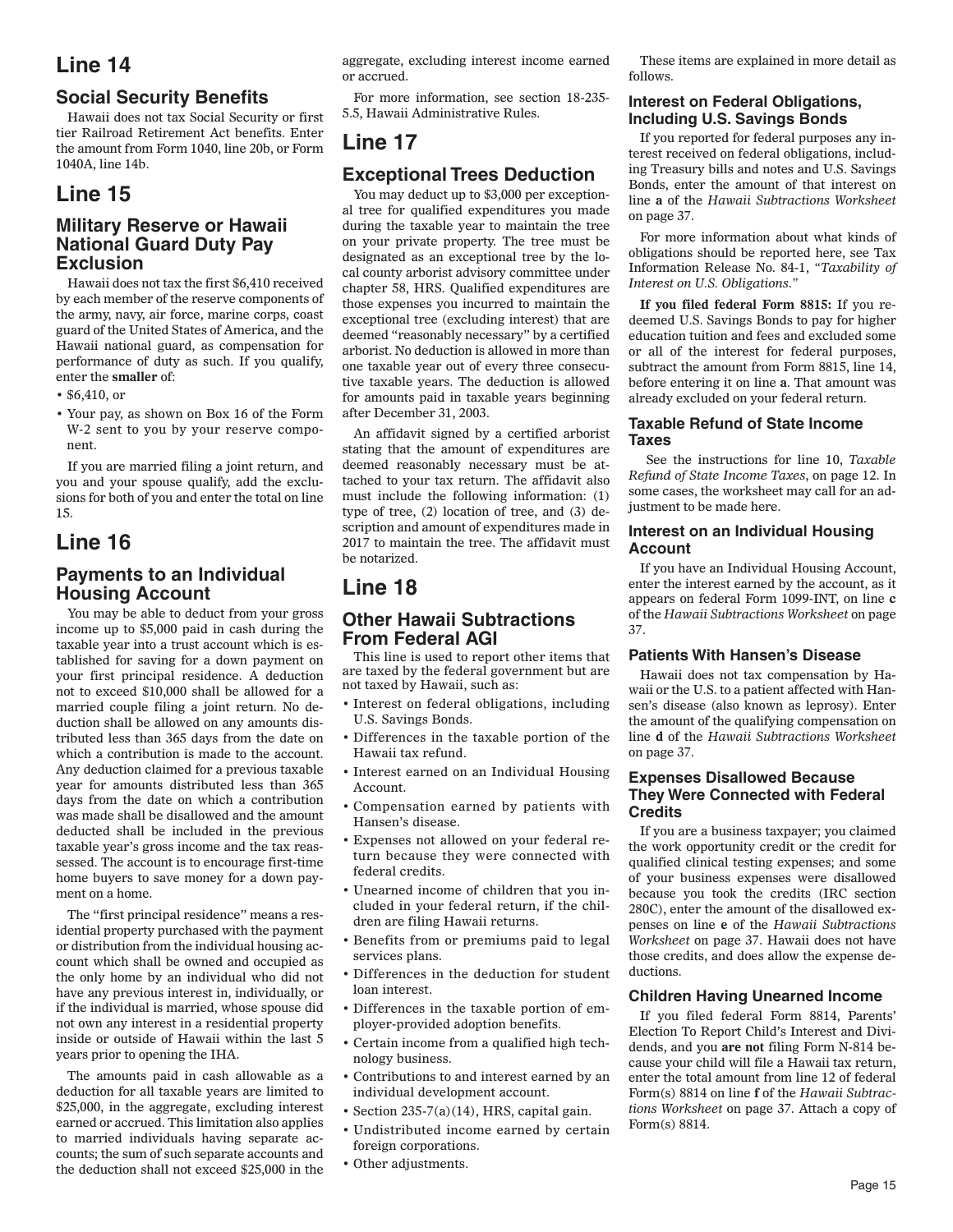#### **Legal Services Plans**

If you received benefits from a qualified group legal services plan or if your employer contributed to a group legal services plan, and you reported these benefits or contributions as taxable income on your federal return, check with your plan to see that it qualifies under Hawaii standards. If it does, Hawaii will not tax these amounts. Enter the amount of federally taxable benefits or contributions on line **g** of the *Hawaii Subtractions Worksheet* on page 37.

#### **Student Loan Interest Deduction**

The student loan interest deduction may be different from the amount claimed on your federal return since your Hawaii modified adjusted gross income must be used in the computation instead of your federal modified adjusted gross income, and Hawaii's modified adjusted gross income ranges for phasing out the deduction will not be adjusted for inflation. Use the *Student Loan Interest Deduction Worksheet* on page 40 to determine if an adjustment needs to be made here.

#### **Employer-Provided Adoption Benefits**

The taxable portion of your employer-provided adoption benefits may be different from the amount claimed on your federal return since your Hawaii modified adjusted gross income must be used in the computation instead of your federal modified adjusted gross income, and Hawaii's exclusion amount and modified adjusted gross income limit will not be adjusted for inflation. Use the *Adoption Benefits Worksheet* on page 40 to determine if an adjustment needs to be made here.

#### **Certain Income from a Qualified High Technology Business**

- **Royalties and other income derived from patents, copyrights, and trade secrets.** Amounts received by an individual or a qualified high technology business as royalties and other income derived from patents, copyrights, and trade secrets (1) owned by the individual or qualified high technology business, and (2) developed and arising out of a qualified high technology business are excluded from gross income, adjusted gross income, and taxable income. If you reported these amounts for federal purposes, include that amount on line **j** of the *Hawaii Subtractions Worksheet* on page 37.
- **Stock options income from qualified high technology business.** All income earned and proceeds derived from stock options or stock, including stock issued through the exercise of stock options or warrants, from a qualified high technology business or from a holding company of a qualified high technology business by an employee, officer, or director of the qualified high technology business, or investor who qualified for the high technology business investment tax credit is excluded from income taxes. If you reported these amounts for federal purposes, include that amount

on line **j** of the *Hawaii Subtractions Worksheet* on page 37.

#### **Individual Development Accounts**

If you have an individual development account, enter the amount of contributions you made to the account, and the amount of interest earned by the account (as it appears on federal Form 1099-INT) on line **k** of the *Hawaii Subtractions Worksheet* on page 37.

#### **Section 235-7(a)(14), HRS, Capital Gain**

For taxable years beginning after December 31, 2007, and ending prior to January 1, 2018, all of the gain realized by a fee simple owner from the sale of a leased fee interest in units within a condominium project, cooperative project, or planned unit development, to the association of apartment owners or the residential cooperative corporation of the leasehold units is exempt from Hawaii income taxes. If you reported these amounts for federal purposes, include that amount on line **l** of the *Hawaii Subtractions Worksheet* on page 37.

For purposes of this exemption, "fee simple owner" means the person who owns the fee simple title to the land which is leased, including a life tenant with a remainder over, vested or contingent, and a holder of a defeasible estate, and the holder's heirs, successors, legal representatives, and assigns. A fee simple owner includes legal and equitable owners. "Leased fee interest" means all of the interests of the fee owner, lessor, and all legal and equitable owners of the land which is leased, other than the lessee's interest as defined by chapter 516, HRS. "Legal and equitable owners" means the fee simple owner and all persons having legal or equitable interests in the fee or in the lessor's leasehold estate, including mortgagees, developers, lienors, and sublessors, and their respective heirs, successors, legal representatives, and assigns. "Condominium project" means a real estate condominium project; a plan or project whereby a condominium of two or more units located within the condominium property regime have been sold or leased or are offered or proposed to be offered for sale or lease. "Cooperative project" means a real estate cooperative housing corporation project; a plan or project whereby two or more apartments located in a building owned by a cooperative housing corporation have been leased or are offered or proposed to be offered to be leased.

#### **Owners of Certain Foreign Corporations**

If you own an interest in a CFC, PFIC, or FPHC, you had to file federal Form 5471, or you sold stock in any of these kinds of companies, see page 13 for further information. You may need to make an adjustment here.

#### **Other Adjustments**

Other adjustments to federal AGI include the following:

• Scholarship grants received by a student under the Nursing Scholars Program under section 304A-3304(d), HRS, is not subject to Hawaii income tax.

- The amount of payment stipend waived by Department of Education coaches and dispensed to the school for the benefit of the coach's team is not subject to Hawaii income tax.
- The capital loss carryover for qualified high technology businesses is 15 years.

There may be other adjustments to federal AGI that are not discussed in these instructions. Such adjustments arise, for example, if a taxpayer makes an election for Hawaii tax purposes (such as an IRC section 179 election) but does not make the same election for federal tax purposes. If you believe you are entitled to an additional subtraction to arrive at Hawaii adjusted gross income, enter the amount of the adjustment on line **m** of the *Hawaii Subtractions Worksheet* on page 37, write "X" on the dotted line next to line 18, and attach an explanation to Form N-11 that includes the amount of the adjustment and how you calculated it.

# **Line 19**

### **Total Hawaii Subtractions from Federal AGI**

Add the amounts on lines 13 through 18. Enter the result on this line.

# **Line 20**

### **Hawaii Adjusted Gross Income**

Subtract line 19 from line 12. Enter the result on this line. If line 19 is larger than line 12, you may have a net operating loss.

If the Hawaii AGI is a negative number, shade the minus (-) in the box to the left of the amount boxes.

**Note:** *In general, a net operating loss for the taxable year is carried back 2 years and then carried forward for up to 20 years.*

**Note:** *If you carry back the loss and are due a refund from the carryback, you may use Form N-109, Application for Tentative Refund from Carryback of Net Operating Loss, to get a quick refund. But if you elect to carry the loss forward instead, you must attach a statement to this effect on a timely filed return (including extensions). If you make such an election, it cannot be changed later.*

# **Deductions and Taxable Income Computation**

**Note: If you can be claimed as a dependent on another person's return, fill in the oval above line 21.** *Complete the "Standard Deduction for Dependents" worksheet on page 22 and enter the appropriate amount on line 23 if you do not itemize your deductions.*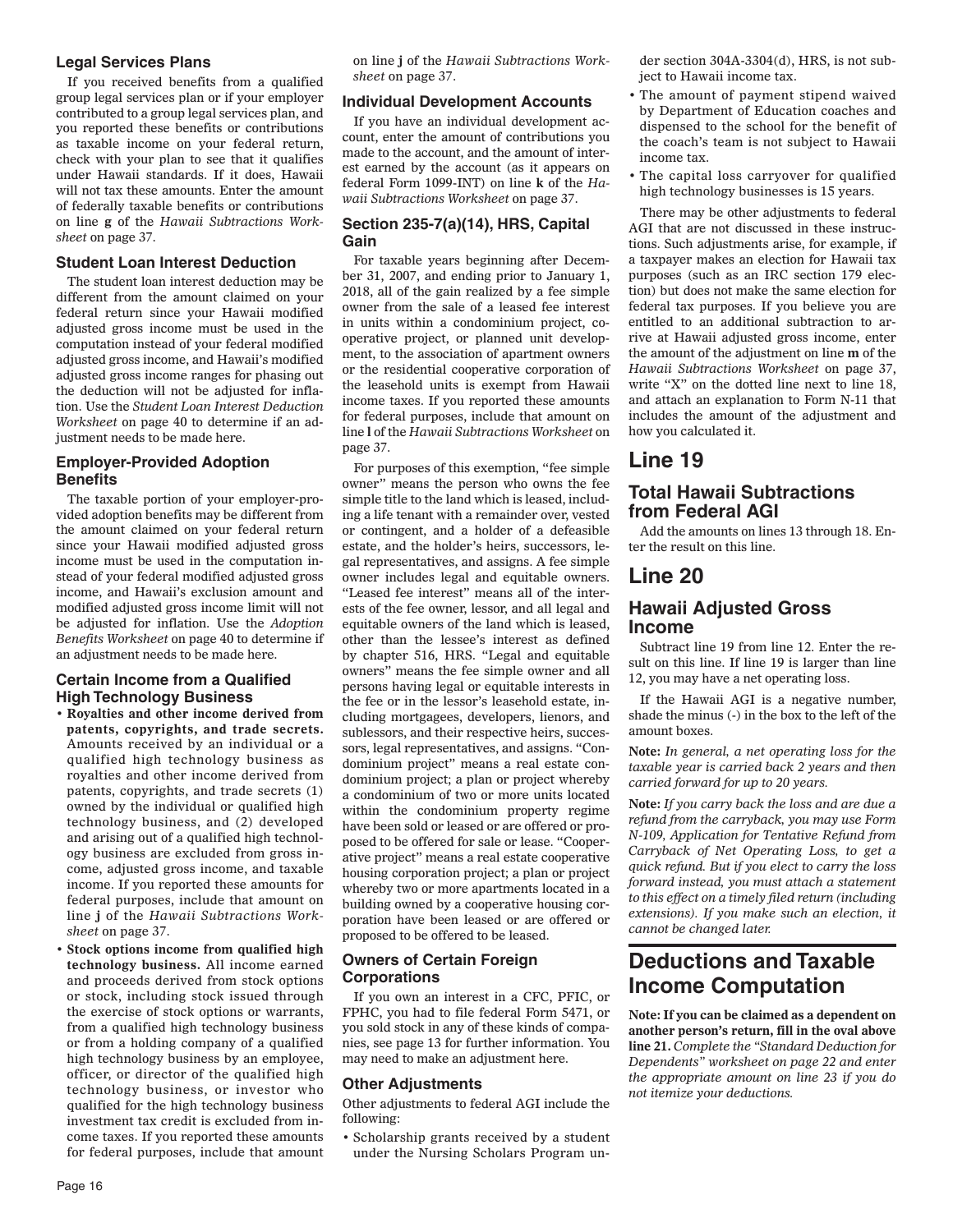# **Lines 21a to 21f**

### **Itemized Deductions**

Taxpayers who itemize their deductions may deduct certain kinds of expenses from their adjusted gross income.

Taxpayers who do not itemize their deductions may reduce their adjusted gross income by the amount of the standard deduction appropriate to their filing status. The amount of the standard deduction is determined on line 23.

You will fall into one of the following three classes:

- You MUST itemize deductions,
- You choose to itemize, or
- You do not itemize.

The three classes are described as follows:

#### **You MUST Itemize Deductions**

You must itemize deductions if:

- You are married, filing a separate return, and your spouse itemizes.
- You are making a return under IRC section  $443(a)(1)$  for a period of less than 12 months because of a change in your annual accounting period.

#### **You Choose to Itemize**

You may choose to itemize your deductions if you are:

- Married and filing a joint return, or a qualifying widow(er) with dependent child, and your itemized deductions are more than \$4,400.
- Married and filing a separate return, or Single, and your itemized deductions are more than \$2,200.
- Head of Household, and your itemized deductions are more than \$3,212.
- A dependent of another taxpayer and your itemized deductions are more than the greater of (1) \$500 or (2) your earned income up to the amount of the standard deduction for your filing status.

#### **You Do Not Itemize**

If your itemized deductions are less than the amount shown above for your filing status (or you choose not to itemize), go to line 23 and enter your standard deduction amount there (unless you MUST itemize as described earlier).

If you itemize, you can deduct part of your medical and dental expenses, and amounts you paid for certain taxes, interest, contributions, casualty and theft losses, and other miscellaneous expenses. These deductions are explained on the pages that follow.

If you do itemize, complete *Worksheets A-1 through A-6* and enter the amounts on Form N-11, lines 21a to 21f.

# **Line 21a**

## **Medical and Dental Expenses**

Before you can figure your total deduction for medical and dental expenses, you must first figure your adjusted gross income.

If you itemized deductions on your 2017 federal return, enter the number from line 1 of federal Form 1040, Schedule A on *Worksheet A-1,* line 1.

If you did **not** itemize on your 2017 federal return, consult the instructions below to see which medical and dental expenses you may deduct.

You can deduct only the part of your medical and dental expenses that exceeds 10% of your Hawaii adjusted gross income. To figure this amount, use *Worksheet A-1*.

On *Worksheet A-1*, line 1, include medical and dental bills you paid for:

- Yourself.
- Your spouse.
- All dependents you claim on your return.
- Your child whom you do not claim as a dependent because of the rules explained on page 10 for *Children of divorced or separated parents*.
- Any person you could have claimed as a dependent on your return except that person received \$4,050 or more of gross income or filed a joint return.
- Any person you could have claimed as a dependent except that you, or your spouse if filing jointly, can be claimed as a dependent on someone else's 2017 return.

**Example—**You provided over half of your mother's support but cannot claim her as a dependent because she received \$4,050 of wages during 2017. If part of your support was the payment of her medical bills, you can include that part in your medical expenses.

You should include all amounts you paid during 2017, but do not include amounts repaid to you, or paid to anyone else, by hospital, health or accident insurance, or by your employer, or paid through a medical savings account or health savings account.

### **Examples of Medical and Dental Payments You CAN Deduct**

To the extent you were not reimbursed, you can deduct what you paid for:

- Insurance premiums for medical and dental care, including premiums for qualified long-term care contracts, subject to dollar limitations based on a person's age. See the federal instructions to Form 1040 for the dollar limits.
- Prescription medicines or insulin.
- Acupuncturists, chiropractors, dentists, eye doctors, medical doctors, occupational therapists, osteopathic doctors, physical therapists, podiatrists, psychiatrists, psychoanalysts (medical care only), and psychologists.
- Medical examinations, X-ray and laboratory services, insulin treatment, and whirlpool baths the doctor ordered.
- Diagnostic tests, such as a full-body scan, pregnancy test, or blood sugar test kit.
- Nursing help. If you paid someone to do both nursing and housework, you can deduct only the cost of nursing help.
- Hospital care (including meals and lodging), clinic costs, and lab fees.
- Qualified long-term care services.
- The supplemental part of Medicare insurance (Medicare B).
- The premiums you pay for Medicare Part D insurance.
- A program to stop smoking and for prescription medicines to alleviate nicotine withdrawal.
- A weight-loss program as treatment for a specific disease (including obesity) diagnosed by a doctor.
- Medical treatment at a center for drug or alcohol addiction.
- Medical aids such as eyeglasses, contact lenses, hearing aids, braces, crutches, wheelchairs, and guide dogs, including the cost of maintaining them.
- Surgery to improve defective vision, such as laser eye surgery or radial keratotomy.
- Lodging expenses (but not meals) while away from home to receive medical care in a hospital or a medical care facility related to a hospital, provided there was no significant element of personal pleasure, recreation, or vacation in the travel. Don't deduct more than \$50 a night for each eligible person.
- Ambulance service and other travel costs to get medical care. If you used your own car, you can claim what you spent for gas and oil to go to and from the place you received the care; or you can claim 17 cents per mile. Add parking and tolls to the amount you claim under either method.
- Cost of breast pumps and supplies that assist lactation.
- Cosmetic surgery that was necessary to improve a deformity related to a congenital abnormality, an injury from an accident or trauma, or a disfiguring disease.

### **Examples of Medical and Dental Payments You CANNOT Deduct**

You cannot deduct the following:

- The cost of diet food.
- Cosmetic surgery unless it was necessary to improve a deformity related to a congenital abnormality, an injury from an accident or trauma, or a disfiguring disease.

**Note:** *If expenses for cosmetic surgery are NOT deductible as medical expenses, then amounts paid for insurance coverage for such expenses are NOT deductible. Furthermore, if an employer health plan reimburses you for such expenses, the reimbursement must be included in your gross income.*

- Life insurance or income protection policies.
- The Medicare tax on your wages and tips or the Medicare tax paid as part of the selfemployment tax or household employment taxes.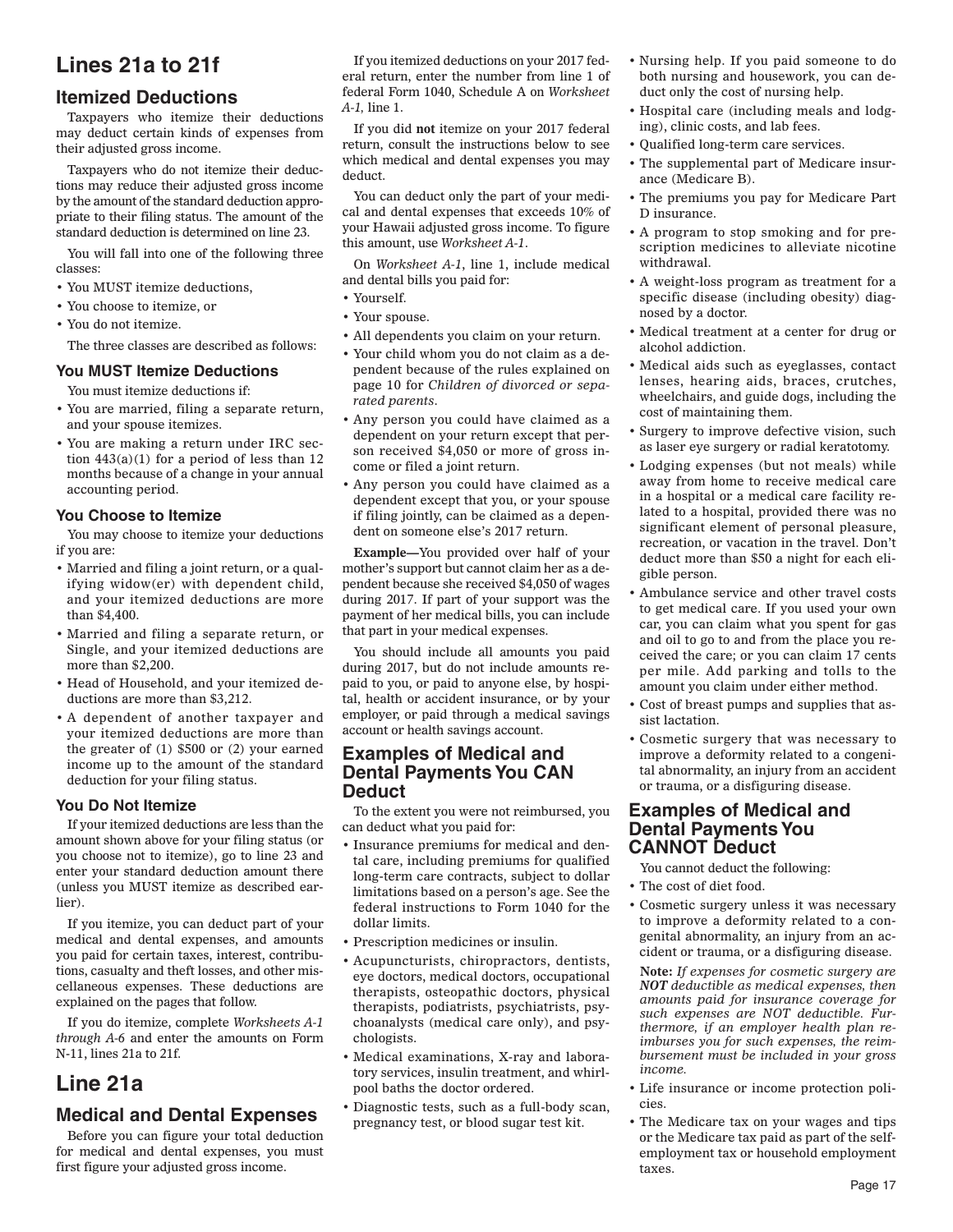• The basic cost of Medicare insurance (Medicare A).

**Note:** *If you were 65 or over but not entitled to social security benefits, you may deduct premiums you voluntarily paid for Medicare A coverage.*

- Nursing care for a healthy baby. (You may qualify for the credit for child and dependent care expenses; see Schedule X, Part II.)
- Illegal operations or drugs.
- Imported drugs not approved by the U.S. Food and Drug Administration (FDA). This includes foreign-made versions of U.S.-approved drugs manufactured without FDA approval.
- Nonprescription medicines, other than insulin (including nicotine gum and certain nicotine patches).
- Travel your doctor told you to take for rest or a change.
- Funeral, burial, or cremation costs.

# **Line 21b**

## **Taxes**

**Note:** *If you claim a credit for income taxes paid to other states and countries, you cannot also claim those amounts as an itemized deduction for state and foreign income taxes paid to another state or foreign country.*

**Note:** *Taxpayers can claim a deduction for state and local, and foreign, income, war profits, and excess profits taxes if their federal adjusted gross income is less than \$100,000 and they are single or married filing separately; or less than \$150,000 and they are a head of household; or less than \$200,000 and they are married filing jointly or a qualifying widow(er).*

Certain taxes you paid during the year can be deducted.

If you itemized deductions on your 2017 **federal** return, you may enter the same amount from Form 1040, Schedule A, line 9 on line 21b.

**Exception:** You should complete *Worksheet A-2* on page 38 if:

- **You are a federal employee** receiving a Cost Of Living Allowance (COLA). Not all of your Hawaii income taxes are deductible for federal purposes. (See IRS Revenue Ruling 74-140, 1974-1 C.B. 50, for more information.) Enter on line 5a of *Worksheet A-2* on page 38 the **entire** amount of state and local income taxes you paid in 2017, even if you reported a different amount on line 5a of federal Form 1040, Schedule A.
- You claimed a deduction for state and local, and foreign, income, war profits, and excess profits taxes on your federal return and your **federal** adjusted gross income is \$100,000 or more and you are single or married filing separately; or \$150,000 or more and you are a head of household; or \$200,000 or more and you are married filing jointly or a qualifying widow(er). Taxpayers with **federal** adjusted gross income

above these thresholds may not deduct state and local, and foreign, income, war profits, and excess profits taxes for taxable years beginning after December 31, 2010.

If you did **not** itemize deductions on your 2017 federal return, complete *Worksheet A-2*.

### **Taxes You CAN Deduct**

**Note:** *You can elect to deduct state and local general sales taxes instead of state and local income taxes. You cannot deduct both.*

#### **State and Local Income Taxes**

If you will deduct state and local income taxes, check box a on line 5 of Worksheet A-2. Include on this line:

- State and local income taxes withheld from your salary (as shown on your federal Form W-2) and withheld from your unemployment compensation (as shown on your federal Form 1099-G);
- State and local income taxes paid in 2017 for a prior year, such as taxes paid with your 2016 state or local income tax return;
- State and local estimated tax payments made during 2017, including any part of a prior year refund that you chose to have credited to your 2017 state or local income taxes; and
- The NET amount of taxes withheld from the sale of Hawaii real property interests.

**Do not** reduce your deduction by any:

- State or local income tax refund or credit you expect to receive for 2017, or
- Refund of, or credit for, prior year state and local income taxes you actually received in 2017. Instead, see the instructions for Form N-11, line 10.

For more information about the treatment of taxes withheld from the sale of real property interests, see Tax Facts 2010-1*, "Understanding HARPTA," and* Tax Information Release No. 2017-01, *"Withholding of State Income Taxes on the Disposition of Hawaii Real Property."*

#### **State and Local General Sales Taxes**

**Note:** *For purposes of the deduction for state and local general sales taxes, Hawaii's general excise tax will qualify as a "sales tax."*

If you elect to deduct state and local general sales taxes, check box b on line 5 of Worksheet A-2. To figure your deduction, you can use either your actual expenses or the optional sales tax tables.

**Actual Expenses.** Generally, you can deduct the actual state and local general sales taxes (including compensating use taxes) you paid in 2017 if the tax rate was the same as the general sales tax rate. However, sales taxes on food, clothing, medical supplies, and motor vehicles are deductible as a general sales tax even if the tax rate was less than the general sales tax rate. If you paid sales tax on a motor vehicle at a rate higher than the general sales tax rate, you can deduct only the amount of tax that you would have paid at the general sales tax rate on that vehicle. Motor vehicles include cars, motorcycles, motor homes, recreational vehicles, sport utility vehicles, trucks, vans, and off-road vehicles. Also include any state and local general sales taxes paid for a leased motor vehicle. Do not include sales taxes paid on items used in your trade or business.

**Note:** *You must keep your actual receipts showing general sales taxes paid to use this method.*

**Refund of general sales taxes.** If you received a refund of state or local general sales taxes in 2017 for amounts paid in 2017, reduce your actual 2017 state and local general sales taxes by this amount. If you received a refund of state or local general sales taxes in 2017 for prior year purchases, do not reduce your 2017 state and local general sales taxes by this amount. But if you deducted your actual state and local general sales taxes in the earlier year and the deduction reduced your tax, you may have to include the refund in income on line 10 (if not already included on line 7). See Recoveries in federal Publication 525 for details.

**Optional Sales Tax Tables.** Instead of using your actual expenses, you can use the tables in the instructions for federal Form 1040 to figure your state and local general sales tax deduction. You may also be able to add the state and local general sales taxes paid on certain specified items.

To figure your state and local general sales tax deduction using the tables, see the instructions for federal Form 1040.

#### **Real Estate Taxes**

Include taxes you paid on real estate you own that was not used for business.

If your mortgage payments include your real estate taxes, you can deduct only the amount the mortgage company actually paid to the taxing authority in 2017.

#### **Personal Property Taxes**

Include personal property taxes you paid, but only if the taxes were based on value alone and were imposed on a yearly basis.

**Note:** *Hawaii does not have a personal property tax. However, you may include personal property taxes you paid to other states.*

#### **Other Taxes**

If you had any deductible tax not listed on *Worksheet A-2*, lines 5, 6, or 7 (such as foreign income taxes), write the amount on *Worksheet A-2*, line 8.

### **Taxes You CANNOT Deduct**

- Federal income tax.
- Federal excise tax on personal property, transportation, telephone, and gasoline.
- Social security tax (FICA).
- Medicare tax.
- Federal unemployment tax (FUTA).
- Railroad retirement tax (RRTA).
- Customs duties.
- Federal estate and gift taxes.
- Certain state and local taxes, including: a. Tax on gasoline.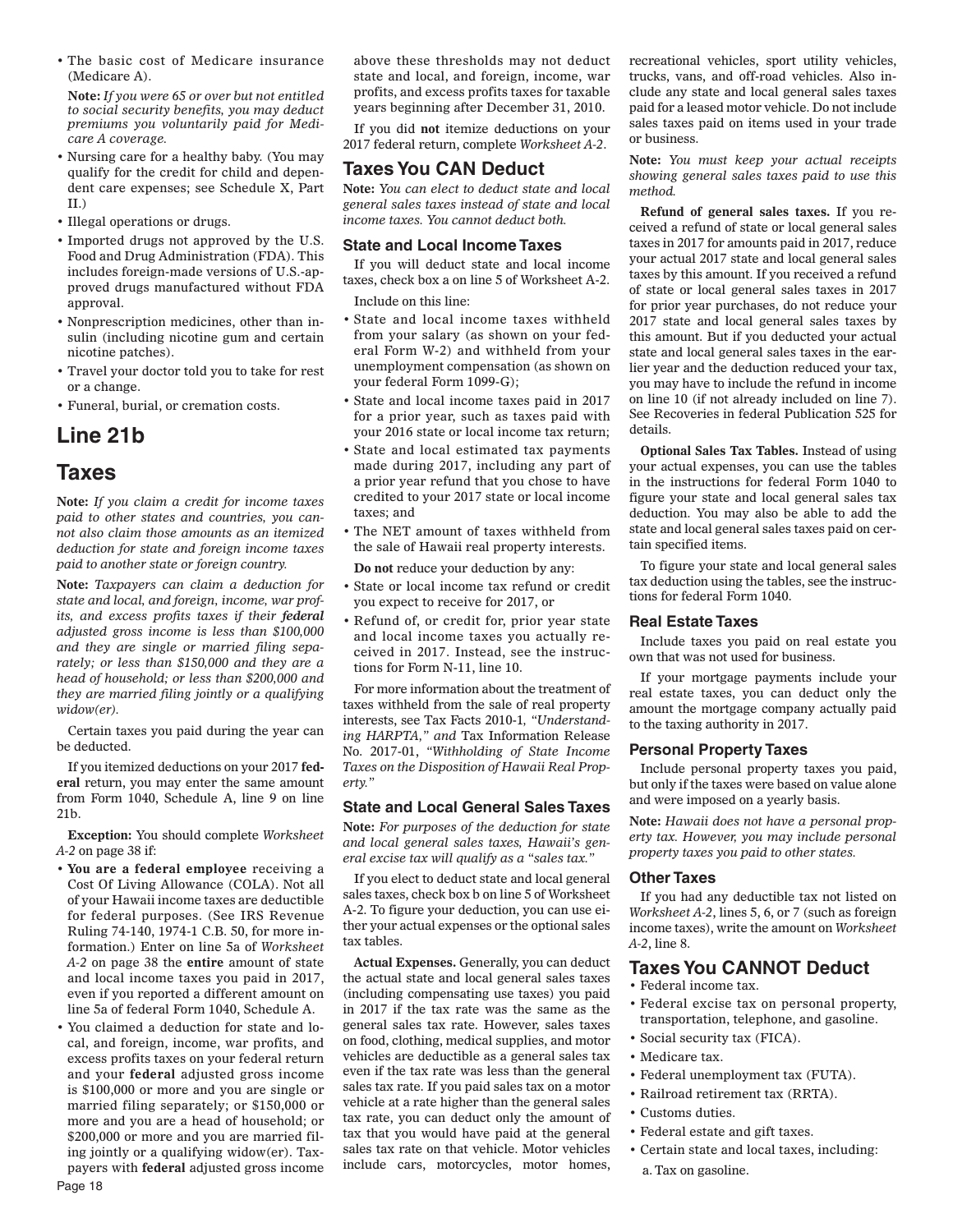- b. Hawaii motor vehicle registration fees, including car inspection fees.
- c. Assessments for sidewalks or other improvements to your property.
- d. Tax you paid for someone else.
- e. License fees. (marriage, driver's, dog, hunting, auto, etc.)
- f. Tax on liquor, beer, wine, cigarettes, and tobacco.
- g. Inheritance tax.
- h. Taxes paid for your business or profession. (These business taxes are deducted elsewhere.)

# **Line 21c**

### **Interest You Paid**

If you itemized deductions on your 2017 **federal** return, you may write the amount from line 15 of your 2017 federal Schedule A on line 21c. You need not complete *Worksheet A-3* on page 38.

#### **Exception:**

- If you had to file a 2017 federal Form 4952, you must refigure your investment interest deduction for state tax purposes on Hawaii Form N-158. Enter the amount from Form N-158 on line 13 of *Worksheet A-3*. Attach Form N-158 to your return.
- If you filed a 2017 federal Form 8396, and you reduced your deduction for home mortgage interest on federal Form 1040, Schedule A, by the amount on line 3 of federal Form 8396, you must refigure your home mortgage interest for state tax purposes. Include the amount from line 3 of federal Form 8396 on line 10 of *Worksheet A-3*.

If you did **not** itemize deductions on your 2017 federal return, complete *Worksheet A-3*.

You should show on *Worksheet A-3* interest on non-business items only. Business-related interest is deducted elsewhere.

Except for certain mortgage interest, the amount of your personal interest expense (such as credit card interest) is **not** allowed as an itemized deduction on *Worksheet A-3*.

## **Home Mortgage Interest**

A home mortgage is any loan that is secured by your main home or second home. It includes first and second mortgages, home equity loans, and refinanced mortgages.

A home can be a house, condominium, cooperative, mobile home, boat, or similar property. It must provide basic living accommodations including sleeping space, toilet, and cooking facilities.

**Limit on home mortgage interest.** If you took out any mortgages after October 13, 1987, your deduction may be limited. Any additional amounts borrowed after October 13, 1987, on a line-of-credit mortgage you had on that date are treated as a mortgage taken out after October 13, 1987. If you refinanced a mortgage you had on October 13, 1987, treat the new mortgage as taken out on or before October 13, 1987. But if you refinanced for more than the balance of the old mortgage,

treat the excess as a mortgage taken out after October 13, 1987.

See federal Publication 936 to figure your deduction if either (1) or (2) next applies. If you had more than one home at the same time, the dollar amounts in (1) and (2) apply to the total mortgages on both homes.

1. You, or your spouse if filing jointly, took out any mortgages after October 13, 1987, and used the proceeds for purposes other than to buy, build, or improve your home, and all of these mortgages totaled over \$100,000 at any time during 2017. The limit is \$50,000 if married filing separately. An example of this type of mortgage is a home equity loan used to pay off credit card bills, buy a car, or pay tuition.

2. You, or your spouse if filing jointly, took out any mortgages after October 13, 1987, and used the proceeds to buy, build, or improve your home, and these mortgages plus any mortgages you took out on or before October 13, 1987, totaled over \$1 million at any time during 2017. The limit is \$500,000 if married filing separately.

**Note:** *If the total amount of all mortgages is more than the fair market value of the home, additional limits apply. See federal Publication 936.*

#### **Investment Interest**

Investment interest is interest paid on money you borrowed that is allocable to property held for investment. It does not include any interest allocable to a passive activity.

**Note:** *Expenses and interest for royalties and other income derived from any patents, copyrights, and trade secrets by an individual or a qualified high technology business are deductible.*

Complete and attach Form N-158, Investment Interest Expense Deduction, to figure your deduction.

**Exception.** You do not have to file Form N-158 if ALL of the following apply:

- Your investment interest expense is not more than your investment income from interest and ordinary dividends.
- You have no other deductible investment expenses.
- You have no disallowed investment interest expense from 2016.

For more details, see federal Publication 550, Investment Income and Expenses.

### **Interest Expense You CANNOT Deduct**

Do not include the interest you paid for—

- Personal interest (interest on car loans and finance charges on credit cards).
- Service charges.
- Annual fees for credit cards.
- Loan fees.
- Credit investigation fees.
- Interest to purchase or carry tax-exempt securities

See the instructions for federal Form 1040, Schedule A—Interest Expense for more information.

# **Line 21d**

### **Gifts to Charity**

If you itemized deductions on your 2017 **federal** return, write the amount from line 19 of Form 1040, Schedule A on line 21d. You need not complete *Worksheet A-4* on page 38.

**Exception:** You should complete *Worksheet A-4* on page 38 if:

- Your charitable contribution deduction was limited based upon your federal adjusted gross income. You must refigure your charitable contribution deduction for state tax purposes using your Hawaii adjusted gross income, or
- You have a contribution carryover from prior years and the amount is different for federal and State tax purposes.

If you did **not** itemize deductions on your 2017 federal return, complete *Worksheet A-4* on page 38.

## **Contributions You CAN Deduct**

You may deduct what you gave to organizations that are religious, charitable, educational, scientific, or literary in purpose. You may also deduct what you gave to organizations that work to prevent cruelty to children or animals. An organization that tells you it is a " $501(c)(3)$  organization" is telling you that it falls into this category.

Examples of these organizations are:

- Churches, mosques, synagogues, temples, etc.
- Boy Scouts, Boys and Girls Clubs of America, CARE, Girl Scouts, Goodwill Industries, Red Cross, Salvation Army, United Way, etc.
- Fraternal orders, if the gifts will be used for the purposes listed above.
- Veterans' and certain cultural groups.
- Nonprofit hospitals, and organizations whose purpose is to find a cure for, or help people who have, arthritis, asthma, birth defects, cancer, cerebral palsy, cystic fibrosis, diabetes, heart disease, hemophilia, mental illness or retardation, multiple sclerosis, muscular dystrophy, tuberculosis, etc.
- Most nonprofit educational organizations, such as colleges, but only if your contribution is not a substitute for tuition or other enrollment fees.
- Federal, state, and local governments if the gifts are solely for public purposes.

Contributions can be in cash (including checks and money orders), property, or outof-pocket expenses you paid to do volunteer work for the kinds of organizations described above. If you drove to and from the volunteer work, you can take 14 cents a mile or the actual cost of gas and oil. Add parking and tolls to the amount you claim under either method.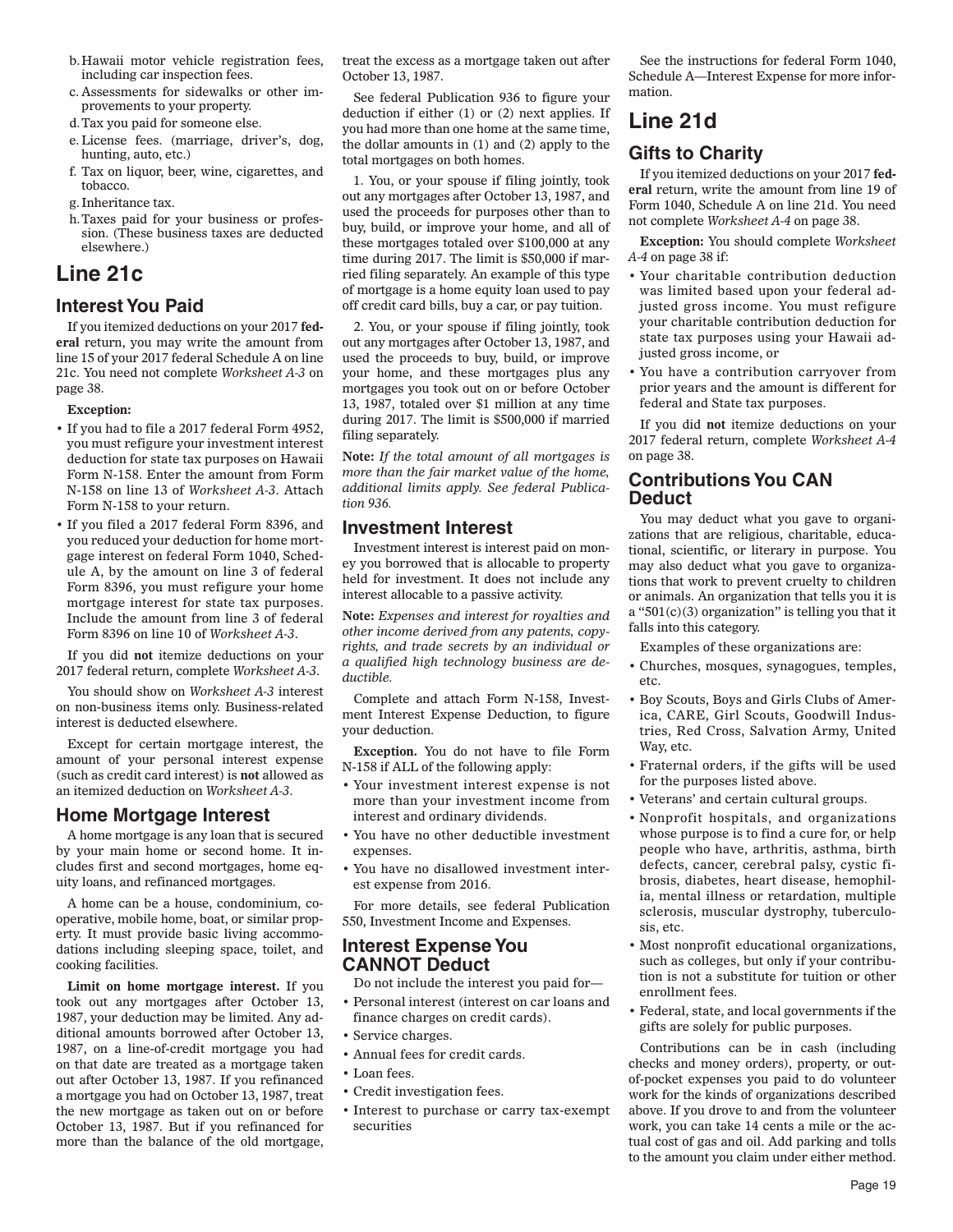But don't deduct any amounts that were repaid to you.

**Gifts from which you benefit.** If you made a gift and received a benefit in return, such as food, entertainment, or merchandise, you may deduct only the amount that is more than the value of the benefit. For example, if you paid \$70 to a charitable organization to attend a fund-raising dinner and the value of the dinner was \$40, you may deduct only \$30.

If you do not know whether you can deduct what you gave to an organization, check with that organization.

**Gifts of \$250 or More.** You can deduct a gift of \$250 or more only if you have a statement from the charitable organization showing the following information:

- The amount of any money contributed and a description (but not value) of any property donated.
- Whether the organization did or did not give you any goods or services in return for your contribution. If you did receive any goods or services, a description and estimate of the value must be included. If you received only intangible religious benefits (such as admission to a religious ceremony), the organization must state this, but it does not have to describe or value the benefit.

In figuring whether a gift is \$250 or more, do not combine separate donations. For example, if you gave your church \$25 each week for a total of \$1,300, treat each \$25 payment as a separate gift. If you made donations through payroll deductions, treat each deduction from each paycheck as a separate gift. See federal Publication 526 if you made a separate gift of \$250 or more through payroll deduction.

**Note:** *You must get the statement by the date you file your return or the due date (including extensions) for filing your return, whichever is earlier. Do not attach the statement to your return. Instead, keep it for your records.*

**Limit on the amount you can deduct.** See federal Publication 526 to figure the amount of your deduction if **any** of the following applies:

- Your cash contributions, or contributions of ordinary income property, are more than 30% of your Hawaii adjusted gross income.
- Your gifts of capital gain property are more than 20% of your Hawaii adjusted gross income.
- You gave gifts of property that increased in value, or gave gifts of the use of property.

### **Contributions You CANNOT Deduct**

- Travel expenses (including meals and lodging) while away from home, unless there was no significant element of personal pleasure, recreation, or vacation in the travel.
- Political contributions.
- Dues, fees, or bills paid to country clubs, lodges, fraternal orders, or similar groups.
- Cost of raffle, bingo, or lottery tickets.
- Value of your time or services.
- Value of blood given to a blood bank.
- The transfer of a future interest in tangible personal property (generally until the entire interest has been transferred).
- Gifts to:
	- a. Individuals and groups that are run for personal profit.
- b. Foreign organizations.
- c. Organizations engaged in certain political activities that are of direct financial interest to your trade or business.
- d. Groups whose purpose is to lobby for changes in the law.
- e. Civic leagues, social and sports clubs, labor unions, and chambers of commerce.
- Value of benefits received in connection with a contribution to a charitable organization.
- Cost of tuition.

### **Gifts by Cash or Check**

On *Worksheet A-4*, line 15, enter the total contributions you made in cash or by check (including out-of-pocket expenses).

**Recordkeeping.** For any contribution made in cash, regardless of the amount, you must maintain as a record of the contribution a bank record (such as a canceled check or credit card statement) or a written record from the charity. The written record must include the name of the charity, date, and amount of the contribution. If you made contributions through payroll deduction, see federal Publication 526 for information on the records you must keep. Do not attach the record to your tax return. Instead, keep it with your other tax records.

## **Other Than by Cash or Check**

On *Worksheet A-4*, line 16, enter the total contributions you made other than by cash or check. If you gave used items, such as clothing or furniture, deduct their fair market value at the time you gave them. Fair market value is what a willing buyer would pay a willing seller when neither has to buy or sell and both are aware of the conditions of the sale. For more details on determining the value of donated property, see federal Publication 561.

If the amount of your deduction is more than \$500, you must complete and attach federal Form 8283. For this purpose, the "amount of your deduction" means your deduction before applying any income limits that could result in a carryover of contributions. If you deduct more than \$500 for a contribution of a motor vehicle, boat, or airplane, you must also attach a statement from the charitable organization to your return. If your total deduction is over \$5,000 (\$500 for certain contributions of clothing and household items), you may also have to get appraisals of the values of the donated property. See federal Form 8283 and its instructions for more information.

**Contributions of clothing and household items.** A deduction for these contributions will be allowed only if the items are in good used condition or better. However, this rule does not apply to a contribution of any single item for which a deduction of more than \$500 is claimed and for which you include a qualified appraisal and federal Form 8283 with your tax return.

**Recordkeeping.** If you gave property, you should keep a receipt or written statement from the organization you gave the property to, or a reliable written record, that shows the organization's name and address, the date and location of the gift, and a description of the property. For each gift of property, you should also keep reliable written records that include:

- How you figured the property's value at the time you gave it. If the value was determined by an appraisal, keep a signed copy of the appraisal.
- The cost or other basis of the property if you must reduce it by any ordinary income or capital gain that would have resulted if the property had been sold at its fair market value.
- How you figured your deduction if you chose to reduce your deduction for gifts of capital gain property.
- Any conditions attached to the gift.

# **Line 21e**

## **Casualty and Theft Losses**

Use line 21e to report casualty or theft loss(es) of property that is not used in a trade or business, or for income-producing purposes. Complete federal Form 4684, Casualties and Thefts, to figure your loss. Write the amount from federal Form 4684, line 16 on line 19 of *Worksheet A-5* on page 38, fill in *Worksheet A-5*, and attach a copy of federal Form 4684 to Form N-11.

### **Losses You CAN Deduct**

You may be able to deduct part or all of each loss caused by theft, vandalism, fire, storm, or similar causes; car, boat, and other accidents; and corrosive drywall. You may also be able to deduct money you had in a financial institution but lost because of the insolvency or bankruptcy of the institution.

If your property is covered by insurance, you must file a timely insurance claim for reimbursement of your loss. Otherwise, you cannot deduct the loss as a casualty or theft loss. However, the part of the loss that is not covered by insurance is still deductible. You can deduct personal casualty or theft losses only to the extent that:

- a. The amount of EACH separate casualty or theft loss is more than \$100, and
- b. The total amount of ALL losses during the year (reduced by the \$100 limit) is more than 10% of your adjusted gross income.

**Corrosive drywall losses.** If you paid for repairs to your personal residence or household appliances because of corrosive drywall, you may be able to deduct those amounts paid. See federal Publication 547 for details.

Use *Worksheet A-6*, line 25, to deduct the costs of proving that you had a property loss. Examples of these costs are appraisal fees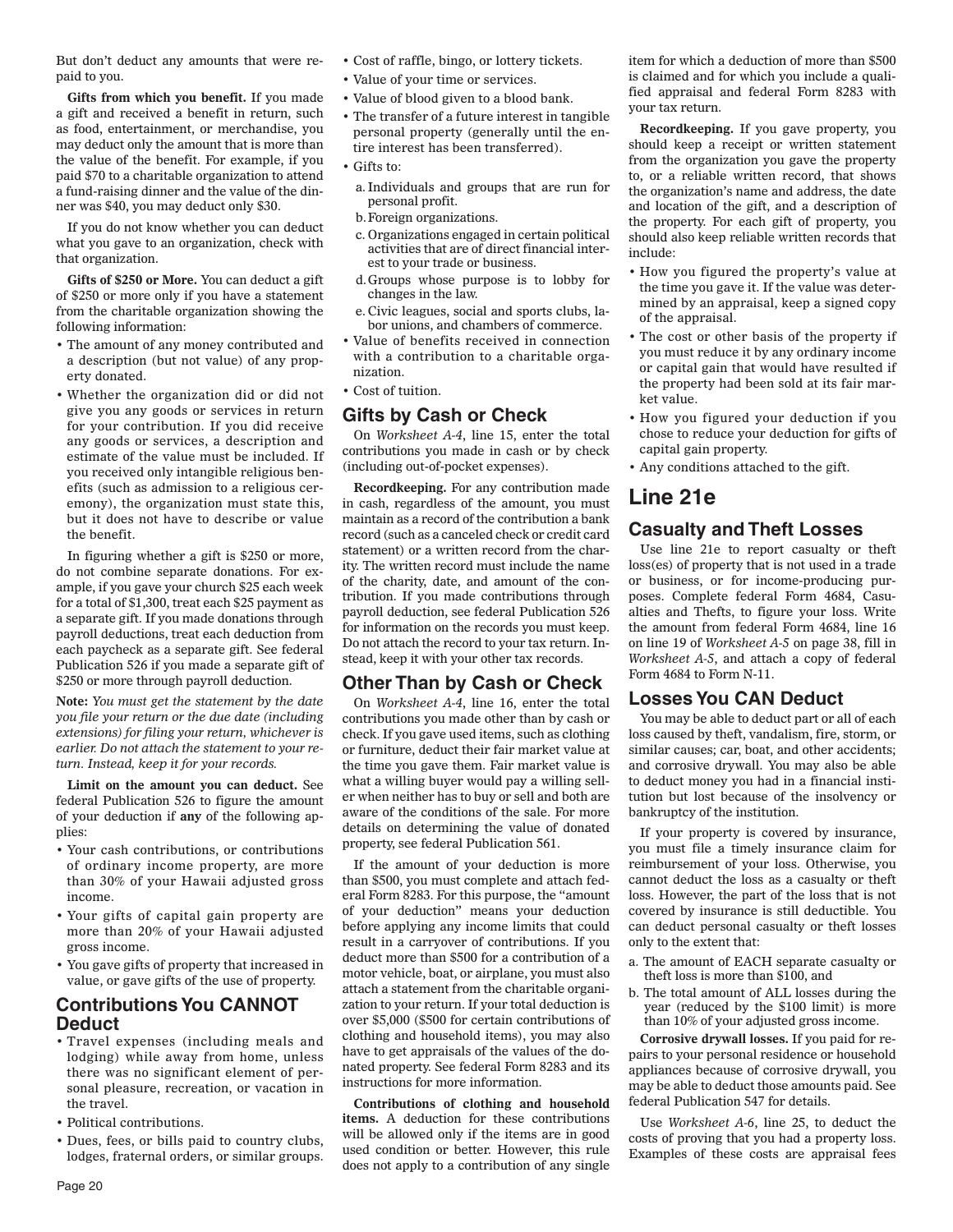and photographs used to establish the amount of your loss.

## **Losses You CANNOT Deduct**

- Money or property misplaced or lost.
- Accidental breaking of articles such as glassware or china under normal conditions.
- Damage due to progressive deterioration (steady weakening of a building due to normal wind and weather conditions; termite or moth damage; damage or destruction of trees, shrubs, or other plants by a fungus, disease, insects, worms, or similar pests).

# **Line 21f**

### **Miscellaneous Deductions**

If you did not itemize deductions on your 2017 federal return, complete *Worksheet A-6*  on page 38.

If you itemized deductions on your 2017 federal return, take the amounts on federal Form 1040, Schedule A, lines 24 and 28 and write them on lines 26 and 30 of *Worksheet A-6* on page 38. Then, complete the worksheet starting from line 27.

#### **In General**

Most miscellaneous deductions cannot be deducted in full. You must subtract 2% of your adjusted gross income from the total.

Generally, the 2% limit applies to job expenses you paid for which you were not reimbursed (line 23). The limit also applies to tax preparation fees (line 24) and certain expenses you paid to produce or collect taxable income or certain tax-exempt income (line 25).

The 2% limit does not apply to certain other miscellaneous expenses that you may deduct. These expenses can be deducted in full on line 30. Gambling losses (to the extent of winnings) and certain job expenses of handicapped employees can be deducted on line 30. See federal Publication 529, Miscellaneous Deductions, for more information.

### **Expenses Subject to the 2% Limit**

#### **Employee Business Expenses**

 On *Worksheet A-6*, line 23, report job expenses you paid for which you were not reimbursed. Attach a copy of federal Form 2106 or 2106-EZ, if:

- 1. You claim any travel, transportation, meal, or entertainment expenses for your job; or
- 2. Your employer paid you for any of your job expenses reportable on *Worksheet A-6*, line 23.

#### **Examples of expenses to include on line 23 of** *Worksheet A-6* **are:**

- Travel, transportation, meal, or entertainment expenses.
- Union dues.
- Safety equipment, small tools, and supplies you needed for your job.
- Uniforms required by your employer that are not suitable for ordinary wear.
- Protective clothing required in your work, such as hard hats, safety shoes, and glasses.
- Physical examinations required by your employer.
- Dues to professional organizations and chambers of commerce.
- Subscriptions to professional journals.
- Fees to employment agencies and other costs to look for a new job in your present occupation, even if you do not get a new job.
- Certain business use of part of your home, but only if you use that part regularly and exclusively for business purposes and for the convenience of your employer. For details, including limits that apply, see federal Publication 587, Business Use of Your Home.
- Certain education expenses you paid that meet at least one of the following two tests.
- 1. The education is required by your employer or the law to keep your present salary, status, or job. The required education must serve a bona fide business purpose of your employer.
- 2. The education maintains or improves skills needed in your present work.

Some education expenses are not deductible. See *Expenses You MAY NOT Deduct* on this page.

#### **Tax Preparation Fees**

On *Worksheet A-6*, line 24, enter the fees you paid for preparation of your federal and Hawaii tax return, including fees paid for filing your return electronically.

#### **Other Expenses**

**Note:** *Expenses and interest for royalties and other income derived from any patents, copyrights, and trade secrets by an individual or a qualified high technology business are deductible.*

On *Worksheet A-6*, line 25, enter the total amount you paid to produce or collect taxable income and certain tax-exempt income as stated in the above note, and manage or protect property held for earning income. But **do not** include any personal expenses. Attach a statement showing the type and amount of each expense to Form N-11. Examples of these expenses are:

- Safe deposit box rental.
- Certain legal and accounting fees.
- Clerical help and office rent.
- Custodial (e.g., trust account) fees.
- Your share of the investment expenses of a regulated investment company.
- Certain losses on nonfederally insured deposits in an insolvent or bankrupt financial institution. For details, including limits that apply, see federal Publication 529.
- Casualty and theft losses of property used in performing services as an employee.
- Deduction for repayment of amounts under a claim of right. See *Repayments* in federal Publication 525, Taxable and Nontaxable Income, for more information.

• Convenience fee charged by the card processor for paying your income tax (including estimated tax payments) by credit or debit card. The deduction is claimed for the year in which the fee was charged to your card.

### **Expenses NOT Subject to the 2% Limit**

#### **Other Deductions**

 List only the following expenses on *Worksheet A-6*, line 30:

- Gambling losses, but only to the extent of gambling winnings reported on federal Form 1040, line 21.
- Casualty and theft losses of income-producing property.
- Loss from other activities from federal Schedule K-1 (Form 1065-B), box 2.
- Hawaii estate and transfer tax.
- Amortizable bond premium on bonds acquired before October 23, 1986.
- Certain unrecovered investment in an annuity (IRC section 72(b)(3)). For details, see federal Publication 575, Pension and Annuity Income.
- Impairment-related work expenses of a disabled person.

List the type and amount of each expense and attach a copy of the list to your return. Enter one total in the amount space for line 30. For more information on these expenses, see federal Publication 529, Miscellaneous Deductions.

**Note:** *Repayments under a claim of right over \$3,000 are subject to the 2% limitation for Hawaii income tax purposes.*

#### **Expenses You MAY NOT Deduct**

Some expenses are not deductible at all. Examples are:

- Political contributions.
- Legal expenses for personal matters that do not produce taxable income.
- Lost or misplaced cash or property.
- Expenses for meals during regular or extra work hours.
- The cost of entertaining friends.
- Commuting expenses.
- Travel expenses for employment away from home if that period of employment exceeds one year.
- Travel as a form of education.
- Expenses of attending a seminar, convention, or similar meeting unless it is related to your employment.
- Club dues.
- Expenses of adopting a child.
- Fines and penalties.
- Expenses of producing tax-exempt income, except for expenses for royalties and other income derived from any patents, copyrights, and trade secrets by an individual or a qualified high technology business.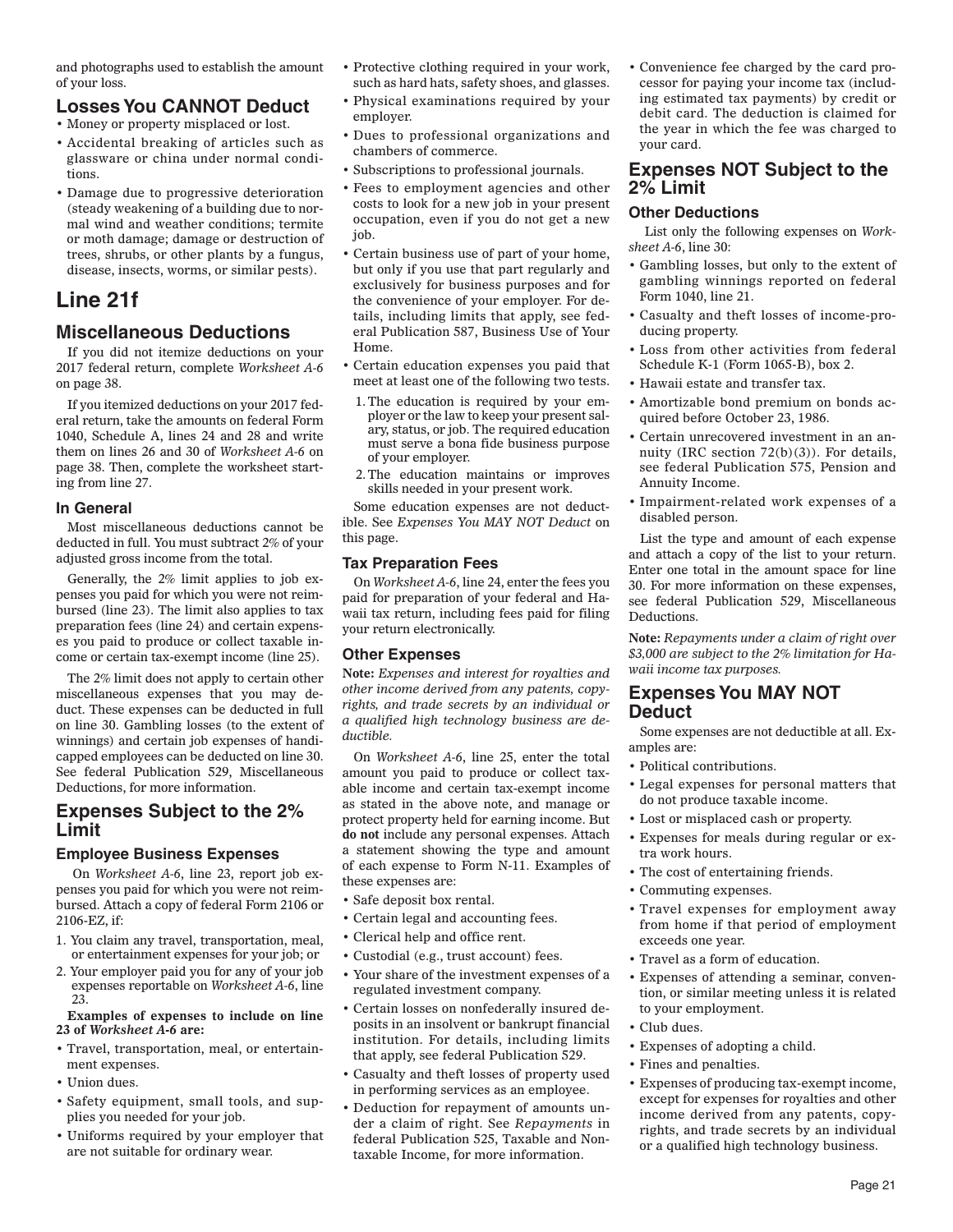- Education that:
	- 1. Is needed to meet the minimum educational requirements of your present trade or business, or
	- 2. Is part of a program of study that will qualify you for a new trade or business.

# **Line 22**

# **Total Itemized Deductions**

#### **Dependents**

If your parent (or someone else) can claim you as a dependent on his or her return (even if that person chose not to claim you), fill in the oval above line 21. If you are claiming the standard deduction, see *Standard Deduction for Dependents* on this page to figure your standard deduction.

#### **Itemized Deductions**

**Note:** *For taxable years beginning after December 31, 2015, your itemized deductions will no longer be capped if your federal adjusted gross income is above a certain amount.*

**Note:** *Taxpayers with Hawaii adjusted gross income above a certain amount will lose part of their itemized deductions for taxable years beginning after December 31, 2010.*

Your state income tax will be less if the total of your itemized deductions is larger than the standard deduction. To figure your itemized deductions, fill in lines 21a to 21f.

Add lines 21a through 21f, and enter the result on line 22 if the amount on line 20 (Hawaii adjusted gross income) is \$166,800 or less (\$83,400 if married filing separately).

You may not be able to deduct all of your itemized deductions if the amount on line 20 (Hawaii adjusted gross income) is more than \$166,800 (\$83,400 if married filing separate- $\mathbf{I}(\mathbf{v})$ .

Use the *Total Itemized Deductions Worksheet* on page 38 to figure the amount you may deduct.

# **Line 23**

# **Standard Deduction**

Taxpayers who do not itemize their deductions may reduce their adjusted gross income by the amount of the standard deduction appropriate to their filing status. The amount of the standard deduction for each filing status is as follows:

| <b>Filing Status</b>        | <b>Standard Deduction</b> |
|-----------------------------|---------------------------|
| Single                      | \$2,200                   |
| Married filing jointly      | 4.400                     |
| Married filing separately   | 2.200                     |
| <b>Head of Household</b>    | 3,212                     |
| <b>Qualifying Widow(er)</b> | 4.400                     |

**Standard Deduction for Dependents.** If you can be claimed as a dependent by someone else and you do not itemize your deductions, your standard deduction is limited to the greater of \$500 or your earned income (up to the full standard deduction for your filing status). The standard deduction for an individual who can be claimed as a dependent on the tax return of another taxpayer is computed as follows:

**A.** Enter your earned income (defined below). If none, enter zero. ................................**A.**

- **B.** Minimum amount .....................**B.** 500.00 **C. Compare** the amounts on lines A and B above. Enter the LARGER of the two amounts here ..........................**C.**
- **D.** Maximum amount. Enter the full standard deduction for your filing status, shown in the chart above, here .............**D.**
- **E. Compare** the amounts on lines C and D above. Enter the SMALLER of the two amounts here and on Form N-11, line 23. .................**E.**

**Earned income** includes wages, salaries, tips, professional fees, and other compensation received for personal services you performed. It also includes any taxable scholarship or fellowship grant. Generally, your earned income is the total of the amounts you reported on federal Form 1040, lines 7 (wages), 12 (business income), and 18 (farming income), minus the amount, if any, on line 27 (deduction for selfemployment tax).

# **Line 24**

Line 20 minus line 22 or 23, whichever applies. This line MUST be filled in. If line 24 is a negative number, shade the minus (-) in the box to the left of the amount boxes.

# **Line 25 Exemptions**

**Note:** *For taxable years beginning after December 31, 2015, your personal exemptions will no longer be reduced if your adjusted gross income is above a certain amount.*

*Caution: If you can be claimed as a dependent on another person's tax return, you may not claim an exemption for yourself.*

#### **Regular Exemptions**

Residents are allowed \$1,144 for each exemption they can claim. Multiply \$1,144 by the total number of exemptions you claimed on line 6e.

#### **Blind, Deaf, or Totally Disabled**   $-$  Definition, Certification, and  **Exemptions**

Fill in the appropriate oval(s) on line 25 if you are blind, deaf or totally disabled and your impairment has been certified. You **must** submit a completed Form N-172 **prior to** filing your return in order to claim this exemption. **If you do not, the exemption will be disallowed and your return processed without the disability exemption(s) claimed.**

"Blind" means a person whose central visual acuity does not exceed 20/200 in the better eye with correcting lenses, or whose visual acuity is greater than 20/200 but is accompanied by a limitation in the field of vision such that the widest diameter of the visual field subtends an angle no greater than 20 degrees.

 "Deaf" means a person whose average loss in the speech frequencies (500-2000 Hertz) in the better ear is 82 decibels, A.S.A., or worse.

"Person totally disabled" means a person who is totally and permanently disabled, either physically or mentally, which results in the person's inability to engage in any substantial gainful business or occupation. It is presumed that a person whose earned income exceeds \$30,000 for the taxable year is engaged in a substantial, gainful business or occupation.

The impairment of sight, deafness or disability shall be certified on the basis of a written report on an examination performed by a qualified ophthalmologist, qualified optometrist or a qualified otolaryngologist, licensed audiologist, or a qualified physician, as the case may be, on Form N-172.

 A blind, deaf or totally disabled person who qualifies, may be allowed a Disability Exemption of \$7,000. The Disability Exemption is in lieu of the regular personal exemption of \$1,144. The following maximum exemptions are allowed:

| One Individual (any filing status) $-$ \$7,000 |        |
|------------------------------------------------|--------|
| Taxpayer and Spouse (non-disabled              |        |
| spouse <i>under</i> $65$ ) —                   | 8.144  |
| Taxpayer and Spouse (non-disabled              |        |
| spouse age 65 or over) $-$                     | 9.288  |
| Taxpayer and Spouse (both                      |        |
| $disable d)$ —                                 | 14,000 |

**Note:** *If you claim this special exemption you will not be able to claim the additional exemptions for your children or other dependents, or for being 65 or older.*

For more information, see Tax Information Release No. 89-3, "*State Tax Benefits Available to Persons with Impaired Sight, Impaired Hearing, or Who are Totally Disabled.*"

Also, see the temporary administrative rules relating to substantial gainful business or occupation (section 18-235-1.14(d), Hawaii Administrative Rules), which took effect on May 30, 2017 and expires on November 30, 2018.

# **Line 26**

### **Taxable Income**

Line 24 minus line 25, but not less than zero.

# **Tax Computation**

# **Line 27**

### **Tax**

To figure your tax, you will use one of the following methods. Read the conditions below to see which you should use, and fill in the appropriate oval on line 27 if you use the tax table, tax rate schedules, or alternative tax on capital gains. Fill in the oval for tax from the applicable forms if you use Form N-168 or Form N-615. Then, go to the *Tax Computation Worksheet* on page 39.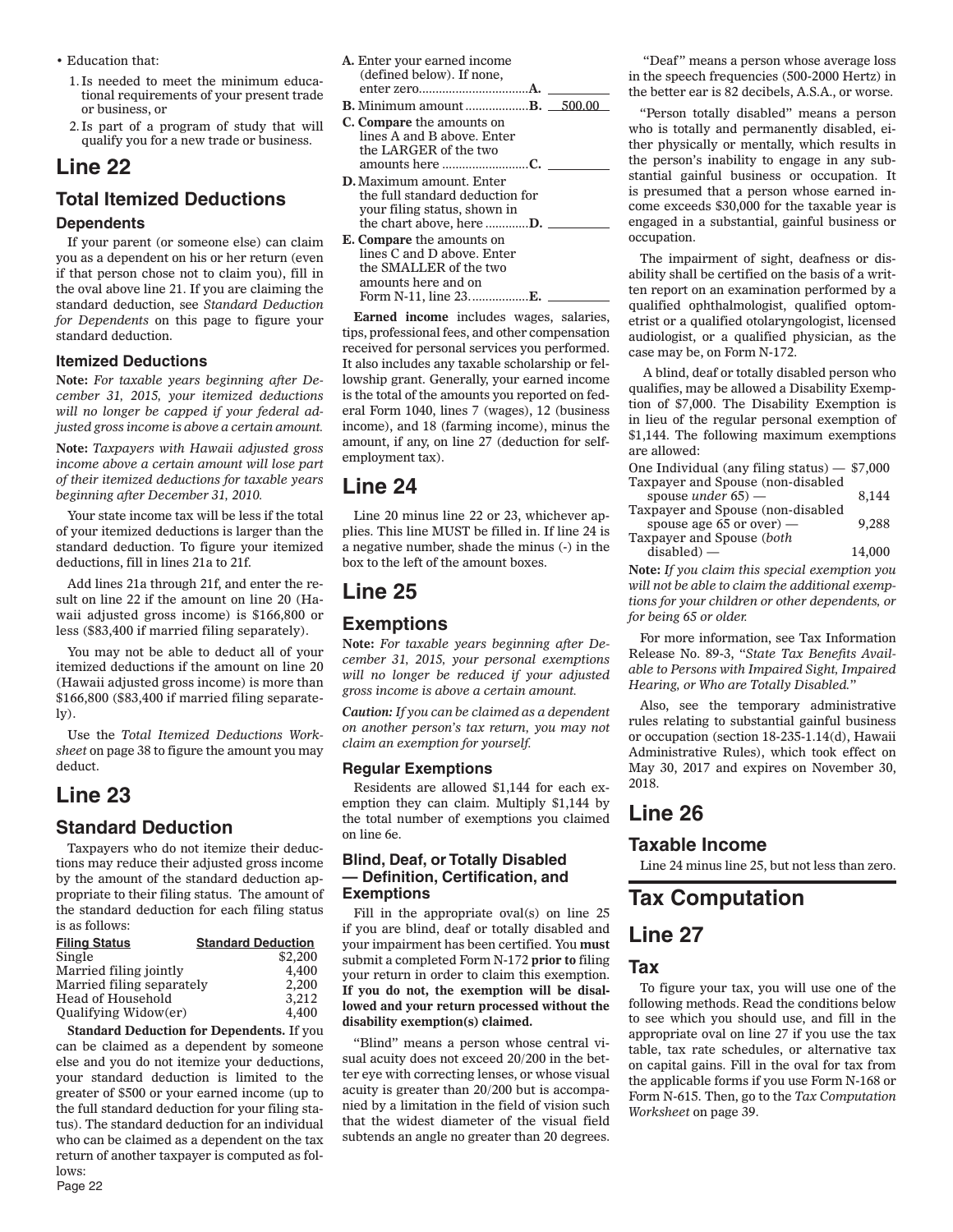#### **Tax Table**

If your taxable income is less than \$100,000, you MUST use the Tax Table on pages 42 through 53 to find your tax. Be sure you use the correct column in the Tax Table. After you have found the correct tax, enter that amount. There is an example at the beginning of the table to help you find the correct tax.

#### **Tax Rate Schedules**

You must use the Tax Rate Schedules on page 54 to figure your tax if your taxable income is \$100,000 or more.

#### **Form N-168**

An individual engaged in a farming or fishing business may elect to average their farm or fishing income over a three-year period. See Form N-168 for more information.

#### **Form N-615**

If a child under age 14 has unearned income of more than \$1,000, use Form N-615, Computation of Tax for Children Under Age 14 Who Have Unearned Income of More than \$1,000, to see if any of the child's unearned income is taxed at the parent's rate and, if so, to figure the child's tax. See Form N-615 for more information.

#### **Alternative Tax on Capital Gains**

If you have a net capital gain, you may be able to reduce your tax using the *Tax on Capital Gains Worksheet* on page 39 if your taxable income is over \$48,000 (\$24,000 for Single, and Married Filing Separately; or \$36,000 for Head of Household classifications). If your taxable income is \$48,000 (\$24,000 for Single, and Married Filing Separately; or \$36,000 for Head of Household classifications) or under, do not use the *Tax on Capital Gains Worksheet* on page 39.

Some taxpayers will have Hawaii gain adjustments. Before filling in the worksheet, determine whether you have adjustments from the *Hawaii Additions Worksheet* on page 37, **e** (gain adjustment), or **j** (other adjustments); from the *Hawaii Subtractions Worksheet* on page 37, **j** (certain income from a qualified high technology business), **l** (section 235-7(a) (13), HRS, capital gain), or **m** (other adjustments); or from Form N-152 (lump sum distribution from a pension plan). If you do, separate the adjustments into **long-term** gain adjustments for assets held for more than a year, and **short-term** adjustments for assets held for a year or less.

### **Total Tax Liability**

Use the *Tax Computation Worksheet* on page 39 to figure your total tax liability.

# **Refundable Credits**

**IMPORTANT!** If the amount of payments plus these credits is at least \$1 more than your tax, the difference will be refunded to you. It is very important that you *carefully* read the following instructions for each of these credits to ensure that you properly claim all the credits to which you are entitled.

# **Line 28**

### **Refundable Food/Excise Tax Credit**

**Note:** *The amendments to the refundable food/excise tax credit to (1) increase the tax credit amount, and (2) delete the residency requirement are made permanent by Act 107, Session Laws of Hawaii 2017.*

If your federal adjusted gross income was less than \$50,000 (less than \$30,000 if your filing status is Single), you may qualify for this credit.

For more information, see Form N-311, Refundable Food/Excise Tax Credit.

**Note:** *Do not claim this credit if you are being claimed or eligible to be claimed as a dependent by any taxpayer for federal or Hawaii income tax purposes.*

**To claim this credit.** Complete Form N-311 and attach it to your return.

**Deadline for claiming this credit.** If you are a calendar year taxpayer, the deadline to claim the credit, including amended claims, is December 31, 2018. If you are a fiscal year taxpayer, the deadline to claim the credit, including amended claims, is 12 months after the close of your taxable year. You cannot claim or amend the credit after the deadline.

# **Line 29**

### **Credit for Low-Income Household Renters**

If you occupy and pay rent for real property within the State as your residence, your Hawaii adjusted gross income was less than \$30,000, and the rent you paid during 2017 was more than \$1,000, you may qualify for this credit. See the instructions for Schedule X, Part I, on page 33.

**Note:** *Do not claim this credit if you are being claimed or eligible to be claimed as a dependent by any taxpayer for federal or Hawaii income tax purposes.*

**To claim this credit.** Complete Schedule X, Part I, and attach it to your return.

**Deadline for claiming this credit.** If you are a calendar year taxpayer, the deadline to claim the credit, including amended claims, is December 31, 2018. If you are a fiscal year taxpayer, the deadline to claim the credit, including amended claims, is 12 months after the close of your taxable year. You cannot claim or amend the credit after the deadline.

# **Line 30**

### **Credit for Child and Dependent Care Expenses**

Certain payments made for child and dependent care (including payments made to the State of Hawaii A+ Program) may be claimed as a credit against your tax due. See the instructions for Schedule X, Part II, on page 34.

**Note:** *Do not claim this credit if you are being claimed or eligible to be claimed as a depen-* *dent by any taxpayer for federal or Hawaii income tax purposes.*

**To claim this credit.** Complete Schedule X, Part II, and attach it to your return.

# **Line 31**

### **Credit for Child Passenger Restraint System**

Each taxpayer who files an individual income tax return for the taxable year may claim a tax credit for 2017 for the purchase of **one or more new** child passenger restraint systems which comply with federal motor vehicle safety standards.

**Note:** *This credit is \$25 per return regardless of the cost or the number of restraint systems purchased.*

**To claim this credit.** Enter \$25 in line 31, and attach a copy of the sales invoice, which states the type of child restraint system purchased, to your return.

**Your claim for this credit may be rejected** if the invoice is not attached, or if 1) or 2) applies but no statement or explanation is attached.

- 1) If the invoice doesn't have your name on it, you must attach a statement saying that you and nobody else is claiming the credit for the purchase described in the invoice.
- 2) If the invoice has somebody else's name on it, you must attach an explanation.

**Deadline for claiming this credit.** If you are a calendar year taxpayer, the deadline to claim the credit, including amended claims, is December 31, 2018. If you are a fiscal year taxpayer, the deadline to claim the credit, including amended claims, is 12 months after the close of your taxable year. You cannot claim or amend the credit after the deadline.

# **Line 32**

### **Total Refundable Tax Credits from Schedule CR**

If you are claiming any of the following refundable tax credits, you must use Schedule CR, Schedule of Tax Credits, to summarize the total refundable tax credits claimed. Complete Part II of Schedule CR, and enter the amount from Schedule CR, line 26, on line 32. Attach Schedule CR directly behind Form N-11.

The following refundable tax credits are included on Schedule CR:

### **Capital Goods Excise Tax Credit**

A 4% credit is available to Hawaii businesses that acquire qualifying business property and place it in service during the taxable year.

Page 23 For more information, see the instructions for Form N-312, Tax Information Release No. 88-6, *"Capital Goods Excise Tax Credit,"* Tax Information Release No. 88-8, *"Capital Goods Excise Tax Credit Recapture,"* Tax Information Release No. 89-4, *"The Taxpayer Who Is Entitled To The Capital Goods Excise Tax Credit When The Parties Characterize A Transaction As A Lease Or Sale-Leaseback,"*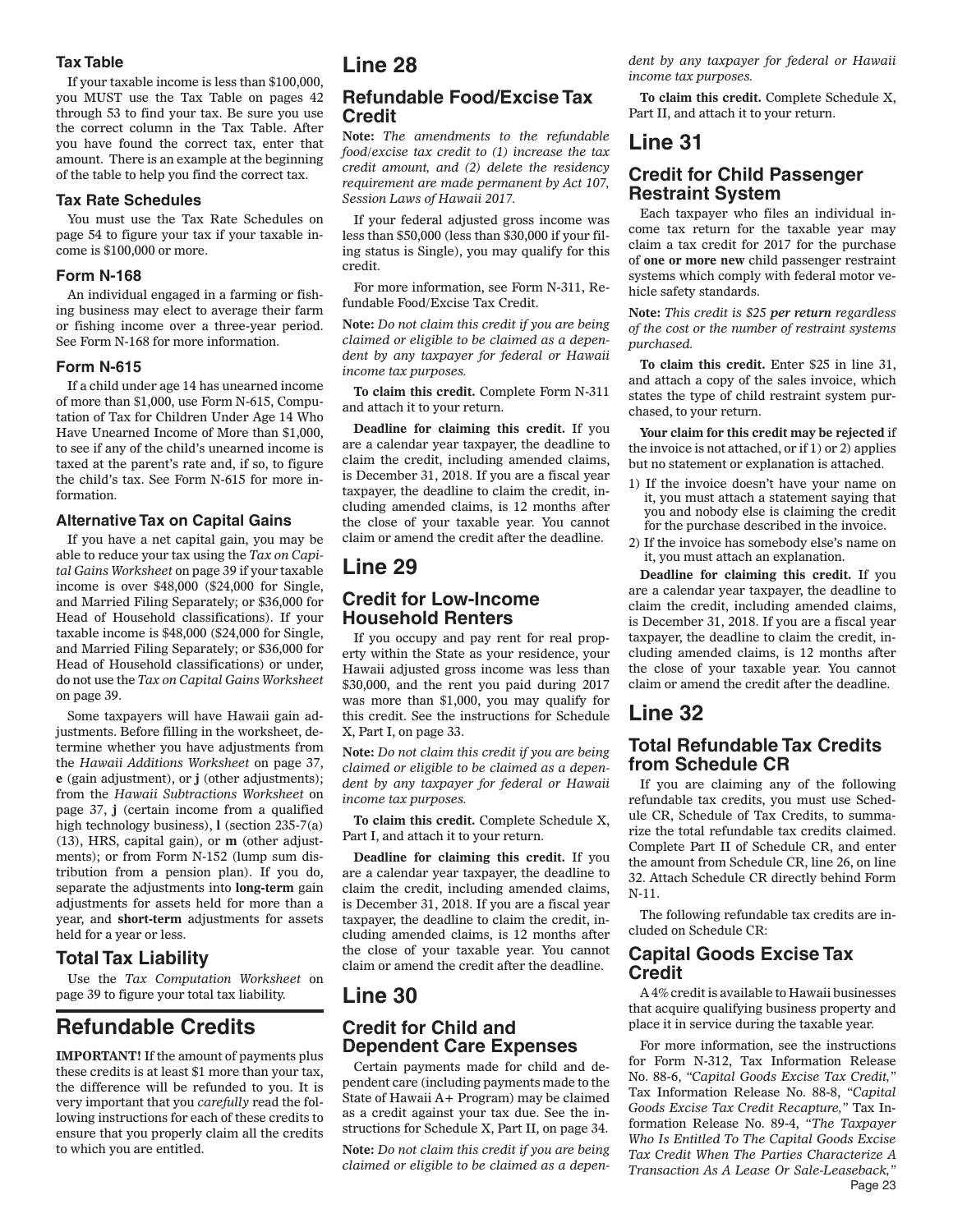and Tax Information Release No. 2001-4, *"The Definition of "Cost"; The Payment of Tax Requirement; and Safe Harbor Guidelines Pertaining to the Capital Goods Excise Tax Credit."*

**To claim this credit.** Complete Form N-312 and Schedule CR and attach them to your return.

**Deadline for claiming this credit.** If you are a calendar year taxpayer, the deadline to claim the credit, including amended claims, is December 31, 2018. If you are a fiscal year taxpayer, the deadline to claim the credit, including amended claims, is 12 months after the close of your taxable year. You cannot claim or amend the credit after the deadline.

### **Fuel Tax Credit for Commercial Fishers**

Each principal operator of a commercial fishing vessel who files an individual income tax return may claim an income tax credit for certain fuel taxes paid during the year.

**To claim this credit.** Complete Form N-163 and Schedule CR and attach them to your return.

**Deadline for claiming this credit.** If you are a calendar year taxpayer, the deadline to claim the credit, including amended claims, is December 31, 2018. If you are a fiscal year taxpayer, the deadline to claim the credit, including amended claims, is 12 months after the close of your taxable year. You cannot claim or amend the credit after the deadline.

### **Motion Picture, Digital Media, and Film Production Income Tax Credit**

**Note:** *Act 143, Session Laws of Hawaii 2017, extends the repeal date of the motion picture, digital media, and film production income tax credit from January 1, 2019, to January 1, 2026.*

A taxpayer may claim an income tax credit of (1) 20% of the qualified production costs incurred before January 1, 2026, by a qualified production in the City and County of Honolulu, and (2) 25% of the qualified production costs incurred before January 1, 2026, by a qualified production in the Kauai, Maui, or Hawaii county. The total tax credits claimed per qualified production shall not exceed \$15,000,000.

For more information, see Form N-340, Motion Picture, Digital Media, and Film Production Income Tax Credit.

**To claim this credit.** Complete Form N-340 and Schedule CR and attach them to your return.

**Deadline for claiming this credit.** If you are a calendar year taxpayer, the deadline to claim the credit, including amended claims, is December 31, 2018. If you are a fiscal year taxpayer, the deadline to claim the credit, including amended claims, is 12 months after the close of your taxable year. You cannot claim or amend the credit after the deadline.

### **Refundable Renewable Energy Technologies Income Tax Credit (For Systems Installed and Placed in Service on or After July 1, 2009)**

If you install and place in service an eligible renewable energy technology system in Hawaii, you may qualify to claim this credit. You may claim the credit as nonrefundable or refundable. For information on how to claim the credit as nonrefundable, see the instructions for Nonrefundable Renewable Energy Technologies Income Tax Credit on page 27. A refundable credit means you will receive a tax refund if your credit amount is greater than the amount of income tax you owe. You may elect to claim the credit as a refundable credit under the following circumstances:

#### Reduced Credit

For a solar energy system such as a solar water heater or photovoltaic system, you must reduce the credit amount by 30% unless you meet the conditions described in the "Full Credit" paragraph below.

#### Full Credit

For a solar or wind energy system, you may claim the full credit as a refundable credit if you are an individual taxpayer and any of the following apply:

(1) All your (and your spouse's) income is retirement income such as pension distributions, social security, or distributions from a public retirement system that is exempt from Hawaii income tax; or

(2) Your Hawaii adjusted gross income (AGI) is \$20,000 or less (\$40,000 or less if you are married filing a joint return).

#### Irrevocable Election

A taxpayer and spouse who do not file a joint tax return shall only be entitled to make this election to the extent that they would have been entitled to make the election had they filed a joint tax return.

Once an election is made to treat the tax credit as refundable, the election cannot be revoked. An amended return cannot be filed to change the tax credit from refundable to nonrefundable.

#### Total Output Capacity

A system classified under "other solar energy system" such as a photovoltaic system must meet the total output capacity requirement to qualify for the credit unless an exception applies.

The total output capacity requirements are:

- Single-family residential property 5 kilowatts per system
- Multi-family residential property 0.360 kilowatts per unit per system
- Commercial property 1,000 kilowatts per system

For more information, see Form N-342 and its instructions, and Tax Information Release No. 2007-02, "*Relating to the Renewable En-* *ergy Technologies Income Tax Credit*," Tax Information Release No. 2010-10, "*Common Income Tax & General Excise Tax Issues Associated with the Renewable Energy Technologies Income Tax Credit, HRS §235-12.5*," and Tax Information Release No. 2012-01, "*Temporary Administrative Rules Relating to the Renewable Energy Technologies Income Tax Credit."*

**To claim this credit.** Complete Form N-342 and Schedule CR and attach them to your return. Also, fill in the appropriate oval on Schedule CR to indicate the type of energy system.

**Deadline for claiming this credit.** If you are a calendar year taxpayer, the deadline to claim the credit, including amended claims, is December 31, 2018. If you are a fiscal year taxpayer, the deadline to claim the credit, including amended claims, is 12 months after the close of your taxable year. You cannot claim or amend the credit after the deadline.

### **Important Agricultural Land Qualified Agricultural Cost Tax Credit**

If you are claiming the important agricultural land qualified agricultural cost tax credit, see Form N-344 for information.

**To claim this credit.** Complete Form N-344 and Schedule CR and attach them to your return.

**Deadline for claiming this credit.** If you are a calendar year taxpayer, the deadline to claim the credit, including amended claims, is December 31, 2018. If you are a fiscal year taxpayer, the deadline to claim the credit, including amended claims, is 12 months after the close of your taxable year. You cannot claim or amend the credit after the deadline.

### **Tax Credit for Research Activities**

For taxable years from 2013 to 2019, each qualified high technology business subject to Hawaii's income tax can claim an income tax credit for qualified research activities equal to the federal credit for increasing research activities provided by IRC section 41, provided that in order to qualify for this tax credit, the qualified high technology business shall also claim a federal tax credit for the same qualified research activities under IRC section 41. Qualified research expenses shall not include research expenses incurred outside Hawaii.

**To claim this credit.** Complete Form N-346 and Schedule CR and attach them to your return. Form N-346A, which must be certified for research expenses incurred after December 31, 2012, also must be attached to your return.

**Deadline for claiming this credit.** If you are a calendar year taxpayer, the deadline to claim the credit, including amended claims, is December 31, 2018. If you are a fiscal year taxpayer, the deadline to claim the credit, including amended claims, is 12 months after the close of your taxable year. You cannot claim or amend the credit after the deadline.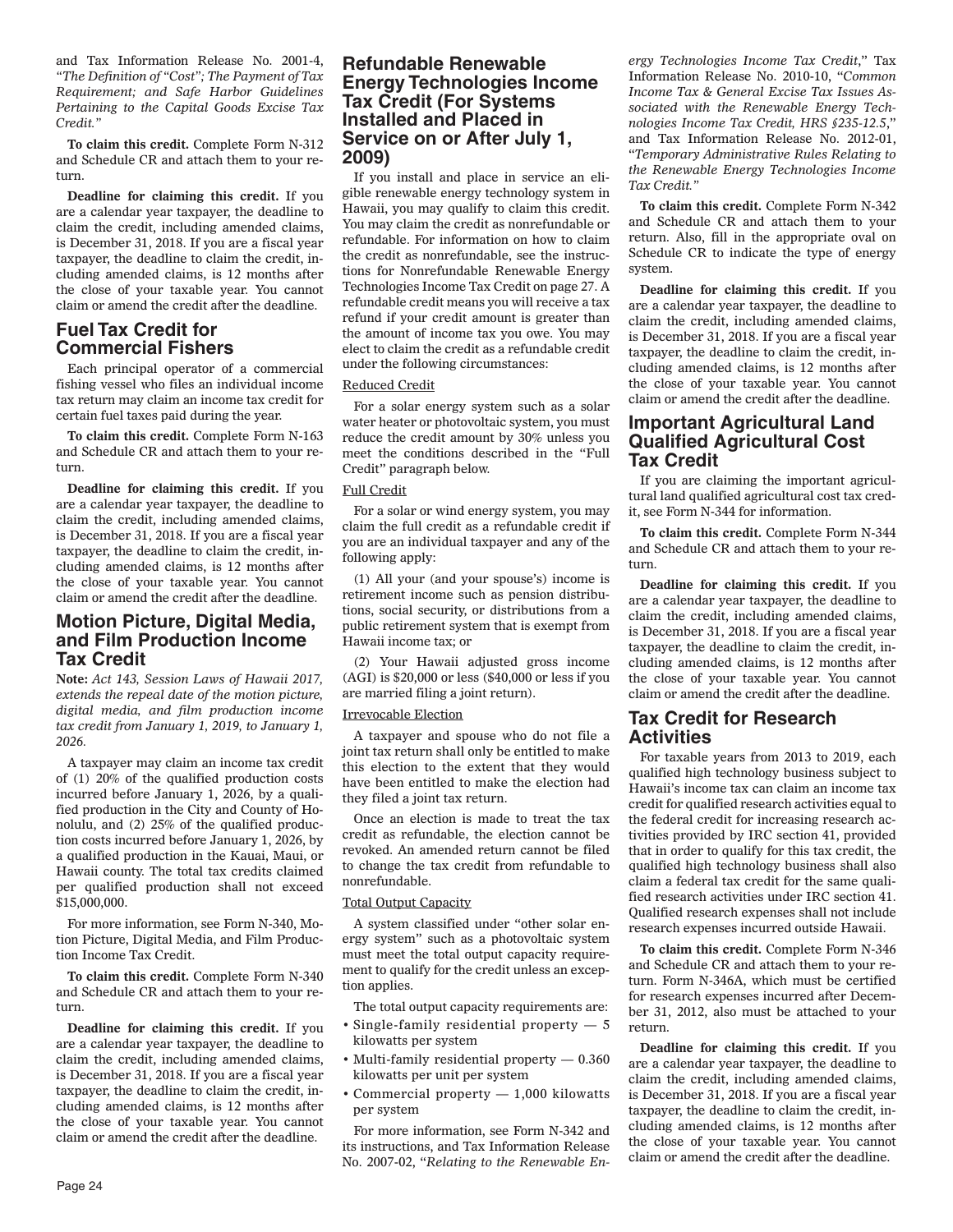## **Other Credits**

### **Pro Rata Share of Taxes Withheld and Paid by a Partnership, Estate, Trust, or S Corporation on the Sale of Hawaii Real Property Interests**

If the tax was withheld by a partnership, estate, trust or S corporation, and you are taxable on a pro rata share of the entity's gain on the sale, include ONLY the amount of your pro rata share of any net income taxes withheld and paid by the partnership, estate, trust or S corporation on Schedule CR, line 25a, and attach a copy of the Schedule K-1 issued to you by the partnership, estate, trust, or S corporation.

**Note:** *If the partnership, estate, trust or S corporation filed a Form N-288C, Application for Tentative Refund of Withholding on Dispositions by Nonresident Persons of Hawaii Real Property Interests, you may not claim this credit for your share of the amount being refunded to the entity.*

### **Credit From a Regulated Investment Company**

A shareholder of a regulated investment company is allowed a credit for the tax paid to the State by the company on the amount of capital gains which by IRC section 852(b)(3) (D) is required to be included in the shareholder's return. The regulated investment company will notify you of the undistributed capital gains amount and the tax paid, if any. If this credit applies to you, include the amount on Schedule CR, line 25b, and attach an explanation.

# **Line 34**

Line 27 minus line 33. Enter the result on this line.

If line 34 is a negative number, shade the minus (-) in the box to the left of the amount boxes.

If you are using nonrefundable credits to offset your adjusted tax liability (line 34), the total of the nonrefundable credits used cannot be greater than your adjusted tax liability. If line 34 is zero or less, nonrefundable tax credits may not be used. Even if you are not able to use the nonrefundable tax credits, complete the forms for any tax credits you qualify for, and attach the forms to your Form N-11. If the forms are not attached, no claim for the tax credit has been made, and you will lose the carryover of your unused tax credits.

# **Nonrefundable Credits**

# **Line 35**

# **Total Nonrefundable Tax Credits from Schedule CR**

**Note:** *If line 34 is zero or less, no tax credit may be used. Enter zero on line 35.*

If you are claiming any nonrefundable tax credits, you must use Schedule CR, Schedule of Tax Credits, to summarize the total nonrefundable tax credits claimed. Complete Part I of Schedule CR, and enter the amount from Schedule CR, line 18, on line 35. Attach Schedule CR directly behind Form N-11. The following nonrefundable tax credits are included on Schedule CR:

## **Credit for Income Taxes Paid to Other States and Countries**

**Note:** *If you claim a credit for income taxes paid to other states and countries, you cannot also claim those amounts as an itemized deduction for state and foreign income taxes paid to another state or foreign country.*

If you have out-of-state income that is taxed by another state or foreign country and also by Hawaii, you may claim a credit against your Hawaii income for the net income tax you paid to the other state or foreign country if you meet the following conditions:

- The income was earned while you were a Hawaii resident (or you are married and filing a joint resident return) and was not exempt from Hawaii income tax;
- The income on which the state or foreign tax is imposed was derived or received from sources outside Hawaii;
- You were liable for and paid tax to the foreign jurisdiction (net amount of tax paid to a foreign jurisdiction after all credits, reductions, and refunds allowed or allowable by the laws of the foreign jurisdiction have been deducted);
- The tax paid to the other state or foreign country is an income-based tax that is imposed on both residents and nonresidents of the other state or foreign country, rather than a sales, gross receipts, withholding, or value added tax (i.e., taxes withheld on dividends paid from foreign investments do not qualify);
- No credit is allowed if the foreign income is excluded on the federal return;
- No credit is allowed if the foreign tax credit is allowed on the federal return;
- The income must be taxed by the other state or foreign country for the same taxable year for which the Hawaii credit is claimed;
- No credit is allowed for penalties or interest paid to the other state or foreign country; and
- No credit is allowed for city or local income taxes paid to another state.

**Out-of-State Tax Refund.** *If you claim this credit and you later receive a tax refund from the other state or foreign country, you MUST report this to the Department. You may be subject to penalties if you fail to make this report.*

For more information, see section 235-55, HRS, and section 18-235-55, Hawaii Administrative Rules.

**To claim this credit.** Complete the *Other State and Foreign Tax Credit Worksheet* on page 39. On line 5 of the worksheet, enter the net amount of tax paid to the other state after all credits, reductions, and refunds allowed or allowable by the laws of the other state have been deducted (net tax liability).

You **must** attach the following to your return: • Schedule CR.

- If you entered any amount on line 5, you must attach a copy of the tax return(s) from the other state(s).
- If you entered any amount on line 6, you must attach a copy of all federal Form(s) 1116 that you are filing this year. If you are not required to file federal Form 1116, attach a copy of the payee statement (such as federal Form 1099-DIV or 1099-INT) that you received for your foreign source income.

#### **Credit for Beneficiaries of Foreign Trusts**

Any resident beneficiary of a trust with a situs in another State may claim a credit for income taxes paid by the trust to the other State on any income that is attributable to assets other than intangibles. This credit is not allowed for trusts that are resident in a foreign country (or in any territory or possession of the United States).

The trust will inform you of what your share of the trust's income is, and how much of it is long-term capital gains. Include these amounts on lines 3 and 4, respectively, of the *Other State and Foreign Tax Credit Worksheet* on page 39.

The trust will also tell you your share of the tax the trust paid to the other state. Find out how much of the trust's income was attributable to real property and tangible personal property (**not** including stocks, bonds, mortgages, and other intangibles). Divide that number by the total amount of the trust's income, and multiply your share of the outof-state tax by that percentage. Include this amount on line 5 of the *Other State and Foreign Tax Credit Worksheet* on page 39.

### **Credit for Shareholders of S Corporations**

A shareholder of an S corporation shall be considered to have paid a tax imposed on the shareholder in an amount equal to the shareholder's pro rata share of any net income tax paid by the S corporation to a state which does not measure the income of S corporation shareholders by the income of the S corporation. The term "net income tax" means any tax imposed on or measured by a corporation's net income.

The S corporation will inform you of what your share of its income is, and how much of it is long-term capital gains. Include these amounts on lines 3 and 4, respectively, of the *Other State and Foreign Tax Credit Worksheet* on page 39.

The S corporation will also tell you your share of the tax paid to the other state. Include this amount on line 5 of the *Other State and Foreign Tax Credit Worksheet* on page 39.

## **Carryover of the Energy Conservation Tax Credit**

**Note:** *The energy conservation tax credit expired on June 30, 2003. This credit may be*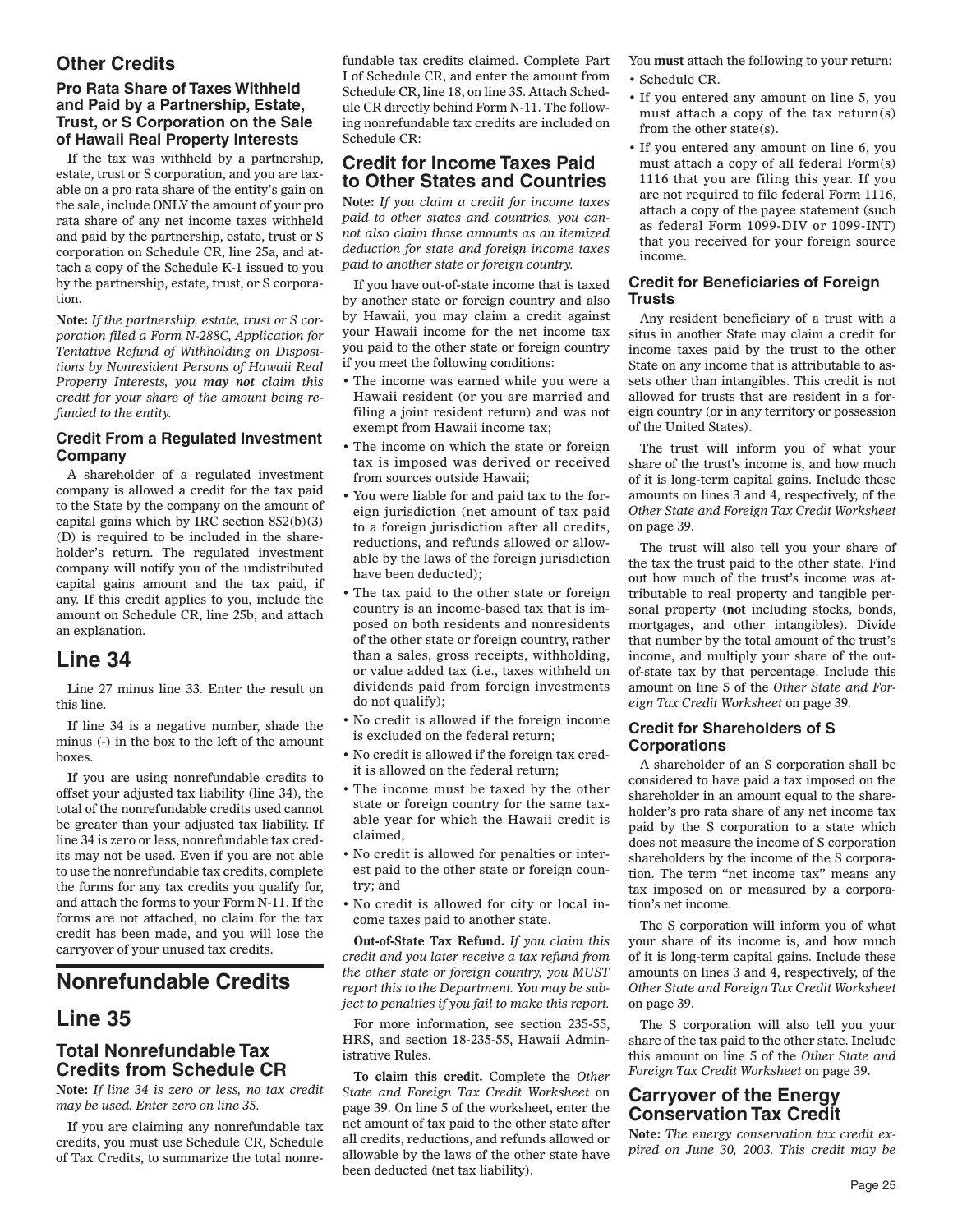#### *claimed only if you have a carryover of the tax credit from a prior year.*

Each individual resident taxpayer who files an individual income tax return and who has unused credits for energy conservation from the prior year may claim a tax credit against its individual income tax liability. Tax credits that exceed the individual's income tax liability are not refunded but may be used as a credit against the individual's income tax liability in subsequent years until exhausted.

For more information, see Form N-323, Carryover of Tax Credits.

**To claim the carryover of this credit.** Complete Form N-323 and Schedule CR and attach them to your return.

See the discussion for the Renewable Energy Technologies Income Tax Credit (For Systems Installed and Placed in Service on or After July 1, 2009), for the credit available for current system installations.

## **Enterprise Zone Tax Credit**

A qualified enterprise zone business may claim a credit for a percentage of net income tax due to the State attributable to the conduct of business within a zone and a percentage of the amount of unemployment insurance premiums paid based on the payroll of employees employed at the business firm establishments in the zone. The applicable percentage is 80% the first year; 70% the second year; 60% the third year; 50% the fourth year; 40% the fifth year; 30% the sixth year; and 20% the seventh year. This credit is not refundable and any unused credit may NOT be carried forward.

For more information, see Form N-756, Enterprise Zone Tax Credit.

**To claim this credit.** Complete Form N-756 and Schedule CR and attach them to your return.

## **Low-Income Housing Tax Credit**

**Note:** *Do not confuse this credit with the credit for low-income household renters.*

Hawaii's low-income housing tax credit is equal to 50% of the tax credit allocated by the Hawaii Housing Finance and Development Corporation for qualified buildings located within the State of Hawaii.

Contact the Hawaii Housing Finance and Development Corporation for qualifying requirements and further information.

**To claim this credit.** Complete Form N-586 and Schedule CR and attach them to your return.

**Deadline for claiming this credit.** If you are a calendar year taxpayer, the deadline to claim the credit, including amended claims, is December 31, 2018. If you are a fiscal year taxpayer, the deadline to claim the credit, including amended claims, is 12 months after the close of your taxable year. You cannot claim or amend the credit after the deadline.

### **Credit for Employment of Vocational Rehabilitation Referrals**

The amount of the tax credit for the taxable year is equal to 20% of the qualified first-year wages for that year. The amount of the qualified first-year wages which may be taken into account with respect to any individual shall not exceed \$6,000.

"Qualified wages" means the wages paid or incurred by the employer during the taxable year to an individual who is a vocational rehabilitation referral and more than one-half of the wages paid or incurred for such an individual is for services performed in a trade or business of the employer.

"Qualified first-year wages" means, with respect to any vocational rehabilitation referral, qualified wages attributable to service rendered during the one-year period beginning with the day the individual begins work for the employer.

The credit allowed shall be claimed against net income tax liability for the taxable year. A tax credit which exceeds the taxpayer's income tax liability may be used as a credit against the taxpayer's income tax liability in subsequent years until exhausted.

For more information, see Form N-884, Credit for Employment of Vocational Rehabilitation Referrals.

**To claim this credit.** Complete Form N-884 and Schedule CR and attach them to your return.

**Deadline for claiming this credit.** If you are a calendar year taxpayer, the deadline to claim the credit, including amended claims, is December 31, 2018. If you are a fiscal year taxpayer, the deadline to claim the credit, including amended claims, is 12 months after the close of your taxable year. You cannot claim or amend the credit after the deadline.

### **Carryover of the High Technology Business Investment Tax Credit**

**Note:** *The high technology business investment tax credit is not available for investments made after December 31, 2010. You may claim the tax credit only if you have a carryover of the tax credit from a prior year.*

Each taxpayer who files an individual income tax return and who has unused high technology business investment tax credits may claim a tax credit against its individual income tax liability. A tax credit which exceeds the taxpayer's income tax liability may be used as a credit against the taxpayer's income tax liability in subsequent years until exhausted.

For more information, see Form N-323, Carryover of Tax Credits.

**To claim the carryover of this credit.** Complete Form N-323 and Schedule CR and attach them to your return.

### **Carryover of the Individual Development Account Contribution Tax Credit**

**Note:** *The individual development account contribution tax credit is not available for taxable years beginning after December 31, 2004. This credit may be claimed only if you have a carryover of the tax credit from a prior year.*

Each individual taxpayer who files an individual income tax return and who has unused credits for contributions of matching funds to an individual development account from the prior year may claim a tax credit against its individual income tax liability. Tax credits that exceed the individual's income tax liability are not refunded but may be used as a credit against the individual's income tax liability in subsequent years until exhausted.

For more information, see Form N-323, Carryover of Tax Credits.

**To claim the carryover of this credit.** Complete Form N-323 and Schedule CR and attach them to your return.

### **Carryover of the Technology Infrastructure Renovation Tax Credit**

**Note:** *The technology infrastructure renovation tax credit is not available for taxable years beginning after December 31, 2010. This credit may be claimed only if you have a carryover of the tax credit from a prior year.*

Each individual taxpayer who files an individual income tax return and who has unused credits from the prior year for renovation costs to provide a commercial building with technology enabled infrastructure may claim a tax credit against its individual income tax liability. Tax credits that exceed the individual's income tax liability are not refunded but may be used as a credit against the individual's income tax liability in subsequent years until exhausted.

For more information, see Form N-323, Carryover of Tax Credits.

**To claim the carryover of this credit.** Complete Form N-323 and Schedule CR and attach them to your return.

### **Credit for School Repair and Maintenance**

Licensed contractors, pest control operators, and professional engineers, architects, surveyors and landscape architects who are subject to Hawaii's income tax may claim an income tax credit for contributions of in-kind services for the repair and maintenance of public schools. The credit shall be an amount equal to 10% of the value of the services contributed. Certain other limitations and restrictions apply.

The credit allowed shall be claimed against net income tax liability for the taxable year. A tax credit which exceeds the taxpayer's income tax liability may be used as a credit against the taxpayer's income tax liability in subsequent years until exhausted.

For more information, see Form N-330, Credit for School Repair and Maintenance.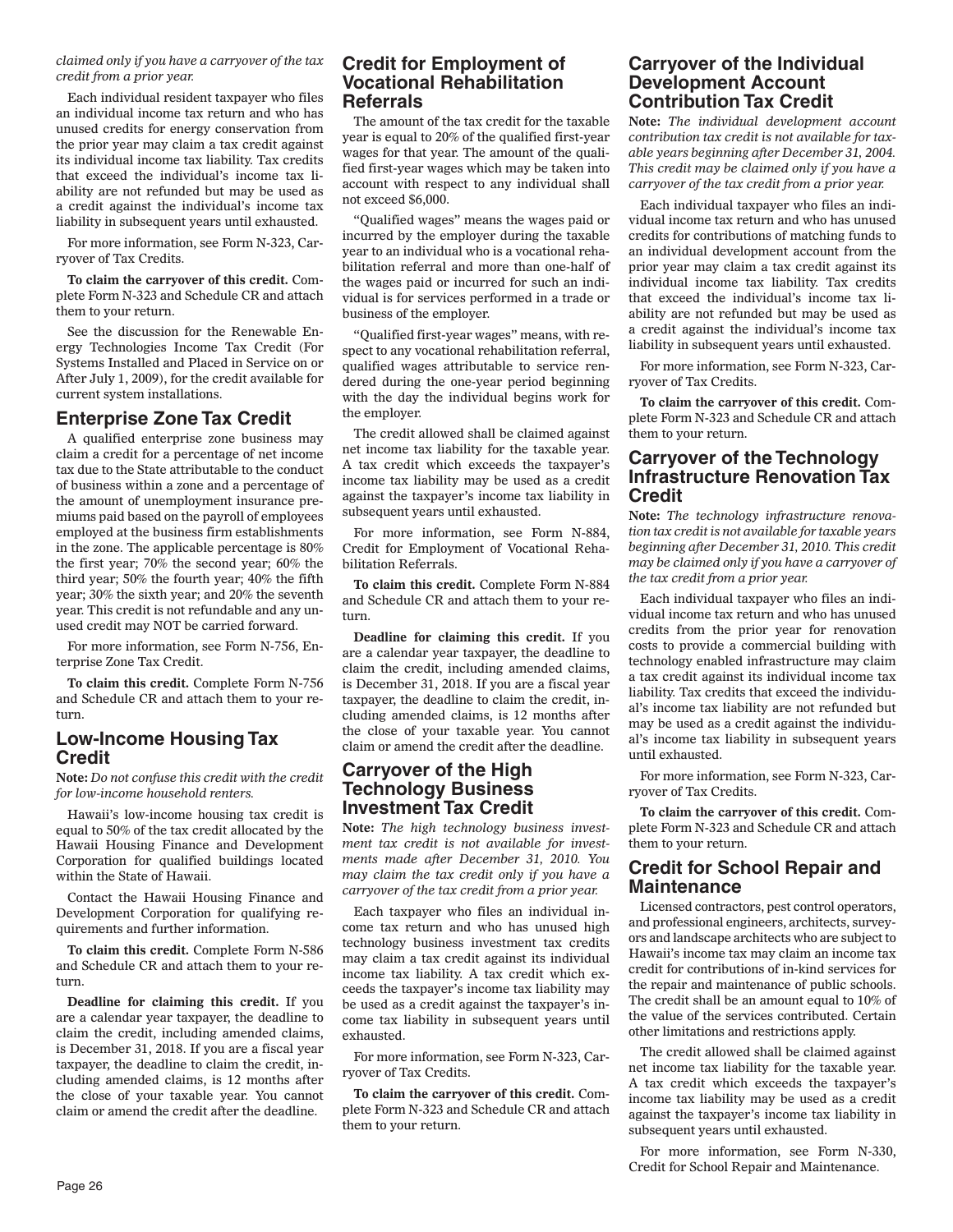**To claim this credit.** Complete Form N-330 and Schedule CR and attach them to your return.

**Deadline for claiming this credit.** If you are a calendar year taxpayer, the deadline to claim the credit, including amended claims, is December 31, 2018. If you are a fiscal year taxpayer, the deadline to claim the credit, including amended claims, is 12 months after the close of your taxable year. You cannot claim or amend the credit after the deadline.

### **Carryover of the Hotel Construction and Remodeling Tax Credit**

**Note:** *The 10% nonrefundable hotel construction and remodeling tax credit may not be claimed for qualified construction or renovation costs incurred after June 30, 2003. This credit may be claimed only if you have a carryover of the tax credit from a prior year.*

Each individual taxpayer who files an individual income tax return and who has unused credits for qualified construction or renovation costs from the prior year may claim a tax credit against its individual income tax liability. Tax credits that exceed the individual's income tax liability are not refunded but may be used as a credit against the individual's income tax liability in subsequent years until exhausted.

For more information, see Form N-323, Carryover of Tax Credits, and Tax Information Release No. 2000-2, *"Hotel Construction and Remodeling Tax Credit."*

**To claim the carryover of this credit.** Complete Form N-323 and Schedule CR and attach them to your return.

### **Carryover of the Residential Construction and Remodeling Tax Credit**

**Note:** *The residential construction and remodeling tax credit may not be claimed for construction or renovation costs incurred after June 30, 2003. This credit may be claimed only if you have a carryover of the tax credit from a prior year.*

Each individual taxpayer who files an individual income tax return and who has unused credits for qualified construction or renovation costs from the prior year may claim a tax credit against its individual income tax liability. Tax credits that exceed the individual's income tax liability are not refunded but may be used as a credit against the individual's income tax liability in subsequent years until exhausted.

For more information, see Form N-323, Carryover of Tax Credits, and Tax Information Release No. 2002-3, *"Residential Construction and Remodeling Tax Credit."*

**To claim the carryover of this credit.** Complete Form N-323 and Schedule CR and attach them to your return.

### **Carryover of the Nonrefundable Renewable Energy Technologies Income Tax Credit (For Systems Installed and Placed in Service Before July 1, 2009)**

**Note:** *This credit may be claimed only if you have a carryover of the nonrefundable renewable energy technologies income tax credit for systems installed and placed in service before July 1, 2009.*

Each taxpayer who files an individual income tax return and who has unused renewable energy technologies income tax credits for systems installed and placed in service before July 1, 2009, may claim a tax credit against its individual income tax liability. A tax credit which exceeds the taxpayer's income tax liability may be used as a credit against the taxpayer's income tax liability in subsequent years until exhausted.

For more information, see Form N-323, Carryover of Tax Credits.

**To claim the carryover of this credit.** Complete Form N-323 and Schedule CR and attach them to your return.

See the discussion for the Renewable Energy Technologies Income Tax Credit (For Systems Installed and Placed in Service on or After July 1, 2009), for the credit available for current system installations.

### **Nonrefundable Renewable Energy Technologies Income Tax Credit (For Systems Installed and Placed in Service on or After July 1, 2009)**

If you install and place in service an eligible renewable energy technology system in Hawaii, you may qualify to claim this credit. You may claim the credit as nonrefundable or refundable. For information on how to claim the credit as refundable, see the instructions for Refundable Renewable Energy Technologies Income Tax Credit on page 24. A nonrefundable credit means your credit will be applied towards the amount of income tax you owe. If your nonrefundable credit is greater than the amount of income tax that you owe, then you may carryover the remaining credit and apply it towards next year's income tax. You may continue to carryover the credit until it is used up.

#### Total Output Capacity

A system classified under "other solar energy system" such as a photovoltaic system must meet the total output capacity requirement to qualify for the credit unless an exception applies.

The total output capacity requirements are:

- Single-family residential property 5 kilowatts per system
- Multi-family residential property 0.360 kilowatts per unit per system
- Commercial property 1,000 kilowatts per system

For more information, see Form N-342 and its instructions, and Tax Information Release No. 2007-02, "*Relating to the Renewable Energy Technologies Income Tax Credit*," Tax Information Release No. 2010-10, "*Common Income Tax & General Excise Tax Issues Associated with the Renewable Energy Technologies Income Tax Credit, HRS §235-12.5*," and Tax Information Release No. 2012-01, "*Temporary Administrative Rules Relating to the Renewable Energy Technologies Income Tax Credit."*

**To claim this credit.** Complete Form N-342 and Schedule CR and attach them to your return. Also, fill in the appropriate oval on Schedule CR to indicate the type of energy system.

**Deadline for claiming this credit.** If you are a calendar year taxpayer, the deadline to claim the credit, including amended claims, is December 31, 2018. If you are a fiscal year taxpayer, the deadline to claim the credit, including amended claims, is 12 months after the close of your taxable year. You cannot claim or amend the credit after the deadline.

## **Capital Infrastructure Tax Credit**

**Note:** *Act 213, Session Laws of Hawaii 2017, made several amendments to the capital infrastructure tax credit, including provisions to (1) increase the amount of the tax credit per taxable year to \$2,500,000, and (2) expand the definition of capital infrastructure costs, effective July 12, 2017.*

The capital infrastructure tax credit, which helps tenants who were displaced by the Kapalama container terminal project, is effective for taxable years beginning after December 31, 2013. The credit will not be available for taxable years beginning after December 31, 2019.

The tax credit is the lesser of 50% of the capital infrastructure costs paid or incurred by a qualified infrastructure tenant during the taxable year or \$2,500,000.

For more information, see Form N-348, Capital Infrastructure Tax Credit.

**To claim this credit.** Complete Form N-348 and Schedule CR and attach them to your return.

**Deadline for claiming this credit.** If you are a calendar year taxpayer, the deadline to claim the credit, including amended claims, is December 31, 2018. If you are a fiscal year taxpayer, the deadline to claim the credit, including amended claims, is 12 months after the close of your taxable year. You cannot claim or amend the credit after the deadline.

### **Cesspool Upgrade, Conversion or Connection Income Tax Credit**

**Note:** *Act 125, Session Laws of Hawaii 2017, amends the definition of "qualified cesspool" effective July 1, 2017.*

Page 27 A taxpayer may claim a credit for the costs to upgrade or convert a qualified cesspool into a septic system or an aerobic treatment unit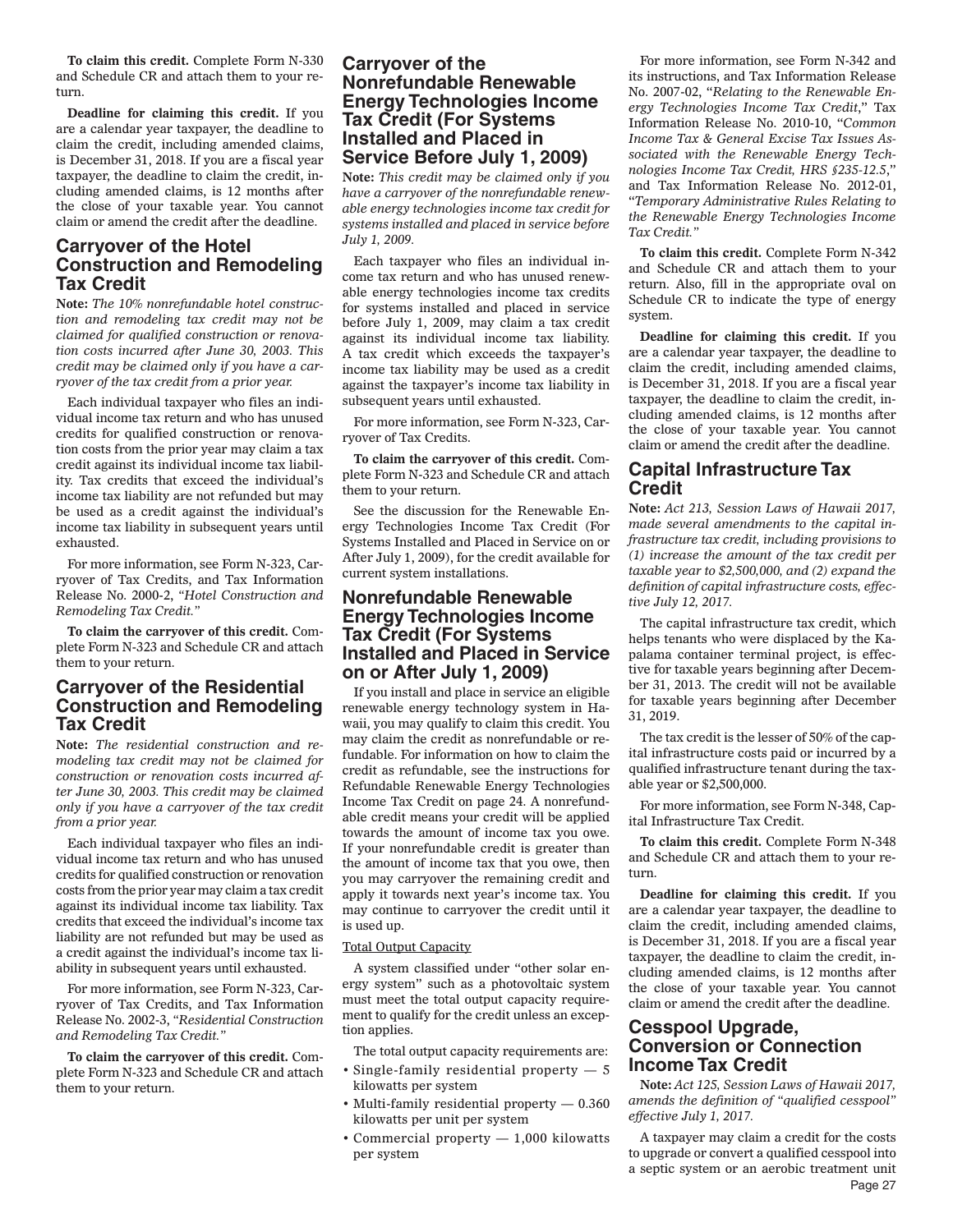system, or to connect a qualified cesspool to a sewer system, effective for taxable years beginning after December 31, 2015. The credit will not be available for taxable years beginning after December 31, 2020.

The tax credit is equal to the qualified expenses of the taxpayer, up to a maximum of (1) \$10,000 per cesspool, or (2) \$10,000 per residential dwelling connected to a residential large capacity cesspool.

For more information, see Form N-350, Cesspool Upgrade, Conversion or Connection Income Tax Credit.

**To claim this credit.** Complete Form N-350 and Schedule CR and attach them to your return.

**Deadline for claiming this credit.** If you are a calendar year taxpayer, the deadline to claim the credit, including amended claims, is December 31, 2018. If you are a fiscal year taxpayer, the deadline to claim the credit, including amended claims, is 12 months after the close of your taxable year. You cannot claim or amend the credit after the deadline.

### **Renewable Fuels Production Tax Credit**

Act 202, Session Laws of Hawaii 2016, provides that each taxpayer producing renewable fuels may claim a nonrefundable renewable fuels production tax credit for taxable years beginning after December 31, 2016, and before December 31, 2021.

The tax credit is the lesser of 20 cents per 76,000 British thermal units of renewable fuels using the lower heating value sold for distribution in Hawaii or \$3,000,000 per taxable year. The taxpayer's production of renewable fuels cannot be less than 15 billion British thermal units of renewable fuels per year.

For more information, see Form N-352, Renewable Fuels Production Tax Credit.

**To claim this credit.** Complete Form N-352 and Schedule CR and attach them to your return.

**Deadline for claiming this credit.** If you are a calendar year taxpayer, the deadline to claim the credit, including amended claims, is December 31, 2018. If you are a fiscal year taxpayer, the deadline to claim the credit, including amended claims, is 12 months after the close of your taxable year. You cannot claim or amend the credit after the deadline.

### **Organic Foods Production Tax Credit**

Act 258, Session Laws of Hawaii 2016, provides that a qualified taxpayer incurring qualified expenses associated with the production or handling of organic foods may claim a nonrefundable organic foods production tax credit for taxable years beginning after December 31, 2016, and before December 31, 2021.

The tax credit is 100% of qualified expenses up to a maximum of \$50,000 per qualified taxpayer. The amount of tax credits certified in any given tax year cannot exceed \$2,000,000.

For more information, see Form N-354, Organic Foods Production Tax Credit.

**To claim this credit.** Complete Form N-354 and Schedule CR and attach them to your return.

**Deadline for claiming this credit.** If you are a calendar year taxpayer, the deadline to claim the credit, including amended claims, is December 31, 2018. If you are a fiscal year taxpayer, the deadline to claim the credit, including amended claims, is 12 months after the close of your taxable year. You cannot claim or amend the credit after the deadline.

# **Line 36**

Line 34 minus line 35. Enter the result on this line.

If line 36 is a negative number, shade the minus (-) in the box to the left of the amount boxes.

# **Tax Already Paid**

# **Line 37**

### **Total Hawaii Income Tax Withheld**

Add the Hawaii income tax withheld as shown on federal Form(s) W-2 and 1099-G (unemployment compensation), State Form N-2, and any other forms that show Hawaii income tax withheld. Enter the total on this line. Attach a copy of federal Form(s) W-2 and 1099-G, and Form N-2 showing the withholding. If not attached, the withholding may be disallowed.

**Note:** *If taxes were withheld on the sale of Hawaii real property, report this amount on line 38, "2017 Estimated Tax Payments."*

# **Line 38**

## **2017 Estimated Tax Payments**

Enter on this line your estimated Hawaii income tax payments made on Form N-1 for 2017. Do not include your 2016 overpayment you requested to have applied to your 2017 estimated tax (this amount is to be reported on line 39).

Also include on this line the amount of taxes withheld on the sale of Hawaii real property computed as follows:

- **1.** Amount of taxes withheld as shown on Form(s) N-288A, "Statement of Withholding on Dispositions by Nonresident Persons of Hawaii Real Property Interests"................
- **2.** Amount of refund you already applied for on Form(s) N-288C, "Application for Tentative Refund of Withholding on Dispositions by Nonresident Persons of Hawaii Real Property Interests"............
- **3.** Line 1 minus line 2. Include this amount on Form N-11, line 38.

**Note:** *Attach a copy of the Form(s) N-288A showing the withholding.*

If the tax was withheld for you through a partnership, estate, trust, or S corporation, see the Instructions for *Pro Rata Share of Taxes Withheld and Paid by a Partnership, Estate, Trust, or S Corporation on the Sale of Hawaii Real Property Interests* on page 25.

If you and your spouse paid joint estimated tax but are now filing separate income tax returns, one of you can claim all of the amount paid, or you can each claim a part of it. Please be sure to show both social security numbers on the separate returns. If you or your spouse paid separate estimated tax, but you are now filing a joint income tax return, add the amounts you each paid.

Follow the above instructions even if your spouse died during the year.

# **Line 39**

### **2016 Overpayment Applied to 2017 Estimated Tax**

Enter on this line any overpayment from your 2016 return that you applied to your 2017 estimated tax.

# **Line 40**

# **Amount Paid with Extension**

If you made a payment with Form N-101A, enter the amount you paid on this line.

# **Line 41**

## **Total Payments**

Add lines 37 through 40. Enter the amount on this line.

# **Refund or Balance Due**

# **Line 42**

## **Amount Overpaid**

If line 41 is larger than line 36, **and** line 36 is zero or more, subtract line 36 from line 41 and show the difference on line 42. This is the amount overpaid.

**However,** if line 36 is less than zero, complete the following worksheet:

| 1. Amount from line 36 (enter as |  |
|----------------------------------|--|
| a positive number)               |  |
| 2. Amount from line $41$ ,       |  |

3. Add line 1 and line 2. ..........

Enter the amount from line 3 of the worksheet on line 42. This is the amount overpaid.

# **Line 43a**

### **Contribution to the Hawaii Schools Repairs and Maintenance Fund**

The Hawaii School-Level Minor Repairs and Maintenance Special Fund provides moneys for school-level minor repairs and maintenance. If you have an overpayment of at least \$2 (\$4 if married and filing a joint return), you can choose to contribute to the Hawaii School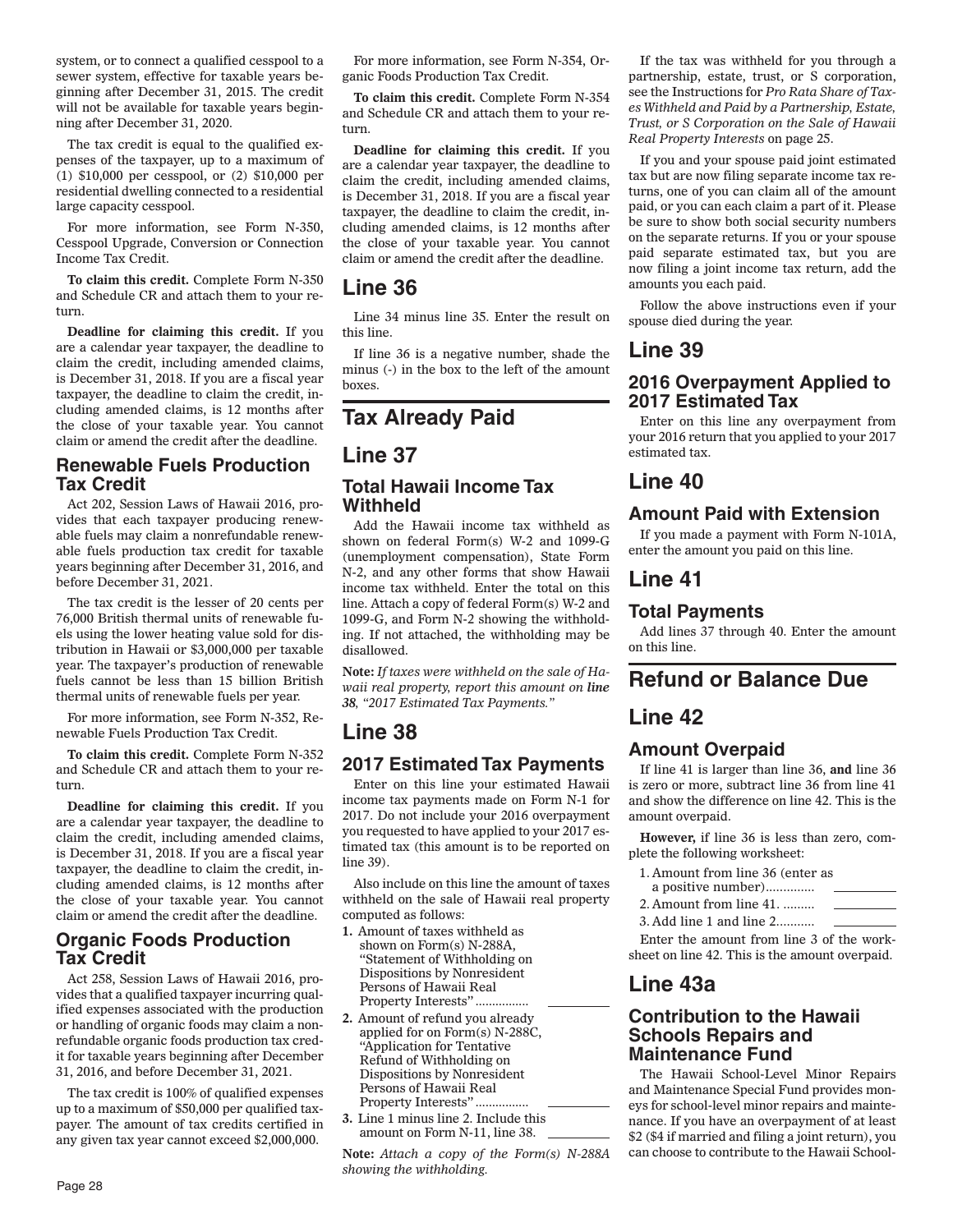Level Minor Repairs and Maintenance Special Fund.

Fill in the appropriate oval(s) if you want to contribute \$2 to the Hawaii School-Level Minor Repairs and Maintenance Special Fund (or \$4 if you are filing a joint return and your spouse also wants to contribute). No other amounts can be accepted. Your contribution will reduce your refund. Once made, the contribution cannot be revoked.

# **Line 43b**

### **Contribution to the Hawaii Public Libraries Fund**

The Hawaii Public Libraries Special Fund provides moneys to support the operations of the library system. If you have an overpayment of at least \$2 (\$4 if married and filing a joint return), you can choose to contribute to the Hawaii Public Libraries Special Fund.

Fill in the appropriate oval(s) if you want to contribute \$2 to the Hawaii Public Libraries Special Fund (or \$4 if you are filing a joint return and your spouse also wants to contribute). No other amounts can be accepted. Your contribution will reduce your refund. Once made, the contribution cannot be revoked.

# **Line 43c**

### **Contribution to the Domestic and Sexual Violence / Child Abuse and Neglect Funds**

The Hawaii Children's Trust Fund provides moneys for the award of grants for primary and secondary prevention activities to prevent child abuse and neglect. The Domestic Violence and Sexual Assault Special Fund provides moneys for programs and grants or purchases of service that support or provide domestic violence and sexual assault intervention or prevention. The Spouse and Child Abuse Special Accounts provide moneys for staff programs, and grants or purchases of service that support or provide spouse or child abuse intervention or prevention. If you have an overpayment of at least \$5 (\$10 if married and filing a joint return), you can choose to contribute to these funds.

Fill in the appropriate oval(s) if you want to contribute \$5 to the Hawaii Children's Trust Fund, the Domestic Violence and Sexual Assault Special Fund, and the Spouse and Child Abuse Special Accounts (or \$10 if you are filing a joint return and your spouse also wants to contribute). No other amounts can be accepted. Your contribution will reduce your refund. Once made, the contribution cannot be revoked.

# **Line 46**

### **Applied to 2018 Estimated Tax**

Enter the amount from line 45 that you want applied to your estimated tax for 2018.

We will apply amounts to your account unless you attach a request to apply it to your spouse's account. The request should include your spouse's social security number and full name.

# **Line 47a**

### **Refund**

 Line 45 minus line 46. This is the amount that will be refunded to you.

**Note:** *Fill in the oval under line 47a if the ultimate destination of your refund is to a foreign (non-U.S.) bank account. Do not complete lines 47b through 47d. Due to rules for international ACH transactions that went into effect on September 18, 2009, the direct deposit of your refund into a foreign (non-U.S.) bank account will not be available. A check will be sent to you instead.*

**Note:** *If you are filing a Hawaii income tax return for the first time, you will not be allowed to have your refund directly deposited into your checking or savings account. Do not complete lines 47b through 47d. A check will be sent to you instead.*

**Note:** *If you are filing your return after the prescribed due date, the refund shown may be limited or disallowed due to the statute of limitations. In general, a claim for refund or credit for overpaid income taxes must be filed within three years after the return is filed for the taxable year, within three years of the due date for filing the return, or within two years from when the tax is paid, whichever is later. For purposes of determining whether a refund or credit is allowed, taxes paid on or before the due date of the return (e.g., taxes withheld from an employee's pay, or estimated tax payments) are considered paid on the due date of the return, without considering an extension of time to file the return.*

# **Lines 47b Through 47d**

# **Direct Deposit of Refund**

Complete lines 47b through 47d if you want the Department to directly deposit the amount shown on line 47a into your checking or savings account at a bank or other financial institution (such as a mutual fund, brokerage firm, or credit union) instead of sending you a check.

**Note:** *If the ultimate destination of your refund is to a foreign (non-U.S.) bank account, do not complete lines 47b through 47d. See the instructions for line 47a.*

**Note:** *If you are filing a Hawaii income tax return for the first time, do not complete lines 47b through 47d. See the instructions for line 47a.*

**Note:** *If you owe certain past-due debt, such as child support, and all or part of the overpayment on line 42 is used (offset) to pay the past-due amount, you will not be allowed to have your refund directly deposited into your checking or savings account. A check will be sent to you instead.*

#### **Why Use Direct Deposit?**

• You get your refund fast – even faster if you e-file!

- Payment is more secure there is no check to get lost.
- More convenient. No trip to the bank to deposit your check.
- Saves tax dollars. A refund by direct deposit costs less than a check.

You can check with your financial institution to make sure your deposit will be accepted and to get the correct routing and account numbers. The Department is not responsible for a lost refund if you enter the wrong account information.

If you file a joint return and fill in lines 47b through 47d, you are appointing your spouse as an agent to receive the refund. This appointment cannot be changed later.

Some financial institutions will not allow a joint refund to be deposited into an individual account. If the direct deposit is rejected, a check will be sent instead. The Department is not responsible if a financial institution rejects a direct deposit.

#### **Routing Number**

The routing number **must** be **nine** digits. The first two digits must be 01 through 12 or 21 through 32. Otherwise, the direct deposit will be rejected and a check sent instead.

Your check may state that it is payable through a financial institution different from the one at which you have your checking account. If so, **do not** use the routing number on that check. Instead, contact your financial institution for the correct routing number to enter on line 47b.

#### **Type of Account**

On line 47c, fill in the applicable oval to indicate whether you want your refund deposited into your checking or savings account.

#### **Account Number**

Contact your financial institution for the correct account number to enter on line 47d. The account number can be up to 17 characters (both numbers and letters). Omit spaces, hyphens, and special symbols. Enter the number from left to right and leave any unused boxes blank. Be sure **not** to include the check number.

# **Line 48**

### **Balance Due**

If line 36 is larger than line 41, the difference is your balance due. Use Form N-200V, Individual Income Tax Payment Voucher, to send your payment to the Department.

Attach your check or money order and Form N-200V to the front of Form N-11. Write your social security number, daytime phone number, and "2017 Form N-11" on your check or money order.

**Note:** *If you include penalty and/or interest for the late filing of your return with your payment, identify and enter these amounts on a separate sheet of paper and attach to Form N-11. Do not include the penalty and/or inter-*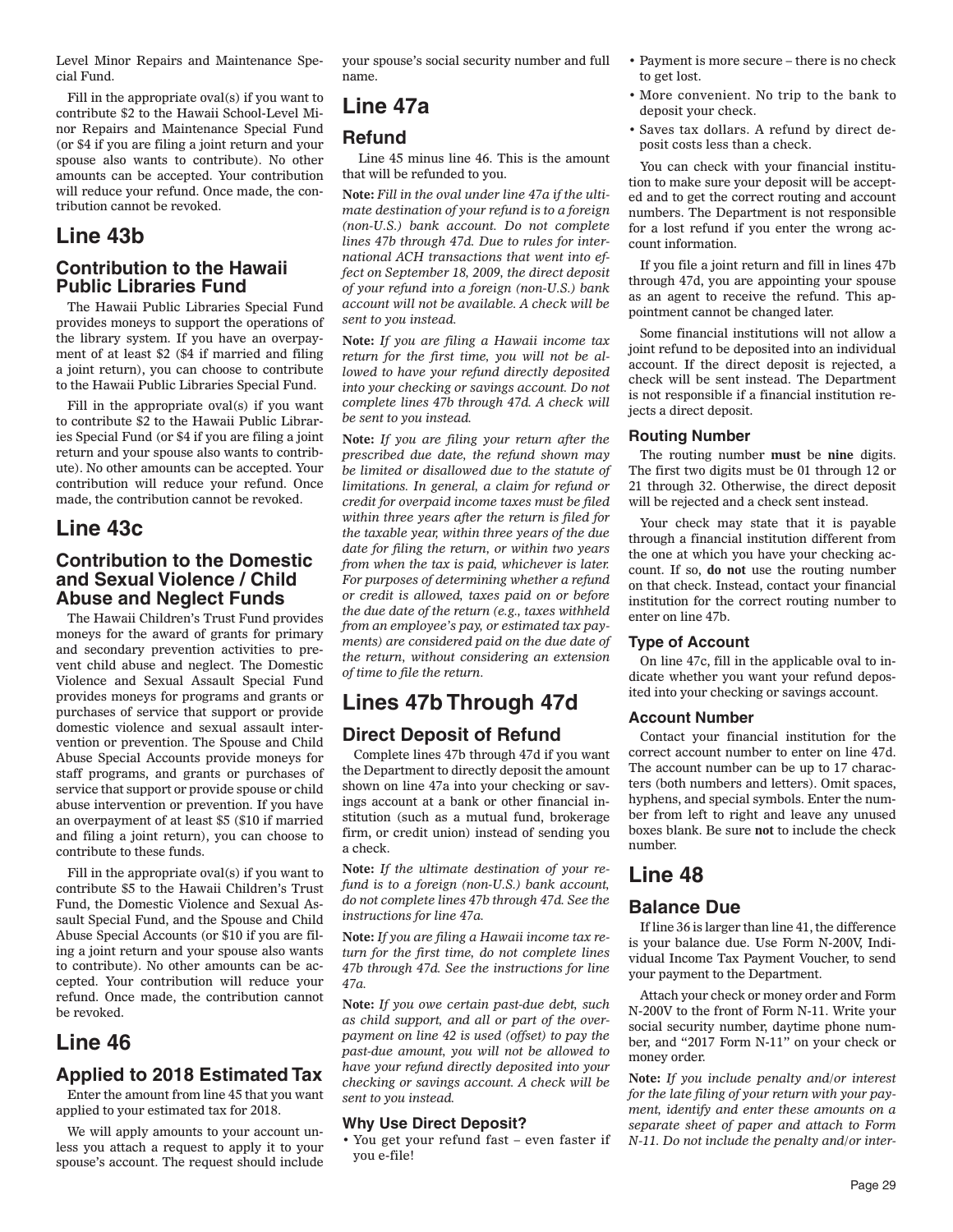*est amounts for the late filing of your return in the Balance Due on line 48.*

**Note:** *If you cannot pay the full amount you owe, you can enter a payment agreement by requesting for a payment agreement after you receive the billing notice. Please be aware that penalty and interest continue to accrue on the unpaid tax amount even though you have not received the billing notice. Payments will be accepted and applied to your tax liability; however, to ensure your payments are applied correctly, your check or money order must have: (1) your name clearly printed on the check as it is printed on the tax return (if filing a joint return, also print your spouse's name), (2) your social security number (if filing a joint return, also write your spouse's social security number), (3) your daytime phone number, and (4) the tax year and form number you filed (e.g., 2017 N-11).*

# **Line 49**

## **Underpayment of Estimated Tax Penalty**

See the instructions for *Penalties and Interest* on page 32 and Form N-210, Underpayment of Estimated Tax by Individuals, Estates, and Trusts, to see if you owe a penalty for the underpayment of estimated taxes. If you owe a penalty, enter the penalty amount on Form N-11, line 49. Do not include the penalty amount on line 42 or line 48. If you have any taxes due, include the amount of the penalty on Form N-200V. If you have an overpayment, your overpayment will be reduced automatically by the amount of the penalty.

Fill in the oval at line 49 if Form N-210 is attached.

**Note:** *If you are a farmer or fisherman and receive a penalty notice, do not ignore it, even if you think it is in error. You may get a penalty notice even though you filed your return on time, attached Form N-210, and met the gross income from farming or fishing requirement. If you receive a penalty notice for underpaying estimated tax and you think it is in error, write to the address on the notice and explain why you think the notice is in error. Include a computation showing that you met the gross income from farming or fishing requirement.*

### **Amended Returns**

If you are filing an amended return, fill in the amended return oval at the top of Form N-11. Complete your amended return using corrected amounts through line 49. Attach Schedule AMD, Explanation of Changes on Amended Return, to the income tax return Form N-11. Also attach all forms and statements required to file a complete return. If you are claiming any tax credits, remember to attach the required forms, such as Schedule CR and Schedule X, even if you claimed the credits on the original return.

If you are filing an amended return due to a net operating loss carryback, also fill in the NOL Carryback oval and attach a copy of your original federal income tax return for the loss year.

If you are filing an amended return due to an IRS adjustment, also fill in the IRS Adjustment oval.

See page 33 of the instructions for more information.

# **Line 50**

### **Amount Paid (Overpaid) on Original Return**

Enter on line 50 the amount paid on your original 2017 Form N-11, line 48 (plus the amount of estimated tax penalty on line 49, if any); or the amount overpaid on your original 2017 Form N-11, line 42 (less the amount of estimated tax penalty on line 49, if any). If the amount is an overpayment, shade the minus (-) in the box to the left of the amount boxes.

Attach Schedule AMD, Explanation of Changes on Amended Return. Also attach all forms and statements required to file a complete return. If you are claiming any tax credits, remember to attach the required forms, such as Schedule CR and Schedule X, even if you claimed the credits on the original return.

# **Line 51**

### **Balance Due (Refund) With Amended Return**

If no amount was entered on line 50, enter on line 51 the amount, if any, from line 47a (less the amount of estimated tax penalty on line 49, if any) or line 48 (plus the amount of estimated tax penalty on line 49, if any) of the amended return.

If there is an amount on line 50, complete one of the worksheets below. When completing the worksheet, enter all amounts as positive numbers.

If there is an amount on line 50 and that amount is:

- **a.** A payment and there is an amount on line 42, complete the following worksheet:
- 1. Amount from line 42 (less the amount of estimated tax penalty on line 49, if any) .. 2. Amount from line 50 ..........
- 3. Add line 1 and line 2 ..........

Enter the amount from line 3 of the worksheet on line 51. This is the amount of your overpayment on your amended return. Shade the minus (-) in the box to the left of the amount boxes.

- **b.** A payment and there is an amount on line 48, complete the following worksheet:
- 1. Amount from line 48 (plus the amount of estimated tax penalty on line 49, if any) ..
- 2. Amount from line 50 .......... 3. Line 1 minus line 2.............

Enter the amount from line 3 of the worksheet on line 51.

If the amount on line 1 of the worksheet is larger than the amount on line 2 of the worksheet, this is the amount you owe on your amended return.

If the amount on line 2 of the worksheet is larger than the amount on line 1 of the worksheet, this is the amount of your overpayment on your amended return. Shade the minus (-) in the box to the left of the amount boxes.

**c.** An overpayment and there is an amount on line 42, complete the following worksheet: 1. Amount from line 42 (less the amount of estimated tax penalty on line 49, if any) .. 2. Amount from line 50 ..........

3. Line 1 minus line 2.............

Enter the amount from line 3 of the worksheet on line 51.

If the amount on line 1 of the worksheet is larger than the amount on line 2 of the worksheet, this is the amount of your overpayment on your amended return. Shade the minus (-) in the box to the left of the amount boxes.

If the amount on line 2 of the worksheet is larger than the amount on line 1 of the worksheet, this is the amount you owe on your amended return.

- **d.** An overpayment and there is an amount on line 48, complete the following worksheet:
	- 1. Amount from line 48 (plus the amount of estimated tax penalty on line 49, if any) ..
- 2. Amount from line 50 ..........
- 3. Add line 1 and line 2 ..........

Enter the amount from line 3 of the worksheet on line 51. This is the amount you owe on your amended return.

If you have an overpayment on your amended return, you may contribute to the (1) Hawaii Schools Repairs and Maintenance Fund (line 43a) if line 43a on your original return was blank, (2) Hawaii Public Libraries Fund (line 43b) if line 43b on your original return was blank, and/or (3) Domestic and Sexual Violence/Child Abuse and Neglect Funds (line 43c) if line 43c on your original return was blank.

Subtract the amount contributed to the above funds from the amount of overpayment available and enter the difference on line 51. Shade the minus (-) in the box to the left of the amount boxes. Be sure that the sum of the amounts entered on lines 43a, 43b, 43c, and 51 is not more than the overpayment available.

If you have an amount due on your amended return, use Form N-200V, Individual Income Tax Payment Voucher, to send your payment to the Department. Attach your check or money order and Form N-200V to the front of Form N-11. Write your social security number, daytime phone number, and "2017 Amended Form N-11" on your check or money order.

Attach Schedule AMD, Explanation of Changes on Amended Return. Also attach all forms and statements required to file a complete return. If you are claiming any tax credits, remember to attach the required forms, such as Schedule CR and Schedule X, even if you claimed the credits on the original return.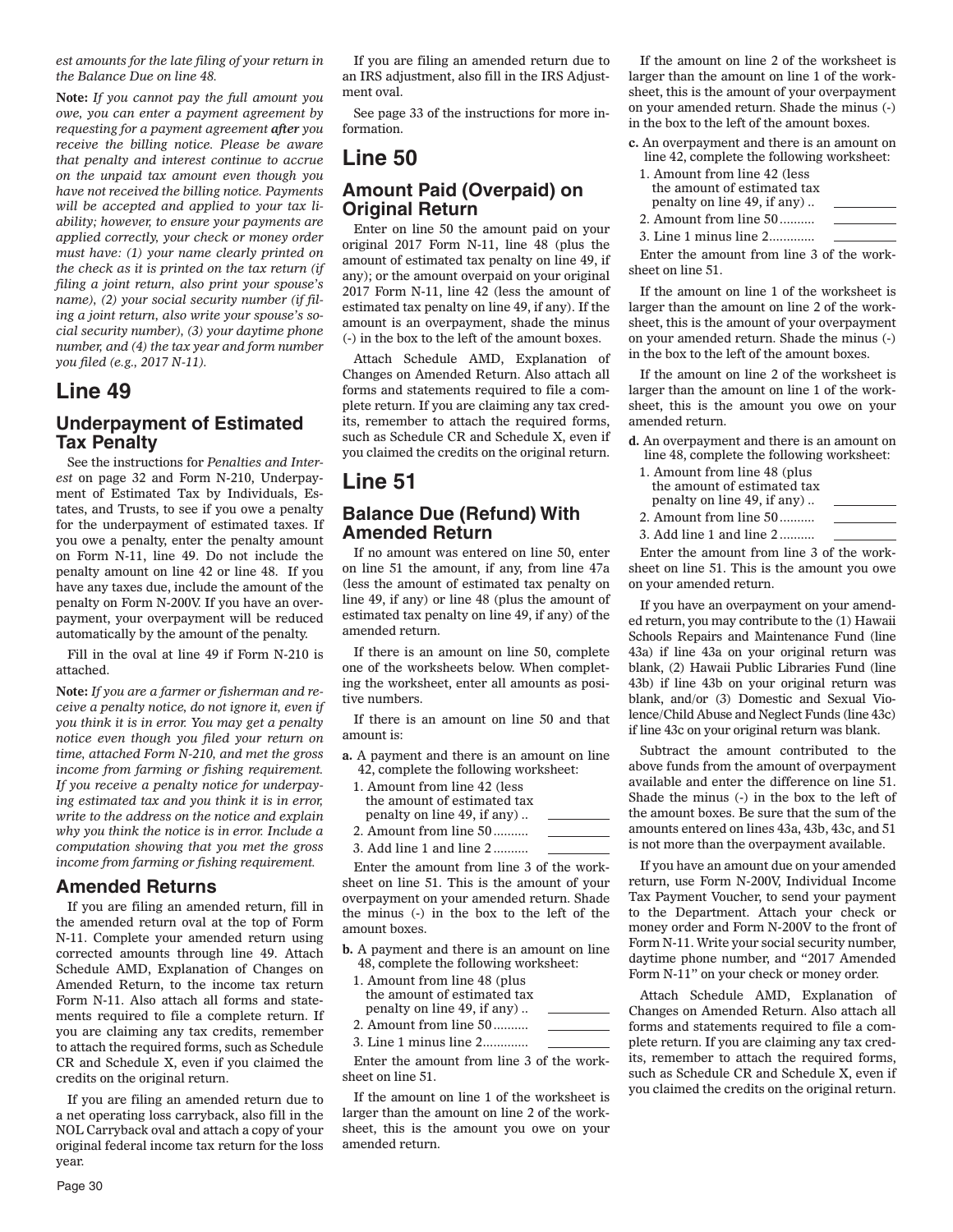# **Taxpayer Questionnaire**

**All taxpayers** *MUST* **complete lines 52, 53, and 54.**

# **Line 52**

# **Schedule C**

If you filled in Schedule C or Schedule C-EZ for federal Form 1040 (for taxpayers receiving income from operating a business or practicing a profession as a sole proprietorship), check "Yes." If you checked "No," go on to line 53.

#### **Hawaii Gross Receipts**

Enter your Hawaii gross receipts or sales, net of returns and allowances. This will be the Hawaii amount from Schedule C, line 3; or Schedule C-EZ, line 1. If you do not have any Hawaii gross receipts or sales, enter zero (0).

If you filed more than one Schedule C, enter the total of your Hawaii gross receipts.

#### **Main Business Activity and Product**

Report the business activity that accounted for the most gross income included here. Also, enter the business product or service. For example, business activity: wholesale, business product: groceries; or business activity: retail, business product: hardware.

#### **Hawaii Tax Identification Number**

If you are operating a business or practicing a profession as a sole proprietorship in Hawaii, enter your Hawaii Tax Identification Number for this activity. If you are not operating a business or practicing a profession as a sole proprietorship in Hawaii, and do not have a Hawaii Tax Identification Number for this activity, leave the boxes blank.

If more than one identification number applies, enter the identification number that accounted for the most gross income included here. On a separate sheet, list the other identification number(s), along with the Hawaii gross receipts, main business activity, and main business product relating to that identification number(s).

# **Line 53**

## **Rents on Schedule E**

If you received rental income and reported it on Schedule E, federal Form 1040, check "Yes." If you checked "No," go on to line 54.

#### **Hawaii Gross Receipts**

Enter your Hawaii gross rents. In most cases, this will be the Hawaii amount from Schedule E, line 3. If you do not have any Hawaii gross rents, enter zero (0).

If you filed more than one Schedule E, enter the total of your Hawaii gross rents.

#### **Hawaii Tax Identification Number**

If you received rental income from property located in Hawaii, enter your Hawaii Tax Identification Number for this activity, even if you wrote the same number down on line 52. If you did not receive rental income from property located in Hawaii, and do not have

a Hawaii Tax Identification Number for this activity, leave the boxes blank.

If more than one identification number applies, enter the identification number that accounted for the most gross rents included here. On a separate sheet, list the other identification number(s), along with the Hawaii gross rents relating to that identification number(s).

# **Line 54**

### **Schedule F**

If you completed Schedule F for federal Form 1040 (for those receiving farming income), check "Yes." If you checked "No," go to Step 7 on this page.

#### **Hawaii Gross Receipts**

Enter your Hawaii gross receipts or sales, net of returns and allowances. This will be the Hawaii amount from Schedule F, line 9. If you do not have any Hawaii gross receipts or sales, enter zero (0).

#### **Main Business Activity and Product**

Report the business activity that accounted for the most gross income included here. Also, enter the business product or service. For example, business activity: ranching, business product: cattle.

#### **Hawaii Tax Identification Number**

If you are operating a farm in Hawaii, enter your Hawaii Tax Identification Number for this activity, even if you wrote the same number down on line 52 or 53. If you are not operating a farm in Hawaii, and do not have a Hawaii Tax Identification Number for this activity, leave the boxes blank.

If more than one identification number applies, enter the identification number that accounted for the most gross income included here. On a separate sheet, list the other identification number(s), along with the Hawaii gross receipts, main business activity, and main business product relating to that identification number(s).

# **Now continue with Step 7 below.**

# **Step 7**

**Check your return to make sure it is correct.**

# **Step 8**

## **Third Party Designee**

If you want to authorize the Department to discuss the processing of your tax return with a person that you designate, enter the name of your third party designee, telephone number, and identification number. You are authorizing the Department to call your third party designee to answer any questions that may arise during the processing of your tax return. This designation does not allow your third party designee to call the Department for information about the processing of your return or for other issues relating to your return.

**Note:** *This designation is not a full power of attorney and does not replace Form N-848.*

# **Step 9**

### **Hawaii Election Campaign Fund (For Hawaii State and County Elections)**

This Fund supports the Hawaii Campaign Spending Commission, a watchdog agency that works to ensure that all campaign donations and expenditures are made public and comply with campaign finance laws to prevent corruption in politics. The Fund also supports the public financing of political campaigns which makes qualified candidates less dependent on private special interest donors to fund their campaigns.

If you have a tax liability of at least \$3 (\$6 if married and filing a joint return), you can choose to contribute to the Hawaii Election Campaign Fund. If you fill in the "Yes" oval, \$3 will go from the State General Fund to the Hawaii Election Campaign Fund. If you are filing a joint return, and your spouse wants \$3 to go to the Fund, fill in the second "Yes" oval.

Filling in "Yes" will not increase your tax or reduce your refund.

Once made, the designation cannot be revoked for this taxable year.

See the Hawaii Campaign Spending Commission website at hawaii.gov/campaign or call 808-586-0285 for more information.

# **Step 10**

#### **Sign and date your return.**

Form N-11 is not considered a valid return unless you sign it. If you are unable to sign the return (due to disease or injury, etc.), you can appoint an agent to sign your return. A return signed by an agent must have a power of attorney attached that authorizes the agent to sign for you. You can use Form N-848, Power of Attorney.

Be sure to date your return. If you have someone else prepare your return, you are still responsible for the correctness of the return.

**Joint Return.** Your spouse must also sign Form N-11 if it is a joint return. If your spouse cannot sign because of disease or injury and tells you to sign, you can sign your spouse's name in the proper space on the return followed by the words "By (your name), Spouse." Be sure to also sign in the space provided for your signature. Attach a dated statement, signed by you, to the return. The statement should include the form number of the return you are filing, the tax year, and the reason your spouse cannot sign, and that your spouse has agreed to your signing for him or her.

If you are the guardian of your spouse who is mentally incompetent, you can sign the return for your spouse as guardian.

If your spouse is unable to sign the return because he or she is serving in a combat zone, and you do not have a power of attorney or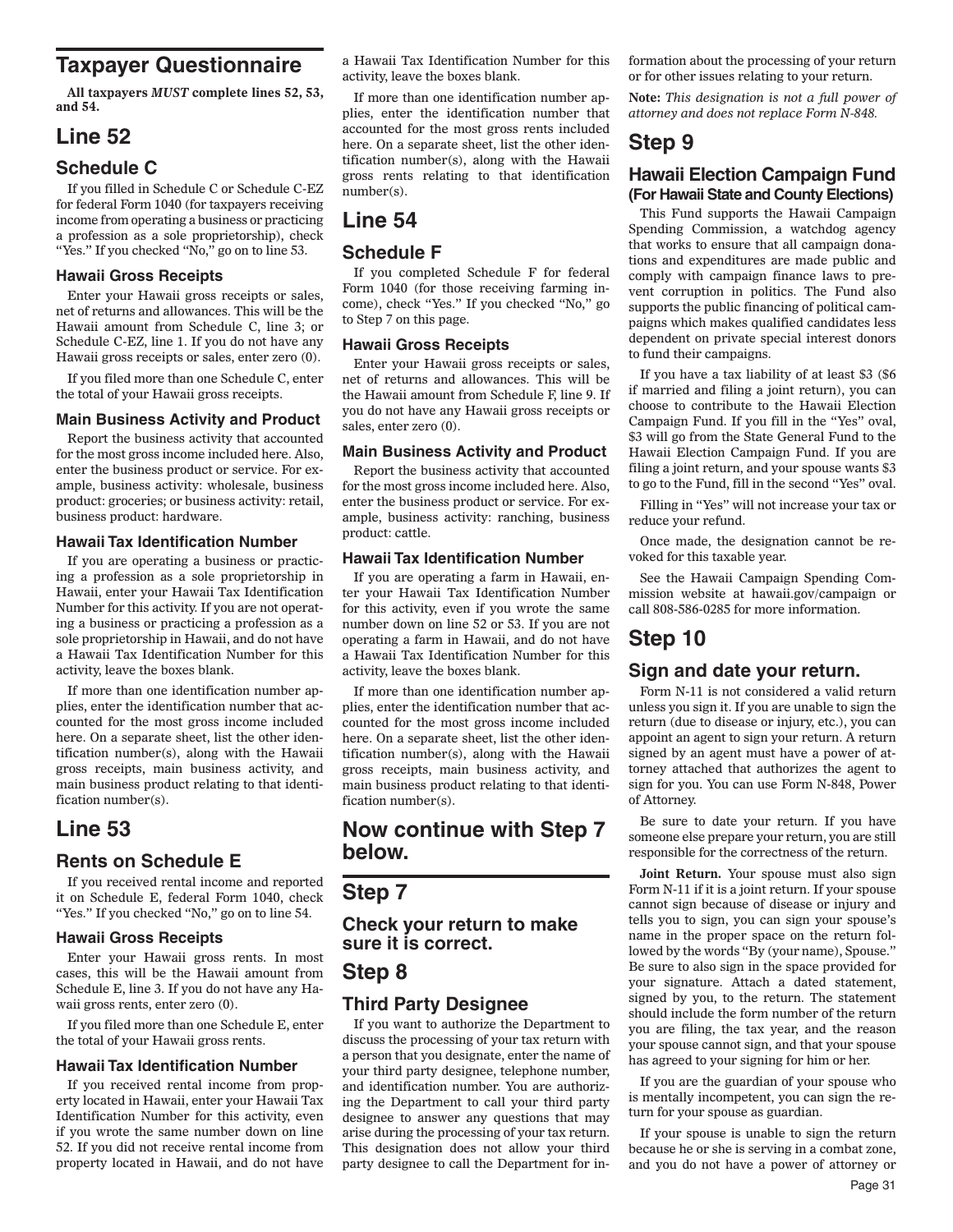other statement, you can sign for your spouse. Attach a signed statement to your return that explains that your spouse is serving in a combat zone.

If your spouse cannot sign the joint return for any other reason, you can sign for your spouse only if you are given a valid power of attorney. Attach the power of attorney to your tax return.

If you are filing a joint return as the surviving spouse, see *Death of Taxpayer* on page 6.

**Child's Return.** If your child cannot sign the return, sign your child's name in the space provided. Then, add "By (your signature), parent for minor child."

**Occupation.** Write your occupation in the space provided. If married and filing a joint return, also write your spouse's occupation in the space provided.

# **Step 11**

## **Did you have someone else prepare your return?**

If you fill in your own return, the Paid Preparer's space should remain blank. If someone prepares your return and does not charge you, that person should not sign your return.

Generally, anyone who is paid to prepare your tax return must sign your return and fill in the other blanks in the Paid Preparer's Information area of your return. The preparer may furnish his or her alternative identifying number for income tax return preparers (PTIN) instead of his or her social security number.

If you have questions about whether a preparer is required to sign your return, please contact our Taxpayer Services staff.

The preparer required to sign your return MUST complete the required preparer information and:

- Sign it in the space provided for the preparer's signature.
- Give you a copy of your return in addition to the copy to be filed with the Department.

Hawaii conforms to Internal Revenue Service Notice 2004-54 which authorizes paid tax return preparers to sign tax returns by means other than by hand.

For more information, see Department of Taxation Announcement No. 2009-33, "*Conformity to Internal Revenue Service Notice 2004-54, Relating to Alternative Methods of Signatures for Paid Tax Return Preparers*."

# **Step 12**

#### **Attachments**

*Reminder: Federal Schedules C, E, and F are not required to be attached to Form N-11. However, keep these schedules with your records until the statute of limitations runs out for that return.*

Attach a copy of your Form(s) HW-2 and N-2, or federal Form(s) W-2 and 1099-G (unemployment compensation), to the front of Form N-11 in the area designated. To the back of your return attach, in the following order:

- Schedule CR.
- Any other schedules, in alphabetical order.
- Other Hawaii series forms, in numerical order.
- Any other federal forms, in numerical order, used as a substitute for state forms (see *Related Federal/Hawaii Tax Forms* on page 3).
- Any other required statements.

**A return without the required forms and statements is incomplete. You must file a**  *complete* **return on time to avoid paying penalties and interest for late filing.**

If you need more space on forms or schedules, attach separate sheets and use the same arrangement as the printed forms. But show your totals on the printed forms. Please use sheets that are the same size as the forms and schedules. Be sure to put your name and social security number on these separate sheets.

If you owe tax, be sure to use Form N-200V to send your payment to the Department. Attach your check or money order and Form N-200V to the front of Form N-11.

# **Reminders**

# **Processing of Your Tax Return**

In general, refunds due to you are issued within eight weeks from the date your return is filed with the Department. However, it may take additional time if you filed your return close to the April 20 filing deadline, if errors were made in completing your return, or you moved and did not change your address with the Department by completing Form ITPS-COA, Change of Address Form.

You may call our Taxpayer Services Branch to obtain automated information about your individual income tax refunds 24 hours a day, 7 days a week. Automated refund information should be available four to six weeks after your return is filed with the Department. You may also check your refund status through the Department's website. See page 6 for the Department's telephone numbers and website address.

### **Penalties and Interest**

**Late Filing of Return.** The penalty for failure to file a return on time is assessed on the tax due at a rate of 5% per month, or part of a month, up to a maximum of 25%.

**Extensions.** If you are unable to file your Hawaii tax return by April 20, 2018, you are automatically granted a 6-month extension without the need to file anything with the Department unless an additional tax payment must be made. As long as the following conditions are met, you are deemed to have made an application for the 6-month extension to file an income tax return on the prescribed due date:

- 1. On or before April 20, 2018, 100% of the properly estimated tax liability is paid;
- 2. The tax return is filed on or before the expiration of the 6-month extension period;
- 3. The tax return is accompanied by full payment of any tax not already paid; and
- 4. You are not bound by a court order to file a tax return on or before the prescribed due date.

If you must make an additional payment of tax on or before April 20, 2018 in order to meet the condition requiring payment of 100% of the properly estimated tax liability, you must file Form N-101A with your payment. Federal Form 4868, Application for Automatic Extension of Time To File U.S. Individual Income Tax Return, may not be used in lieu of Form N-101A.

**Interest.** Interest at the rate of 2/3 of 1% per month or part of a month shall be assessed on unpaid taxes and penalties beginning with the first calendar day after the date prescribed for payment, whether or not that first calendar day falls on a Saturday, Sunday, or legal holiday.

 **Failure to pay tax after filing timely returns.** The penalty for failure to pay the tax after filing a timely return is 20% of the tax unpaid within 60 days of the prescribed due date. The 60-day period is calculated beginning with the prescribed due date even if the prescribed due date falls on a Saturday, Sunday, or legal holiday.

**Underpayment of estimated taxes.** You may be subject to a penalty for not paying enough estimated tax if your tax payments, including withholding, do not total the smallest of:

1) 60% of the 2017 tax liability; or

2) 100% of the tax shown on the 2016 return.

There are special rules for farmers and fishermen.

For more information, see Form N-210, Underpayment of Estimated Tax by Individuals, Estates, and Trusts.

### **Change of Address**

If your mailing address changes after you file your return, you must notify the Department of the change by completing Form ITPS-COA, Change of Address Form. Failure to do so may prevent your address from being updated, any refund due to you from being delivered (the U.S. Postal Service is not permitted to forward your State refund check), and delay important notices or correspondence to you regarding your return.

### **How Long Should Records Be Kept?**

Keep records of income, deductions, and credits shown on your tax return, as well as any worksheets you used, until the statute of limitations runs out for that return. Usually this is three years from the date the return was due or filed, whichever is later. Also keep copies of your filed tax returns and any federal Forms W-2 or 1099 you received as part of your records. You should keep some records longer. For example, property records (including those on your home) should be kept as long as they are needed to figure the basis of the original or replacement property.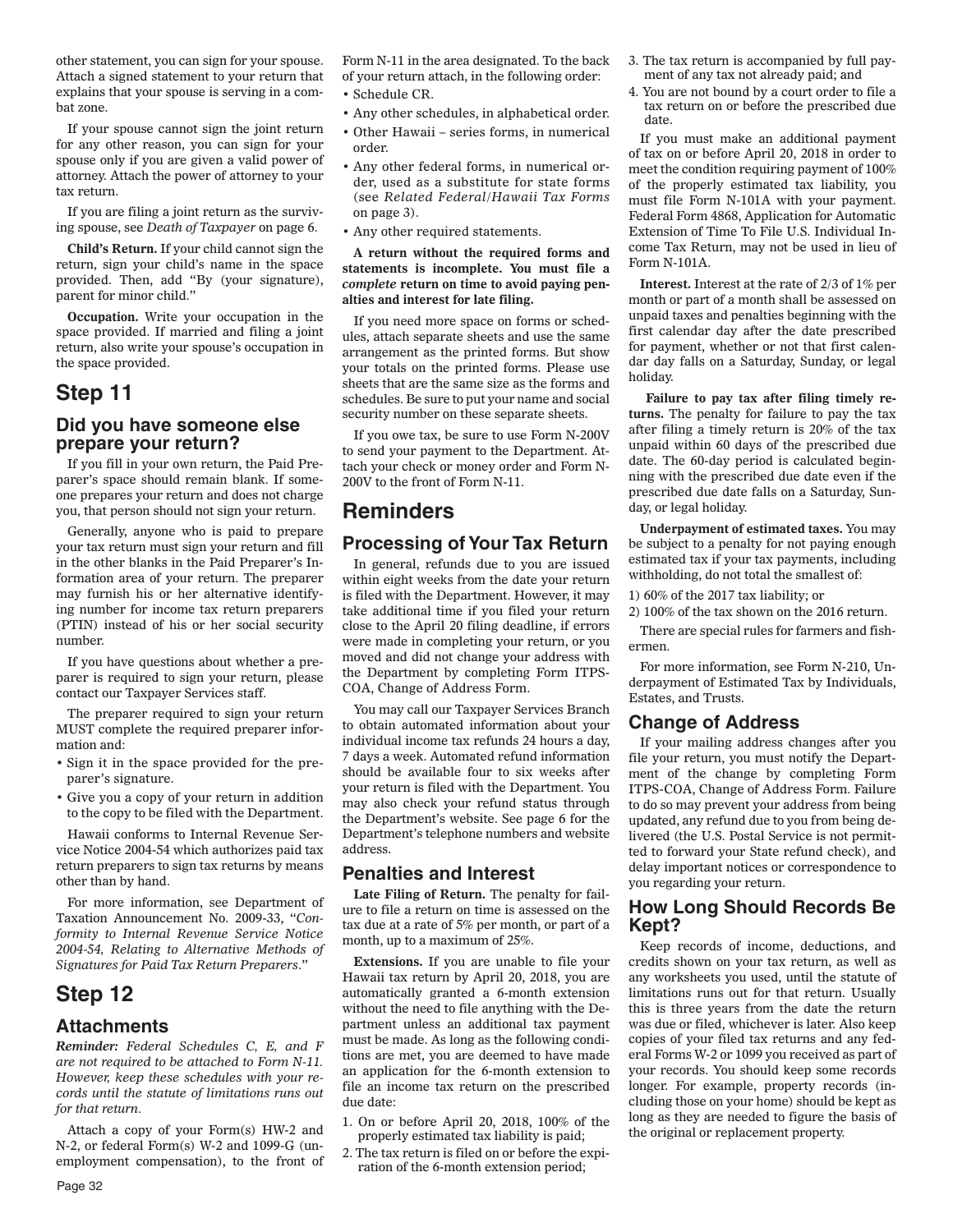# **Amended Return**

If you file your income tax return and later become aware of any changes you must make to income, deductions, or credits, you may file an amended return on Form N-11 to change the Form N-11 you already filed. **Use the Form N-11 for the year you are amending.** (You cannot file a 2016 amended return on a 2017 Form N-11.) Fill in the amended return oval at the top of Form N-11, and fill in the return with all of the correct information. Attach Schedule AMD, Explanation of Changes on Amended Return, to Form N-11. Also attach all forms and statements required to file a complete return. If you are claiming any tax credits, remember to attach the required forms, such as Schedule CR and Schedule X, even if you claimed the credits on the original return.

If you contributed to the Hawaii Schools Repairs and Maintenance Fund, Hawaii Public Libraries Fund, and/or Domestic and Sexual Violence/Child Abuse and Neglect Funds on your original return, your contribution(s) cannot be revoked, and you must make the same designation(s) on your amended return.

If you did not contribute to the Hawaii Schools Repairs and Maintenance Fund, Hawaii Public Libraries Fund, and/or Domestic and Sexual Violence / Child Abuse and Neglect Funds on your original return, you may contribute to these funds on an amended return filed within twenty months and ten days after the due date for the original return for such taxable year. Once made, the contribution cannot be revoked.

If you are filing an amended return due to a net operating loss carryback, also fill in the NOL Carryback oval and attach a copy of your original federal income tax return for the loss year.

If you are filing an amended return due to an IRS adjustment, also fill in the IRS Adjustment oval. See *Change in Federal Taxable Income*, below.

See the instructions for Form N-11, lines 50 and 51.

For information on the statute of limitation periods within which you may file an amended return to claim a refund or credit of overpaid taxes, see the instructions for Form N-11, line 47a (Refund) on page 29.

You can get prior year forms from our website, by calling our Taxpayer Services Branch, and at any district tax office. See page 6 for the Department's website address and for the phone number to request the forms you need.

If your original return was filed on an incorrect form, file an original return on the correct form. For example, if you filed an original return on Form N-11 and should have filed Form N-15, file an original return on Form N-15.

#### **Change in Federal Taxable Income**

In general, a change to your federal return, whether it is made by you (on federal Form 1040X) or by the Internal Revenue Service, must be reported to the State of Hawaii.

- 1) Section 235-101(b), HRS, requires a report (an amended return) to the Director of Taxation if the amount of IRC taxable income is changed, corrected, adjusted or recomputed as stated in (3).
- 2) This report must be made:
	- a) Within 90 days after a change, correction, adjustment or recomputation is finally determined.
	- b) Within 90 days after an amended federal return is filed.
- 3) A report within the time set out in (2) is required if:
	- a) The amount of taxable income as returned to the United States is changed, corrected, or adjusted by an officer of the United States or other competent authority.
	- b) A change in taxable income results from a renegotiation of a contract with the United States or a subcontract thereunder.
	- c) A recomputation of the income tax imposed by the United States under the Internal Revenue Code results from any cause.
	- d) An amended income tax return is made to the United States.
- 4) The report referred to above shall be in the form of an amended Hawaii income tax return.
- 5) The statutory period for the assessment of any deficiency or the determination of any refund attributable to the report shall not expire before the expiration of one year from the date the Department is notified by the taxpayer or the Internal Revenue Service, whichever is earlier, of such a report in writing. Before the expiration of this oneyear period, the Department and the taxpayer may agree in writing to the extension of this period. The period so agreed upon may be further extended by subsequent agreements in writing made before the expiration of the period previously agreed upon.

# **Instructions for Schedule X — Tax Credits**

**Note:** *Use Form N-311 to claim the refundable food/excise tax credit.*

## **Purpose**

Use Schedule X to claim the credit for lowincome household renters and the credit for child and dependent care expenses. **You may qualify to claim these credits, and receive a refund, even if you have no taxable income. If you claim any of the tax credits, both pages of Schedule X must be attached to your Form N-11.**

# **Part I**

# **Credit for Low-Income Household Renters**

Each resident taxpayer who occupies and pays rent for real property within the State as his or her residence and who files an individual income tax return for the taxable year, including those who have no income or no income taxable under chapter 235, HRS, may claim a tax credit of \$50 per **qualified ex-** **emption,** including the additional exemption for taxpayers age 65 or over, provided the following four conditions are met:

- The taxpayer is not eligible to be claimed as a dependent for federal or State income tax purposes by another taxpayer;
- The taxpayer has adjusted gross income of less than \$30,000; and
- The taxpayer has paid more than \$1,000 in rent during the taxable year.
- The rented property is NOT exempt from real property tax. Rent paid for property which is partially or fully exempt from real property tax will not qualify for the credit. For example, county or State low-income housing projects, military housing, dormitories in schools, residential real property owned by a nonprofit organization, and homes in which the owner occupies a portion of the property, may have been granted real property tax exemptions by the county. If such exemptions, whether partial or full exemptions, have been granted, the rent paid for such properties will not qualify for the credit. To verify if real property tax exemptions have been granted on the rented property, please inquire with either the landlord, rental agent, or the Real Property Tax Office in the county in which the property is located.

**Note:** *Minor children receiving more than half of their support from the State Department of Human Services, Social Security benefits, and the like, which you can claim as dependents, are considered qualified exemptions for purposes of claiming this credit.*

A **"residence"** is defined as the dwelling place that constitutes the principal residence of the taxpayer or his or her immediate family in this State.

**"Rent"** means the amount paid in cash in any taxable year for the occupancy of a residence. Rent does not include:

- Charges for utilities, parking stalls, storage of goods, yard services, furniture, furnishings, and the like;
- Rental claimed as a deduction from gross income or adjusted gross income for income tax purposes;
- Ground rental paid for use of land only; and
- Rental allowances or rental subsidies received (i.e., housing allowance received from the armed forces or the Hawaii Housing Authority.).

# **Line 1**

## **Adjusted Gross Income**

If the adjusted gross income (Form N-11, line 20) shown on your return is \$30,000 or more, **stop here;** you cannot take this credit.

Page 33 **Married filing separately.** If you are married filing separately, you must add your spouse's adjusted gross income to your own. If you are married filing separately and your spouse is a nonresident, you need to determine your spouse's adjusted gross income from all sources, within and outside of Hawaii, and add that amount to your own adjusted gross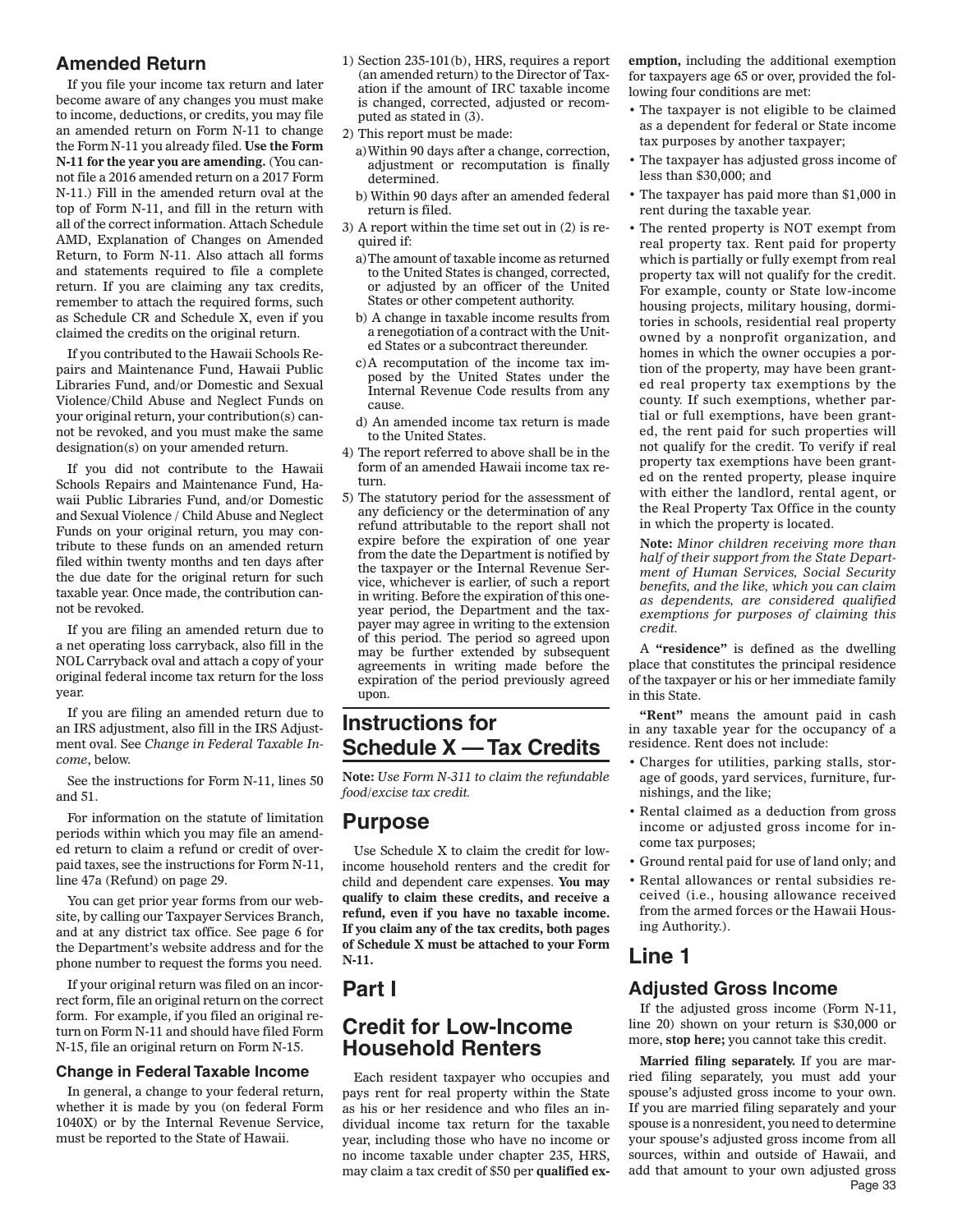income. If the **total** is \$30,000 or more, you cannot claim this credit.

# **Line 2**

## **Resident for More Than Nine Months**

If you are a resident who has not been physically present in Hawaii for more than nine months in 2017, **stop here;** you cannot take this credit.

# **Line 3**

# **Dependent of Another Taxpayer**

If you can be claimed as a dependent on another person's return, **whether or not** that person claims you, **stop here;** you cannot take this credit.

# **Line 4**

# **Your Addresses**

List your most recent address. Fill in all of the required information. If you lived in more than one location during 2017, attach a separate sheet listing the same information for the other locations.

**Do not list** any location that was partly or wholly exempt from real property tax, such as:

- County or State low-income housing projects;
- Military housing;
- Dormitories in schools;
- Residential real property owned by a nonprofit organization; or
- Homes in which the owner occupies a portion of the property.

# **Line 5**

# **Rent You Paid**

Enter the total amount of rent **you paid** during 2017 to all of the locations listed on line 4. If you are sharing or were sharing the rent with somebody else, list only your share of the rent here.

# **Line 6**

## **Exclusions**

Enter that portion of the amount on line 5 which:

- Is for ground rent, utilities, goods, or services;
- You claimed as a deduction anywhere on your tax return; or
- You were reimbursed, through a rental allowance or rental subsidy from any source.

# **Line 7**

Line 5 minus line 6. If this amount is \$1,000 or less, **stop here;** you cannot take this credit.

# **Line 8**

# **Qualified Exemptions**

On line 8, enter the names of the qualified exemptions. Start with yourself. Enter your spouse's name if you are married and filing a joint return or married and filing separately where your spouse is not filing a Hawaii return, had no income, and was not the dependent of someone else. Then list your dependents and enter the dependent's relationship to you. Include minor children receiving more than half of their support from public agencies which you can claim as dependents.

If married filing separately, only one spouse may claim the dependents.

Enter the number of qualified persons on line 8.

# **Line 12**

## **Amount of the Credit**

Line 11 times \$50. Enter this amount on Form N-11, line 29.

**Deadline for claiming this credit.** If you are a calendar year taxpayer, the deadline to claim the credit, including amended claims, is December 31, 2018. If you are a fiscal year taxpayer, the deadline to claim the credit, including amended claims, is 12 months after the close of your taxable year. You cannot claim or amend the credit after the deadline.

# **Part II**

# **Credit for Child and Dependent Care Expenses**

If you maintain a household that included a child under age 13 or a dependent or spouse incapable of self-care, you may be allowed this credit for expenses you paid during the taxable year to care for your dependent so you could work.

#### **Who May Claim the Credit**

If you are a resident taxpayer who files an individual income tax return for a taxable year, you are not claimed or eligible to be claimed as a dependent on another taxpayer's federal or Hawaii income tax return, and you maintain a household which includes one or more qualifying persons (as defined on this page), you may be allowed a credit against your income tax. The credit ranges from 15% to 25% of employment-related expenses (up to certain limitations) PAID during the taxable year in order to enable you to work either full or part time for an employer or as a self-employed individual.

#### **Maintaining a Household**

You will be treated as maintaining a household for any period only if you furnish over half the cost of maintaining the household for that period. If you are married during that time, you and your spouse must provide over half the maintenance cost for the period.

The expenses of maintaining a household include property taxes, mortgage interest, rent, utility charges, upkeep and repairs, property insurance, and food consumed on the premises. They do not include the cost of clothing, education, medical treatment, vacations, life insurance, and transportation.

#### **Qualifying Person**

A qualifying person is any one of the following persons:

- a. Any person under age 13 whom you claim as a dependent (but see Special Rule (4) on page 35, Children of Divorced or Separated Parents).
- b. Your disabled spouse who is mentally or physically unable to care for himself or herself.
- c. Any disabled person who is mentally or physically unable to care for himself or herself and whom you claim as a dependent, or could claim as a dependent (as a qualifying relative) except that he or she had income of \$4,050 or more.

#### **Employment-related Expenses**

Employment-related expenses are those paid for the following, but only if paid to enable you to be gainfully employed:

*(1) Expenses for Household Services.* Expenses will be considered for household services in your home if they are for the ordinary and usual services necessary for the operation of the home, and bear some relationship to the qualifying person. For example, payment for services of a domestic maid or cook ordinarily will be considered expenses for household services if performed at least partially for the benefit of the qualifying person.

*(2) Expenses for the Care of a Qualifying Person.* Expenses will be considered for the care of one or more qualifying persons if their main purpose was to assure that individual's well-being and protection. You can include amounts paid for items other than the care of your child (such as food and schooling) only if the items are incidental to the care of the child and cannot be separated from the total cost.

You may NOT include any amount paid for services outside your household at a camp where the qualifying person stays overnight.

Do not include services outside your household as employment-related expenses for your spouse or a dependent age 13 or older. However, services outside your household are employment-related expenses for a dependent who has not reached his or her 13th birthday or for an individual who regularly spends at least eight hours each day in your household.

You may include expenses incurred for qualified dependent care centers as employment-related expenses. The dependent care center must comply with all applicable laws, rules, and regulations of Hawaii if the center is located within Hawaii. If the center is located outside Hawaii, the center must comply with all applicable laws, rules, and regulations of the state or country in which the center is located. Furthermore, these centers must provide care for more than six individu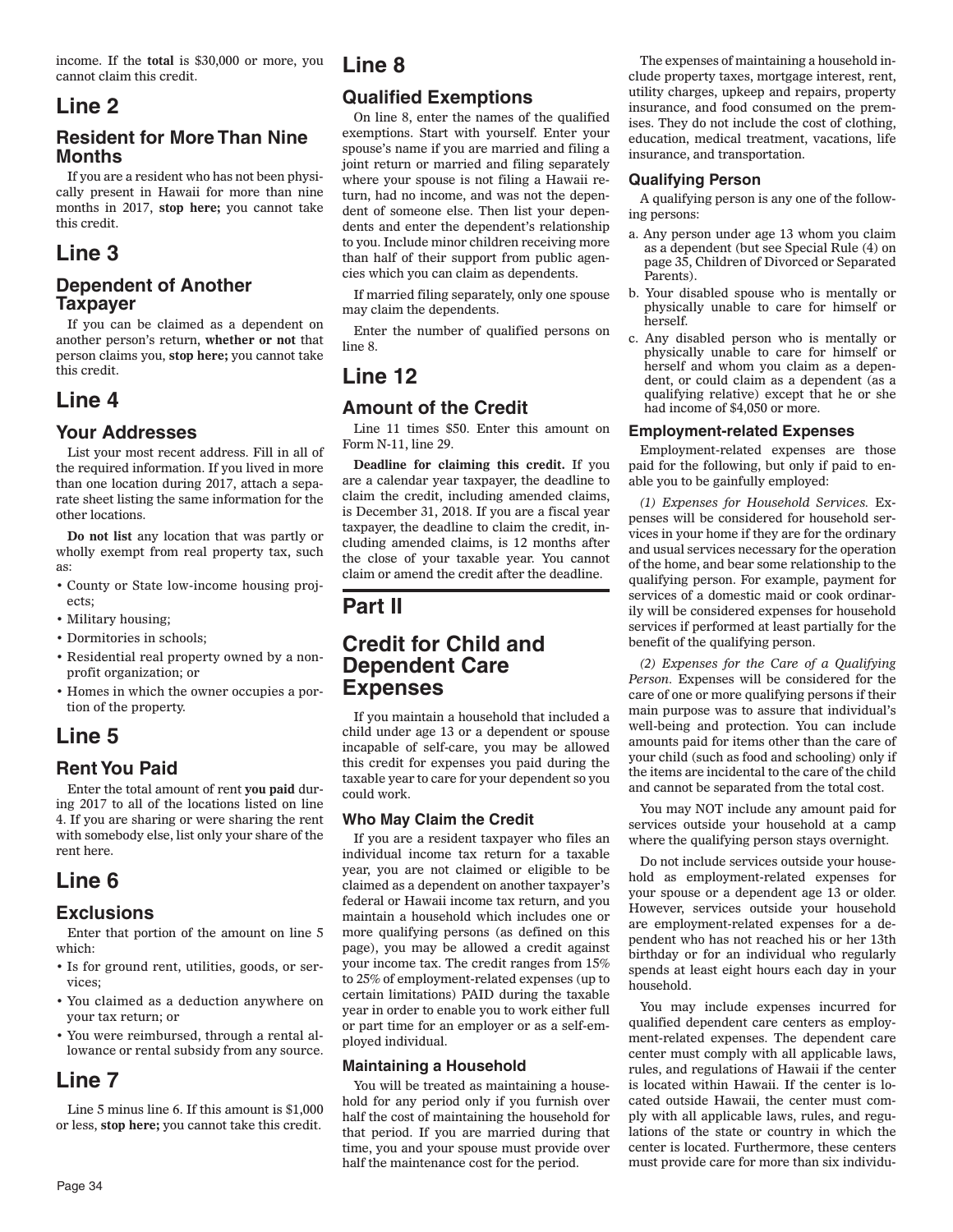als (other than individuals who reside at the center), and must receive a fee, payment, or grant providing services for any of the individuals (regardless of whether such center is operated for profit).

**Note:** *Payments made to the State of Hawaii A+ Program qualify for the credit.*

#### **Medical Expenses**

Some dependent care expenses may qualify as medical expenses. If you cannot use all the medical expenses to qualify for this credit because of the dollar limit or earned income limit (explained later), you can take the rest of these expenses as an itemized deduction for medical expenses. But if you deduct the medical expenses first on Worksheet A-1, you cannot use any part of these expenses on Schedule X.

#### **Special Rules**

*(1) Married Couples Must File Joint Returns.* If you are married at the end of the taxable year, the credit is allowable only if you and your spouse file a joint return for the taxable year.

*(2) Marital Status.* If you are legally separated from your spouse under a decree of divorce or separate maintenance, you are not considered married.

*(3) Certain Married Individuals Living Apart and Filing Separate Returns.* If during the last six months of the taxable year your spouse was not a member of your household and you (a) maintained a household which was for more than one-half of the taxable year the principal place of abode of a qualifying person, and (b) furnished over half of the cost of maintaining such household during the taxable year, then you are not considered married for purposes of the credit or the exclusion.

(4) Children of Divorced or Separated Parents. If you were divorced, legally separated, or lived apart from your spouse during the last six months of 2017, you may be able to claim the credit even if your child is not your dependent. Even if you cannot claim your child as a dependent, he or she is treated as your qualifying person if:

- The child was under age 13 or was not physically or mentally able to care for himself or herself, and
- You were the child's custodial parent. The custodial parent is the parent with whom the child lived for the greater number of nights in 2017. If the child was with each parent for an equal number of nights, the custodial parent is the parent with the higher adjusted gross income. For details and an exception for a parent who works at night, see federal Publication 501.

The noncustodial parent cannot treat the child as a qualifying person even if that parent is entitled to claim the child as a dependent under the special rules for a child of divorced or separated parents.

*(5) Payments to a Related Individual.* You can count work-related expenses you pay to relatives who are not your dependents, even if they live in your home. However, do not count any amounts you pay to:

- 1. A dependent for whom you (or your spouse if you are married) can claim an exemption, or
- 2. Your child who is under age 19 at the end of the year, even if he or she is not your dependent.

# **Line 1**

### **Care Providers**

Complete columns (a) through (e) for each person or organization that provided the care. If you do not give the information asked for in each column, or if the information you give is not correct, your credit and, if applicable, the exclusion of employer-provided dependent care benefits may be disallowed.

You can use **Form HW-16,** Dependent Care Provider's Identification and Certification, to get the correct information from the care provider. (This form is available at our website, by calling our Taxpayer Services Branch, and at any district tax office.) If the provider does not comply with your request to certify the information, complete the entries you can, such as the provider's name and address. Write "See attached" in the columns for which you do not have the provider's certification of information. Attach a statement that you requested the information from the care provider, but the provider did not comply with your request. You must keep records to show that you exercised due diligence in attempting to provide the required information. For more details, including what is considered "due diligence," see federal Publication 503.

**Columns (a) and (b).** Enter the care provider's name and address. If you were covered by your employer's dependent care plan and your employer furnished the care (either at your workplace or by hiring a care provider), enter your employer's name in column (a), write "See W-2" in column (b), and leave columns (c) through (e) blank. But if your employer paid a third party (not hired by your employer) on your behalf to provide the care, you must give information on the third party in columns (a) through (e).

**Column (c).** If the care provider is an individual, enter his or her social security number (SSN). If the individual is an alien and was issued an individual taxpayer identification number (ITIN) by the IRS, enter the ITIN. If the individual has applied for an ITIN but the IRS has not yet issued the ITIN, write "Applied For." For other than an individual, enter provider's federal employer identification number (FEIN). If the provider is a taxexempt organization, write "Tax-Exempt" in column (c).

**Column (d).** Enter the care provider's Hawaii Tax I.D. Number. If the provider is a taxexempt charitable organization (IRC section 501(c)(3)), enter "Tax-Exempt."

**Column (e).** Enter the total amount you *actually paid* during the taxable year to the care provider. Also include amounts your employer paid on your behalf to a third party. It does not matter when the expenses were incurred. Do not reduce this amount by any reimbursement you received.

# **Line 2**

### **Dependent Care Benefits**

If you received dependent care benefits from an employer (you have a federal form W-2 that has an amount in Box 10), enter the amount shown in Box 10 of your W-2 form(s).

If you were self-employed or a partner, include amounts you received under a dependent care assistance program from your sole proprietorship or partnership.

### **Line 4**

### **Amount Forfeited or Carried Over to 2018**

If you participated in an employee plan in which the amount you contributed to an employer-paid dependent care benefit plan was deducted from your income, and you did not receive the full benefit from this plan, you may be entitled to deduct the amount forfeited on this line. See your employer for the forfeited amount you are allowed to deduct.

Also include on this line any amount you did not receive but are permitted by your employer to carry forward and use in the following year during a grace period.

### **Line 8**

#### **Your Earned Income**

In general, earned income is wages, salaries, tips, and other employee compensation. It also includes net earnings from self-employment. For more information, see the instructions to lines 23 and 24.

# **Line 9**

#### **Spouse's Earned Income**

If your filing status is Married Filing Jointly, enter your spouse's earned income on this line.

If your filing status is Married Filing Separately, see *Certain Married Individuals Living Apart and Filing Separate Returns* discussed earlier. If you are considered unmarried under that rule, enter your earned income (from line 8) on this line. If you are **not** considered unmarried under that rule, enter your spouse's earned income on line 9.

If your spouse was a student or disabled in 2017, see *If You or Your Spouse Was a Student or Disabled*.

All other taxpayers should enter the amount on line 8.

# **Line 16**

### **Taxable Benefits**

Page 35 The taxable portion of employer-paid dependent care benefits for federal income tax purposes is included in your federal AGI. If the taxable portion of employer-paid depen-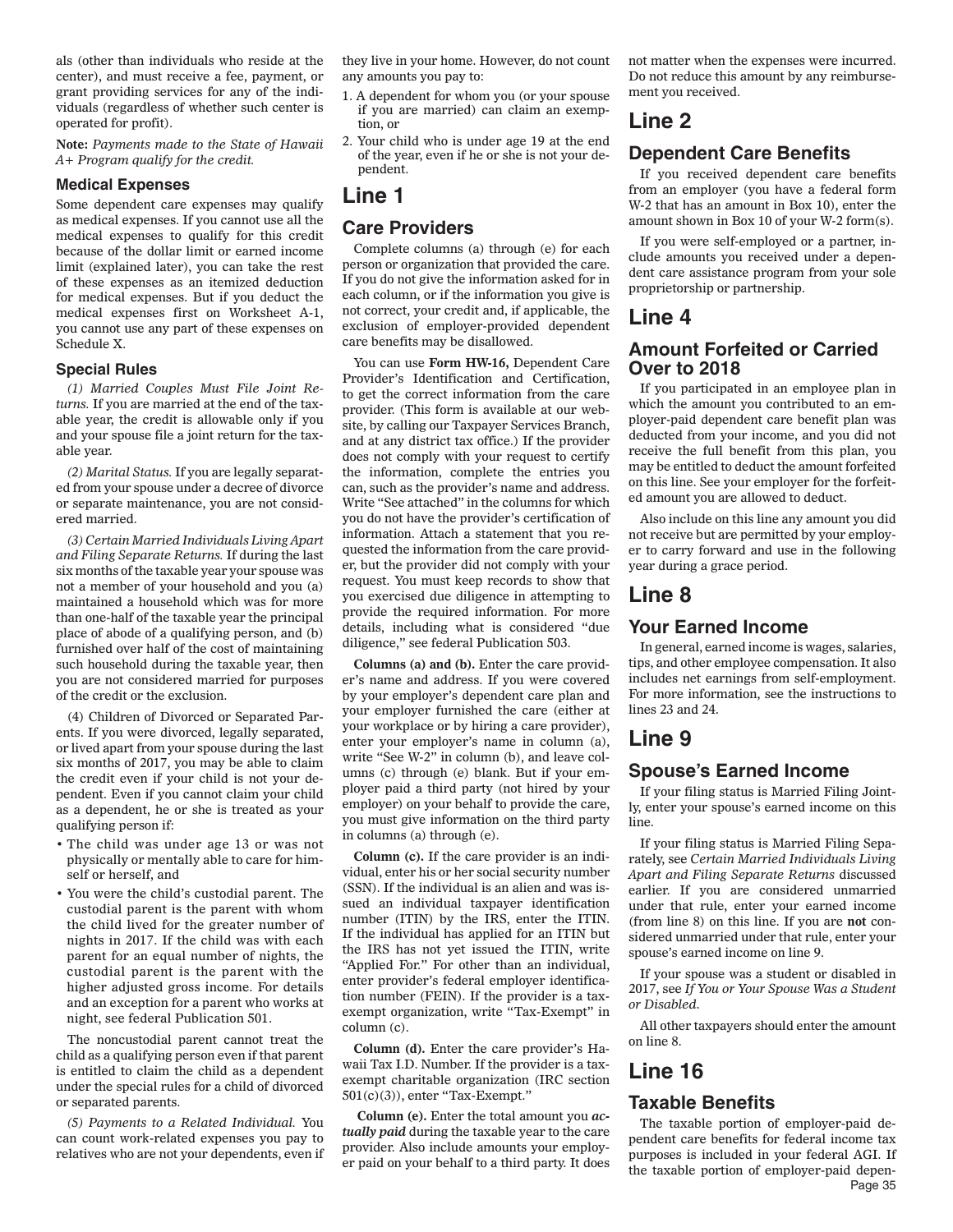dent care benefits is the same for federal and Hawaii income tax purposes, no additional adjustment needs to be made. If the taxable portion of employer-paid dependent care benefits is different for federal and Hawaii income tax purposes, an adjustment needs to be made to arrive at Hawaii AGI.

# **Line 21**

# **Qualifying Person(s)**

Complete columns (a) through (d) for each qualifying person. If you have more than two qualifying persons, attach a statement to your return with the required information. Be sure to put your name and social security number on the statement. Also, write "See attached" on the dotted line next to line 22.

**Column (a).** Enter each qualifying person's name.

**Column (b).** Enter the qualifying person's relationship to you.

**Column (c).** Enter the qualifying person's social security number.

**Column (d).** Enter the qualified expenses you incurred and paid in 2017 for the person listed in column (a). Do not include in column (d) qualified expenses:

- You incurred in 2017 but did not pay until 2018. You may be able to use these expenses to increase your 2018 credit.
- You incurred in 2016 but did not pay until 2017. Instead, see the instructions for line 28 on this page.
- You prepaid in 2017 for care to be provided in 2018. These expenses may only be used to figure your 2018 credit.

# **Lines 23 and 24**

# **Earned Income Limit**

The amount of your qualified expenses cannot be more than your earned income or, if married filing a joint return, the smaller of your earned income or your spouse's earned income.

In general, earned income is wages, salaries, tips, and other employee compensation. It also includes net earnings from self-employment.

**Unmarried taxpayers.** If you are unmarried at the end of 2017 or are treated as being unmarried at the end of the year, enter your earned income on line 23.

**Married Taxpayers.** If you are married filing a joint return, figure each spouse's earned income separately and disregard community property laws. Enter your earned income on line 23 and your spouse's earned income on line 24.

**If You or Your Spouse Was a Student or Disabled. Your spouse's earned income.** Your spouse was a full-time student if he or she was enrolled as a full-time student at a school for some part of each of five calendar months during 2017. The months need not be consecutive. A school does not include an on-the-job training course, correspondence school, or a school offering courses only through the Internet. Your spouse was disabled if he or she was not physically or mentally capable of selfcare. Figure your spouse's earned income on a monthly basis.

For each month or part of a month your spouse was a student or was disabled, he or she is considered to have worked and earned income. His or her earned income for each month is considered to be at least \$200 (\$400 if more than one qualifying person was cared for in 2017). If your spouse also worked during that month, use the higher of \$200 (or \$400) or his or her actual earned income for that month.

For any month that your spouse was not a student or disabled, use your spouse's actual earned income if he or she worked during the month.

**Your earned income.** These rules for a spouse who was a student or disabled also apply to you if you were a student or disabled. For each month or part of a month you were a student or disabled, your earned income is considered to be at least \$200 (\$400 if more than one qualifying person was cared for in 2017). If you also worked during that month, enter the higher of \$200 (or \$400) or your actual earned income for that month.

**Both spouses were students or disabled.** If, in the same month, both you and your spouse were either students or disabled, only one of you can be treated as having earned income in that month under these rules.

**Self-employment Income.** You must reduce your earned income by any loss from selfemployment. If you only have a loss from selfemployment, or your loss is more than your other earned income, you cannot take the credit.

# **Line 28**

# **Amount of the Credit**

If you had qualified expenses for 2016 that you did not pay until 2017, you may be able to increase the amount of credit you can take in 2017. To do this, multiply the 2016 expenses you paid in 2017 by the applicable percentage from the table on line 27 that applies to your 2016 adjusted gross income. Your 2016 expenses must be within the 2016 limits. Attach a computation showing how you figured the increase. If you can take a credit for your 2016 expenses, write "PYE" and the amount of the credit on the dotted line next to line 28. Enter the total amount of the credit on line 28. Also enter this amount on Form N-11, line 30.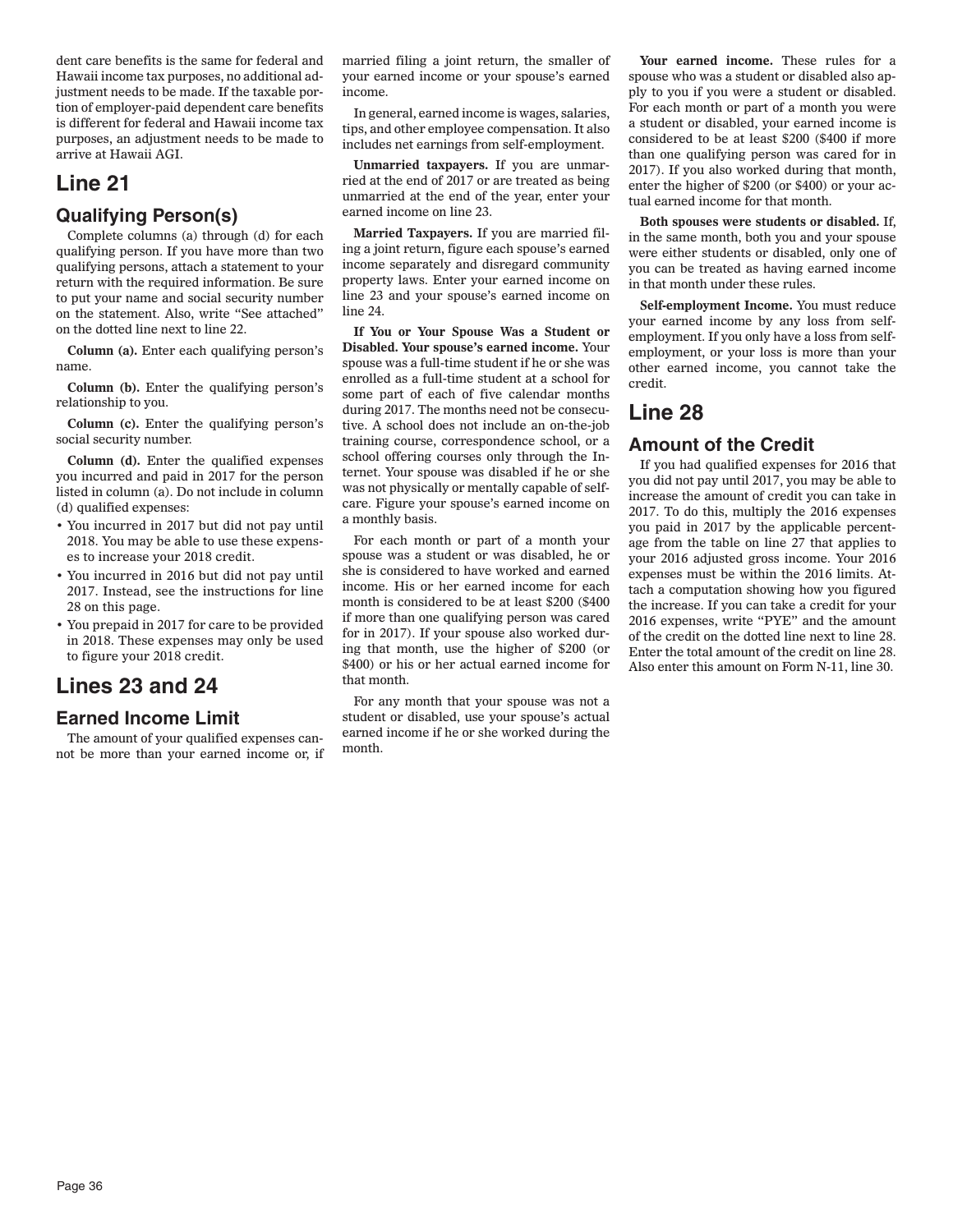# **Worksheets**

| Form N-11 - State Tax Refund Worksheet                                                                                                                                                                                                                                                                                                                                                                                                                                                                          | <b>Hawaii Additions Worksheet</b>                                                                                                                                                                                                                                                      |
|-----------------------------------------------------------------------------------------------------------------------------------------------------------------------------------------------------------------------------------------------------------------------------------------------------------------------------------------------------------------------------------------------------------------------------------------------------------------------------------------------------------------|----------------------------------------------------------------------------------------------------------------------------------------------------------------------------------------------------------------------------------------------------------------------------------------|
| 1. Enter your State tax overpayment (line 42) from your 2016 Form N-11<br>return. Do not enter more than the amount of your state and local income<br>taxes shown on your 2016 Itemized Deduction Worksheet A-2, line 5                                                                                                                                                                                                                                                                                         | a Taxable amount relating to Individual Housing Account<br>c                                                                                                                                                                                                                           |
| 2. Enter from your 2016 Form N-11 the following:<br>a. Refundable food/excise tax credit (line 28)<br>b. Credit for low-income household renter (line 29)<br>c. Credit for child and dependent care expenses (line 30)<br>d. Credit for child passenger restraint system(s) (line 31)<br>e. Carryover of the residential construction and remodeling tax credit (Sch. CR, line 11)<br>4. Line 1 minus line 3. If zero or less, enter "0" here and on<br>line 8, skip lines 5-7; otherwise continue on to line 5 | d<br>f<br>q<br>j.<br>Other adjustments (attach separate explanation to Form N-11)<br>k Add lines a to j. Enter here and on Form N-11, line 10                                                                                                                                          |
| 6. Enter the amount shown below for the filing status you<br>Single or married filing separately-<br>\$2,200<br>Married filing jointly or qualifying widow(er)- 4,400<br>Head of household-<br>3.212<br>7. Line 5 minus line 6. Enter the result, but not less than zero<br>8. Compare the amounts on lines 4 and 7 above and enter<br>9. Enter the taxable part of your refund reported on your 2017<br>federal Form 1040, line 10. If this amount is blank, or if you filed                                   | <b>Hawaii Subtractions Worksheet</b><br>a Interest on federal obligations. But subtract the amount<br>d Qualifying compensation to Hansen's disease patient<br>е<br>Child's interest and dividend income on federal<br>Premiums on and benefits from prepaid legal services plans<br>q |
| 10. If line 8 is LARGER than line 9, subtract line 9 from line 8.<br>Enter the result here and on line <b>b</b> of the <i>Hawaii</i><br>Additions Worksheet OR<br>If line 8 is SMALLER than line 9, subtract line 8 from<br>line 9. Enter the result here and on line <b>b</b> of the<br>Hawaii Subtractions Worksheet OR                                                                                                                                                                                       | Certain income from a qualified high technology business<br><b>m</b> Other adjustments (attach separate explanation to Form N-11)<br>n Add lines a to m. Enter here and on Form N-11, line 18                                                                                          |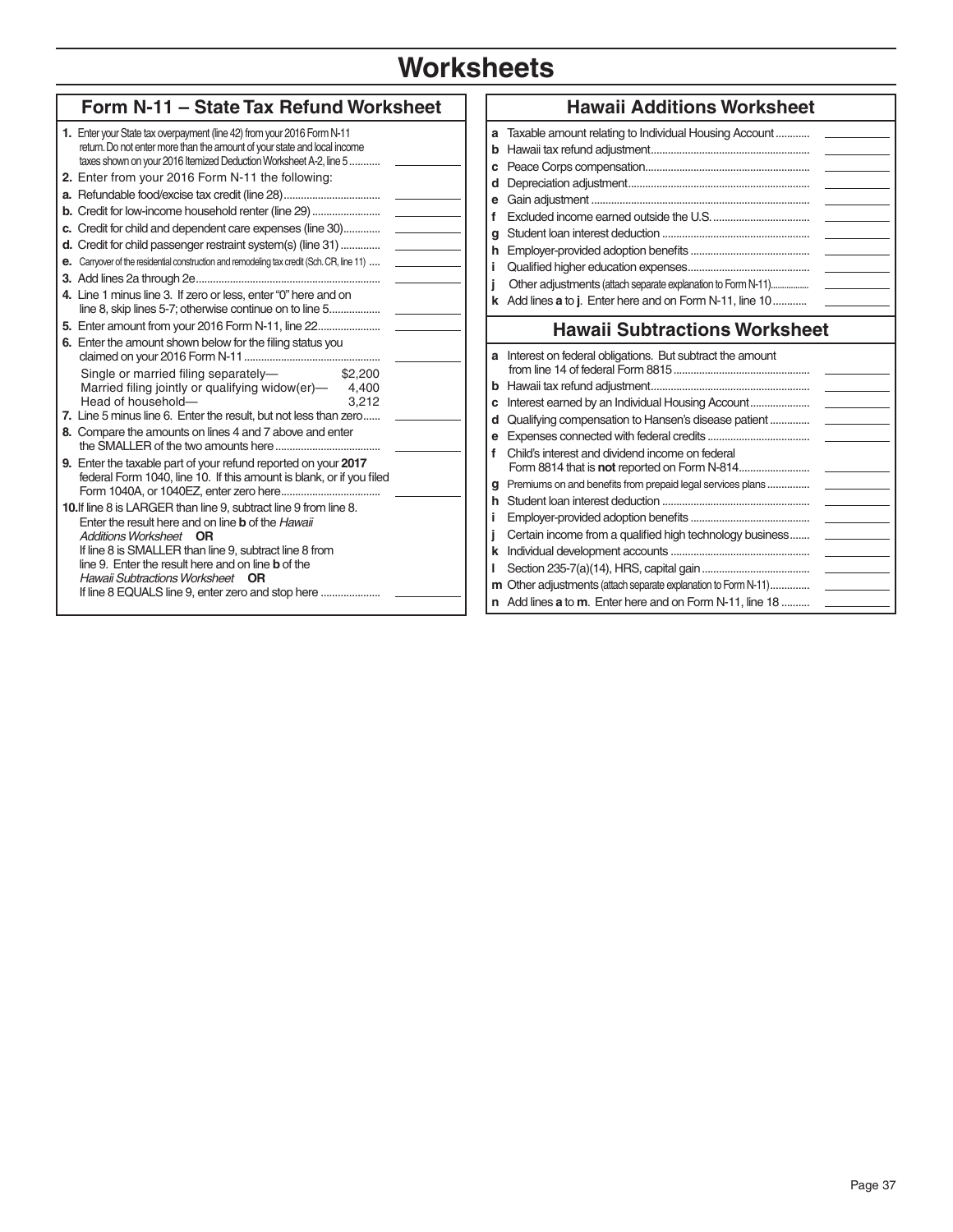# **Worksheets** (continued)

### **Itemized Deductions Worksheet**

| <b>WORKSHEET A-1-</b> Medical and Dental Expenses |  |
|---------------------------------------------------|--|
|---------------------------------------------------|--|

**1.** Enter amount of medical and dental expenses (see page 17 of Instructions)......................... **2.** Enter the amount from Form N-11, line 20 (**Hawaii** AGI). ......... **3.** Multiply line 2 by 10% (.10). If zero or less, enter zero................ **4.** Line 1 minus line 3. If zero or less, enter zero. Enter the result here and on Form N-11, line 21a.... **WORKSHEET A-2** – Taxes You Paid **Note:** You can claim a deduction for state and local, and foreign, income, war profits, and excess profits taxes if your **federal** AGI is less than \$100,000 and you are single or married filing separately; or less than \$150,000 and you are a head of household; or less than \$200,000 and you are married filing jointly or a qualifying widow(er). **5.** State and local **(check only one box):**  $\mathbf{a} \square$  Income taxes, or  **b**General sales taxes ............................................................ **6.** Real estate taxes. ........................................................................... **7.** Personal property taxes. ................................................................ **8.** Other taxes. ..................................................................................... **9.** Add lines 5 through 8. Enter the total here and on Form N-11, line 21b. ...... **WORKSHEET A-3** – Interest You Paid **10.** Home mortgage interest and points reported to you on federal Form 1098.................. **11.** Home mortgage interest not reported to you on federal Form 1098.... **12.** Points not reported to you on federal Form 1098 (see federal instructions to Form 1040, Schedule A, line 12 for special rules). ................................................................ **13.** Investment interest (attach Form N-158). .................................... **14.** Add lines 10 through 13. Enter the total here and on Form N-11, line 21c. ...... **WORKSHEET A-4**—Gifts to Charity **15.** Enter amount of gifts by cash or check (if any gift of \$250 or more, see page 20 of Instructions)...... **16.** Other than by cash or check (if any gift of \$250 or more, see page 20 of Instructions) (attach federal Form 8283 if over \$500). ................................................................................... **17.** Carryover from prior year. .............................................................. **18.** Add lines 15 through 17. Enter total here and on Form N-11, line 21d..... **WORKSHEET A-5**—Casualties and Thefts **19.** Total casualty and theft loss(es) from federal Form 4684, line 16 (see instructions on page 20). .......................................... **20.** Enter the amount from Form N-11, line 20 (**Hawaii** AGI). ......... **21.** Multiply line 20 by 10% (.10). If zero or less, enter zero............. **22.** Line 19 minus line 21. If zero or less, enter zero. Enter the result here and on Form N-11, line 21e..................... **WORKSHEET A-6**—Miscellaneous Deductions **23.** Unreimbursed employee business expenses—job travel, union dues, job education (attach federal Form 2106 or Form 2106-EZ if required)..... **24.** Tax preparation fees. ...................................................................... **25.** Other expenses (investment, safe deposit box, etc.) (list type and amount, and attach the list to your return)................... **26.** Add lines 23 to 25... **27.** Enter the amount from Form N-11, line 20 (**Hawaii** AGI). ......... **28.** Multiply line 27 by 2% (.02). If zero or less, enter zero. .............. **29.** Line 26 minus line 28. If zero or less, enter zero. .......................

# **Itemized Deductions Worksheet (continued)**

- **30.** Other deductions not subject to 2% AGI limit (see instructions on page 21) (list type and amount, and attach the list to your return). .....................................................................
- **31.** Add lines 29 and 30. Enter total here and on Form N-11, line 21f. ........................................................................
- **32. Total itemized deductions.** Add lines 4, 9, 14, 18, 22, and 31. .............................................................................................

**Note:** If your Hawaii adjusted gross income is above a certain amount, you may not be able to deduct all of your itemized deductions. See page 22 of the Instructions.

### **Total Itemized Deductions Worksheet**

| 1. Enter the amount from line 32 of the Itemized Deductions                                                                                                                                                              |
|--------------------------------------------------------------------------------------------------------------------------------------------------------------------------------------------------------------------------|
| 2. Enter from the Itemized Deductions Worksheet the following:                                                                                                                                                           |
| <b>a.</b> Medical and dental expenses (Worksheet A-1, line 4)                                                                                                                                                            |
|                                                                                                                                                                                                                          |
| c. Casualty and theft losses (Worksheet A-5, line 22)<br><u>and the state of the state</u>                                                                                                                               |
| d. Any gambling and casualty or theft losses included in                                                                                                                                                                 |
|                                                                                                                                                                                                                          |
| 4. Is the amount on line 3 less than the amount on line 1?<br>No. Your deduction is not limited. Enter the amount from<br>line 1 of this worksheet on Form N-11, line 22. Do not<br>complete the rest of this worksheet. |
|                                                                                                                                                                                                                          |
|                                                                                                                                                                                                                          |
| 6. Enter the amount from Form N-11, line 20 (Hawaii AGI)                                                                                                                                                                 |
| 7. Enter \$166,800 (\$83,400 if married filing separately)                                                                                                                                                               |
| 8. Is the amount on line 7 less than the amount on line 6?<br>No. Your deduction is not limited. Enter the amount from<br>line 1 of this worksheet on Form N-11, line 22. Do not<br>complete the rest of this worksheet. |
|                                                                                                                                                                                                                          |
|                                                                                                                                                                                                                          |
| 11. Total itemized deductions. Line 1 minus line 10. Enter the                                                                                                                                                           |
| the contract of the contract of                                                                                                                                                                                          |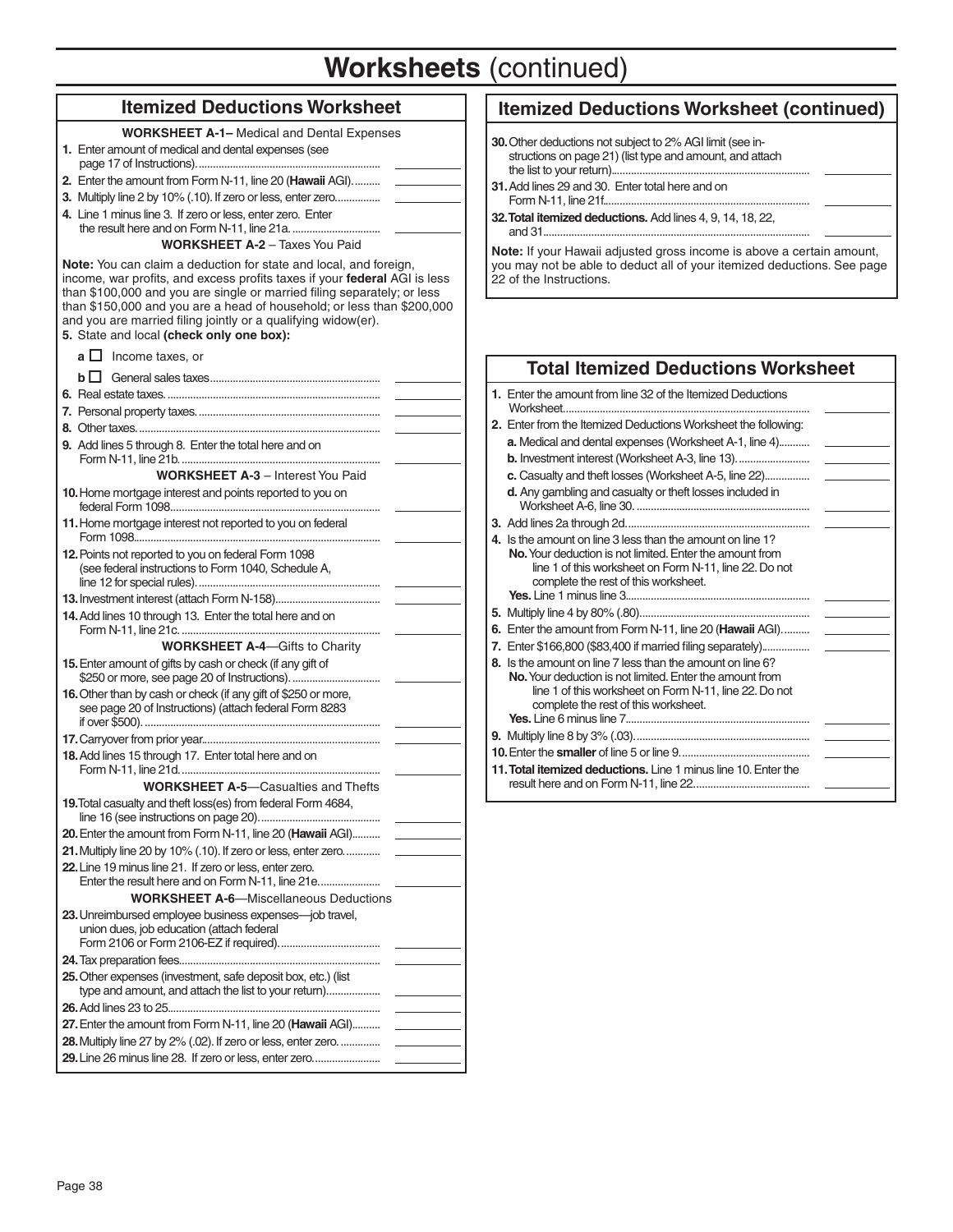# **Worksheets** (continued)

# **Tax Computation Worksheet**

| Enter the tax amount calculated from <b>a</b> or <b>b</b> .                                                                                                                                 |
|---------------------------------------------------------------------------------------------------------------------------------------------------------------------------------------------|
| Tax Table, Tax Rate Schedule, or Tax on Capital Gains Worksheet<br>a                                                                                                                        |
| b                                                                                                                                                                                           |
| Enter any additional tax from Form N-2, Distribution from<br>c                                                                                                                              |
| Enter any additional tax from Form N-103, Sale of Your Home<br>d                                                                                                                            |
| Enter any additional tax from Form N-152, Tax on Lump-Sum Distributions<br>е                                                                                                                |
| Enter any additional tax from Form N-312, Recapture<br>f                                                                                                                                    |
| Enter any additional tax from Form N-338, Tax Credit for Flood Victims<br>g                                                                                                                 |
| Enter any additional tax from Form N-344, Recapture of Important<br>h.                                                                                                                      |
| Enter any additional tax from Form N-348, Recapture of<br>i.                                                                                                                                |
| Enter any additional tax from Form N-405, Tax on<br>İ                                                                                                                                       |
| k Enter any additional tax from Form N-586, Recapture of                                                                                                                                    |
| Enter any additional tax from Form N-814, Parent's<br>L<br>Election to Report Child's Interest and Dividends                                                                                |
| m Add lines a or b, and c through I. This is your total tax.                                                                                                                                |
| Note: If you entered any amount in lines <b>b</b> through I, fill in the oval<br>before " if tax  is included." on Form N-11, line 27.                                                      |
| <b>Tax on Capital Gains Worksheet</b>                                                                                                                                                       |
|                                                                                                                                                                                             |
| Note: If your taxable income is \$48,000 (\$24,000 for Single, and Married<br>Filing Separately; or \$36,000 for Head of Household classifications) or<br>under, do not use this worksheet. |
| 1. Enter your taxable income from Form N-11, line 26                                                                                                                                        |
| 2. Enter your net long-term capital gain (Form 1040, Sch. D,<br>line 15; or Form 1040, line 13 if Sch. D is not required)                                                                   |
| 3. Combine your Hawaii long-term adjustments, if any,<br>and enter the total here (see page 23 of the Instructions)                                                                         |
| 4. Combine lines 2 and 3. This is your Hawaii net long-term                                                                                                                                 |
| 5. Enter your net capital gain (Form 1040, Sch. D, line 16;<br>or Form 1040, line 13 if Sch. D is not required)                                                                             |
| 6. Combine your Hawaii short-term adjustments, if any,<br>and enter the total here (see page 23 of the Instructions)                                                                        |
| 7. Combine lines 3, 5, and 6. This is your Hawaii net                                                                                                                                       |
|                                                                                                                                                                                             |
| <b>9.</b> If you are filing Form N-158, enter the amount from                                                                                                                               |
| 10. Line 8 minus line 9 (If this amount is zero or less, stop<br>here; you cannot use this worksheet to figure your tax.)                                                                   |
|                                                                                                                                                                                             |
| <b>12.</b> Enter the amount shown below for the filing status you claimed                                                                                                                   |
| Single or Married filing separately-<br>\$24,000                                                                                                                                            |
| Married filing jointly or qualifying widow(er)- 48,000<br>Head of household-<br>36,000                                                                                                      |
|                                                                                                                                                                                             |
| 14. Line 1 minus line 13. This is the amount of net capital                                                                                                                                 |
| 15. Compute the tax on the amount on line 13 using the                                                                                                                                      |
| Tax Table or Tax Rate Schedules, whichever applies                                                                                                                                          |
| 16. Multiply line 14 by 7.25% (.0725) and enter the result                                                                                                                                  |
|                                                                                                                                                                                             |
| 18. Compute the tax on the amount on line 1 using the<br>Tax Table or Tax Rate Schedules, whichever applies                                                                                 |
| <b>19.</b> Enter the smaller of line 17 or line 18 here and on line a                                                                                                                       |
| of the Tax Computation Worksheet above. If line 17 is                                                                                                                                       |
| smaller, enter the amount from line 14 in the space provided                                                                                                                                |

# **Other State and Foreign Tax Credit Worksheet**

**Note:** If you claim a credit for income taxes paid to other states and countries, you cannot also claim those amounts as an itemized deduction for state and foreign income taxes paid to another state or foreign country.

- **1.** Enter taxable income from Form N-11, line 26 ........................... **2.** Enter amount of long-term capital gain from the space
- provided beside Form N-11, line 27a ..... **3.** Enter the amount of your out-of-state income,
- **including** capital gains. Do **not** include any income that is exempt in Hawaii such as employer-funded pensions....
- **4.** Enter the amount of long-term capital gains from sources outside the State ..................... **5.** Enter the amount of tax you paid to **other States**, except
- for tax paid on income that is exempt in Hawaii (attach a copy of the tax return(s) from the other state(s)) .................
- **6.** Enter the amount of tax you paid to **foreign countries** or to U.S. possessions, except for tax paid on income that is exempt in Hawaii (attach a copy of federal Form(s) 1116, or federal Form(s) 1099-DIV or 1099-INT if federal Form(s) 1116 is not required) ......................................................................
- **7.** Enter the amount of the federal foreign tax credit you were allowed to take this year. Do not include amounts carried over to other years, or amounts from prior years that were carried forward to this year ...........................................
- **8.** Line 6 minus line 7 .......................................................................... **9.** Line 5 plus line 8. This is the total amount of out-of-state tax eligible for the credit .................................................................
- **10.** Line 1 minus line 3. This is your Hawaii source income...... **11.** Line 2 minus line 4. This is your Hawaii source long-term
- capital gain. If line 4 exceeds line 2, enter zero here............. **12.** Line 10 minus line 11. This is your Hawaii
- ordinary income ... **13.** Enter your tax amount from line **a** or line **b** of the *Tax*  **Computation Worksheet on this page ................................... 14.** Figure the Hawaii tax on the amount on line 12. Use the
- Tax Table or Tax Rate Schedules ................................................. **15.** Multiply the amount on line 11 by 7.25% (0.0725)..................... **16.** Add lines 14 and 15 ....................................................................... **17.** Line 13 minus line 16 ..................................................................... **18.** Enter the **smaller** of line 9 or line 17. ...........................................
- **19.** Enter the amount from Form N-11, line 34 .................................. **20.** Enter the **smaller** of line 18 or line 19 here and on Schedule CR, line 1. Any excess **cannot** be carried forward ....................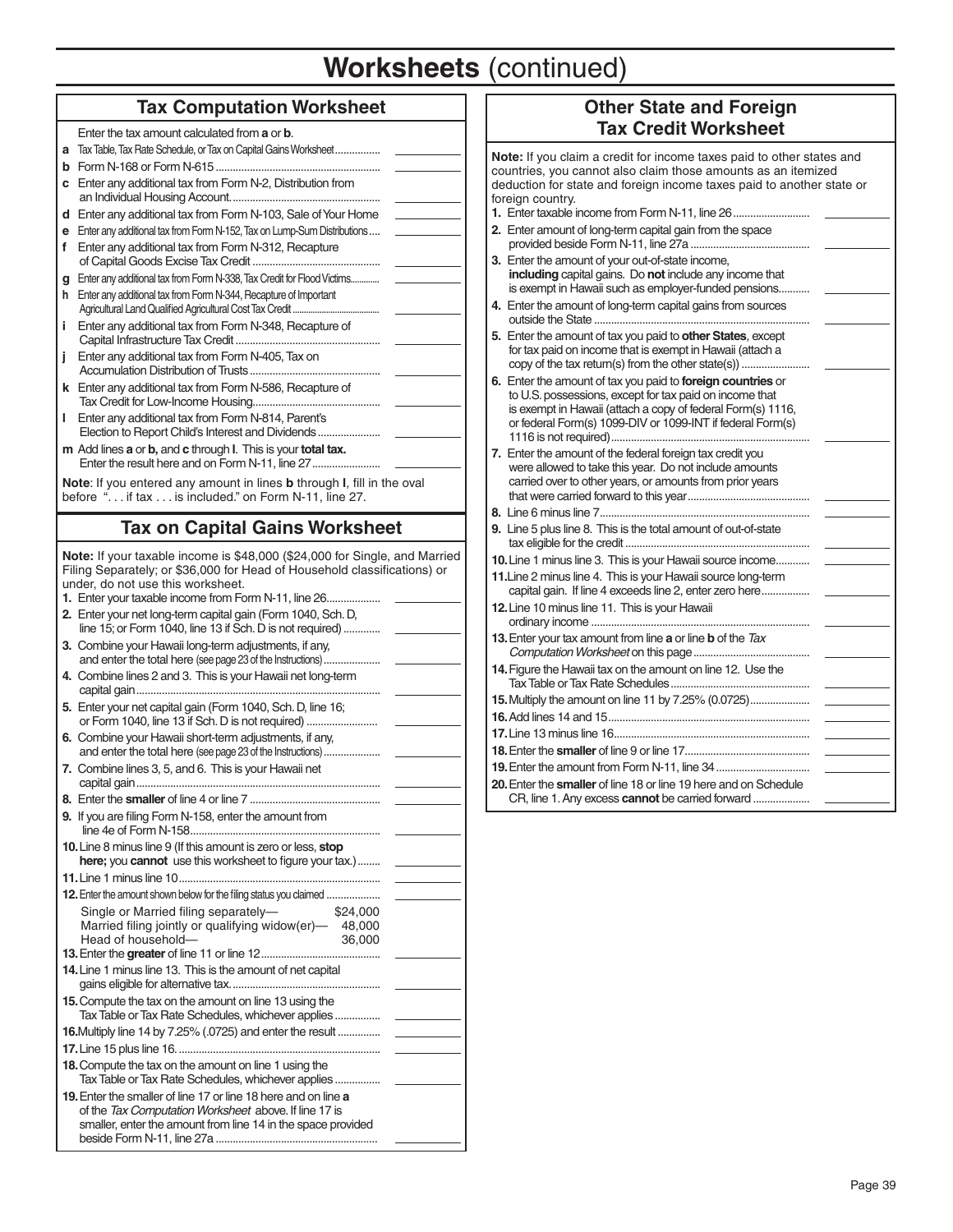# **Worksheets** (continued)

# **Adoption Benefits Worksheet**

| Caution: See the federal instructions to Form 8839, Qualified Adoption Expenses, before completing this worksheet. |                                                                                                                                                                                                                                                                                |         |          |  |
|--------------------------------------------------------------------------------------------------------------------|--------------------------------------------------------------------------------------------------------------------------------------------------------------------------------------------------------------------------------------------------------------------------------|---------|----------|--|
|                                                                                                                    |                                                                                                                                                                                                                                                                                | Child 1 | Child 2  |  |
| 1.                                                                                                                 |                                                                                                                                                                                                                                                                                |         | \$10,000 |  |
| 2.                                                                                                                 | Did you receive employer-provided adoption benefits for a prior year for the same child?<br>No. Enter -0-.                                                                                                                                                                     |         |          |  |
| 3.                                                                                                                 |                                                                                                                                                                                                                                                                                |         |          |  |
| 4.                                                                                                                 | <b>Employer-provided adoption benefits you received in 2017.</b>                                                                                                                                                                                                               |         |          |  |
| 5.                                                                                                                 |                                                                                                                                                                                                                                                                                |         |          |  |
| 6.                                                                                                                 | Enter the smaller of line 3 or line 4. But if the child was a child with special needs and                                                                                                                                                                                     |         |          |  |
| 7.                                                                                                                 |                                                                                                                                                                                                                                                                                |         |          |  |
| 8.                                                                                                                 | Is line 7 more than \$150,000?<br>No. Skip lines 8 - 9 and enter -0- on line 10.                                                                                                                                                                                               |         |          |  |
| 9.                                                                                                                 | Divide line 8 by \$40,000. Enter the result as a decimal (rounded to at least three places). Do not                                                                                                                                                                            |         |          |  |
| 10.                                                                                                                |                                                                                                                                                                                                                                                                                |         |          |  |
| 11.                                                                                                                |                                                                                                                                                                                                                                                                                |         |          |  |
|                                                                                                                    |                                                                                                                                                                                                                                                                                |         |          |  |
| 13.                                                                                                                | <b>Taxable benefits.</b> Is line 12 more than line 5?<br>No. Subtract line 12 from line 5.                                                                                                                                                                                     |         |          |  |
|                                                                                                                    |                                                                                                                                                                                                                                                                                |         |          |  |
|                                                                                                                    | 15. If line 13 is LARGER than line 14, subtract line 14 from line 13. Enter the result here and on line<br>h of the Hawaii Additions Worksheet on page 37<br><b>OR</b><br>If line 13 is SMALLER than line 14, subtract line 13 from line 14. Enter the result here and on line |         |          |  |
|                                                                                                                    | *Hawaii modified adjusted gross income is your Hawaii adjusted gross income before subtracting any deduction for student loan interest, plus the                                                                                                                               |         |          |  |

# **Student Loan Interest Deduction Worksheet**

amount of employer-provided adoption benefits from the Adoption Benefits Worksheet, line 5.

| 1. | Enter the total interest you paid in 2017 on qualified student loans. Do not enter                                                                                                                                                                            |
|----|---------------------------------------------------------------------------------------------------------------------------------------------------------------------------------------------------------------------------------------------------------------|
| 2. |                                                                                                                                                                                                                                                               |
|    | <b>Note:</b> If line 2 is \$65,000 or more if single, head of household, or qualifying widow(er) OR<br>\$130,000 or more if married filing jointly, stop here. You cannot take the deduction.                                                                 |
| 3. | Enter: \$50,000 if single, head of household, or qualifying widow(er);                                                                                                                                                                                        |
| 4. | Is the amount on line 2 more than the amount on line 3?<br>No. Skip lines 4 and 5, enter -0- on line 6, and go to line 7.                                                                                                                                     |
| 5. | Divide line 4 by \$15,000 (\$30,000 if married filing jointly). Enter the result as a decimal<br>(rounded to at least three places). If the result is 1.000 or more, enter 1.000                                                                              |
| 6. |                                                                                                                                                                                                                                                               |
| 7. | <b>Student loan interest deduction.</b> Subtract line 6 from line 1. Enter the result here                                                                                                                                                                    |
| 8. | Enter the student loan interest deduction as reported on your 2017 federal return                                                                                                                                                                             |
| 9. | If line 7 is LARGER than line 8, subtract line 8 from line 7. Enter the result here and on<br>line h of the Hawaii Subtractions Worksheet on page 37<br><b>OR</b><br>If line 7 is SMALLER than line 8, subtract line 7 from line 8. Enter the result here and |
|    |                                                                                                                                                                                                                                                               |
|    | **Hawaii modified adjusted gross income is your Hawaii adjusted gross income before subtracting any deduction<br>for student loan interest.                                                                                                                   |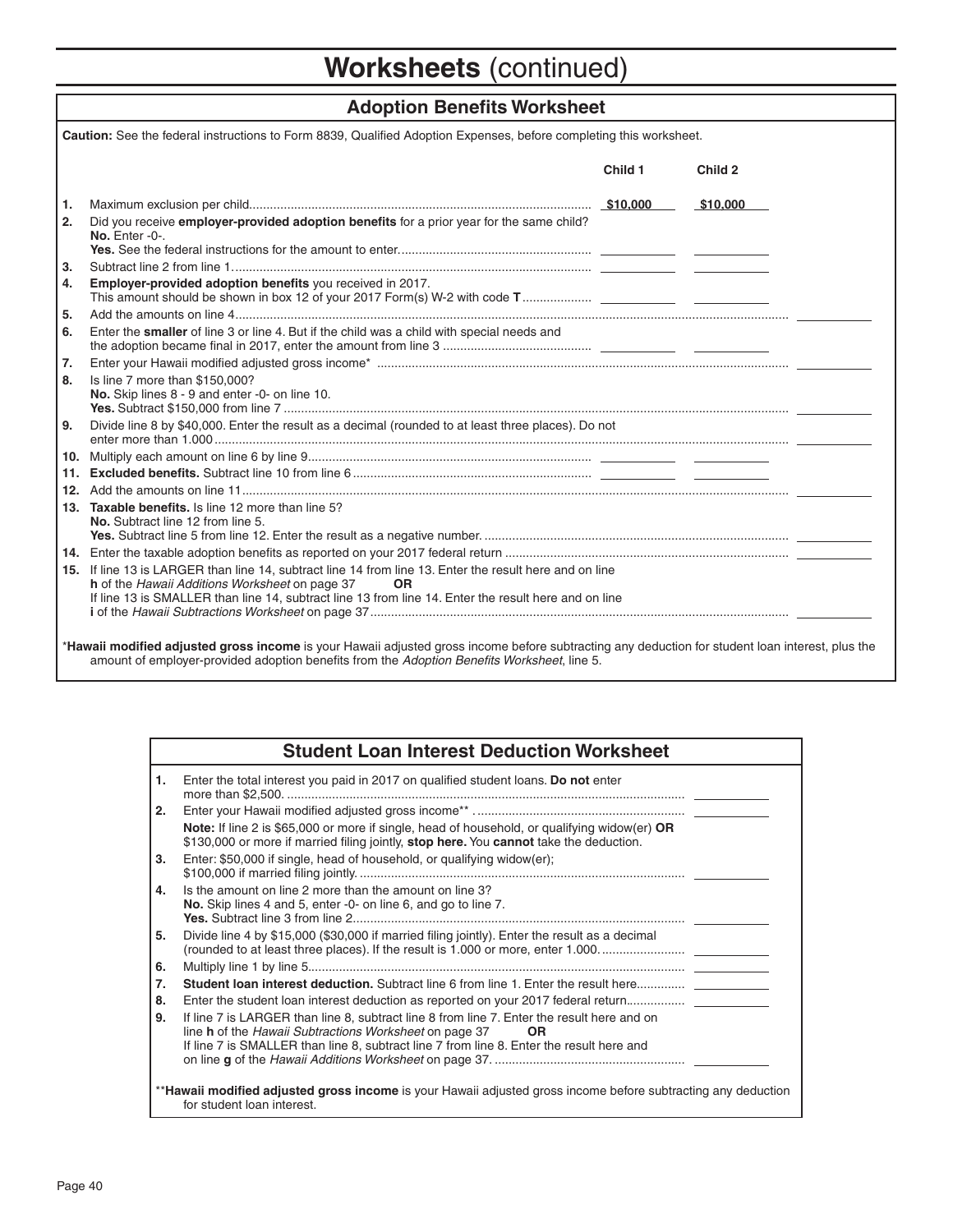# **2017 TAX TABLES**

**Tax Table Must Be Used By Persons With Taxable Income Of Less Than \$100,000**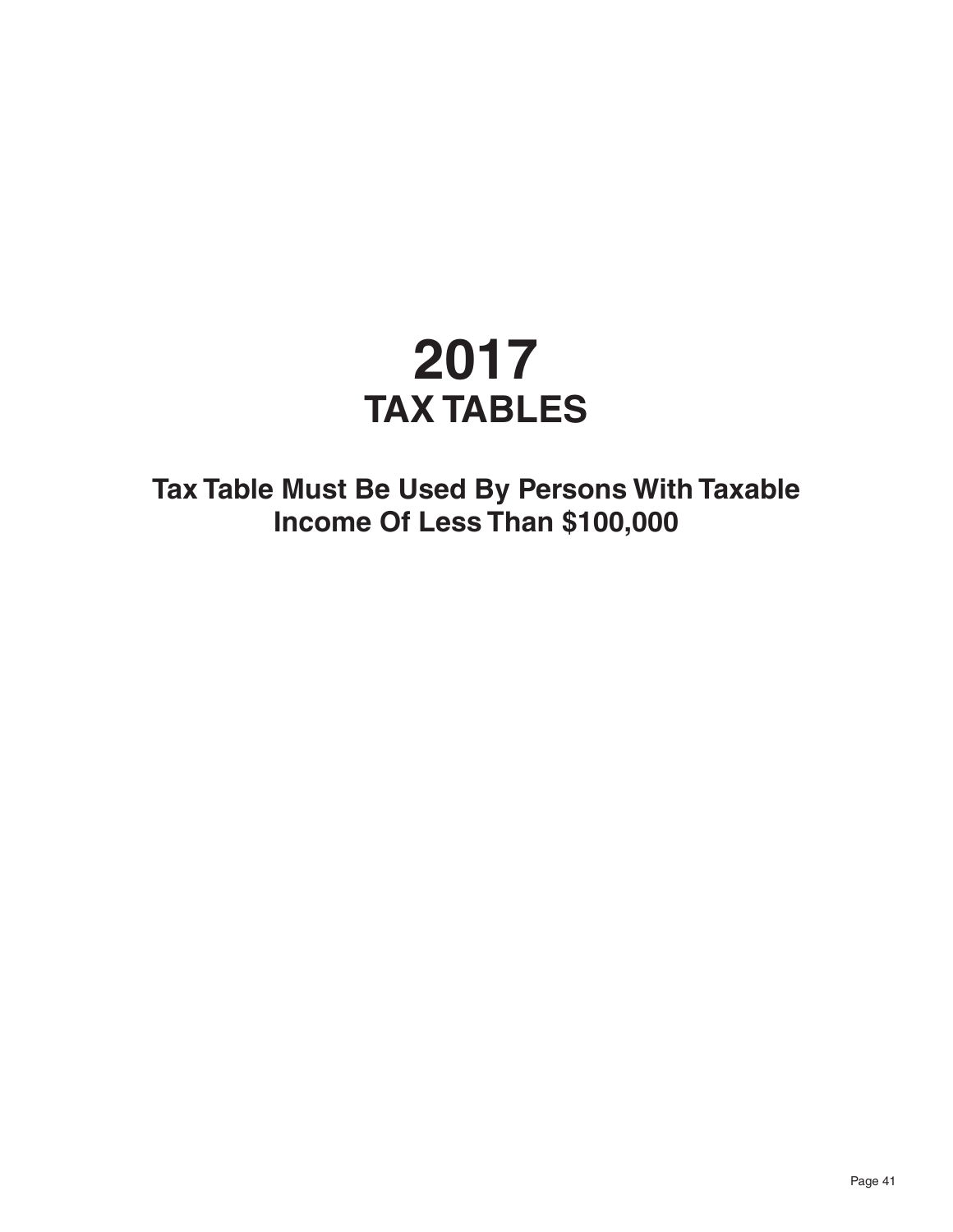# **2017 Hawaii Tax Table**

Based on Taxable Income<br>For persons with taxable incomes of less than \$100,000

At But Single or Married filling of a<br>
least less Married filling of a<br>
than filling jointly house-<br>
sepa- \* hold<br>
rately

**Example:** Mr. & Mrs. Brown are filing a joint return. Their taxable income on line 26 is \$23,275. First, they find the \$23,250 - 23,300 income line. Next, they find the column for married filing jointly and read down the column. The amount shown where the income line and filing status column meet is \$1,010. This is the tax amount they must write on line 27 of their return.

| line 27 of their return.               |                     |                                                          |                                                        |                                |                                        |                     |                                                   |                                                |                                | 23,250<br>23,300<br>23,350             | 23,300<br>23,350<br>23,400 | 1,301<br>1,305<br>1,309                                  | 1,010<br>1,013<br>1,016                 | 1,136<br>1,139<br>1,143        |
|----------------------------------------|---------------------|----------------------------------------------------------|--------------------------------------------------------|--------------------------------|----------------------------------------|---------------------|---------------------------------------------------|------------------------------------------------|--------------------------------|----------------------------------------|----------------------------|----------------------------------------------------------|-----------------------------------------|--------------------------------|
| If line 26<br>(taxable<br>income) is — |                     |                                                          | And you are $-$                                        |                                | If line 26<br>(taxable<br>income) is — |                     |                                                   | And you are $-$                                |                                | If line 26<br>(taxable<br>income) is — |                            |                                                          | And you are $-$                         |                                |
| At<br>least                            | But<br>less<br>than | Single or<br><b>Married</b><br>filing<br>sepa-<br>rately | Married<br>filing<br>jointly<br>$\star$                | Head<br>of a<br>house-<br>hold | At<br>least                            | But<br>less<br>than | Single or<br>Married<br>filing<br>sepa-<br>rately | <b>Married</b><br>filing<br>jointly<br>$\star$ | Head<br>of a<br>house-<br>hold | At<br>least                            | <b>But</b><br>less<br>than | Single or<br><b>Married</b><br>filing<br>sepa-<br>rately | Married<br>filing<br>jointly<br>$\star$ | Head<br>of a<br>house-<br>hold |
|                                        |                     |                                                          | Your tax is                                            |                                |                                        |                     |                                                   | Your tax is                                    |                                |                                        |                            |                                                          | Your tax is $-$                         |                                |
| 0                                      | 50                  | 0                                                        | $\pmb{0}$                                              | 0                              | 2,500                                  | 2,550               | 38                                                | 35                                             | 35                             |                                        | 5.000                      |                                                          |                                         |                                |
| 50<br>100                              | 100<br>150          | 1<br>2                                                   | $\mathbf{1}$<br>2                                      | 1<br>2                         | 2,550<br>2,600                         | 2,600<br>2,650      | 40<br>41                                          | 36<br>37                                       | 36<br>37                       | 5,000<br>5,050                         | 5,050<br>5,100             | 122<br>125                                               | 74<br>76                                | 96<br>97                       |
| 150                                    | 200                 | 2                                                        | $\overline{\mathbf{c}}$                                | $\overline{\mathbf{c}}$        | 2,650                                  | 2,700               | 43                                                | 37                                             | 37                             | 5.100                                  | 5,150                      | 128                                                      | 77                                      | 99                             |
| 200                                    | 250                 | 3                                                        | 3                                                      | 3                              | 2,700                                  | 2,750               | 44                                                | 38                                             | 38                             | 5,150                                  | 5,200                      | 131                                                      | 79                                      | 100                            |
| 250                                    | 300                 | 4                                                        | 4                                                      | 4                              | 2,750                                  | 2,800               | 46                                                | 39                                             | 39                             | 5,200                                  | 5,250                      | 133                                                      | 81                                      | 102                            |
| 300                                    | 350                 | 5<br>5                                                   | 5<br>5                                                 | 5                              | 2,800                                  | 2,850               | 48                                                | 40                                             | 40                             | 5,250                                  | 5,300                      | 136                                                      | 82                                      | 104                            |
| 350<br>400                             | 400<br>450          | 6                                                        | 6                                                      | 5<br>6                         | 2,850<br>2,900                         | 2,900<br>2,950      | 49<br>51                                          | 40<br>41                                       | 40<br>41                       | 5,300<br>5,350                         | 5,350<br>5,400             | 139<br>142                                               | 84<br>85                                | 105<br>107                     |
| 450                                    | 500                 | 7                                                        | $\overline{7}$                                         | $\overline{7}$                 | 2,950                                  | 3,000               | 52                                                | 42                                             | 42                             | 5,400                                  | 5,450                      | 144                                                      | 87                                      | 108                            |
| 500                                    | 550                 | $\overline{7}$                                           | 7                                                      | $\overline{7}$                 |                                        | 3,000               |                                                   |                                                |                                | 5,450                                  | 5,500                      | 147                                                      | 89                                      | 110                            |
| 550                                    | 600                 | 8                                                        | 8                                                      | 8                              | 3,000<br>3,050                         | 3,050<br>3,100      | 54<br>56                                          | 42<br>43                                       | 42<br>43                       | 5,500                                  | 5,550                      | 150                                                      | 90                                      | 112                            |
| 600<br>650                             | 650<br>700          | 9<br>9                                                   | 9<br>9                                                 | 9<br>9                         | 3,100                                  | 3,150               | 57                                                | 44                                             | 44                             | 5,550<br>5,600                         | 5,600<br>5,650             | 153<br>155                                               | 92<br>93                                | 113<br>115                     |
| 700                                    | 750                 | 10                                                       | 10                                                     | 10                             | 3,150<br>3,200                         | 3,200<br>3,250      | 59<br>60                                          | 44<br>45                                       | 44<br>45                       | 5,650                                  | 5,700                      | 158                                                      | 95                                      | 116                            |
| 750                                    | 800                 | 11                                                       | 11                                                     | 11                             |                                        |                     |                                                   |                                                |                                | 5,700                                  | 5,750                      | 161                                                      | 97                                      | 118                            |
| 800                                    | 850                 | 12                                                       | 12                                                     | 12                             | 3,250<br>3,300                         | 3,300<br>3,350      | 62<br>64                                          | 46<br>47                                       | 46<br>47                       | 5,750                                  | 5,800                      | 164                                                      | 98                                      | 120                            |
| 850<br>900                             | 900<br>950          | 12<br>13                                                 | 12<br>13                                               | 12<br>13                       | 3,350                                  | 3,400               | 65                                                | 47                                             | 47                             | 5,800                                  | 5,850                      | 166                                                      | 100                                     | 121                            |
| 950                                    | 1,000               | 14                                                       | 14                                                     | 14                             | 3,400                                  | 3,450               | 67<br>68                                          | 48<br>49                                       | 48                             | 5,850<br>5,900                         | 5,900<br>5,950             | 169<br>172                                               | 101<br>103                              | 123<br>124                     |
|                                        | 1,000               |                                                          |                                                        |                                | 3,450                                  | 3,500               |                                                   |                                                | 49                             | 5,950                                  | 6,000                      | 175                                                      | 105                                     | 126                            |
| 1,000                                  | 1,050<br>1,100      | 14<br>15                                                 | 14<br>15                                               | 14<br>15                       | 3,500<br>3,550                         | 3,550<br>3,600      | 70<br>72                                          | 49<br>50                                       | 49<br>50                       |                                        | 6,000                      |                                                          |                                         |                                |
| 1,050<br>1,100                         | 1,150               | 16                                                       | 16                                                     | 16                             | 3,600                                  | 3,650               | 73                                                | 51                                             | 51                             | 6,000<br>6,050                         | 6,050<br>6,100             | 177<br>180                                               | 106<br>108                              | 128<br>129                     |
| 1,150                                  | 1,200               | 16                                                       | 16                                                     | 16                             | 3,650                                  | 3,700               | 75                                                | 51                                             | 52                             | 6,100                                  | 6,150                      | 183                                                      | 109                                     | 131                            |
| 1,200                                  | 1,250               | 17                                                       | 17                                                     | 17                             | 3,700                                  | 3,750               | 76                                                | 52                                             | 54                             | 6,150<br>6,200                         | 6,200<br>6,250             | 186<br>188                                               | 111<br>113                              | 132<br>134                     |
| 1,250                                  | 1,300               | 18                                                       | 18                                                     | 18                             | 3,750                                  | 3,800               | 78                                                | 53                                             | 56                             |                                        |                            |                                                          |                                         |                                |
| 1,300<br>1,350                         | 1,350<br>1,400      | 19<br>19                                                 | 19<br>19                                               | 19<br>19                       | 3,800<br>3,850                         | 3,850<br>3,900      | 80<br>81                                          | 54<br>54                                       | 57<br>59                       | 6,250<br>6,300                         | 6,300<br>6,350             | 191<br>194                                               | 114<br>116                              | 136<br>137                     |
| 1,400                                  | 1,450               | 20                                                       | 20                                                     | 20                             | 3,900                                  | 3,950               | 83                                                | 55                                             | 60                             | 6,350                                  | 6,400                      | 197                                                      | 117                                     | 139                            |
| 1,450                                  | 1,500               | 21                                                       | 21                                                     | 21                             | 3,950                                  | 4,000<br>4,000      | 84                                                | 56                                             | 62                             | 6,400<br>6,450                         | 6,450<br>6,500             | 199<br>202                                               | 119<br>121                              | 140<br>142                     |
| 1,500                                  | 1,550<br>1,600      | 21<br>22                                                 | 21<br>22                                               | 21<br>22                       | 4,000                                  | 4,050               | 86                                                | 56                                             | 64                             |                                        |                            |                                                          |                                         |                                |
| 1,550<br>1,600                         | 1,650               | 23                                                       | 23                                                     | 23                             | 4,050                                  | 4,100               | 88                                                | 57                                             | 65                             | 6,500<br>6,550                         | 6,550<br>6,600             | 205<br>208                                               | 122<br>124                              | 144<br>145                     |
| 1,650                                  | 1,700               | 23                                                       | 23                                                     | 23                             | 4,100<br>4,150                         | 4,150<br>4,200      | 89<br>91                                          | 58<br>58                                       | 67<br>68                       | 6,600                                  | 6,650                      | 210                                                      | 125                                     | 147                            |
| 1,700                                  | 1,750               | 24                                                       | 24                                                     | 24                             | 4,200                                  | 4,250               | 92                                                | 59                                             | 70                             | 6,650<br>6,700                         | 6,700<br>6,750             | 213<br>216                                               | 127<br>129                              | 148<br>150                     |
| 1,750                                  | 1,800               | 25                                                       | 25                                                     | 25                             | 4,250                                  | 4,300               | 94                                                | 60                                             | 72                             |                                        |                            |                                                          |                                         |                                |
| 1,800<br>1,850                         | 1,850<br>1,900      | 26<br>26                                                 | 26<br>26                                               | 26<br>26                       | 4,300                                  | 4,350               | 96                                                | 61                                             | 73                             | 6,750<br>6,800                         | 6,800<br>6,850             | 219<br>221                                               | 130<br>132                              | 152<br>153                     |
| 1,900                                  | 1,950               | 27                                                       | 27                                                     | 27                             | 4,350<br>4,400                         | 4,400<br>4,450      | 97<br>99                                          | 61<br>62                                       | 75<br>76                       | 6,850                                  | 6,900                      | 224                                                      | 133                                     | 155                            |
| 1,950                                  | 2,000<br>2,000      | 28                                                       | 28                                                     | 28                             | 4,450                                  | 4,500               | 100                                               | 63                                             | 78                             | 6,900<br>6,950                         | 6,950<br>7,000             | 227<br>230                                               | 135<br>137                              | 156<br>158                     |
| 2,000                                  | 2,050               | 28                                                       | 28                                                     | 28                             | 4,500                                  | 4,550               | 102                                               | 63                                             | 80                             |                                        |                            |                                                          |                                         |                                |
| 2,050                                  | 2,100               | 29                                                       | 29                                                     | 29                             | 4,550                                  | 4,600               | 104                                               | 64                                             | 81                             |                                        |                            |                                                          |                                         |                                |
| 2,100<br>2,150                         | 2,150<br>2,200      | 30<br>30                                                 | 30<br>30                                               | 30<br>30                       | 4,600<br>4,650                         | 4,650<br>4,700      | 105<br>107                                        | 65<br>65                                       | 83<br>84                       |                                        |                            |                                                          |                                         |                                |
| 2,200                                  | 2,250               | 31                                                       | 31                                                     | 31                             | 4,700                                  | 4,750               | 108                                               | 66                                             | 86                             |                                        |                            |                                                          |                                         |                                |
| 2,250                                  | 2,300               | 32                                                       | 32                                                     | 32                             | 4,750                                  | 4,800               | 110                                               | 67                                             | 88                             |                                        |                            |                                                          |                                         |                                |
| 2,300                                  | 2,350               | 33                                                       | 33                                                     | 33                             | 4,800                                  | 4,850               | 111                                               | 68                                             | 89                             |                                        |                            |                                                          |                                         |                                |
| 2,350<br>2,400                         | 2,400<br>2,450      | 33<br>35                                                 | 33<br>34                                               | 33<br>34                       | 4,850<br>4,900                         | 4,900<br>4,950      | 114<br>117                                        | 69<br>71                                       | 91<br>92                       |                                        |                            |                                                          |                                         |                                |
| 2,450                                  | 2,500               | 36                                                       | 35                                                     | 35                             | 4,950                                  | 5,000               | 120                                               | 73                                             | 94                             |                                        |                            |                                                          |                                         |                                |
|                                        |                     |                                                          |                                                        |                                |                                        |                     |                                                   |                                                |                                |                                        |                            |                                                          |                                         |                                |
|                                        |                     |                                                          | *This column must also be used by qualifying widow(er) |                                |                                        |                     |                                                   |                                                |                                |                                        |                            |                                                          | Continued on next page                  |                                |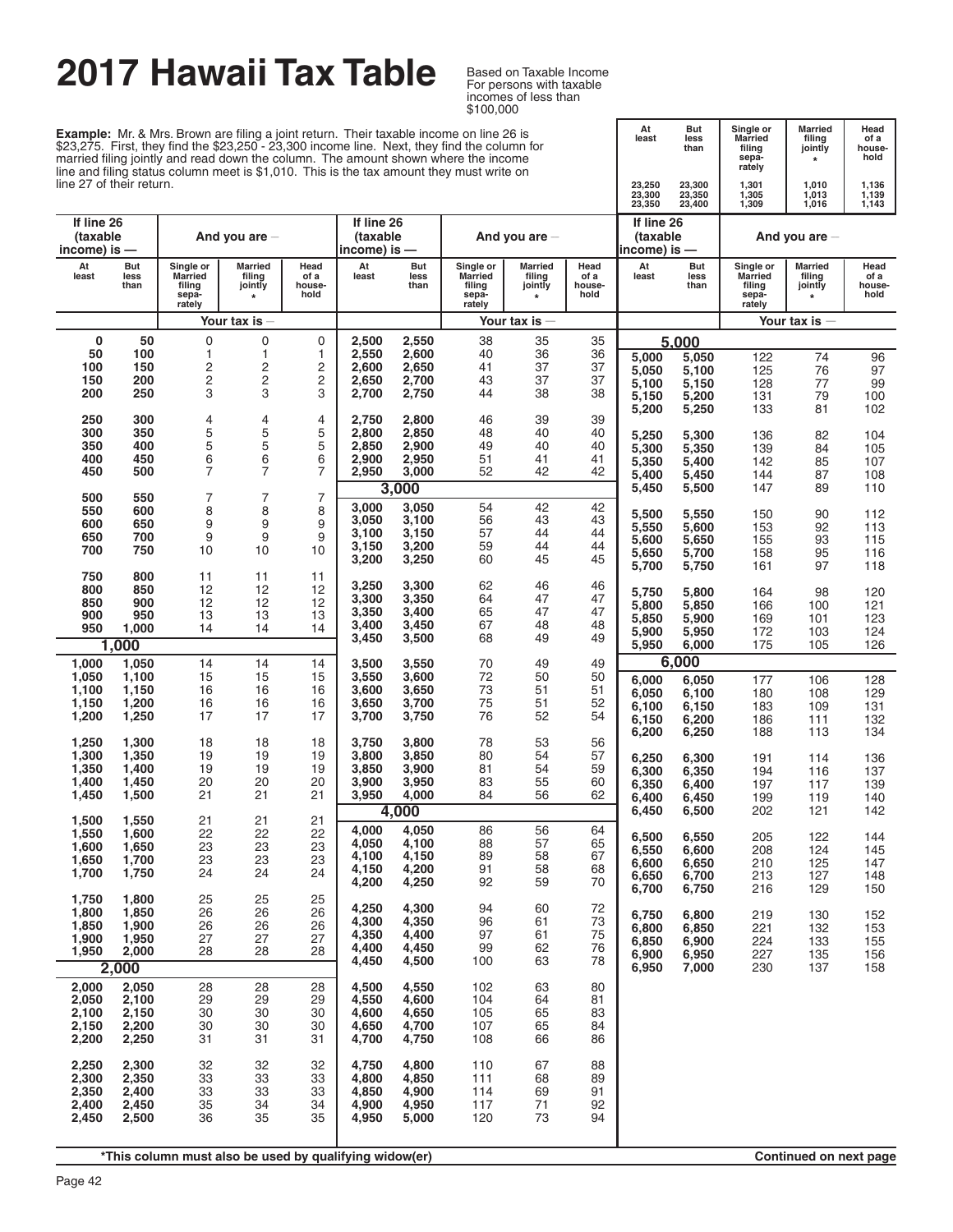| If line 26<br>(taxable<br>income) is —    |                                           |                                                          | And you are $-$                                        |                                 | If line 26<br>(taxable<br>income) is —      |                                             |                                                          | And you are $-$                                |                                 | If line 26<br>(taxable<br>income) is — |                                                              |                                                          | And you are $-$                                |                                 |
|-------------------------------------------|-------------------------------------------|----------------------------------------------------------|--------------------------------------------------------|---------------------------------|---------------------------------------------|---------------------------------------------|----------------------------------------------------------|------------------------------------------------|---------------------------------|----------------------------------------|--------------------------------------------------------------|----------------------------------------------------------|------------------------------------------------|---------------------------------|
| At<br>least                               | But<br>less<br>than                       | Single or<br><b>Married</b><br>filing<br>sepa-<br>rately | <b>Married</b><br>filing<br>jointly<br>$\star$         | Head<br>of a<br>house-<br>hold  | At<br>least                                 | But<br>less<br>than                         | Single or<br><b>Married</b><br>filing<br>sepa-<br>rately | <b>Married</b><br>filing<br>jointly<br>$\star$ | Head<br>of a<br>house-<br>hold  | At<br>least                            | <b>But</b><br>less<br>than                                   | Single or<br><b>Married</b><br>filing<br>sepa-<br>rately | <b>Married</b><br>filing<br>jointly<br>$\star$ | Head<br>of a<br>house-<br>hold  |
|                                           |                                           |                                                          | Your tax is                                            |                                 |                                             |                                             |                                                          | Your tax is $-$                                |                                 |                                        |                                                              |                                                          | Your tax is $-$                                |                                 |
|                                           | 7.000                                     |                                                          |                                                        |                                 |                                             | 10.000                                      |                                                          |                                                |                                 |                                        | 13.000                                                       |                                                          |                                                |                                 |
| 7,000                                     | 7,050                                     | 232                                                      | 138                                                    | 160                             | 10.000                                      | 10,050                                      | 401                                                      | 244                                            | 321                             | 13,000                                 | 13,050                                                       | 593                                                      | 409                                            | 486                             |
| 7,050                                     | 7,100                                     | 235                                                      | 140                                                    | 161                             | 10,050                                      | 10,100                                      | 404                                                      | 247                                            | 324                             | 13,050                                 | 13,100                                                       | 596                                                      | 412                                            | 489                             |
| 7,100                                     | 7,150                                     | 238                                                      | 141                                                    | 163                             | 10,100                                      | 10,150                                      | 408                                                      | 250                                            | 327                             | 13,100                                 | 13,150                                                       | 600                                                      | 415                                            | 492                             |
| 7,150                                     | 7,200                                     | 241                                                      | 143                                                    | 164                             | 10.150                                      | 10,200                                      | 411                                                      | 253                                            | 330                             | 13,150                                 | 13,200                                                       | 603                                                      | 418                                            | 495                             |
| 7,200                                     | 7,250                                     | 243                                                      | 145                                                    | 167                             | 10,200                                      | 10,250                                      | 414                                                      | 255                                            | 332                             | 13,200                                 | 13,250                                                       | 606                                                      | 420                                            | 497                             |
| 7,250                                     | 7,300                                     | 246                                                      | 146                                                    | 170                             | 10,250                                      | 10,300                                      | 417                                                      | 258                                            | 335                             | 13.250                                 | 13,300                                                       | 609                                                      | 423                                            | 500                             |
| 7,300                                     | 7,350                                     | 249                                                      | 148                                                    | 173                             | 10,300                                      | 10,350                                      | 420                                                      | 261                                            | 338                             | 13,300                                 | 13,350                                                       | 612                                                      | 426                                            | 503                             |
| 7,350                                     | 7,400                                     | 252                                                      | 149                                                    | 176                             | 10,350                                      | 10,400                                      | 424                                                      | 264                                            | 341                             | 13,350                                 | 13,400                                                       | 616                                                      | 429                                            | 506                             |
| 7,400                                     | 7,450                                     | 254                                                      | 151                                                    | 178                             | 10,400                                      | 10,450                                      | 427                                                      | 266                                            | 343                             | 13,400                                 | 13,450                                                       | 619                                                      | 431                                            | 508                             |
| 7,450                                     | 7,500                                     | 257                                                      | 153                                                    | 181                             | 10,450                                      | 10,500                                      | 430                                                      | 269                                            | 346                             | 13,450                                 | 13,500                                                       | 622                                                      | 434                                            | 511                             |
| 7,500                                     | 7,550                                     | 260                                                      | 154                                                    | 184                             | 10,500                                      | 10,550                                      | 433                                                      | 272                                            | 349                             | 13,500                                 | 13,550                                                       | 625                                                      | 437                                            | 514                             |
| 7,550                                     | 7,600                                     | 263                                                      | 156                                                    | 187                             | 10,550                                      | 10,600                                      | 436                                                      | 275                                            | 352                             | 13,550                                 | 13,600                                                       | 628                                                      | 440                                            | 517                             |
| 7,600                                     | 7,650                                     | 265                                                      | 157                                                    | 189                             | 10,600                                      | 10,650                                      | 440                                                      | 277                                            | 354                             | 13,600                                 | 13,650                                                       | 632                                                      | 442                                            | 519                             |
| 7,650                                     | 7,700                                     | 268                                                      | 159                                                    | 192                             | 10,650                                      | 10,700                                      | 443                                                      | 280                                            | 357                             | 13.650                                 | 13.700                                                       | 635                                                      | 445                                            | 522                             |
| 7,700                                     | 7,750                                     | 271                                                      | 161                                                    | 195                             | 10,700                                      | 10,750                                      | 446                                                      | 283                                            | 360                             | 13,700                                 | 13,750                                                       | 638                                                      | 448                                            | 525                             |
| 7,750                                     | 7,800                                     | 274                                                      | 162                                                    | 198                             | 10,750                                      | 10,800                                      | 449                                                      | 286                                            | 363                             | 13,750                                 | 13,800                                                       | 641                                                      | 451                                            | 528                             |
| 7,800                                     | 7,850                                     | 276                                                      | 164                                                    | 200                             | 10,800                                      | 10,850                                      | 452                                                      | 288                                            | 365                             | 13,800                                 | 13,850                                                       | 644                                                      | 453                                            | 530                             |
| 7,850                                     | 7,900                                     | 279                                                      | 165                                                    | 203                             | 10,850                                      | 10,900                                      | 456                                                      | 291                                            | 368                             | 13,850                                 | 13,900                                                       | 648                                                      | 456                                            | 533                             |
| 7,900                                     | 7,950                                     | 282                                                      | 167                                                    | 206                             | 10,900                                      | 10,950                                      | 459                                                      | 294                                            | 371                             | 13,900                                 | 13,950                                                       | 651                                                      | 459                                            | 536                             |
| 7,950                                     | 8,000                                     | 285                                                      | 169                                                    | 209                             | 10,950                                      | 11,000                                      | 462                                                      | 297                                            | 374                             | 13,950                                 | 14,000                                                       | 654                                                      | 462                                            | 539                             |
|                                           | 8,000                                     |                                                          |                                                        |                                 |                                             | 11,000                                      |                                                          |                                                |                                 |                                        | 14,000                                                       |                                                          |                                                |                                 |
| 8,000                                     | 8,050                                     | 287                                                      | 170                                                    | 211                             | 11,000                                      | 11,050                                      | 465                                                      | 299                                            | 376                             | 14,000                                 | 14,050                                                       | 657                                                      | 464                                            | 541                             |
| 8,050                                     | 8,100                                     | 290                                                      | 172                                                    | 214                             | 11,050                                      | 11,100                                      | 468                                                      | 302                                            | 379                             | 14.050                                 | 14,100                                                       | 660                                                      | 467                                            | 544                             |
| 8,100                                     | 8,150                                     | 293                                                      | 173                                                    | 217                             | 11,100                                      | 11,150                                      | 472                                                      | 305                                            | 382                             | 14,100                                 | 14,150                                                       | 664                                                      | 470                                            | 547                             |
| 8,150                                     | 8,200                                     | 296                                                      | 175                                                    | 220                             | 11,150                                      | 11,200                                      | 475                                                      | 308                                            | 385                             | 14,150                                 | 14,200                                                       | 667                                                      | 473                                            | 550                             |
| 8,200                                     | 8,250                                     | 298                                                      | 177                                                    | 222                             | 11,200                                      | 11,250                                      | 478                                                      | 310                                            | 387                             | 14,200                                 | 14,250                                                       | 670                                                      | 475                                            | 552                             |
| 8,250                                     | 8,300                                     | 301                                                      | 178                                                    | 225                             | 11,250                                      | 11,300                                      | 481                                                      | 313                                            | 390                             | 14.250                                 | 14,300                                                       | 673                                                      | 478                                            | 555                             |
| 8,300                                     | 8,350                                     | 304                                                      | 180                                                    | 228                             | 11,300                                      | 11,350                                      | 484                                                      | 316                                            | 393                             | 14,300                                 | 14,350                                                       | 676                                                      | 481                                            | 558                             |
| 8,350                                     | 8,400                                     | 307                                                      | 181                                                    | 231                             | 11,350                                      | 11,400                                      | 488                                                      | 319                                            | 396                             | 14,350                                 | 14,400                                                       | 680                                                      | 484                                            | 561                             |
| 8,400                                     | 8,450                                     | 309                                                      | 183                                                    | 233                             | 11,400                                      | 11,450                                      | 491                                                      | 321                                            | 398                             | 14,400                                 | 14,450                                                       | 684                                                      | 486                                            | 564                             |
| 8,450                                     | 8,500                                     | 312                                                      | 185                                                    | 236                             | 11,450                                      | 11,500                                      | 494                                                      | 324                                            | 401                             | 14,450                                 | 14,500                                                       | 687                                                      | 489                                            | 567                             |
| 8,500                                     | 8,550                                     | 315                                                      | 186                                                    | 239                             | 11,500                                      | 11,550                                      | 497                                                      | 327                                            | 404                             | 14,500                                 | 14,550                                                       | 691                                                      | 492                                            | 570                             |
| 8,550                                     | 8,600                                     | 318                                                      | 188                                                    | 242                             | 11,550                                      | 11.600                                      | 500                                                      | 330                                            | 407                             | 14,550                                 | 14,600                                                       | 694                                                      | 495                                            | 573                             |
| 8,600                                     | 8,650                                     | 320                                                      | 189                                                    | 244                             | 11,600                                      | 11.650                                      | 504                                                      | 332                                            | 409                             | 14,600                                 | 14,650                                                       | 697                                                      | 497                                            | 576                             |
| 8,650                                     | 8,700                                     | 323                                                      | 191                                                    | 247                             | 11.650                                      | 11,700                                      | 507                                                      | 335                                            | 412                             | 14,650                                 | 14,700                                                       | 701                                                      | 500                                            | 580                             |
| 8,700                                     | 8,750                                     | 326                                                      | 193                                                    | 250                             | 11,700                                      | 11,750                                      | 510                                                      | 338                                            | 415                             | 14,700                                 | 14,750                                                       | 704                                                      | 503                                            | 583                             |
| 8,750<br>8,800<br>8,850<br>8,900<br>8,950 | 8,800<br>8,850<br>8,900<br>8,950<br>9,000 | 329<br>331<br>334<br>337<br>340                          | 194<br>196<br>197<br>199<br>201                        | 253<br>255<br>258<br>261<br>264 | 11,750 11,800<br>11,800<br>11,850<br>11,900 | 11,850<br>11,900<br>11,950<br>11,950 12,000 | 513<br>516<br>520<br>523<br>526                          | 341<br>343<br>346<br>349<br>352                | 418<br>420<br>423<br>426<br>429 | 14,800<br>14,850<br>14,900             | 14,750 14,800<br>14,850<br>14,900<br>14,950<br>14,950 15,000 | 708<br>711<br>714<br>718<br>721                          | 506<br>508<br>511<br>514<br>517                | 586<br>589<br>592<br>596<br>599 |
|                                           | 9,000                                     |                                                          |                                                        |                                 |                                             | 12,000                                      |                                                          |                                                |                                 |                                        | 15,000                                                       |                                                          |                                                |                                 |
| 9,000                                     | 9,050                                     | 342                                                      | 202                                                    | 266                             | 12,000                                      | 12,050                                      | 529                                                      | 354                                            | 431                             | 15,000                                 | 15,050                                                       | 725                                                      | 519                                            | 602                             |
| 9,050                                     | 9,100                                     | 345                                                      | 204                                                    | 269                             | 12,050                                      | 12,100                                      | 532                                                      | 357                                            | 434                             | 15,050                                 | 15,100                                                       | 728                                                      | 522                                            | 605                             |
| 9,100                                     | 9,150                                     | 348                                                      | 205                                                    | 272                             | 12,100                                      | 12,150                                      | 536                                                      | 360                                            | 437                             | 15,100                                 | 15,150                                                       | 731                                                      | 525                                            | 608                             |
| 9,150                                     | 9,200                                     | 351                                                      | 207                                                    | 275                             | 12,150                                      | 12,200                                      | 539                                                      | 363                                            | 440                             | 15,150                                 | 15,200                                                       | 735                                                      | 528                                            | 612                             |
| 9,200                                     | 9,250                                     | 353                                                      | 209                                                    | 277                             | 12,200                                      | 12,250                                      | 542                                                      | 365                                            | 442                             | 15,200                                 | 15,250                                                       | 738                                                      | 530                                            | 615                             |
| 9,250                                     | 9,300                                     | 356                                                      | 210                                                    | 280                             | 12,250                                      | 12,300                                      | 545                                                      | 368                                            | 445                             | 15,250                                 | 15,300                                                       | 742                                                      | 533                                            | 618                             |
| 9,300                                     | 9,350                                     | 359                                                      | 212                                                    | 283                             | 12,300                                      | 12,350                                      | 548                                                      | 371                                            | 448                             | 15,300                                 | 15,350                                                       | 745                                                      | 536                                            | 621                             |
| 9,350                                     | 9,400                                     | 362                                                      | 213                                                    | 286                             | 12,350                                      | 12,400                                      | 552                                                      | 374                                            | 451                             | 15,350                                 | 15,400                                                       | 748                                                      | 539                                            | 624                             |
| 9,400                                     | 9,450                                     | 364                                                      | 215                                                    | 288                             | 12,400                                      | 12,450                                      | 555                                                      | 376                                            | 453                             | 15,400                                 | 15,450                                                       | 752                                                      | 541                                            | 628                             |
| 9,450                                     | 9,500                                     | 367                                                      | 217                                                    | 291                             | 12,450                                      | 12,500                                      | 558                                                      | 379                                            | 456                             | 15,450                                 | 15,500                                                       | 755                                                      | 544                                            | 631                             |
| 9,500                                     | 9,550                                     | 370                                                      | 218                                                    | 294                             | 12,500                                      | 12,550                                      | 561                                                      | 382                                            | 459                             | 15,500                                 | 15,550                                                       | 759                                                      | 547                                            | 634                             |
| 9,550                                     | 9,600                                     | 373                                                      | 220                                                    | 297                             | 12,550                                      | 12,600                                      | 564                                                      | 385                                            | 462                             | 15,550                                 | 15,600                                                       | 762                                                      | 550                                            | 637                             |
| 9,600                                     | 9,650                                     | 376                                                      | 222                                                    | 299                             | 12,600                                      | 12,650                                      | 568                                                      | 387                                            | 464                             | 15,600                                 | 15,650                                                       | 765                                                      | 552                                            | 640                             |
| 9,650                                     | 9,700                                     | 379                                                      | 225                                                    | 302                             | 12,650                                      | 12,700                                      | 571                                                      | 390                                            | 467                             | 15,650                                 | 15,700                                                       | 769                                                      | 555                                            | 644                             |
| 9,700                                     | 9,750                                     | 382                                                      | 228                                                    | 305                             | 12,700                                      | 12,750                                      | 574                                                      | 393                                            | 470                             | 15,700                                 | 15,750                                                       | 772                                                      | 558                                            | 647                             |
| 9,750                                     | 9,800                                     | 385                                                      | 231                                                    | 308                             | 12,750                                      | 12,800                                      | 577                                                      | 396                                            | 473                             | 15,750                                 | 15,800                                                       | 776                                                      | 561                                            | 650                             |
| 9,800                                     | 9,850                                     | 388                                                      | 233                                                    | 310                             | 12,800                                      | 12,850                                      | 580                                                      | 398                                            | 475                             | 15,800                                 | 15,850                                                       | 779                                                      | 563                                            | 653                             |
| 9,850                                     | 9,900                                     | 392                                                      | 236                                                    | 313                             | 12,850                                      | 12,900                                      | 584                                                      | 401                                            | 478                             | 15,850                                 | 15,900                                                       | 782                                                      | 566                                            | 656                             |
| 9,900                                     | 9,950                                     | 395                                                      | 239                                                    | 316                             | 12,900                                      | 12,950                                      | 587                                                      | 404                                            | 481                             | 15,900                                 | 15,950                                                       | 786                                                      | 569                                            | 660                             |
| 9,950                                     | 10,000                                    | 398                                                      | 242                                                    | 319                             | 12,950                                      | 13,000                                      | 590                                                      | 407                                            | 484                             | 15,950                                 | 16,000                                                       | 789                                                      | 572                                            | 663                             |
|                                           |                                           |                                                          | *This column must also be used by qualifying widow(er) |                                 |                                             |                                             |                                                          |                                                |                                 |                                        |                                                              |                                                          | Continued on next page                         |                                 |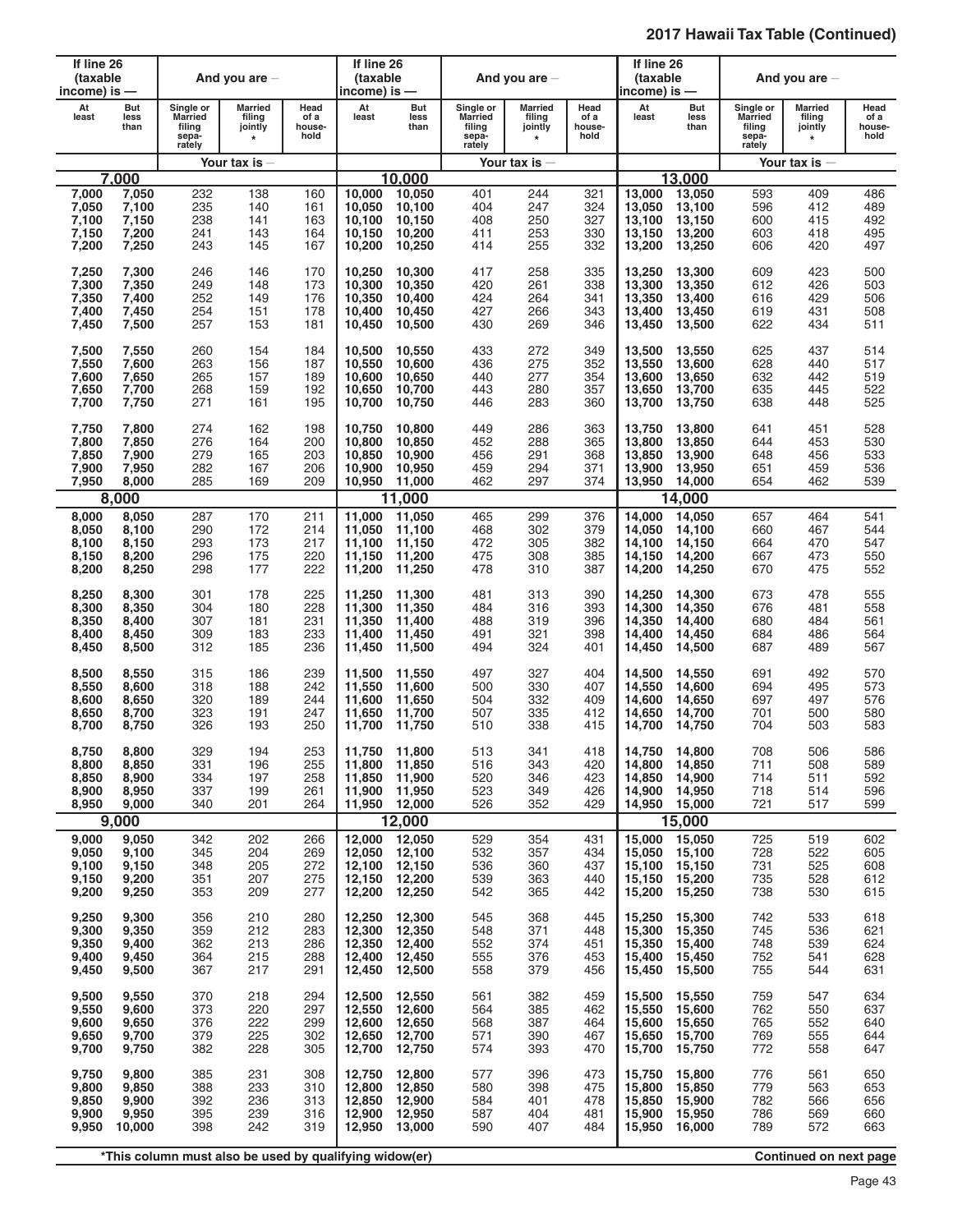| If line 26<br>(taxable<br>income) is $-$ |                                                       |                                                          | And you are $-$                                        |                                 | If line 26<br>(taxable<br>income) is —         |                                                |                                                          | And you are $-$                         |                                 | If line 26<br>(taxable<br>$income$ ) is $-$ |                                                       |                                                          | And you are $-$                                |                                           |
|------------------------------------------|-------------------------------------------------------|----------------------------------------------------------|--------------------------------------------------------|---------------------------------|------------------------------------------------|------------------------------------------------|----------------------------------------------------------|-----------------------------------------|---------------------------------|---------------------------------------------|-------------------------------------------------------|----------------------------------------------------------|------------------------------------------------|-------------------------------------------|
| At<br>least                              | <b>But</b><br>less<br>than                            | Single or<br><b>Married</b><br>filing<br>sepa-<br>rately | <b>Married</b><br>filing<br>jointly<br>$\star$         | Head<br>of a<br>house-<br>hold  | At<br>least                                    | But<br>less<br>than                            | Single or<br><b>Married</b><br>filing<br>sepa-<br>rately | Married<br>filing<br>jointly<br>$\star$ | Head<br>of a<br>house-<br>hold  | At<br>least                                 | But<br>less<br>than                                   | Single or<br><b>Married</b><br>filing<br>sepa-<br>rately | <b>Married</b><br>filing<br>jointly<br>$\star$ | Head<br>of a<br>house-<br>hold            |
|                                          |                                                       |                                                          | Your tax is –                                          |                                 |                                                |                                                |                                                          | Your tax is $-$                         |                                 |                                             |                                                       |                                                          | Your tax is $-$                                |                                           |
|                                          | 16.000                                                |                                                          |                                                        |                                 |                                                | 19.000                                         |                                                          |                                         |                                 |                                             | 22.000                                                |                                                          |                                                |                                           |
| 16,000                                   | 16,050                                                | 793                                                      | 574                                                    | 666                             | 19,000                                         | 19,050                                         | 997                                                      | 739                                     | 858                             | 22,000                                      | 22,050                                                | 1,211                                                    | 930                                            | 1,051                                     |
| 16,050                                   | 16,100                                                | 796                                                      | 577                                                    | 669                             | 19,050                                         | 19,100                                         | 1,000                                                    | 742                                     | 861                             | 22,050                                      | 22,100                                                | 1,215                                                    | 933                                            | 1,054                                     |
| 16.100                                   | 16,150                                                | 799                                                      | 580                                                    | 672                             | 19,100                                         | 19,150                                         | 1,003                                                    | 745                                     | 864                             | 22,100                                      | 22,150                                                | 1,219                                                    | 936                                            | 1,058                                     |
| 16.150                                   | 16,200                                                | 803                                                      | 583                                                    | 676                             | 19,150                                         | 19,200                                         | 1,007                                                    | 748                                     | 868                             | 22,150                                      | 22,200                                                | 1,222                                                    | 939                                            | 1,061                                     |
| 16,200                                   | 16,250                                                | 806                                                      | 585                                                    | 679                             | 19,200                                         | 19,250                                         | 1,010                                                    | 751                                     | 871                             | 22,200                                      | 22,250                                                | 1,226                                                    | 943                                            | 1,065                                     |
| 16,250                                   | 16,300                                                | 810                                                      | 588                                                    | 682                             | 19,250                                         | 19,300                                         | 1,013                                                    | 754                                     | 874                             | 22,250                                      | 22,300                                                | 1,229                                                    | 946                                            | 1,068                                     |
| 16,300                                   | 16,350                                                | 813                                                      | 591                                                    | 685                             | 19,300                                         | 19,350                                         | 1,017                                                    | 757                                     | 877                             | 22,300                                      | 22,350                                                | 1,233                                                    | 949                                            | 1,071                                     |
| 16,350                                   | 16,400                                                | 816                                                      | 594                                                    | 688                             | 19,350                                         | 19,400                                         | 1,021                                                    | 760                                     | 880                             | 22,350                                      | 22,400                                                | 1,237                                                    | 952                                            | 1,075                                     |
| 16,400                                   | 16,450                                                | 820                                                      | 596                                                    | 692                             | 19,400                                         | 19,450                                         | 1,024                                                    | 763                                     | 884                             | 22,400                                      | 22,450                                                | 1,240                                                    | 955                                            | 1,078                                     |
| 16,450                                   | 16,500                                                | 823                                                      | 599                                                    | 695                             | 19,450                                         | 19,500                                         | 1,028                                                    | 767                                     | 887                             | 22,450                                      | 22,500                                                | 1,244                                                    | 959                                            | 1,082                                     |
| 16,500                                   | 16,550                                                | 827                                                      | 602                                                    | 698                             | 19,500                                         | 19,550                                         | 1,031                                                    | 770                                     | 890                             | 22,500                                      | 22,550                                                | 1,247                                                    | 962                                            | 1,085                                     |
| 16,550                                   | 16,600                                                | 830                                                      | 605                                                    | 701                             | 19,550                                         | 19,600                                         | 1,035                                                    | 773                                     | 893                             | 22,550                                      | 22,600                                                | 1,251                                                    | 965                                            | 1,088                                     |
| 16,600                                   | 16,650                                                | 833                                                      | 607                                                    | 704                             | 19,600                                         | 19,650                                         | 1,039                                                    | 776                                     | 896                             | 22,600                                      | 22,650                                                | 1,255                                                    | 968                                            | 1,092                                     |
| 16,650                                   | 16.700                                                | 837                                                      | 610                                                    | 708                             | 19,650                                         | 19,700                                         | 1,042                                                    | 779                                     | 900                             | 22,650                                      | 22,700                                                | 1,258                                                    | 971                                            | 1,095                                     |
| 16,700                                   | 16,750                                                | 840                                                      | 613                                                    | 711                             | 19,700                                         | 19,750                                         | 1,046                                                    | 783                                     | 903                             | 22,700                                      | 22,750                                                | 1,262                                                    | 975                                            | 1,099                                     |
| 16,750                                   | 16,800                                                | 844                                                      | 616                                                    | 714                             | 19,750                                         | 19,800                                         | 1,049                                                    | 786                                     | 906                             | 22,750                                      | 22,800                                                | 1,265                                                    | 978                                            | 1,102                                     |
| 16,800                                   | 16,850                                                | 847                                                      | 618                                                    | 717                             | 19,800                                         | 19,850                                         | 1,053                                                    | 789                                     | 909                             | 22,800                                      | 22,850                                                | 1,269                                                    | 981                                            | 1,105                                     |
| 16,850                                   | 16,900                                                | 850                                                      | 621                                                    | 720                             | 19,850                                         | 19,900                                         | 1,057                                                    | 792                                     | 912                             | 22,850                                      | 22,900                                                | 1,273                                                    | 984                                            | 1,109                                     |
| 16,900                                   | 16,950                                                | 854                                                      | 624                                                    | 724                             | 19,900                                         | 19,950                                         | 1,060                                                    | 795                                     | 916                             | 22,900                                      | 22,950                                                | 1,276                                                    | 987                                            | 1,112                                     |
| 16,950                                   | 17,000                                                | 857                                                      | 627                                                    | 727                             | 19,950                                         | 20,000                                         | 1,064                                                    | 799                                     | 919                             | 22,950                                      | 23,000                                                | 1,280                                                    | 991                                            | 1,116                                     |
|                                          | 17,000                                                |                                                          |                                                        |                                 |                                                | 20,000                                         |                                                          |                                         |                                 |                                             | 23,000                                                |                                                          |                                                |                                           |
| 17,000                                   | 17,050                                                | 861                                                      | 629                                                    | 730                             | 20,000                                         | 20,050                                         | 1,067                                                    | 802                                     | 922                             | 23,000                                      | 23,050                                                | 1,283                                                    | 994                                            | 1,119                                     |
| 17,050                                   | 17,100                                                | 864                                                      | 632                                                    | 733                             | 20,050                                         | 20,100                                         | 1,071                                                    | 805                                     | 925                             | 23,050                                      | 23,100                                                | 1,287                                                    | 997                                            | 1,122                                     |
| 17,100                                   | 17,150                                                | 867                                                      | 635                                                    | 736                             | 20,100                                         | 20,150                                         | 1,075                                                    | 808                                     | 928                             | 23,100                                      | 23,150                                                | 1,291                                                    | 1,000                                          | 1,126                                     |
| 17,150                                   | 17,200                                                | 871                                                      | 638                                                    | 740                             | 20,150                                         | 20,200                                         | 1,078                                                    | 811                                     | 932                             | 23,150                                      | 23,200                                                | 1,294                                                    | 1,003                                          | 1,129                                     |
| 17,200                                   | 17,250                                                | 874                                                      | 640                                                    | 743                             | 20,200                                         | 20,250                                         | 1,082                                                    | 815                                     | 935                             | 23,200                                      | 23,250                                                | 1,298                                                    | 1,007                                          | 1,133                                     |
| 17,250                                   | 17,300                                                | 878                                                      | 643                                                    | 746                             | 20,250                                         | 20,300                                         | 1,085                                                    | 818                                     | 938                             | 23,250                                      | 23,300                                                | 1,301                                                    | 1,010                                          | 1,136                                     |
| 17,300                                   | 17,350                                                | 881                                                      | 646                                                    | 749                             | 20,300                                         | 20,350                                         | 1,089                                                    | 821                                     | 941                             | 23,300                                      | 23,350                                                | 1,305                                                    | 1,013                                          | 1,139                                     |
| 17,350                                   | 17,400                                                | 884                                                      | 649                                                    | 752                             | 20,350                                         | 20,400                                         | 1,093                                                    | 824                                     | 944                             | 23,350                                      | 23,400                                                | 1,309                                                    | 1,016                                          | 1,143                                     |
| 17,400                                   | 17,450                                                | 888                                                      | 651                                                    | 756                             | 20.400                                         | 20,450                                         | 1,096                                                    | 827                                     | 948                             | 23,400                                      | 23,450                                                | 1,312                                                    | 1,019                                          | 1,146                                     |
| 17,450                                   | 17,500                                                | 891                                                      | 654                                                    | 759                             | 20,450                                         | 20,500                                         | 1,100                                                    | 831                                     | 951                             | 23,450                                      | 23,500                                                | 1,316                                                    | 1,023                                          | 1,150                                     |
| 17,500                                   | 17,550                                                | 895                                                      | 657                                                    | 762                             | 20,500                                         | 20.550                                         | 1,103                                                    | 834                                     | 954                             | 23.500                                      | 23.550                                                | 1,319                                                    | 1,026                                          | 1,153                                     |
| 17,550                                   | 17,600                                                | 898                                                      | 660                                                    | 765                             | 20,550                                         | 20,600                                         | 1,107                                                    | 837                                     | 957                             | 23,550                                      | 23,600                                                | 1,323                                                    | 1,029                                          | 1,156                                     |
| 17,600                                   | 17,650                                                | 901                                                      | 662                                                    | 768                             | 20,600                                         | 20,650                                         | 1,111                                                    | 840                                     | 960                             | 23.600                                      | 23,650                                                | 1,327                                                    | 1,032                                          | 1,160                                     |
| 17,650                                   | 17,700                                                | 905                                                      | 665                                                    | 772                             | 20,650                                         | 20,700                                         | 1,114                                                    | 843                                     | 964                             | 23,650                                      | 23,700                                                | 1,330                                                    | 1,035                                          | 1,163                                     |
| 17,700                                   | 17,750                                                | 908                                                      | 668                                                    | 775                             | 20,700                                         | 20,750                                         | 1,118                                                    | 847                                     | 967                             | 23,700                                      | 23,750                                                | 1,334                                                    | 1,039                                          | 1,167                                     |
| 17,800<br>17,850<br>17,900<br>17,950     | 17,750 17,800<br>17,850<br>17,900<br>17,950<br>18,000 | 912<br>915<br>918<br>922<br>925                          | 671<br>673<br>676<br>679<br>682                        | 778<br>781<br>784<br>788<br>791 | 20,750<br>20,800<br>20,850<br>20,900<br>20,950 | 20,800<br>20,850<br>20,900<br>20,950<br>21,000 | 1,121<br>1,125<br>1,129<br>1,132<br>1,136                | 850<br>853<br>856<br>859<br>863         | 970<br>973<br>976<br>980<br>983 | 23,800<br>23,850<br>23,900<br>23,950        | 23,750 23,800<br>23,850<br>23,900<br>23,950<br>24,000 | 1,337<br>1,341<br>1,345<br>1,348<br>1,352                | 1,042<br>1,045<br>1,048<br>1,051<br>1,055      | 1,170<br>1,173<br>1,177<br>1,180<br>1,184 |
|                                          | 18,000                                                |                                                          |                                                        |                                 |                                                | 21,000                                         |                                                          |                                         |                                 |                                             | 24,000                                                |                                                          |                                                |                                           |
| 18,000                                   | 18,050                                                | 929                                                      | 684                                                    | 794                             | 21,000                                         | 21,050                                         | 1,139                                                    | 866                                     | 986                             | 24,000                                      | 24,050                                                | 1,356                                                    | 1,058                                          | 1,187                                     |
| 18,050                                   | 18,100                                                | 932                                                      | 687                                                    | 797                             | 21,050                                         | 21,100                                         | 1,143                                                    | 869                                     | 989                             | 24,050                                      | 24,100                                                | 1,360                                                    | 1,061                                          | 1,190                                     |
| 18,100                                   | 18,150                                                | 935                                                      | 690                                                    | 800                             | 21.100                                         | 21,150                                         | 1,147                                                    | 872                                     | 992                             | 24,100                                      | 24,150                                                | 1,364                                                    | 1,064                                          | 1,194                                     |
| 18,150                                   | 18,200                                                | 939                                                      | 693                                                    | 804                             | 21,150                                         | 21,200                                         | 1,150                                                    | 875                                     | 996                             | 24,150                                      | 24,200                                                | 1,367                                                    | 1,067                                          | 1,197                                     |
| 18,200                                   | 18,250                                                | 942                                                      | 695                                                    | 807                             | 21,200                                         | 21,250                                         | 1,154                                                    | 879                                     | 999                             | 24,200                                      | 24,250                                                | 1,371                                                    | 1,071                                          | 1,201                                     |
| 18,250                                   | 18,300                                                | 946                                                      | 698                                                    | 810                             | 21,250                                         | 21,300                                         | 1,157                                                    | 882                                     | 1,002                           | 24,250                                      | 24,300                                                | 1,375                                                    | 1,074                                          | 1,204                                     |
| 18,300                                   | 18,350                                                | 949                                                      | 701                                                    | 813                             | 21,300                                         | 21,350                                         | 1,161                                                    | 885                                     | 1,005                           | 24,300                                      | 24,350                                                | 1,379                                                    | 1,077                                          | 1,207                                     |
| 18,350                                   | 18,400                                                | 952                                                      | 704                                                    | 816                             | 21,350                                         | 21,400                                         | 1,165                                                    | 888                                     | 1,008                           | 24,350                                      | 24,400                                                | 1,383                                                    | 1,080                                          | 1,211                                     |
| 18,400                                   | 18,450                                                | 956                                                      | 706                                                    | 820                             | 21,400                                         | 21,450                                         | 1,168                                                    | 891                                     | 1,012                           | 24,400                                      | 24,450                                                | 1,386                                                    | 1,083                                          | 1,214                                     |
| 18,450                                   | 18,500                                                | 959                                                      | 709                                                    | 823                             | 21,450                                         | 21,500                                         | 1,172                                                    | 895                                     | 1,015                           | 24,450                                      | 24,500                                                | 1,390                                                    | 1,087                                          | 1,218                                     |
| 18,500                                   | 18,550                                                | 963                                                      | 712                                                    | 826                             | 21,500                                         | 21,550                                         | 1,175                                                    | 898                                     | 1,018                           | 24,500                                      | 24,550                                                | 1,394                                                    | 1,090                                          | 1,221                                     |
| 18,550                                   | 18,600                                                | 966                                                      | 715                                                    | 829                             | 21,550                                         | 21,600                                         | 1,179                                                    | 901                                     | 1,021                           | 24,550                                      | 24,600                                                | 1,398                                                    | 1,093                                          | 1,224                                     |
| 18,600                                   | 18,650                                                | 969                                                      | 717                                                    | 832                             | 21,600                                         | 21,650                                         | 1,183                                                    | 904                                     | 1,024                           | 24,600                                      | 24,650                                                | 1,402                                                    | 1,096                                          | 1,228                                     |
| 18,650                                   | 18,700                                                | 973                                                      | 720                                                    | 836                             | 21,650                                         | 21,700                                         | 1,186                                                    | 907                                     | 1,027                           | 24,650                                      | 24,700                                                | 1,405                                                    | 1,099                                          | 1,231                                     |
| 18,700                                   | 18,750                                                | 976                                                      | 723                                                    | 839                             | 21,700                                         | 21,750                                         | 1,190                                                    | 911                                     | 1,031                           | 24,700                                      | 24,750                                                | 1,409                                                    | 1,103                                          | 1,235                                     |
| 18,750                                   | 18,800                                                | 980                                                      | 726                                                    | 842                             | 21,750                                         | 21,800                                         | 1,193                                                    | 914                                     | 1,034                           | 24,750                                      | 24,800                                                | 1,413                                                    | 1,106                                          | 1,238                                     |
| 18,800                                   | 18,850                                                | 983                                                      | 728                                                    | 845                             | 21,800                                         | 21,850                                         | 1,197                                                    | 917                                     | 1,037                           | 24,800                                      | 24,850                                                | 1,417                                                    | 1,109                                          | 1,241                                     |
| 18,850                                   | 18,900                                                | 986                                                      | 731                                                    | 848                             | 21,850                                         | 21,900                                         | 1,201                                                    | 920                                     | 1,041                           | 24,850                                      | 24,900                                                | 1,421                                                    | 1,112                                          | 1,245                                     |
| 18,900                                   | 18,950                                                | 990                                                      | 734                                                    | 852                             | 21,900                                         | 21,950                                         | 1,204                                                    | 923                                     | 1,044                           | 24,900                                      | 24,950                                                | 1,424                                                    | 1,115                                          | 1,248                                     |
| 18,950                                   | 19,000                                                | 993                                                      | 737                                                    | 855                             | 21,950                                         | 22,000                                         | 1,208                                                    | 927                                     | 1,048                           | 24,950                                      | 25,000                                                | 1,428                                                    | 1,119                                          | 1,252                                     |
|                                          |                                                       |                                                          | *This column must also be used by qualifying widow(er) |                                 |                                                |                                                |                                                          |                                         |                                 |                                             |                                                       |                                                          | Continued on next page                         |                                           |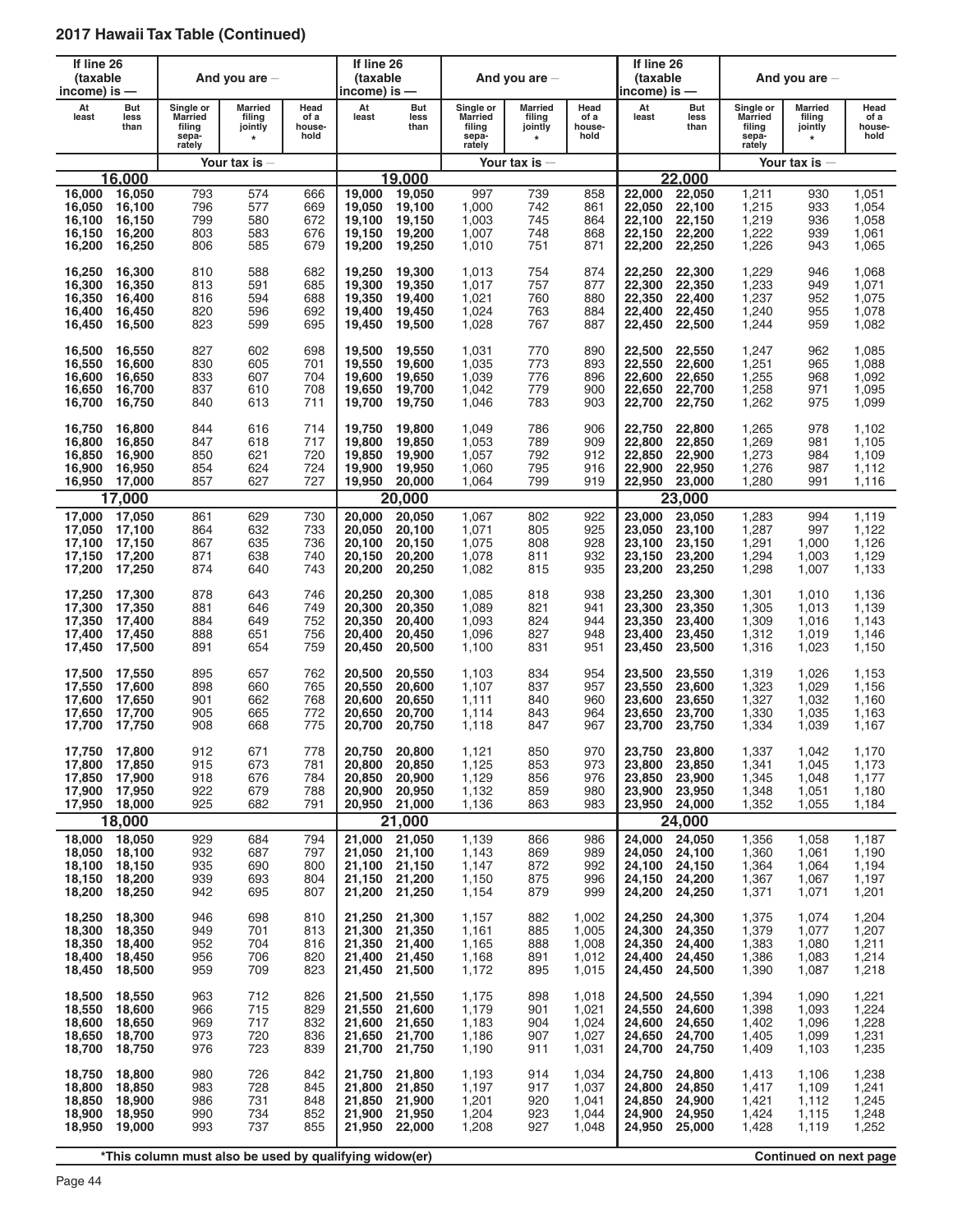| If line 26<br>(taxable<br>income) is —                |                                      |                                                   | And you are $-$                                        |                                           | If line 26<br>(taxable<br>income) is —         |                                                |                                                          | And you are $-$                                |                                           | If line 26<br>(taxable<br>income) is —         |                                                |                                                   | And you are $-$                                |                                           |
|-------------------------------------------------------|--------------------------------------|---------------------------------------------------|--------------------------------------------------------|-------------------------------------------|------------------------------------------------|------------------------------------------------|----------------------------------------------------------|------------------------------------------------|-------------------------------------------|------------------------------------------------|------------------------------------------------|---------------------------------------------------|------------------------------------------------|-------------------------------------------|
| At<br>least                                           | But<br>less<br>than                  | Single or<br>Married<br>filing<br>sepa-<br>rately | Married<br>filing<br>jointly<br>$\star$                | Head<br>of a<br>house-<br>hold            | At<br>least                                    | But<br>less<br>than                            | Single or<br><b>Married</b><br>filing<br>sepa-<br>rately | <b>Married</b><br>filing<br>jointly<br>$\star$ | Head<br>of a<br>house-<br>hold            | At<br>least                                    | But<br>less<br>than                            | Single or<br>Married<br>filing<br>sepa-<br>rately | <b>Married</b><br>filing<br>jointly<br>$\star$ | Head<br>of a<br>house-<br>hold            |
|                                                       |                                      |                                                   | Your tax is $-$                                        |                                           |                                                |                                                |                                                          | Your tax is $-$                                |                                           |                                                |                                                |                                                   | Your tax is $-$                                |                                           |
|                                                       | 25.000                               |                                                   |                                                        |                                           |                                                | 28,000                                         |                                                          |                                                |                                           |                                                | 31.000                                         |                                                   |                                                |                                           |
| 25,000                                                | 25,050                               | 1,432                                             | 1,122                                                  | 1,255                                     | 28,000                                         | 28,050                                         | 1,660                                                    | 1,314                                          | 1,459                                     | 31,000                                         | 31,050                                         | 1,888                                             | 1,514                                          | 1,672                                     |
| 25,050                                                | 25,100                               | 1,436                                             | 1,125                                                  | 1,258                                     | 28,050                                         | 28,100                                         | 1,664                                                    | 1,317                                          | 1,462                                     | 31,050                                         | 31,100                                         | 1,892                                             | 1,518                                          | 1,676                                     |
| 25,100                                                | 25,150                               | 1,440                                             | 1,128                                                  | 1,262                                     | 28,100                                         | 28,150                                         | 1,668                                                    | 1,320                                          | 1,466                                     | 31,100                                         | 31,150                                         | 1,896                                             | 1,521                                          | 1,679                                     |
| 25,150                                                | 25,200                               | 1,443                                             | 1,131                                                  | 1,265                                     | 28,150                                         | 28,200                                         | 1,671                                                    | 1,323                                          | 1,469                                     | 31.150                                         | 31,200                                         | 1,899                                             | 1,525                                          | 1,683                                     |
| 25,200                                                | 25,250                               | 1,447                                             | 1,135                                                  | 1,269                                     | 28,200                                         | 28,250                                         | 1,675                                                    | 1,327                                          | 1,473                                     | 31,200                                         | 31,250                                         | 1,903                                             | 1,528                                          | 1,687                                     |
| 25,250                                                | 25,300                               | 1,451                                             | 1,138                                                  | 1,272                                     | 28,250                                         | 28,300                                         | 1,679                                                    | 1,330                                          | 1,476                                     | 31,250                                         | 31,300                                         | 1,907                                             | 1,531                                          | 1,690                                     |
| 25,300                                                | 25,350                               | 1,455                                             | 1,141                                                  | 1,275                                     | 28,300                                         | 28,350                                         | 1,683                                                    | 1,333                                          | 1,479                                     | 31,300                                         | 31,350                                         | 1,911                                             | 1,535                                          | 1,694                                     |
| 25,350                                                | 25,400                               | 1,459                                             | 1,144                                                  | 1,279                                     | 28,350                                         | 28,400                                         | 1,687                                                    | 1,336                                          | 1,483                                     | 31,350                                         | 31,400                                         | 1,915                                             | 1,538                                          | 1,697                                     |
| 25,400                                                | 25,450                               | 1,462                                             | 1,147                                                  | 1,282                                     | 28,400                                         | 28,450                                         | 1,690                                                    | 1,339                                          | 1,486                                     | 31,400                                         | 31,450                                         | 1,918                                             | 1,542                                          | 1,701                                     |
| 25,450                                                | 25,500                               | 1,466                                             | 1,151                                                  | 1,286                                     | 28,450                                         | 28,500                                         | 1,694                                                    | 1,343                                          | 1,490                                     | 31,450                                         | 31,500                                         | 1,922                                             | 1,545                                          | 1,705                                     |
| 25,500                                                | 25,550                               | 1.470                                             | 1,154                                                  | 1,289                                     | 28,500                                         | 28,550                                         | 1,698                                                    | 1,346                                          | 1,493                                     | 31,500                                         | 31,550                                         | 1,926                                             | 1,548                                          | 1,708                                     |
| 25,550                                                | 25,600                               | 1,474                                             | 1,157                                                  | 1,292                                     | 28,550                                         | 28,600                                         | 1,702                                                    | 1,349                                          | 1,496                                     | 31,550                                         | 31.600                                         | 1,930                                             | 1,552                                          | 1,712                                     |
| 25,600                                                | 25,650                               | 1,478                                             | 1,160                                                  | 1,296                                     | 28,600                                         | 28,650                                         | 1,706                                                    | 1,352                                          | 1,500                                     | 31,600                                         | 31,650                                         | 1,934                                             | 1,555                                          | 1,715                                     |
| 25.650                                                | 25,700                               | 1,481                                             | 1,163                                                  | 1,299                                     | 28,650                                         | 28,700                                         | 1,709                                                    | 1,355                                          | 1,503                                     | 31,650                                         | 31,700                                         | 1,937                                             | 1,559                                          | 1,719                                     |
| 25,700                                                | 25,750                               | 1,485                                             | 1,167                                                  | 1,303                                     | 28,700                                         | 28,750                                         | 1,713                                                    | 1,359                                          | 1,507                                     | 31,700                                         | 31,750                                         | 1,941                                             | 1,562                                          | 1,723                                     |
| 25,750                                                | 25,800                               | 1,489                                             | 1,170                                                  | 1,306                                     | 28,750                                         | 28,800                                         | 1,717                                                    | 1,362                                          | 1,510                                     | 31.750                                         | 31,800                                         | 1,945                                             | 1,565                                          | 1,726                                     |
| 25,800                                                | 25,850                               | 1,493                                             | 1,173                                                  | 1,309                                     | 28,800                                         | 28,850                                         | 1,721                                                    | 1,365                                          | 1,514                                     | 31,800                                         | 31,850                                         | 1,949                                             | 1,569                                          | 1,730                                     |
| 25,850                                                | 25,900                               | 1,497                                             | 1,176                                                  | 1,313                                     | 28,850                                         | 28,900                                         | 1,725                                                    | 1,368                                          | 1,517                                     | 31,850                                         | 31,900                                         | 1,953                                             | 1,572                                          | 1,733                                     |
| 25,900                                                | 25,950                               | 1,500                                             | 1,179                                                  | 1,316                                     | 28,900                                         | 28,950                                         | 1,728                                                    | 1,372                                          | 1,521                                     | 31,900                                         | 31,950                                         | 1,956                                             | 1,576                                          | 1,737                                     |
| 25,950                                                | 26,000                               | 1,504                                             | 1,183                                                  | 1,320                                     | 28,950                                         | 29,000                                         | 1,732                                                    | 1,375                                          | 1,525                                     | 31,950                                         | 32,000                                         | 1,960                                             | 1,579                                          | 1,741                                     |
|                                                       | 26,000                               |                                                   |                                                        |                                           |                                                | 29,000                                         |                                                          |                                                |                                           |                                                | 32,000                                         |                                                   |                                                |                                           |
| 26,000                                                | 26,050                               | 1,508                                             | 1,186                                                  | 1,323                                     | 29,000                                         | 29,050                                         | 1,736                                                    | 1,378                                          | 1,528                                     | 32,000                                         | 32,050                                         | 1,964                                             | 1,582                                          | 1,744                                     |
| 26,050                                                | 26,100                               | 1,512                                             | 1,189                                                  | 1,326                                     | 29,050                                         | 29,100                                         | 1,740                                                    | 1,382                                          | 1,532                                     | 32,050                                         | 32,100                                         | 1,968                                             | 1,586                                          | 1,748                                     |
| 26,100                                                | 26,150                               | 1,516                                             | 1,192                                                  | 1,330                                     | 29,100                                         | 29,150                                         | 1,744                                                    | 1,385                                          | 1,535                                     | 32,100                                         | 32,150                                         | 1,972                                             | 1,589                                          | 1,751                                     |
| 26,150                                                | 26,200                               | 1,519                                             | 1,195                                                  | 1,333                                     | 29,150                                         | 29,200                                         | 1,747                                                    | 1,389                                          | 1,539                                     | 32.150                                         | 32,200                                         | 1,975                                             | 1,593                                          | 1,755                                     |
| 26,200                                                | 26,250                               | 1,523                                             | 1,199                                                  | 1,337                                     | 29,200                                         | 29,250                                         | 1,751                                                    | 1,392                                          | 1,543                                     | 32,200                                         | 32,250                                         | 1,979                                             | 1,596                                          | 1,759                                     |
| 26,250                                                | 26,300                               | 1,527                                             | 1,202                                                  | 1,340                                     | 29,250                                         | 29,300                                         | 1,755                                                    | 1,395                                          | 1,546                                     | 32,250                                         | 32,300                                         | 1,983                                             | 1,599                                          | 1,762                                     |
| 26,300                                                | 26,350                               | 1,531                                             | 1,205                                                  | 1,343                                     | 29,300                                         | 29,350                                         | 1,759                                                    | 1,399                                          | 1,550                                     | 32,300                                         | 32,350                                         | 1,987                                             | 1,603                                          | 1,766                                     |
| 26,350                                                | 26,400                               | 1,535                                             | 1,208                                                  | 1,347                                     | 29,350                                         | 29,400                                         | 1,763                                                    | 1,402                                          | 1,553                                     | 32,350                                         | 32,400                                         | 1,991                                             | 1,606                                          | 1,769                                     |
| 26,400                                                | 26,450                               | 1,538                                             | 1,211                                                  | 1,350                                     | 29,400                                         | 29,450                                         | 1,766                                                    | 1,406                                          | 1,557                                     | 32,400                                         | 32,450                                         | 1,994                                             | 1,610                                          | 1,773                                     |
| 26,450                                                | 26,500                               | 1,542                                             | 1,215                                                  | 1,354                                     | 29,450                                         | 29,500                                         | 1,770                                                    | 1,409                                          | 1,561                                     | 32,450                                         | 32,500                                         | 1,998                                             | 1,613                                          | 1,777                                     |
| 26,500                                                | 26,550                               | 1,546                                             | 1,218                                                  | 1,357                                     | 29,500                                         | 29,550                                         | 1,774                                                    | 1,412                                          | 1,564                                     | 32,500                                         | 32,550                                         | 2,002                                             | 1,616                                          | 1,780                                     |
| 26,550                                                | 26,600                               | 1,550                                             | 1,221                                                  | 1,360                                     | 29,550                                         | 29,600                                         | 1,778                                                    | 1,416                                          | 1,568                                     | 32,550                                         | 32,600                                         | 2,006                                             | 1,620                                          | 1,784                                     |
| 26.600                                                | 26,650                               | 1,554                                             | 1,224                                                  | 1,364                                     | 29,600                                         | 29,650                                         | 1,782                                                    | 1.419                                          | 1,571                                     | 32,600                                         | 32,650                                         | 2,010                                             | 1,623                                          | 1,787                                     |
| 26,650                                                | 26,700                               | 1,557                                             | 1,227                                                  | 1,367                                     | 29,650                                         | 29,700                                         | 1,785                                                    | 1,423                                          | 1,575                                     | 32,650                                         | 32,700                                         | 2,013                                             | 1,627                                          | 1,791                                     |
| 26,700                                                | 26,750                               | 1,561                                             | 1,231                                                  | 1,371                                     | 29,700                                         | 29,750                                         | 1,789                                                    | 1,426                                          | 1,579                                     | 32,700                                         | 32,750                                         | 2,017                                             | 1,630                                          | 1,795                                     |
| 26,750<br>26,800<br>26,850<br>26,900<br>26,950 27,000 | 26,800<br>26,850<br>26,900<br>26,950 | 1,565<br>1,569<br>1,573<br>1,576<br>1,580         | 1,234<br>1,237<br>1,240<br>1,243<br>1,247              | 1,374<br>1,377<br>1,381<br>1,384<br>1,388 | 29,750<br>29,800<br>29,850<br>29,900<br>29,950 | 29,800<br>29,850<br>29,900<br>29,950<br>30,000 | 1,793<br>1,797<br>1,801<br>1,804<br>1,808                | 1,429<br>1,433<br>1,436<br>1,440<br>1,443      | 1,582<br>1,586<br>1,589<br>1,593<br>1,597 | 32,750<br>32,800<br>32,850<br>32,900<br>32,950 | 32,800<br>32,850<br>32,900<br>32,950<br>33,000 | 2,021<br>2,025<br>2,029<br>2,032<br>2,036         | 1,633<br>1,637<br>1,640<br>1,644<br>1,647      | 1,798<br>1,802<br>1,805<br>1,809<br>1,813 |
|                                                       | 27,000                               |                                                   |                                                        |                                           |                                                | 30,000                                         |                                                          |                                                |                                           |                                                | 33,000                                         |                                                   |                                                |                                           |
| 27,000                                                | 27,050                               | 1,584                                             | 1,250                                                  | 1,391                                     | 30,000                                         | 30,050                                         | 1,812                                                    | 1,446                                          | 1,600                                     | 33,000                                         | 33,050                                         | 2,040                                             | 1,650                                          | 1,816                                     |
| 27,050                                                | 27,100                               | 1,588                                             | 1,253                                                  | 1,394                                     | 30,050                                         | 30,100                                         | 1,816                                                    | 1,450                                          | 1,604                                     | 33,050                                         | 33,100                                         | 2,044                                             | 1,654                                          | 1,820                                     |
| 27,100                                                | 27,150                               | 1,592                                             | 1,256                                                  | 1,398                                     | 30,100                                         | 30,150                                         | 1,820                                                    | 1,453                                          | 1,607                                     | 33,100                                         | 33.150                                         | 2,048                                             | 1,657                                          | 1,823                                     |
| 27,150                                                | 27,200                               | 1,595                                             | 1,259                                                  | 1,401                                     | 30,150                                         | 30,200                                         | 1,823                                                    | 1,457                                          | 1,611                                     | 33,150                                         | 33,200                                         | 2,051                                             | 1,661                                          | 1,827                                     |
| 27,200                                                | 27,250                               | 1,599                                             | 1,263                                                  | 1,405                                     | 30,200                                         | 30,250                                         | 1,827                                                    | 1,460                                          | 1,615                                     | 33,200                                         | 33,250                                         | 2,055                                             | 1,664                                          | 1,831                                     |
| 27,250                                                | 27,300                               | 1,603                                             | 1,266                                                  | 1,408                                     | 30,250                                         | 30,300                                         | 1,831                                                    | 1,463                                          | 1,618                                     | 33,250                                         | 33,300                                         | 2,059                                             | 1,667                                          | 1,834                                     |
| 27,300                                                | 27,350                               | 1,607                                             | 1,269                                                  | 1,411                                     | 30,300                                         | 30,350                                         | 1,835                                                    | 1,467                                          | 1,622                                     | 33,300                                         | 33,350                                         | 2,063                                             | 1,671                                          | 1,838                                     |
| 27,350                                                | 27,400                               | 1,611                                             | 1,272                                                  | 1,415                                     | 30,350                                         | 30,400                                         | 1,839                                                    | 1,470                                          | 1,625                                     | 33,350                                         | 33,400                                         | 2,067                                             | 1,674                                          | 1,841                                     |
| 27,400                                                | 27,450                               | 1,614                                             | 1,275                                                  | 1,418                                     | 30,400                                         | 30,450                                         | 1,842                                                    | 1,474                                          | 1,629                                     | 33,400                                         | 33,450                                         | 2,070                                             | 1,678                                          | 1,845                                     |
| 27,450                                                | 27,500                               | 1,618                                             | 1,279                                                  | 1,422                                     | 30,450                                         | 30,500                                         | 1,846                                                    | 1,477                                          | 1,633                                     | 33,450                                         | 33,500                                         | 2,074                                             | 1,681                                          | 1,849                                     |
| 27,500                                                | 27,550                               | 1,622                                             | 1,282                                                  | 1,425                                     | 30,500                                         | 30,550                                         | 1,850                                                    | 1,480                                          | 1,636                                     | 33,500                                         | 33,550                                         | 2,078                                             | 1,684                                          | 1,852                                     |
| 27,550                                                | 27,600                               | 1,626                                             | 1,285                                                  | 1,428                                     | 30,550                                         | 30,600                                         | 1,854                                                    | 1,484                                          | 1,640                                     | 33,550                                         | 33,600                                         | 2,082                                             | 1,688                                          | 1,856                                     |
| 27,600                                                | 27,650                               | 1,630                                             | 1,288                                                  | 1,432                                     | 30,600                                         | 30,650                                         | 1,858                                                    | 1,487                                          | 1,643                                     | 33,600                                         | 33,650                                         | 2,086                                             | 1,691                                          | 1,859                                     |
| 27,650                                                | 27,700                               | 1,633                                             | 1,291                                                  | 1,435                                     | 30,650                                         | 30,700                                         | 1,861                                                    | 1,491                                          | 1,647                                     | 33,650                                         | 33,700                                         | 2,089                                             | 1,695                                          | 1,863                                     |
| 27,700                                                | 27,750                               | 1,637                                             | 1,295                                                  | 1,439                                     | 30,700                                         | 30,750                                         | 1,865                                                    | 1,494                                          | 1,651                                     | 33,700                                         | 33,750                                         | 2,093                                             | 1,698                                          | 1,867                                     |
| 27,750                                                | 27,800                               | 1,641                                             | 1,298                                                  | 1,442                                     | 30,750                                         | 30,800                                         | 1,869                                                    | 1,497                                          | 1,654                                     | 33,750                                         | 33,800                                         | 2,097                                             | 1,701                                          | 1,870                                     |
| 27,800                                                | 27,850                               | 1,645                                             | 1,301                                                  | 1,445                                     | 30,800                                         | 30,850                                         | 1,873                                                    | 1,501                                          | 1,658                                     | 33,800                                         | 33,850                                         | 2,101                                             | 1,705                                          | 1,874                                     |
| 27,850                                                | 27,900                               | 1,649                                             | 1,304                                                  | 1,449                                     | 30,850                                         | 30,900                                         | 1,877                                                    | 1,504                                          | 1,661                                     | 33,850                                         | 33,900                                         | 2,105                                             | 1,708                                          | 1,877                                     |
| 27,900                                                | 27,950                               | 1,652                                             | 1,307                                                  | 1,452                                     | 30,900                                         | 30,950                                         | 1,880                                                    | 1,508                                          | 1,665                                     | 33,900                                         | 33,950                                         | 2,108                                             | 1,712                                          | 1,881                                     |
| 27,950                                                | 28,000                               | 1,656                                             | 1,311                                                  | 1,456                                     | 30,950                                         | 31,000                                         | 1,884                                                    | 1,511                                          | 1,669                                     | 33,950                                         | 34,000                                         | 2,112                                             | 1,715                                          | 1,885                                     |
|                                                       |                                      |                                                   | *This column must also be used by qualifying widow(er) |                                           |                                                |                                                |                                                          |                                                |                                           |                                                |                                                |                                                   | Continued on next page                         |                                           |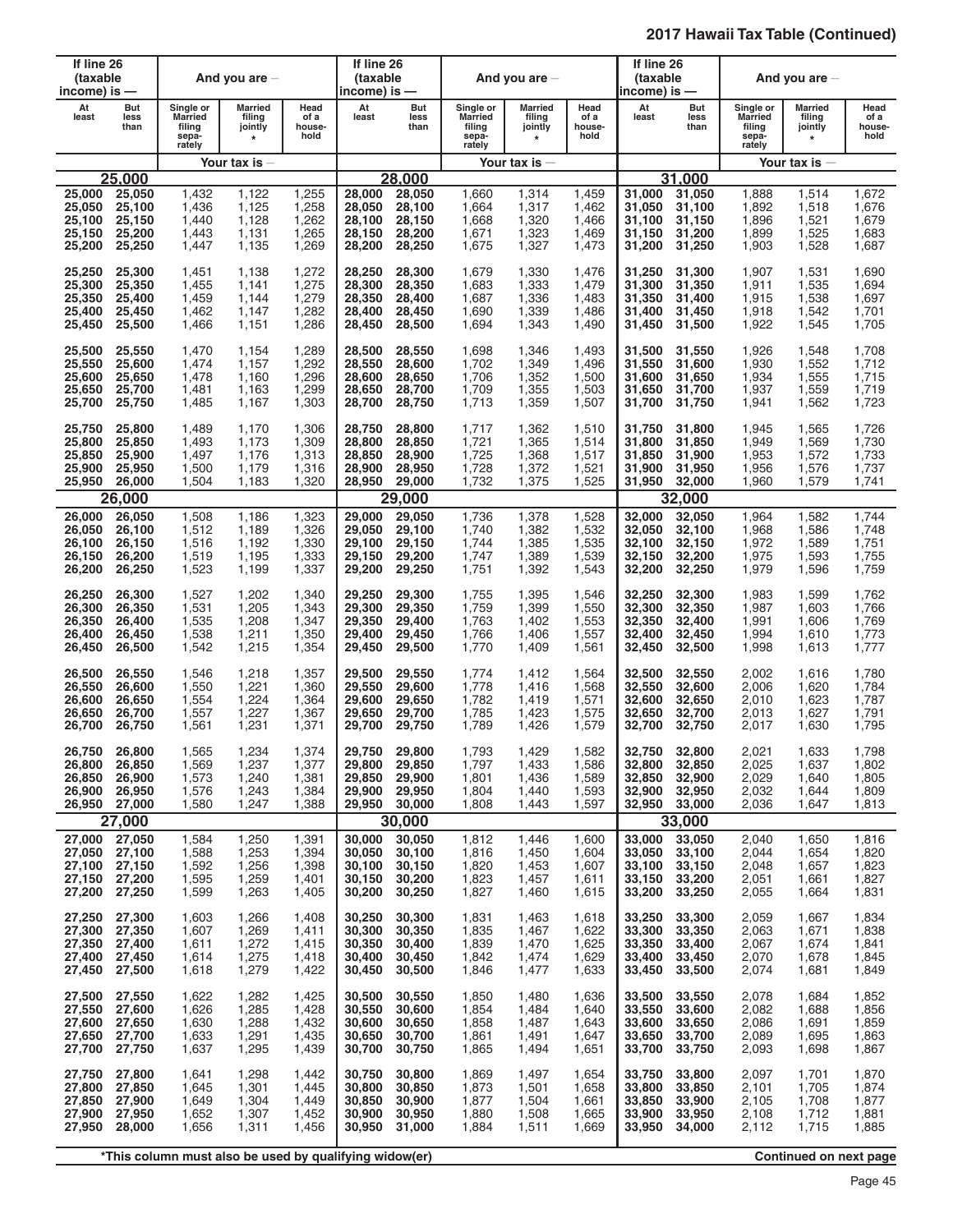| If line 26<br>(taxable<br>income) is $-$       |                                                |                                                          | And you are $-$                           |                                           | If line 26<br>(taxable<br>income) is —         |                                                |                                                          | And you are $-$                           |                                           | If line 26<br>(taxable<br>income) is — |                                                       |                                                          | And you are $-$                                |                                           |
|------------------------------------------------|------------------------------------------------|----------------------------------------------------------|-------------------------------------------|-------------------------------------------|------------------------------------------------|------------------------------------------------|----------------------------------------------------------|-------------------------------------------|-------------------------------------------|----------------------------------------|-------------------------------------------------------|----------------------------------------------------------|------------------------------------------------|-------------------------------------------|
| At<br>least                                    | But<br>less<br>than                            | Single or<br><b>Married</b><br>filing<br>sepa-<br>rately | Married<br>filing<br>jointly<br>$\star$   | Head<br>of a<br>house-<br>hold            | At<br>least                                    | But<br>less<br>than                            | Single or<br><b>Married</b><br>filing<br>sepa-<br>rately | Married<br>filing<br>jointly<br>$\star$   | Head<br>of a<br>house-<br>hold            | At<br>least                            | But<br>less<br>than                                   | Single or<br><b>Married</b><br>filing<br>sepa-<br>rately | <b>Married</b><br>filing<br>jointly<br>$\star$ | Head<br>of a<br>house-<br>hold            |
|                                                |                                                |                                                          | Your tax is                               |                                           |                                                |                                                |                                                          | Your tax is $-$                           |                                           |                                        |                                                       |                                                          | Your tax is $-$                                |                                           |
|                                                | 34.000                                         |                                                          |                                           |                                           |                                                | 37.000                                         |                                                          |                                           |                                           |                                        | 40,000                                                |                                                          |                                                |                                           |
| 34,000                                         | 34,050                                         | 2,116                                                    | 1,718                                     | 1,888                                     | 37,000                                         | 37,050                                         | 2,347                                                    | 1,922                                     | 2,108                                     | 40.000                                 | 40,050                                                | 2,584                                                    | 2,133                                          | 2,336                                     |
| 34,050                                         | 34,100                                         | 2,120                                                    | 1,722                                     | 1,892                                     | 37,050                                         | 37,100                                         | 2,351                                                    | 1,926                                     | 2,112                                     | 40,050                                 | 40,100                                                | 2,588                                                    | 2,137                                          | 2,340                                     |
| 34,100                                         | 34,150                                         | 2,124                                                    | 1,725                                     | 1,895                                     | 37,100                                         | 37,150                                         | 2,355                                                    | 1,929                                     | 2,116                                     | 40.100                                 | 40,150                                                | 2,592                                                    | 2,140                                          | 2,344                                     |
| 34,150                                         | 34,200                                         | 2,127                                                    | 1,729                                     | 1,899                                     | 37,150                                         | 37,200                                         | 2,359                                                    | 1,933                                     | 2,119                                     | 40,150                                 | 40,200                                                | 2,596                                                    | 2,144                                          | 2,347                                     |
| 34,200                                         | 34,250                                         | 2,131                                                    | 1,732                                     | 1,903                                     | 37,200                                         | 37,250                                         | 2,363                                                    | 1,936                                     | 2,123                                     | 40,200                                 | 40,250                                                | 2,600                                                    | 2,147                                          | 2,351                                     |
| 34,250                                         | 34,300                                         | 2,135                                                    | 1,735                                     | 1,906                                     | 37,250                                         | 37,300                                         | 2,367                                                    | 1,939                                     | 2,127                                     | 40,250                                 | 40,300                                                | 2,604                                                    | 2,151                                          | 2,355                                     |
| 34,300                                         | 34,350                                         | 2,139                                                    | 1,739                                     | 1,910                                     | 37,300                                         | 37,350                                         | 2,371                                                    | 1,943                                     | 2,131                                     | 40,300                                 | 40,350                                                | 2,608                                                    | 2,155                                          | 2,359                                     |
| 34,350                                         | 34,400                                         | 2,143                                                    | 1,742                                     | 1,913                                     | 37,350                                         | 37,400                                         | 2,375                                                    | 1,946                                     | 2,135                                     | 40,350                                 | 40,400                                                | 2,612                                                    | 2,158                                          | 2,363                                     |
| 34,400                                         | 34,450                                         | 2,146                                                    | 1,746                                     | 1,917                                     | 37,400                                         | 37,450                                         | 2,379                                                    | 1,950                                     | 2,138                                     | 40,400                                 | 40,450                                                | 2,616                                                    | 2,162                                          | 2,366                                     |
| 34,450                                         | 34,500                                         | 2,150                                                    | 1,749                                     | 1,921                                     | 37,450                                         | 37,500                                         | 2,383                                                    | 1,953                                     | 2,142                                     | 40,450                                 | 40,500                                                | 2,620                                                    | 2,165                                          | 2,370                                     |
| 34,500                                         | 34,550                                         | 2,154                                                    | 1,752                                     | 1,924                                     | 37,500                                         | 37,550                                         | 2,386                                                    | 1,956                                     | 2,146                                     | 40,500                                 | 40,550                                                | 2,623                                                    | 2,169                                          | 2,374                                     |
| 34.550                                         | 34,600                                         | 2.158                                                    | 1,756                                     | 1,928                                     | 37,550                                         | 37.600                                         | 2,390                                                    | 1,960                                     | 2,150                                     | 40,550                                 | 40,600                                                | 2,627                                                    | 2,173                                          | 2,378                                     |
| 34,600                                         | 34,650                                         | 2.162                                                    | 1,759                                     | 1,931                                     | 37,600                                         | 37,650                                         | 2,394                                                    | 1,963                                     | 2,154                                     | 40,600                                 | 40,650                                                | 2,631                                                    | 2,176                                          | 2,382                                     |
| 34,650                                         | 34,700                                         | 2,165                                                    | 1,763                                     | 1,935                                     | 37.650                                         | 37,700                                         | 2,398                                                    | 1,967                                     | 2,157                                     | 40.650                                 | 40.700                                                | 2,635                                                    | 2,180                                          | 2,385                                     |
| 34,700                                         | 34,750                                         | 2,169                                                    | 1,766                                     | 1,939                                     | 37,700                                         | 37,750                                         | 2,402                                                    | 1,970                                     | 2,161                                     | 40,700                                 | 40,750                                                | 2,639                                                    | 2,183                                          | 2,389                                     |
| 34.750                                         | 34,800                                         | 2.173                                                    | 1,769                                     | 1,942                                     | 37.750                                         | 37,800                                         | 2,406                                                    | 1,973                                     | 2,165                                     | 40,750                                 | 40,800                                                | 2,643                                                    | 2,187                                          | 2,393                                     |
| 34,800                                         | 34,850                                         | 2,177                                                    | 1,773                                     | 1,946                                     | 37,800                                         | 37,850                                         | 2,410                                                    | 1,977                                     | 2,169                                     | 40,800                                 | 40,850                                                | 2,647                                                    | 2,191                                          | 2,397                                     |
| 34,850                                         | 34,900                                         | 2,181                                                    | 1,776                                     | 1,949                                     | 37,850                                         | 37.900                                         | 2,414                                                    | 1,980                                     | 2,173                                     | 40,850                                 | 40,900                                                | 2,651                                                    | 2,194                                          | 2,401                                     |
| 34,900                                         | 34,950                                         | 2,184                                                    | 1,780                                     | 1,953                                     | 37,900                                         | 37,950                                         | 2,418                                                    | 1,984                                     | 2,176                                     | 40,900                                 | 40,950                                                | 2,655                                                    | 2,198                                          | 2,404                                     |
| 34,950                                         | 35,000                                         | 2,188                                                    | 1,783                                     | 1,957                                     | 37,950                                         | 38,000                                         | 2,422                                                    | 1,987                                     | 2,180                                     | 40,950                                 | 41,000                                                | 2,659                                                    | 2,201                                          | 2,408                                     |
|                                                | 35,000                                         |                                                          |                                           |                                           |                                                | 38,000                                         |                                                          |                                           |                                           |                                        | 41,000                                                |                                                          |                                                |                                           |
| 35,000                                         | 35,050                                         | 2,192                                                    | 1,786                                     | 1,960                                     | 38,000                                         | 38,050                                         | 2,426                                                    | 1,990                                     | 2,184                                     | 41,000                                 | 41,050                                                | 2,663                                                    | 2,205                                          | 2,412                                     |
| 35,050                                         | 35,100                                         | 2,196                                                    | 1,790                                     | 1,964                                     | 38,050                                         | 38,100                                         | 2,430                                                    | 1,994                                     | 2,188                                     | 41.050                                 | 41,100                                                | 2,667                                                    | 2,209                                          | 2,416                                     |
| 35,100                                         | 35,150                                         | 2,200                                                    | 1,793                                     | 1,967                                     | 38,100                                         | 38,150                                         | 2,434                                                    | 1,997                                     | 2,192                                     | 41,100                                 | 41,150                                                | 2,671                                                    | 2,212                                          | 2,420                                     |
| 35,150                                         | 35,200                                         | 2,203                                                    | 1,797                                     | 1,971                                     | 38,150                                         | 38,200                                         | 2,438                                                    | 2,001                                     | 2,195                                     | 41,150                                 | 41,200                                                | 2,675                                                    | 2,216                                          | 2,423                                     |
| 35,200                                         | 35,250                                         | 2,207                                                    | 1,800                                     | 1,975                                     | 38,200                                         | 38,250                                         | 2,442                                                    | 2,004                                     | 2,199                                     | 41,200                                 | 41,250                                                | 2,679                                                    | 2,219                                          | 2,427                                     |
| 35,250                                         | 35,300                                         | 2,211                                                    | 1,803                                     | 1,978                                     | 38,250                                         | 38,300                                         | 2,446                                                    | 2,007                                     | 2,203                                     | 41,250                                 | 41,300                                                | 2,683                                                    | 2,223                                          | 2,431                                     |
| 35,300                                         | 35,350                                         | 2,215                                                    | 1,807                                     | 1,982                                     | 38,300                                         | 38,350                                         | 2,450                                                    | 2,011                                     | 2,207                                     | 41,300                                 | 41,350                                                | 2,687                                                    | 2,227                                          | 2,435                                     |
| 35,350                                         | 35,400                                         | 2,219                                                    | 1,810                                     | 1,985                                     | 38,350                                         | 38,400                                         | 2,454                                                    | 2,014                                     | 2,211                                     | 41,350                                 | 41,400                                                | 2,691                                                    | 2,230                                          | 2,439                                     |
| 35,400                                         | 35,450                                         | 2,222                                                    | 1,814                                     | 1,989                                     | 38,400                                         | 38,450                                         | 2,458                                                    | 2,018                                     | 2,214                                     | 41,400                                 | 41,450                                                | 2,695                                                    | 2,234                                          | 2,442                                     |
| 35,450                                         | 35,500                                         | 2,226                                                    | 1,817                                     | 1,993                                     | 38,450                                         | 38,500                                         | 2,462                                                    | 2,021                                     | 2,218                                     | 41,450                                 | 41,500                                                | 2,699                                                    | 2,237                                          | 2,446                                     |
| 35,500                                         | 35,550                                         | 2,230                                                    | 1,820                                     | 1,996                                     | 38,500                                         | 38,550                                         | 2,465                                                    | 2,025                                     | 2,222                                     | 41,500                                 | 41,550                                                | 2.702                                                    | 2,241                                          | 2,450                                     |
| 35,550                                         | 35,600                                         | 2,234                                                    | 1,824                                     | 2,000                                     | 38,550                                         | 38,600                                         | 2,469                                                    | 2,029                                     | 2,226                                     | 41.550                                 | 41,600                                                | 2,706                                                    | 2,245                                          | 2,454                                     |
| 35,600                                         | 35,650                                         | 2,238                                                    | 1,827                                     | 2,003                                     | 38,600                                         | 38,650                                         | 2,473                                                    | 2,032                                     | 2,230                                     | 41,600                                 | 41,650                                                | 2,710                                                    | 2,248                                          | 2,458                                     |
| 35,650                                         | 35,700                                         | 2,241                                                    | 1,831                                     | 2,007                                     | 38,650                                         | 38,700                                         | 2,477                                                    | 2,036                                     | 2,233                                     | 41,650                                 | 41,700                                                | 2,714                                                    | 2,252                                          | 2,461                                     |
| 35.700                                         | 35,750                                         | 2,245                                                    | 1,834                                     | 2,011                                     | 38,700                                         | 38,750                                         | 2,481                                                    | 2,039                                     | 2,237                                     | 41,700                                 | 41,750                                                | 2,718                                                    | 2,255                                          | 2,465                                     |
| 35,750<br>35,800<br>35,850<br>35,900<br>35,950 | 35,800<br>35,850<br>35,900<br>35,950<br>36,000 | 2,249<br>2,253<br>2,257<br>2,260<br>2,264                | 1,837<br>1,841<br>1,844<br>1,848<br>1,851 | 2,014<br>2,018<br>2,021<br>2,025<br>2,029 | 38,750<br>38,800<br>38,850<br>38,900<br>38,950 | 38,800<br>38,850<br>38,900<br>38,950<br>39,000 | 2,485<br>2,489<br>2,493<br>2,497<br>2,501                | 2,043<br>2,047<br>2,050<br>2,054<br>2,057 | 2,241<br>2,245<br>2,249<br>2,252<br>2,256 | 41,800<br>41,850<br>41,900<br>41,950   | 41,750 41,800<br>41,850<br>41,900<br>41,950<br>42,000 | 2,722<br>2,726<br>2,730<br>2,734<br>2,738                | 2,259<br>2,263<br>2,266<br>2,270<br>2,273      | 2,469<br>2,473<br>2,477<br>2,480<br>2,484 |
|                                                | 36,000                                         |                                                          |                                           |                                           |                                                | 39,000                                         |                                                          |                                           |                                           |                                        | 42,000                                                |                                                          |                                                |                                           |
| 36,000                                         | 36,050                                         | 2,268                                                    | 1,854                                     | 2,032                                     | 39,000                                         | 39,050                                         | 2,505                                                    | 2,061                                     | 2,260                                     | 42,000                                 | 42,050                                                | 2,742                                                    | 2,277                                          | 2,488                                     |
| 36,050                                         | 36,100                                         | 2,272                                                    | 1,858                                     | 2,036                                     | 39,050                                         | 39,100                                         | 2,509                                                    | 2,065                                     | 2,264                                     | 42,050                                 | 42,100                                                | 2,746                                                    | 2,281                                          | 2,492                                     |
| 36,100                                         | 36,150                                         | 2,276                                                    | 1,861                                     | 2,040                                     | 39,100                                         | 39,150                                         | 2,513                                                    | 2,068                                     | 2,268                                     | 42,100                                 | 42.150                                                | 2,750                                                    | 2,284                                          | 2,496                                     |
| 36,150                                         | 36,200                                         | 2,280                                                    | 1,865                                     | 2,043                                     | 39,150                                         | 39,200                                         | 2,517                                                    | 2,072                                     | 2,271                                     | 42,150                                 | 42,200                                                | 2,754                                                    | 2,288                                          | 2,499                                     |
| 36,200                                         | 36,250                                         | 2,284                                                    | 1,868                                     | 2,047                                     | 39,200                                         | 39,250                                         | 2,521                                                    | 2,075                                     | 2,275                                     | 42,200                                 | 42,250                                                | 2,758                                                    | 2,291                                          | 2,503                                     |
| 36,250                                         | 36,300                                         | 2,288                                                    | 1,871                                     | 2,051                                     | 39,250                                         | 39,300                                         | 2,525                                                    | 2,079                                     | 2,279                                     | 42,250                                 | 42,300                                                | 2,762                                                    | 2,295                                          | 2,507                                     |
| 36,300                                         | 36,350                                         | 2,292                                                    | 1,875                                     | 2,055                                     | 39,300                                         | 39,350                                         | 2,529                                                    | 2,083                                     | 2,283                                     | 42.300                                 | 42,350                                                | 2,766                                                    | 2,299                                          | 2,511                                     |
| 36,350                                         | 36,400                                         | 2,296                                                    | 1,878                                     | 2,059                                     | 39,350                                         | 39,400                                         | 2,533                                                    | 2,086                                     | 2,287                                     | 42,350                                 | 42,400                                                | 2,770                                                    | 2,302                                          | 2,515                                     |
| 36,400                                         | 36,450                                         | 2,300                                                    | 1,882                                     | 2,062                                     | 39,400                                         | 39,450                                         | 2,537                                                    | 2,090                                     | 2,290                                     | 42,400                                 | 42,450                                                | 2,774                                                    | 2,306                                          | 2,518                                     |
| 36,450                                         | 36,500                                         | 2,304                                                    | 1,885                                     | 2,066                                     | 39,450                                         | 39,500                                         | 2,541                                                    | 2,093                                     | 2,294                                     | 42,450                                 | 42,500                                                | 2,778                                                    | 2,309                                          | 2,522                                     |
| 36,500                                         | 36,550                                         | 2,307                                                    | 1,888                                     | 2,070                                     | 39,500                                         | 39,550                                         | 2,544                                                    | 2,097                                     | 2,298                                     | 42,500                                 | 42,550                                                | 2,781                                                    | 2,313                                          | 2,526                                     |
| 36,550                                         | 36,600                                         | 2,311                                                    | 1,892                                     | 2,074                                     | 39,550                                         | 39,600                                         | 2,548                                                    | 2,101                                     | 2,302                                     | 42,550                                 | 42,600                                                | 2,785                                                    | 2,317                                          | 2,530                                     |
| 36,600                                         | 36,650                                         | 2,315                                                    | 1,895                                     | 2,078                                     | 39,600                                         | 39,650                                         | 2,552                                                    | 2,104                                     | 2,306                                     | 42,600                                 | 42,650                                                | 2,789                                                    | 2,320                                          | 2,534                                     |
| 36,650                                         | 36,700                                         | 2,319                                                    | 1,899                                     | 2,081                                     | 39,650                                         | 39,700                                         | 2,556                                                    | 2,108                                     | 2,309                                     | 42,650                                 | 42,700                                                | 2,793                                                    | 2,324                                          | 2,537                                     |
| 36,700                                         | 36,750                                         | 2,323                                                    | 1,902                                     | 2,085                                     | 39,700                                         | 39,750                                         | 2,560                                                    | 2,111                                     | 2,313                                     | 42,700                                 | 42,750                                                | 2,797                                                    | 2,327                                          | 2,541                                     |
| 36,750                                         | 36,800                                         | 2,327                                                    | 1,905                                     | 2,089                                     | 39,750                                         | 39,800                                         | 2,564                                                    | 2,115                                     | 2,317                                     | 42,750                                 | 42,800                                                | 2,801                                                    | 2,331                                          | 2,545                                     |
| 36,800                                         | 36,850                                         | 2,331                                                    | 1,909                                     | 2,093                                     | 39,800                                         | 39,850                                         | 2,568                                                    | 2,119                                     | 2,321                                     | 42,800                                 | 42,850                                                | 2,805                                                    | 2,335                                          | 2,549                                     |
| 36,850                                         | 36,900                                         | 2,335                                                    | 1,912                                     | 2,097                                     | 39,850                                         | 39,900                                         | 2,572                                                    | 2,122                                     | 2,325                                     | 42,850                                 | 42,900                                                | 2,809                                                    | 2,338                                          | 2,553                                     |
| 36,900                                         | 36,950                                         | 2,339                                                    | 1,916                                     | 2,100                                     | 39,900                                         | 39,950                                         | 2,576                                                    | 2,126                                     | 2,328                                     | 42,900                                 | 42,950                                                | 2,813                                                    | 2,342                                          | 2,556                                     |
| 36,950                                         | 37,000                                         | 2,343                                                    | 1,919                                     | 2,104                                     | 39,950                                         | 40,000                                         | 2,580                                                    | 2,129                                     | 2,332                                     | 42,950                                 | 43,000                                                | 2,817                                                    | 2,345                                          | 2,560                                     |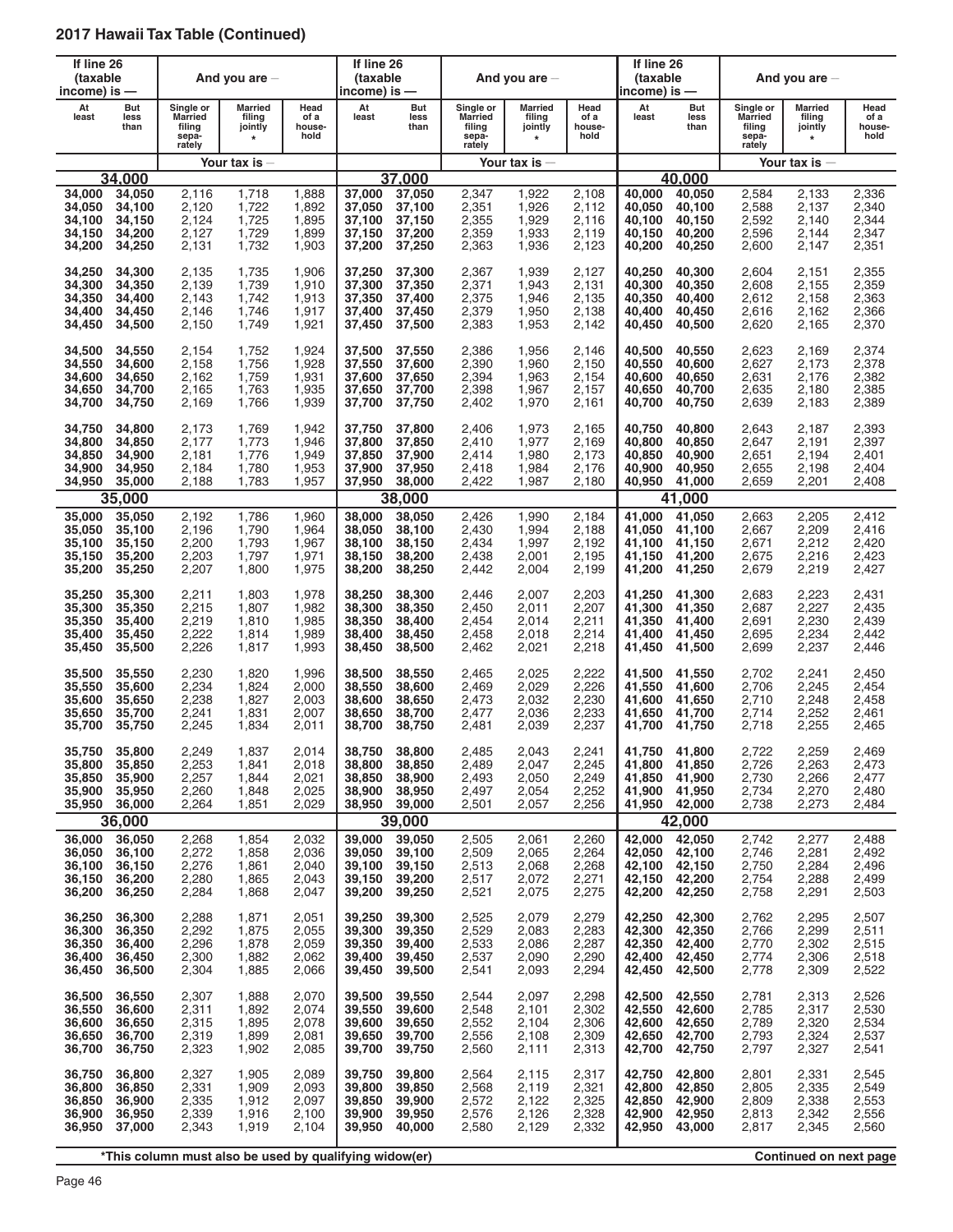| If line 26<br>(taxable<br>income) is $-$       |                                                          |                                                          | And you are $-$                                |                                           | If line 26<br>(taxable<br>income) is —         |                                                          |                                                          | And you are $-$                                |                                           | If line 26<br>(taxable<br>income) is —         |                                                          |                                                          | And you are $-$                                |                                           |
|------------------------------------------------|----------------------------------------------------------|----------------------------------------------------------|------------------------------------------------|-------------------------------------------|------------------------------------------------|----------------------------------------------------------|----------------------------------------------------------|------------------------------------------------|-------------------------------------------|------------------------------------------------|----------------------------------------------------------|----------------------------------------------------------|------------------------------------------------|-------------------------------------------|
| At<br>least                                    | But<br>less<br>than                                      | Single or<br><b>Married</b><br>filing<br>sepa-<br>rately | <b>Married</b><br>filing<br>jointly<br>$\star$ | Head<br>of a<br>house-<br>hold            | At<br>least                                    | But<br>less<br>than                                      | Single or<br><b>Married</b><br>filing<br>sepa-<br>rately | <b>Married</b><br>filing<br>jointly<br>$\star$ | Head<br>of a<br>house-<br>hold            | At<br>least                                    | But<br>less<br>than                                      | Single or<br><b>Married</b><br>filing<br>sepa-<br>rately | <b>Married</b><br>filing<br>jointly<br>$\star$ | Head<br>of a<br>house-<br>hold            |
|                                                |                                                          |                                                          | Your tax is                                    |                                           |                                                |                                                          |                                                          | Your tax is $-$                                |                                           |                                                |                                                          |                                                          | Your tax is $-$                                |                                           |
|                                                | 43.000                                                   |                                                          |                                                |                                           |                                                | 46.000                                                   |                                                          |                                                |                                           |                                                | 49.000                                                   |                                                          |                                                |                                           |
| 43,000                                         | 43,050                                                   | 2,821                                                    | 2,349                                          | 2,564                                     | 46,000                                         | 46,050                                                   | 3,058                                                    | 2,565                                          | 2,792                                     | 49,000                                         | 49,050                                                   | 3,299                                                    | 2,785                                          | 3,020                                     |
| 43,050                                         | 43,100                                                   | 2,825                                                    | 2,353                                          | 2,568                                     | 46,050                                         | 46,100                                                   | 3,062                                                    | 2,569                                          | 2,796                                     | 49,050                                         | 49,100                                                   | 3,303                                                    | 2,789                                          | 3,024                                     |
| 43,100                                         | 43,150                                                   | 2,829                                                    | 2,356                                          | 2,572                                     | 46,100                                         | 46,150                                                   | 3,066                                                    | 2,572                                          | 2,800                                     | 49.100                                         | 49,150                                                   | 3,307                                                    | 2,793                                          | 3,028                                     |
| 43,150                                         | 43.200                                                   | 2,833                                                    | 2,360                                          | 2,575                                     | 46.150                                         | 46,200                                                   | 3,070                                                    | 2,576                                          | 2,803                                     | 49.150                                         | 49,200                                                   | 3,311                                                    | 2,796                                          | 3,031                                     |
| 43,200                                         | 43,250                                                   | 2,837                                                    | 2,363                                          | 2,579                                     | 46,200                                         | 46,250                                                   | 3,074                                                    | 2,579                                          | 2,807                                     | 49,200                                         | 49,250                                                   | 3,315                                                    | 2,800                                          | 3,035                                     |
| 43,250                                         | 43,300                                                   | 2,841                                                    | 2,367                                          | 2,583                                     | 46,250                                         | 46,300                                                   | 3,078                                                    | 2,583                                          | 2,811                                     | 49,250                                         | 49,300                                                   | 3,319                                                    | 2,804                                          | 3,039                                     |
| 43,300                                         | 43,350                                                   | 2,845                                                    | 2,371                                          | 2,587                                     | 46,300                                         | 46,350                                                   | 3,082                                                    | 2,587                                          | 2,815                                     | 49,300                                         | 49,350                                                   | 3,323                                                    | 2,808                                          | 3,043                                     |
| 43,350                                         | 43,400                                                   | 2,849                                                    | 2,374                                          | 2,591                                     | 46,350                                         | 46,400                                                   | 3,086                                                    | 2,590                                          | 2,819                                     | 49,350                                         | 49,400                                                   | 3,327                                                    | 2,812                                          | 3,047                                     |
| 43,400                                         | 43,450                                                   | 2,853                                                    | 2,378                                          | 2,594                                     | 46,400                                         | 46,450                                                   | 3,090                                                    | 2,594                                          | 2,822                                     | 49,400                                         | 49,450                                                   | 3,332                                                    | 2,815                                          | 3,050                                     |
| 43,450                                         | 43,500                                                   | 2,857                                                    | 2,381                                          | 2,598                                     | 46,450                                         | 46,500                                                   | 3,094                                                    | 2,597                                          | 2,826                                     | 49,450                                         | 49,500                                                   | 3,336                                                    | 2,819                                          | 3,054                                     |
| 43,500                                         | 43,550                                                   | 2,860                                                    | 2,385                                          | 2,602                                     | 46,500                                         | 46,550                                                   | 3,097                                                    | 2,601                                          | 2,830                                     | 49,500                                         | 49,550                                                   | 3,340                                                    | 2,823                                          | 3,058                                     |
| 43,550                                         | 43,600                                                   | 2,864                                                    | 2,389                                          | 2,606                                     | 46,550                                         | 46,600                                                   | 3,101                                                    | 2,605                                          | 2,834                                     | 49,550                                         | 49,600                                                   | 3,344                                                    | 2,827                                          | 3,062                                     |
| 43,600                                         | 43,650                                                   | 2,868                                                    | 2,392                                          | 2,610                                     | 46,600                                         | 46,650                                                   | 3,105                                                    | 2,608                                          | 2,838                                     | 49,600                                         | 49,650                                                   | 3,348                                                    | 2,831                                          | 3,066                                     |
| 43,650                                         | 43,700                                                   | 2,872                                                    | 2,396                                          | 2,613                                     | 46,650                                         | 46,700                                                   | 3,109                                                    | 2,612                                          | 2,841                                     | 49,650                                         | 49,700                                                   | 3,352                                                    | 2,834                                          | 3,069                                     |
| 43,700                                         | 43,750                                                   | 2,876                                                    | 2,399                                          | 2,617                                     | 46,700                                         | 46,750                                                   | 3,113                                                    | 2,615                                          | 2,845                                     | 49,700                                         | 49,750                                                   | 3,356                                                    | 2,838                                          | 3,073                                     |
| 43.750                                         | 43,800                                                   | 2,880                                                    | 2,403                                          | 2,621                                     | 46,750                                         | 46,800                                                   | 3.117                                                    | 2,619                                          | 2,849                                     | 49,750                                         | 49,800                                                   | 3,360                                                    | 2,842                                          | 3,077                                     |
| 43.800                                         | 43,850                                                   | 2,884                                                    | 2,407                                          | 2,625                                     | 46,800                                         | 46,850                                                   | 3,121                                                    | 2,623                                          | 2,853                                     | 49,800                                         | 49,850                                                   | 3,365                                                    | 2,846                                          | 3,081                                     |
| 43,850                                         | 43,900                                                   | 2,888                                                    | 2,410                                          | 2,629                                     | 46,850                                         | 46,900                                                   | 3,125                                                    | 2,626                                          | 2,857                                     | 49,850                                         | 49,900                                                   | 3,369                                                    | 2,850                                          | 3,085                                     |
| 43,900                                         | 43,950                                                   | 2,892                                                    | 2,414                                          | 2,632                                     | 46,900                                         | 46,950                                                   | 3,129                                                    | 2,630                                          | 2,860                                     | 49,900                                         | 49,950                                                   | 3,373                                                    | 2,853                                          | 3,088                                     |
| 43,950                                         | 44,000                                                   | 2,896                                                    | 2,417                                          | 2,636                                     | 46,950                                         | 47,000                                                   | 3,133                                                    | 2,633                                          | 2,864                                     | 49,950                                         | 50,000                                                   | 3,377                                                    | 2,857                                          | 3,092                                     |
|                                                | 44,000                                                   |                                                          |                                                |                                           |                                                | 47,000                                                   |                                                          |                                                |                                           |                                                | 50,000                                                   |                                                          |                                                |                                           |
| 44,000                                         | 44,050                                                   | 2,900                                                    | 2,421                                          | 2,640                                     | 47,000                                         | 47,050                                                   | 3,137                                                    | 2,637                                          | 2,868                                     | 50,000                                         | 50,050                                                   | 3,381                                                    | 2,861                                          | 3,096                                     |
| 44,050                                         | 44,100                                                   | 2,904                                                    | 2,425                                          | 2,644                                     | 47,050                                         | 47,100                                                   | 3,141                                                    | 2,641                                          | 2,872                                     | 50,050                                         | 50,100                                                   | 3,385                                                    | 2,865                                          | 3,100                                     |
| 44,100                                         | 44,150                                                   | 2,908                                                    | 2,428                                          | 2,648                                     | 47,100                                         | 47,150                                                   | 3,145                                                    | 2,644                                          | 2,876                                     | 50,100                                         | 50,150                                                   | 3,389                                                    | 2,869                                          | 3.104                                     |
| 44,150                                         | 44,200                                                   | 2,912                                                    | 2,432                                          | 2,651                                     | 47,150                                         | 47,200                                                   | 3,149                                                    | 2,648                                          | 2,879                                     | 50,150                                         | 50,200                                                   | 3,393                                                    | 2,872                                          | 3,107                                     |
| 44,200                                         | 44,250                                                   | 2,916                                                    | 2,435                                          | 2,655                                     | 47,200                                         | 47,250                                                   | 3,153                                                    | 2,651                                          | 2,883                                     | 50,200                                         | 50,250                                                   | 3,398                                                    | 2,876                                          | 3,111                                     |
| 44,250                                         | 44,300                                                   | 2,920                                                    | 2,439                                          | 2,659                                     | 47,250                                         | 47,300                                                   | 3,157                                                    | 2,655                                          | 2,887                                     | 50,250                                         | 50,300                                                   | 3,402                                                    | 2,880                                          | 3,115                                     |
| 44,300                                         | 44,350                                                   | 2,924                                                    | 2,443                                          | 2,663                                     | 47,300                                         | 47,350                                                   | 3,161                                                    | 2,659                                          | 2,891                                     | 50,300                                         | 50,350                                                   | 3,406                                                    | 2,884                                          | 3,119                                     |
| 44,350                                         | 44,400                                                   | 2,928                                                    | 2,446                                          | 2,667                                     | 47,350                                         | 47,400                                                   | 3,165                                                    | 2,662                                          | 2,895                                     | 50,350                                         | 50,400                                                   | 3,410                                                    | 2,888                                          | 3,123                                     |
| 44,400                                         | 44,450                                                   | 2,932                                                    | 2,450                                          | 2,670                                     | 47,400                                         | 47,450                                                   | 3,169                                                    | 2,666                                          | 2,898                                     | 50,400                                         | 50,450                                                   | 3,414                                                    | 2,891                                          | 3,126                                     |
| 44,450                                         | 44,500                                                   | 2,936                                                    | 2,453                                          | 2,674                                     | 47,450                                         | 47,500                                                   | 3,173                                                    | 2,669                                          | 2,902                                     | 50,450                                         | 50,500                                                   | 3,418                                                    | 2,895                                          | 3,130                                     |
| 44,500                                         | 44,550                                                   | 2,939                                                    | 2,457                                          | 2,678                                     | 47,500                                         | 47,550                                                   | 3,176                                                    | 2,673                                          | 2,906                                     | 50,500                                         | 50,550                                                   | 3,422                                                    | 2,899                                          | 3,134                                     |
| 44,550                                         | 44,600                                                   | 2,943                                                    | 2,461                                          | 2,682                                     | 47,550                                         | 47,600                                                   | 3,180                                                    | 2,677                                          | 2,910                                     | 50,550                                         | 50,600                                                   | 3,426                                                    | 2,903                                          | 3.138                                     |
| 44,600                                         | 44,650                                                   | 2,947                                                    | 2,464                                          | 2,686                                     | 47,600                                         | 47.650                                                   | 3,184                                                    | 2,680                                          | 2,914                                     | 50,600                                         | 50,650                                                   | 3,431                                                    | 2,907                                          | 3,142                                     |
| 44,650                                         | 44,700                                                   | 2,951                                                    | 2,468                                          | 2,689                                     | 47,650                                         | 47,700                                                   | 3,188                                                    | 2,684                                          | 2,917                                     | 50,650                                         | 50,700                                                   | 3,435                                                    | 2,910                                          | 3.145                                     |
| 44,700                                         | 44,750                                                   | 2,955                                                    | 2,471                                          | 2,693                                     | 47,700                                         | 47,750                                                   | 3,192                                                    | 2,687                                          | 2,921                                     | 50.700                                         | 50,750                                                   | 3,439                                                    | 2,914                                          | 3.149                                     |
| 44,750<br>44,800<br>44.850<br>44,900<br>44,950 | 44,800<br>44,850<br>44,900<br>44,950<br>45,000<br>45,000 | 2,959<br>2,963<br>2,967<br>2,971<br>2,975                | 2,475<br>2,479<br>2,482<br>2,486<br>2,489      | 2,697<br>2,701<br>2,705<br>2,708<br>2,712 | 47,750<br>47,800<br>47,850<br>47,900<br>47,950 | 47,800<br>47,850<br>47,900<br>47,950<br>48,000<br>48,000 | 3,196<br>3,200<br>3,204<br>3,208<br>3,212                | 2,691<br>2,695<br>2,698<br>2,702<br>2,705      | 2,925<br>2,929<br>2,933<br>2,936<br>2,940 | 50,750<br>50,800<br>50,850<br>50,900<br>50,950 | 50,800<br>50,850<br>50,900<br>50,950<br>51,000<br>51,000 | 3,443<br>3,447<br>3,451<br>3,455<br>3,459                | 2,918<br>2,922<br>2,926<br>2,929<br>2,933      | 3,153<br>3,157<br>3,161<br>3,164<br>3,168 |
| 45,000                                         | 45,050                                                   | 2,979                                                    | 2,493                                          | 2,716                                     | 48,000                                         | 48,050                                                   | 3,216                                                    | 2,709                                          | 2,944                                     | 51,000                                         | 51,050                                                   | 3,464                                                    | 2,937                                          | 3,172                                     |
| 45,050                                         | 45,100                                                   | 2,983                                                    | 2,497                                          | 2,720                                     | 48,050                                         | 48,100                                                   | 3,220                                                    | 2,713                                          | 2,948                                     | 51,050                                         | 51,100                                                   | 3,468                                                    | 2,941                                          | 3,176                                     |
| 45,100                                         | 45,150                                                   | 2,987                                                    | 2,500                                          | 2,724                                     | 48,100                                         | 48.150                                                   | 3,224                                                    | 2,717                                          | 2,952                                     | 51,100                                         | 51,150                                                   | 3,472                                                    | 2,945                                          | 3,180                                     |
| 45,150                                         | 45,200                                                   | 2,991                                                    | 2,504                                          | 2,727                                     | 48,150                                         | 48,200                                                   | 3,228                                                    | 2,720                                          | 2,955                                     | 51,150                                         | 51,200                                                   | 3,476                                                    | 2,948                                          | 3,183                                     |
| 45,200                                         | 45,250                                                   | 2,995                                                    | 2,507                                          | 2,731                                     | 48,200                                         | 48,250                                                   | 3,233                                                    | 2,724                                          | 2,959                                     | 51,200                                         | 51,250                                                   | 3,480                                                    | 2,952                                          | 3,187                                     |
| 45,250                                         | 45,300                                                   | 2,999                                                    | 2,511                                          | 2,735                                     | 48,250                                         | 48,300                                                   | 3,237                                                    | 2,728                                          | 2,963                                     | 51,250                                         | 51,300                                                   | 3,484                                                    | 2,956                                          | 3,191                                     |
| 45,300                                         | 45,350                                                   | 3,003                                                    | 2,515                                          | 2,739                                     | 48,300                                         | 48,350                                                   | 3,241                                                    | 2,732                                          | 2,967                                     | 51,300                                         | 51,350                                                   | 3,488                                                    | 2,960                                          | 3,195                                     |
| 45,350                                         | 45,400                                                   | 3,007                                                    | 2,518                                          | 2,743                                     | 48,350                                         | 48,400                                                   | 3,245                                                    | 2,736                                          | 2,971                                     | 51,350                                         | 51,400                                                   | 3,492                                                    | 2,964                                          | 3,199                                     |
| 45,400                                         | 45,450                                                   | 3,011                                                    | 2,522                                          | 2,746                                     | 48,400                                         | 48,450                                                   | 3,249                                                    | 2,739                                          | 2,974                                     | 51,400                                         | 51,450                                                   | 3,497                                                    | 2,967                                          | 3,202                                     |
| 45,450                                         | 45,500                                                   | 3,015                                                    | 2,525                                          | 2,750                                     | 48,450                                         | 48,500                                                   | 3,253                                                    | 2,743                                          | 2,978                                     | 51,450                                         | 51,500                                                   | 3,501                                                    | 2,971                                          | 3,206                                     |
| 45,500                                         | 45,550                                                   | 3,018                                                    | 2,529                                          | 2,754                                     | 48,500                                         | 48,550                                                   | 3,257                                                    | 2,747                                          | 2,982                                     | 51,500                                         | 51,550                                                   | 3,505                                                    | 2,975                                          | 3,210                                     |
| 45,550                                         | 45,600                                                   | 3,022                                                    | 2,533                                          | 2,758                                     | 48,550                                         | 48,600                                                   | 3,261                                                    | 2,751                                          | 2,986                                     | 51,550                                         | 51,600                                                   | 3,509                                                    | 2,979                                          | 3,214                                     |
| 45,600                                         | 45,650                                                   | 3,026                                                    | 2,536                                          | 2,762                                     | 48,600                                         | 48,650                                                   | 3,266                                                    | 2,755                                          | 2,990                                     | 51,600                                         | 51,650                                                   | 3,513                                                    | 2,983                                          | 3,218                                     |
| 45,650                                         | 45,700                                                   | 3,030                                                    | 2,540                                          | 2,765                                     | 48,650                                         | 48,700                                                   | 3,270                                                    | 2,758                                          | 2,993                                     | 51,650                                         | 51,700                                                   | 3,517                                                    | 2,986                                          | 3,221                                     |
| 45,700                                         | 45,750                                                   | 3,034                                                    | 2,543                                          | 2,769                                     | 48,700                                         | 48,750                                                   | 3,274                                                    | 2,762                                          | 2,997                                     | 51,700                                         | 51,750                                                   | 3,521                                                    | 2,990                                          | 3,225                                     |
| 45,750                                         | 45,800                                                   | 3,038                                                    | 2,547                                          | 2,773                                     | 48,750                                         | 48,800                                                   | 3,278                                                    | 2,766                                          | 3,001                                     | 51,750                                         | 51,800                                                   | 3,525                                                    | 2,994                                          | 3,229                                     |
| 45,800                                         | 45,850                                                   | 3,042                                                    | 2,551                                          | 2,777                                     | 48,800                                         | 48,850                                                   | 3,282                                                    | 2,770                                          | 3,005                                     | 51,800                                         | 51,850                                                   | 3,530                                                    | 2,998                                          | 3,233                                     |
| 45,850                                         | 45,900                                                   | 3,046                                                    | 2,554                                          | 2,781                                     | 48,850                                         | 48,900                                                   | 3,286                                                    | 2,774                                          | 3,009                                     | 51,850                                         | 51,900                                                   | 3,534                                                    | 3,002                                          | 3,237                                     |
| 45,900                                         | 45,950                                                   | 3,050                                                    | 2,558                                          | 2,784                                     | 48,900                                         | 48,950                                                   | 3,290                                                    | 2,777                                          | 3,012                                     | 51,900                                         | 51,950                                                   | 3,538                                                    | 3,005                                          | 3,240                                     |
| 45,950                                         | 46,000                                                   | 3,054                                                    | 2,561                                          | 2,788                                     | 48,950                                         | 49,000                                                   | 3,294                                                    | 2,781                                          | 3,016                                     | 51,950                                         | 52,000                                                   | 3,542                                                    | 3,009                                          | 3,244                                     |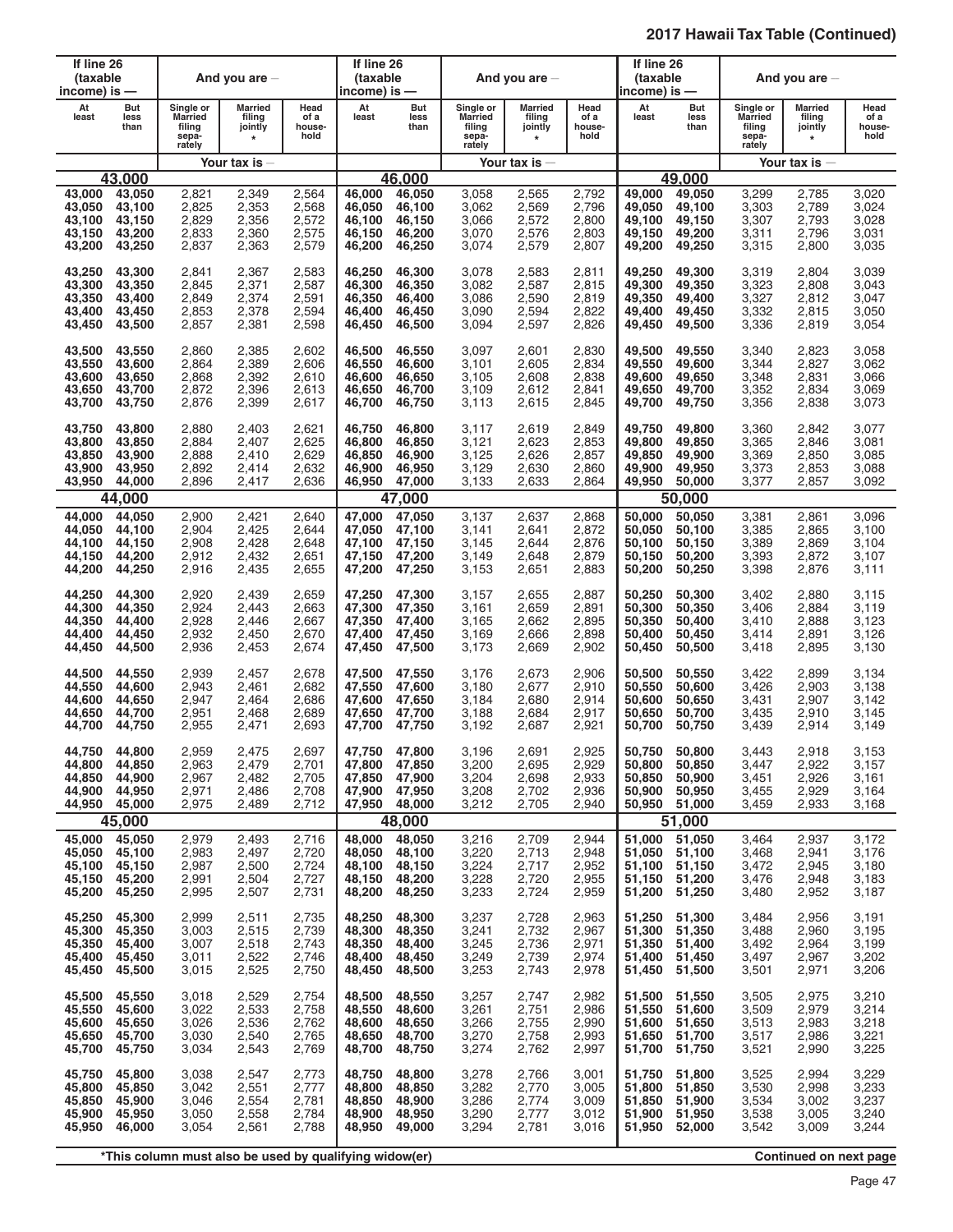| If line 26<br>(taxable<br>income) is $-$ |                     |                                                          | And you are $-$                                |                                | If line 26<br>(taxable<br>income) is — |                     |                                                          | And you are $-$                                |                                | If line 26<br>(taxable<br>income) is — |                     |                                                          | And you are $-$                                |                                |
|------------------------------------------|---------------------|----------------------------------------------------------|------------------------------------------------|--------------------------------|----------------------------------------|---------------------|----------------------------------------------------------|------------------------------------------------|--------------------------------|----------------------------------------|---------------------|----------------------------------------------------------|------------------------------------------------|--------------------------------|
| At<br>least                              | But<br>less<br>than | Single or<br><b>Married</b><br>filing<br>sepa-<br>rately | <b>Married</b><br>filing<br>jointly<br>$\star$ | Head<br>of a<br>house-<br>hold | At<br>least                            | But<br>less<br>than | Single or<br><b>Married</b><br>filing<br>sepa-<br>rately | <b>Married</b><br>filing<br>jointly<br>$\star$ | Head<br>of a<br>house-<br>hold | At<br>least                            | But<br>less<br>than | Single or<br><b>Married</b><br>filing<br>sepa-<br>rately | <b>Married</b><br>filing<br>jointly<br>$\star$ | Head<br>of a<br>house-<br>hold |
|                                          |                     |                                                          | Your tax is                                    |                                |                                        |                     |                                                          | Your tax is $-$                                |                                |                                        |                     |                                                          | Your tax is $-$                                |                                |
|                                          | 52.000              |                                                          |                                                |                                |                                        | 55.000              |                                                          |                                                |                                |                                        | 58.000              |                                                          |                                                |                                |
| 52,000                                   | 52,050              | 3,546                                                    | 3,013                                          | 3,248                          | 55,000                                 | 55,050              | 3,794                                                    | 3,241                                          | 3,479                          | 58,000                                 | 58,050              | 4.041                                                    | 3,469                                          | 3,716                          |
| 52,050                                   | 52,100              | 3,550                                                    | 3,017                                          | 3,252                          | 55,050                                 | 55,100              | 3,798                                                    | 3,245                                          | 3,483                          | 58.050                                 | 58.100              | 4,045                                                    | 3,473                                          | 3,720                          |
| 52,100                                   | 52,150              | 3,554                                                    | 3,021                                          | 3,256                          | 55,100                                 | 55,150              | 3,802                                                    | 3,249                                          | 3,487                          | 58,100                                 | 58,150              | 4,049                                                    | 3,477                                          | 3,724                          |
| 52,150                                   | 52,200              | 3,558                                                    | 3,024                                          | 3,259                          | 55,150                                 | 55,200              | 3,806                                                    | 3,252                                          | 3,491                          | 58,150                                 | 58,200              | 4,053                                                    | 3,480                                          | 3,728                          |
| 52,200                                   | 52,250              | 3,563                                                    | 3,028                                          | 3,263                          | 55,200                                 | 55,250              | 3,810                                                    | 3,256                                          | 3,495                          | 58,200                                 | 58,250              | 4,058                                                    | 3,484                                          | 3,732                          |
| 52,250                                   | 52,300              | 3,567                                                    | 3,032                                          | 3,267                          | 55,250                                 | 55,300              | 3,814                                                    | 3,260                                          | 3,499                          | 58,250                                 | 58,300              | 4,062                                                    | 3,488                                          | 3,736                          |
| 52,300                                   | 52,350              | 3,571                                                    | 3,036                                          | 3,271                          | 55,300                                 | 55,350              | 3,818                                                    | 3,264                                          | 3,503                          | 58,300                                 | 58,350              | 4,066                                                    | 3,492                                          | 3,740                          |
| 52,350                                   | 52,400              | 3,575                                                    | 3,040                                          | 3,275                          | 55,350                                 | 55,400              | 3,822                                                    | 3,268                                          | 3,507                          | 58,350                                 | 58,400              | 4,070                                                    | 3,496                                          | 3,744                          |
| 52,400                                   | 52,450              | 3,579                                                    | 3,043                                          | 3,278                          | 55,400                                 | 55,450              | 3,827                                                    | 3,271                                          | 3,511                          | 58,400                                 | 58,450              | 4,074                                                    | 3,499                                          | 3,748                          |
| 52,450                                   | 52,500              | 3,583                                                    | 3,047                                          | 3,282                          | 55,450                                 | 55,500              | 3,831                                                    | 3,275                                          | 3,515                          | 58,450                                 | 58,500              | 4,078                                                    | 3,503                                          | 3,752                          |
| 52,500                                   | 52,550              | 3,587                                                    | 3,051                                          | 3,286                          | 55,500                                 | 55,550              | 3,835                                                    | 3,279                                          | 3,518                          | 58,500                                 | 58,550              | 4,082                                                    | 3,507                                          | 3,755                          |
| 52,550                                   | 52,600              | 3,591                                                    | 3,055                                          | 3,290                          | 55,550                                 | 55,600              | 3,839                                                    | 3,283                                          | 3,522                          | 58.550                                 | 58,600              | 4,086                                                    | 3,511                                          | 3,759                          |
| 52,600                                   | 52,650              | 3,596                                                    | 3,059                                          | 3,294                          | 55,600                                 | 55,650              | 3,843                                                    | 3,287                                          | 3,526                          | 58,600                                 | 58,650              | 4,091                                                    | 3,515                                          | 3,763                          |
| 52,650                                   | 52,700              | 3,600                                                    | 3,062                                          | 3,297                          | 55,650                                 | 55,700              | 3,847                                                    | 3,290                                          | 3,530                          | 58.650                                 | 58.700              | 4,095                                                    | 3,518                                          | 3,767                          |
| 52,700                                   | 52,750              | 3,604                                                    | 3,066                                          | 3,301                          | 55,700                                 | 55,750              | 3,851                                                    | 3,294                                          | 3,534                          | 58,700                                 | 58,750              | 4,099                                                    | 3,522                                          | 3,771                          |
| 52,750                                   | 52,800              | 3,608                                                    | 3,070                                          | 3,305                          | 55,750                                 | 55,800              | 3,855                                                    | 3,298                                          | 3,538                          | 58.750                                 | 58,800              | 4,103                                                    | 3,526                                          | 3,775                          |
| 52,800                                   | 52,850              | 3,612                                                    | 3,074                                          | 3,309                          | 55,800                                 | 55,850              | 3,860                                                    | 3,302                                          | 3,542                          | 58,800                                 | 58,850              | 4,107                                                    | 3,530                                          | 3,779                          |
| 52.850                                   | 52,900              | 3,616                                                    | 3,078                                          | 3,313                          | 55,850                                 | 55,900              | 3,864                                                    | 3,306                                          | 3,546                          | 58,850                                 | 58,900              | 4,111                                                    | 3,534                                          | 3,783                          |
| 52,900                                   | 52,950              | 3,620                                                    | 3,081                                          | 3,316                          | 55,900                                 | 55,950              | 3,868                                                    | 3,309                                          | 3,550                          | 58,900                                 | 58,950              | 4,115                                                    | 3,537                                          | 3,787                          |
| 52,950                                   | 53,000              | 3,624                                                    | 3,085                                          | 3,320                          | 55,950                                 | 56,000              | 3,872                                                    | 3,313                                          | 3,554                          | 58,950                                 | 59,000              | 4,119                                                    | 3,541                                          | 3,791                          |
|                                          | 53,000              |                                                          |                                                |                                |                                        | 56,000              |                                                          |                                                |                                |                                        | 59,000              |                                                          |                                                |                                |
| 53,000                                   | 53,050              | 3,629                                                    | 3,089                                          | 3,324                          | 56,000                                 | 56,050              | 3,876                                                    | 3,317                                          | 3,558                          | 59,000                                 | 59,050              | 4,124                                                    | 3,545                                          | 3,795                          |
| 53,050                                   | 53,100              | 3,633                                                    | 3,093                                          | 3,328                          | 56,050                                 | 56,100              | 3,880                                                    | 3,321                                          | 3,562                          | 59.050                                 | 59,100              | 4,128                                                    | 3,549                                          | 3,799                          |
| 53,100                                   | 53,150              | 3,637                                                    | 3,097                                          | 3,332                          | 56,100                                 | 56,150              | 3,884                                                    | 3,325                                          | 3,566                          | 59,100                                 | 59,150              | 4,132                                                    | 3,553                                          | 3,803                          |
| 53,150                                   | 53,200              | 3,641                                                    | 3,100                                          | 3,335                          | 56,150                                 | 56,200              | 3,888                                                    | 3,328                                          | 3,570                          | 59,150                                 | 59,200              | 4,136                                                    | 3,556                                          | 3,807                          |
| 53,200                                   | 53,250              | 3,645                                                    | 3,104                                          | 3,339                          | 56,200                                 | 56,250              | 3,893                                                    | 3,332                                          | 3,574                          | 59,200                                 | 59,250              | 4,140                                                    | 3,560                                          | 3,811                          |
| 53,250                                   | 53,300              | 3,649                                                    | 3,108                                          | 3,343                          | 56,250                                 | 56,300              | 3,897                                                    | 3,336                                          | 3,578                          | 59,250                                 | 59,300              | 4,144                                                    | 3,564                                          | 3,815                          |
| 53,300                                   | 53,350              | 3,653                                                    | 3,112                                          | 3,347                          | 56,300                                 | 56,350              | 3,901                                                    | 3,340                                          | 3,582                          | 59,300                                 | 59,350              | 4,148                                                    | 3,568                                          | 3,819                          |
| 53,350                                   | 53,400              | 3,657                                                    | 3,116                                          | 3,351                          | 56,350                                 | 56,400              | 3,905                                                    | 3,344                                          | 3,586                          | 59,350                                 | 59,400              | 4,152                                                    | 3,572                                          | 3,823                          |
| 53,400                                   | 53,450              | 3,662                                                    | 3,119                                          | 3,354                          | 56,400                                 | 56,450              | 3,909                                                    | 3,347                                          | 3,590                          | 59,400                                 | 59,450              | 4,157                                                    | 3,575                                          | 3,827                          |
| 53,450                                   | 53,500              | 3,666                                                    | 3,123                                          | 3,358                          | 56,450                                 | 56,500              | 3,913                                                    | 3,351                                          | 3,594                          | 59,450                                 | 59,500              | 4,161                                                    | 3,579                                          | 3,831                          |
| 53,500                                   | 53,550              | 3,670                                                    | 3,127                                          | 3,362                          | 56,500                                 | 56,550              | 3,917                                                    | 3,355                                          | 3,597                          | 59,500                                 | 59,550              | 4,165                                                    | 3,583                                          | 3,834                          |
| 53,550                                   | 53,600              | 3,674                                                    | 3,131                                          | 3,366                          | 56,550                                 | 56,600              | 3,921                                                    | 3,359                                          | 3,601                          | 59.550                                 | 59,600              | 4,169                                                    | 3,587                                          | 3,838                          |
| 53,600                                   | 53,650              | 3,678                                                    | 3,135                                          | 3,370                          | 56,600                                 | 56,650              | 3,926                                                    | 3,363                                          | 3,605                          | 59,600                                 | 59,650              | 4,173                                                    | 3,591                                          | 3,842                          |
| 53,650                                   | 53,700              | 3,682                                                    | 3,138                                          | 3,373                          | 56,650                                 | 56,700              | 3,930                                                    | 3,366                                          | 3,609                          | 59,650                                 | 59,700              | 4,177                                                    | 3,594                                          | 3,846                          |
| 53,700                                   | 53,750              | 3,686                                                    | 3,142                                          | 3,377                          | 56,700                                 | 56,750              | 3,934                                                    | 3,370                                          | 3,613                          | 59,700                                 | 59,750              | 4,181                                                    | 3,598                                          | 3,850                          |
| 53,750                                   | 53,800              | 3,690                                                    | 3,146                                          | 3,381                          | 56,750                                 | 56,800              | 3,938                                                    | 3,374                                          | 3,617                          | 59,750                                 | 59,800              | 4,185                                                    | 3,602                                          | 3,854                          |
| 53,800                                   | 53,850              | 3,695                                                    | 3,150                                          | 3,385                          | 56,800                                 | 56,850              | 3,942                                                    | 3,378                                          | 3,621                          | 59,800                                 | 59,850              | 4,190                                                    | 3,606                                          | 3,858                          |
| 53,850                                   | 53,900              | 3,699                                                    | 3,154                                          | 3,389                          | 56,850                                 | 56,900              | 3,946                                                    | 3,382                                          | 3,625                          | 59,850                                 | 59,900              | 4,194                                                    | 3,610                                          | 3,862                          |
| 53,900                                   | 53,950              | 3,703                                                    | 3,157                                          | 3,392                          | 56,900                                 | 56,950              | 3,950                                                    | 3,385                                          | 3,629                          | 59,900                                 | 59,950              | 4,198                                                    | 3,613                                          | 3,866                          |
| 53,950                                   | 54,000              | 3,707                                                    | 3,161                                          | 3,396                          | 56,950                                 | 57,000              | 3,954                                                    | 3,389                                          | 3,633                          | 59,950                                 | 60,000              | 4,202                                                    | 3,617                                          | 3,870                          |
|                                          | 54,000              |                                                          |                                                |                                |                                        | 57,000              |                                                          |                                                |                                |                                        | 60,000              |                                                          |                                                |                                |
| 54,000                                   | 54,050              | 3,711                                                    | 3,165                                          | 3,400                          | 57,000                                 | 57,050              | 3,959                                                    | 3,393                                          | 3,637                          | 60.000                                 | 60,050              | 4,206                                                    | 3,621                                          | 3,874                          |
| 54,050                                   | 54,100              | 3,715                                                    | 3,169                                          | 3,404                          | 57,050                                 | 57,100              | 3,963                                                    | 3,397                                          | 3,641                          | 60,050                                 | 60,100              | 4,210                                                    | 3,625                                          | 3,878                          |
| 54,100                                   | 54,150              | 3,719                                                    | 3,173                                          | 3,408                          | 57,100                                 | 57,150              | 3,967                                                    | 3,401                                          | 3,645                          | 60.100                                 | 60,150              | 4,214                                                    | 3,629                                          | 3,882                          |
| 54,150                                   | 54,200              | 3,723                                                    | 3,176                                          | 3,412                          | 57,150                                 | 57,200              | 3,971                                                    | 3,404                                          | 3,649                          | 60,150                                 | 60,200              | 4,218                                                    | 3,632                                          | 3,886                          |
| 54,200                                   | 54,250              | 3,728                                                    | 3,180                                          | 3,416                          | 57,200                                 | 57,250              | 3,975                                                    | 3,408                                          | 3,653                          | 60,200                                 | 60,250              | 4,223                                                    | 3,636                                          | 3,890                          |
| 54,250                                   | 54,300              | 3,732                                                    | 3,184                                          | 3,420                          | 57,250                                 | 57,300              | 3,979                                                    | 3,412                                          | 3,657                          | 60,250                                 | 60,300              | 4,227                                                    | 3,640                                          | 3,894                          |
| 54,300                                   | 54,350              | 3,736                                                    | 3,188                                          | 3,424                          | 57,300                                 | 57,350              | 3,983                                                    | 3,416                                          | 3,661                          | 60,300                                 | 60,350              | 4,231                                                    | 3,644                                          | 3,898                          |
| 54,350                                   | 54,400              | 3,740                                                    | 3,192                                          | 3,428                          | 57,350                                 | 57,400              | 3,987                                                    | 3,420                                          | 3,665                          | 60,350                                 | 60,400              | 4,235                                                    | 3,648                                          | 3,902                          |
| 54,400                                   | 54,450              | 3,744                                                    | 3,195                                          | 3,432                          | 57,400                                 | 57,450              | 3,992                                                    | 3,423                                          | 3,669                          | 60,400                                 | 60,450              | 4,239                                                    | 3,651                                          | 3,906                          |
| 54,450                                   | 54,500              | 3,748                                                    | 3,199                                          | 3,436                          | 57,450                                 | 57,500              | 3,996                                                    | 3,427                                          | 3,673                          | 60,450                                 | 60,500              | 4,243                                                    | 3,655                                          | 3,910                          |
| 54,500                                   | 54,550              | 3,752                                                    | 3,203                                          | 3,439                          | 57,500                                 | 57,550              | 4,000                                                    | 3,431                                          | 3,676                          | 60,500                                 | 60,550              | 4,247                                                    | 3,659                                          | 3,913                          |
| 54,550                                   | 54,600              | 3,756                                                    | 3,207                                          | 3,443                          | 57,550                                 | 57,600              | 4,004                                                    | 3,435                                          | 3,680                          | 60,550                                 | 60,600              | 4,251                                                    | 3,663                                          | 3,917                          |
| 54,600                                   | 54,650              | 3,761                                                    | 3,211                                          | 3,447                          | 57,600                                 | 57,650              | 4,008                                                    | 3,439                                          | 3,684                          | 60,600                                 | 60,650              | 4,256                                                    | 3,667                                          | 3,921                          |
| 54,650                                   | 54,700              | 3,765                                                    | 3,214                                          | 3,451                          | 57,650                                 | 57,700              | 4,012                                                    | 3,442                                          | 3,688                          | 60,650                                 | 60,700              | 4,260                                                    | 3,670                                          | 3,925                          |
| 54,700                                   | 54,750              | 3,769                                                    | 3,218                                          | 3,455                          | 57,700                                 | 57,750              | 4,016                                                    | 3,446                                          | 3,692                          | 60,700                                 | 60,750              | 4,264                                                    | 3,674                                          | 3,929                          |
| 54,750                                   | 54,800              | 3,773                                                    | 3,222                                          | 3,459                          | 57,750                                 | 57,800              | 4,020                                                    | 3,450                                          | 3,696                          | 60,750                                 | 60,800              | 4,268                                                    | 3,678                                          | 3,933                          |
| 54,800                                   | 54,850              | 3,777                                                    | 3,226                                          | 3,463                          | 57,800                                 | 57,850              | 4,025                                                    | 3,454                                          | 3,700                          | 60,800                                 | 60,850              | 4,272                                                    | 3,682                                          | 3,937                          |
| 54,850                                   | 54,900              | 3,781                                                    | 3,230                                          | 3,467                          | 57,850                                 | 57,900              | 4,029                                                    | 3,458                                          | 3,704                          | 60,850                                 | 60,900              | 4,276                                                    | 3,686                                          | 3,941                          |
| 54,900                                   | 54,950              | 3,785                                                    | 3,233                                          | 3,471                          | 57,900                                 | 57,950              | 4,033                                                    | 3,461                                          | 3,708                          | 60,900                                 | 60,950              | 4,280                                                    | 3,689                                          | 3,945                          |
| 54,950                                   | 55,000              | 3,789                                                    | 3,237                                          | 3,475                          | 57,950                                 | 58,000              | 4,037                                                    | 3,465                                          | 3,712                          | 60,950                                 | 61,000              | 4,284                                                    | 3,693                                          | 3,949                          |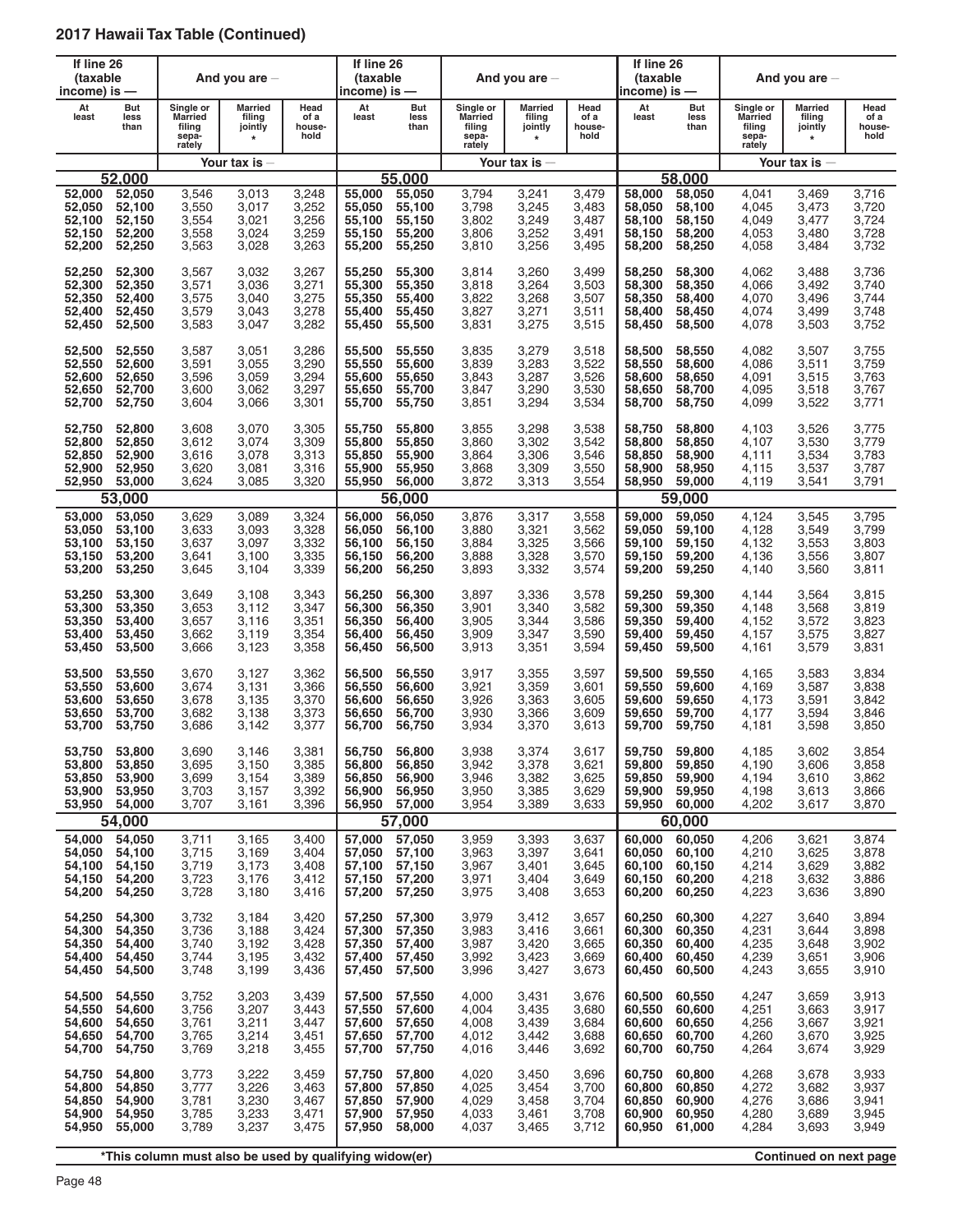| If line 26<br>(taxable<br>income) is —                |                                      |                                                          | And you are $-$                                |                                           | If line 26<br>(taxable<br>income) is — |                                                       |                                                   | And you are $-$                                |                                           | If line 26<br>(taxable<br>income) is —         |                                                |                                                          | And you are $-$                                |                                           |
|-------------------------------------------------------|--------------------------------------|----------------------------------------------------------|------------------------------------------------|-------------------------------------------|----------------------------------------|-------------------------------------------------------|---------------------------------------------------|------------------------------------------------|-------------------------------------------|------------------------------------------------|------------------------------------------------|----------------------------------------------------------|------------------------------------------------|-------------------------------------------|
| At<br>least                                           | But<br>less<br>than                  | Single or<br><b>Married</b><br>filing<br>sepa-<br>rately | <b>Married</b><br>filing<br>jointly<br>$\star$ | Head<br>of a<br>house-<br>hold            | At<br>least                            | But<br>less<br>than                                   | Single or<br>Married<br>filing<br>sepa-<br>rately | <b>Married</b><br>filing<br>jointly<br>$\star$ | Head<br>of a<br>house-<br>hold            | At<br>least                                    | But<br>less<br>than                            | Single or<br><b>Married</b><br>filing<br>sepa-<br>rately | <b>Married</b><br>filing<br>jointly<br>$\star$ | Head<br>of a<br>house-<br>hold            |
|                                                       |                                      |                                                          | Your tax is $-$                                |                                           |                                        |                                                       |                                                   | Your tax is $-$                                |                                           |                                                |                                                |                                                          | Your tax is $-$                                |                                           |
|                                                       | 61.000                               |                                                          |                                                |                                           |                                        | 64.000                                                |                                                   |                                                |                                           |                                                | 67.000                                         |                                                          |                                                |                                           |
| 61,000                                                | 61,050                               | 4,289                                                    | 3,697                                          | 3,953                                     | 64,000                                 | 64,050                                                | 4,536                                             | 3,925                                          | 4,190                                     | 67,000                                         | 67,050                                         | 4,784                                                    | 4,153                                          | 4,427                                     |
| 61,050                                                | 61,100                               | 4,293                                                    | 3,701                                          | 3,957                                     | 64,050                                 | 64,100                                                | 4,540                                             | 3,929                                          | 4,194                                     | 67,050                                         | 67,100                                         | 4,788                                                    | 4,157                                          | 4,431                                     |
| 61,100                                                | 61,150                               | 4,297                                                    | 3,705                                          | 3,961                                     | 64,100                                 | 64,150                                                | 4,544                                             | 3,933                                          | 4,198                                     | 67,100                                         | 67,150                                         | 4,792                                                    | 4,161                                          | 4,435                                     |
| 61,150                                                | 61.200                               | 4,301                                                    | 3,708                                          | 3,965                                     | 64,150                                 | 64,200                                                | 4,548                                             | 3,936                                          | 4,202                                     | 67.150                                         | 67,200                                         | 4,796                                                    | 4,164                                          | 4,439                                     |
| 61,200                                                | 61,250                               | 4,305                                                    | 3,712                                          | 3,969                                     | 64,200                                 | 64,250                                                | 4,553                                             | 3,940                                          | 4,206                                     | 67,200                                         | 67,250                                         | 4,800                                                    | 4,168                                          | 4,443                                     |
| 61,250                                                | 61,300                               | 4,309                                                    | 3,716                                          | 3,973                                     | 64,250                                 | 64,300                                                | 4,557                                             | 3,944                                          | 4,210                                     | 67,250                                         | 67,300                                         | 4,804                                                    | 4,172                                          | 4,447                                     |
| 61,300                                                | 61,350                               | 4,313                                                    | 3,720                                          | 3,977                                     | 64,300                                 | 64,350                                                | 4,561                                             | 3,948                                          | 4,214                                     | 67,300                                         | 67,350                                         | 4,808                                                    | 4,176                                          | 4,451                                     |
| 61,350                                                | 61,400                               | 4,317                                                    | 3,724                                          | 3,981                                     | 64,350                                 | 64,400                                                | 4,565                                             | 3,952                                          | 4,218                                     | 67,350                                         | 67,400                                         | 4,812                                                    | 4,180                                          | 4,455                                     |
| 61,400                                                | 61,450                               | 4,322                                                    | 3,727                                          | 3,985                                     | 64,400                                 | 64,450                                                | 4,569                                             | 3,955                                          | 4,222                                     | 67,400                                         | 67,450                                         | 4,817                                                    | 4,183                                          | 4,459                                     |
| 61,450                                                | 61,500                               | 4,326                                                    | 3,731                                          | 3,989                                     | 64,450                                 | 64,500                                                | 4,573                                             | 3,959                                          | 4,226                                     | 67,450                                         | 67,500                                         | 4,821                                                    | 4,187                                          | 4,463                                     |
| 61,500                                                | 61,550                               | 4,330                                                    | 3,735                                          | 3,992                                     | 64,500                                 | 64,550                                                | 4,577                                             | 3,963                                          | 4,229                                     | 67,500                                         | 67,550                                         | 4,825                                                    | 4,191                                          | 4,466                                     |
| 61,550                                                | 61,600                               | 4,334                                                    | 3,739                                          | 3,996                                     | 64.550                                 | 64,600                                                | 4,581                                             | 3,967                                          | 4,233                                     | 67,550                                         | 67,600                                         | 4,829                                                    | 4,195                                          | 4,470                                     |
| 61,600                                                | 61,650                               | 4,338                                                    | 3,743                                          | 4,000                                     | 64,600                                 | 64,650                                                | 4,586                                             | 3,971                                          | 4,237                                     | 67,600                                         | 67,650                                         | 4,833                                                    | 4,199                                          | 4,474                                     |
| 61,650                                                | 61,700                               | 4,342                                                    | 3,746                                          | 4,004                                     | 64,650                                 | 64,700                                                | 4,590                                             | 3,974                                          | 4,241                                     | 67,650                                         | 67,700                                         | 4,837                                                    | 4,202                                          | 4,478                                     |
| 61,700                                                | 61,750                               | 4,346                                                    | 3,750                                          | 4,008                                     | 64,700                                 | 64,750                                                | 4,594                                             | 3,978                                          | 4,245                                     | 67,700                                         | 67,750                                         | 4,841                                                    | 4,206                                          | 4,482                                     |
| 61,750                                                | 61,800                               | 4,350                                                    | 3,754                                          | 4,012                                     | 64,750                                 | 64,800                                                | 4,598                                             | 3,982                                          | 4,249                                     | 67,750                                         | 67,800                                         | 4,845                                                    | 4,210                                          | 4,486                                     |
| 61,800                                                | 61,850                               | 4,355                                                    | 3,758                                          | 4,016                                     | 64,800                                 | 64,850                                                | 4,602                                             | 3,986                                          | 4,253                                     | 67,800                                         | 67,850                                         | 4,850                                                    | 4,214                                          | 4,490                                     |
| 61.850                                                | 61,900                               | 4,359                                                    | 3,762                                          | 4,020                                     | 64,850                                 | 64,900                                                | 4,606                                             | 3,990                                          | 4,257                                     | 67,850                                         | 67,900                                         | 4,854                                                    | 4,218                                          | 4,494                                     |
| 61,900                                                | 61,950                               | 4,363                                                    | 3,765                                          | 4,024                                     | 64,900                                 | 64,950                                                | 4,610                                             | 3,993                                          | 4,261                                     | 67,900                                         | 67,950                                         | 4,858                                                    | 4,221                                          | 4,498                                     |
| 61.950                                                | 62,000                               | 4,367                                                    | 3,769                                          | 4,028                                     | 64,950                                 | 65,000                                                | 4,614                                             | 3,997                                          | 4,265                                     | 67,950                                         | 68,000                                         | 4,862                                                    | 4,225                                          | 4,502                                     |
|                                                       | 62,000                               |                                                          |                                                |                                           |                                        | 65,000                                                |                                                   |                                                |                                           |                                                | 68,000                                         |                                                          |                                                |                                           |
| 62,000                                                | 62,050                               | 4,371                                                    | 3,773                                          | 4,032                                     | 65,000                                 | 65,050                                                | 4,619                                             | 4,001                                          | 4,269                                     | 68,000                                         | 68,050                                         | 4,866                                                    | 4,229                                          | 4,506                                     |
| 62,050                                                | 62,100                               | 4,375                                                    | 3,777                                          | 4,036                                     | 65,050                                 | 65,100                                                | 4,623                                             | 4,005                                          | 4,273                                     | 68,050                                         | 68,100                                         | 4,870                                                    | 4,233                                          | 4,510                                     |
| 62,100                                                | 62,150                               | 4,379                                                    | 3,781                                          | 4,040                                     | 65,100                                 | 65,150                                                | 4,627                                             | 4,009                                          | 4,277                                     | 68,100                                         | 68,150                                         | 4,874                                                    | 4,237                                          | 4,514                                     |
| 62,150                                                | 62,200                               | 4,383                                                    | 3,784                                          | 4,044                                     | 65,150                                 | 65,200                                                | 4,631                                             | 4,012                                          | 4,281                                     | 68.150                                         | 68,200                                         | 4,878                                                    | 4,240                                          | 4,518                                     |
| 62,200                                                | 62,250                               | 4,388                                                    | 3,788                                          | 4,048                                     | 65,200                                 | 65,250                                                | 4,635                                             | 4,016                                          | 4,285                                     | 68,200                                         | 68,250                                         | 4,883                                                    | 4,244                                          | 4,522                                     |
| 62,250                                                | 62,300                               | 4,392                                                    | 3,792                                          | 4,052                                     | 65,250                                 | 65,300                                                | 4,639                                             | 4,020                                          | 4,289                                     | 68,250                                         | 68,300                                         | 4,887                                                    | 4,248                                          | 4,526                                     |
| 62,300                                                | 62,350                               | 4,396                                                    | 3,796                                          | 4,056                                     | 65,300                                 | 65,350                                                | 4,643                                             | 4,024                                          | 4,293                                     | 68,300                                         | 68,350                                         | 4,891                                                    | 4,252                                          | 4,530                                     |
| 62,350                                                | 62,400                               | 4,400                                                    | 3,800                                          | 4,060                                     | 65,350                                 | 65,400                                                | 4,647                                             | 4,028                                          | 4,297                                     | 68,350                                         | 68,400                                         | 4,895                                                    | 4,256                                          | 4,534                                     |
| 62,400                                                | 62,450                               | 4,404                                                    | 3,803                                          | 4,064                                     | 65,400                                 | 65,450                                                | 4,652                                             | 4,031                                          | 4,301                                     | 68,400                                         | 68,450                                         | 4,899                                                    | 4,259                                          | 4,538                                     |
| 62,450                                                | 62,500                               | 4,408                                                    | 3,807                                          | 4,068                                     | 65,450                                 | 65,500                                                | 4,656                                             | 4,035                                          | 4,305                                     | 68,450                                         | 68,500                                         | 4,903                                                    | 4,263                                          | 4,542                                     |
| 62,500                                                | 62,550                               | 4,412                                                    | 3,811                                          | 4,071                                     | 65,500                                 | 65,550                                                | 4,660                                             | 4,039                                          | 4,308                                     | 68,500                                         | 68,550                                         | 4,907                                                    | 4,267                                          | 4,545                                     |
| 62,550                                                | 62,600                               | 4,416                                                    | 3,815                                          | 4,075                                     | 65,550                                 | 65,600                                                | 4,664                                             | 4,043                                          | 4,312                                     | 68.550                                         | 68,600                                         | 4,911                                                    | 4,271                                          | 4,549                                     |
| 62,600                                                | 62,650                               | 4,421                                                    | 3,819                                          | 4,079                                     | 65,600                                 | 65,650                                                | 4,668                                             | 4,047                                          | 4,316                                     | 68,600                                         | 68,650                                         | 4,916                                                    | 4,275                                          | 4,553                                     |
| 62,650                                                | 62,700                               | 4,425                                                    | 3,822                                          | 4,083                                     | 65,650                                 | 65,700                                                | 4,672                                             | 4,050                                          | 4,320                                     | 68,650                                         | 68,700                                         | 4,920                                                    | 4,278                                          | 4,557                                     |
| 62,700                                                | 62,750                               | 4,429                                                    | 3,826                                          | 4,087                                     | 65.700                                 | 65,750                                                | 4,676                                             | 4,054                                          | 4,324                                     | 68,700                                         | 68,750                                         | 4,924                                                    | 4,282                                          | 4,561                                     |
| 62,750<br>62,800<br>62,850<br>62,900<br>62,950 63,000 | 62,800<br>62,850<br>62,900<br>62,950 | 4,433<br>4,437<br>4,441<br>4,445<br>4,449                | 3,830<br>3,834<br>3,838<br>3,841<br>3,845      | 4,091<br>4,095<br>4,099<br>4,103<br>4,107 | 65,800<br>65,850<br>65,900<br>65,950   | 65,750 65,800<br>65,850<br>65,900<br>65,950<br>66,000 | 4,680<br>4,685<br>4,689<br>4,693<br>4,697         | 4,058<br>4,062<br>4,066<br>4,069<br>4,073      | 4,328<br>4,332<br>4,336<br>4,340<br>4,344 | 68,750<br>68,800<br>68,850<br>68,900<br>68,950 | 68,800<br>68,850<br>68,900<br>68,950<br>69,000 | 4,928<br>4,932<br>4,936<br>4,940<br>4,944                | 4,286<br>4,290<br>4,294<br>4,297<br>4,301      | 4,565<br>4,569<br>4,573<br>4,577<br>4,581 |
| 63,000                                                | 63,000<br>63,050                     | 4,454                                                    | 3,849                                          | 4,111                                     | 66,000                                 | 66,000<br>66,050                                      | 4,701                                             |                                                | 4,348                                     | 69.000                                         | 69,000<br>69,050                               |                                                          | 4,305                                          | 4,585                                     |
| 63,050<br>63,100<br>63,150<br>63,200                  | 63,100<br>63,150<br>63,200<br>63,250 | 4,458<br>4,462<br>4,466<br>4,470                         | 3,853<br>3,857<br>3,860<br>3,864               | 4,115<br>4,119<br>4,123<br>4,127          | 66,050<br>66,100<br>66,150<br>66,200   | 66,100<br>66,150<br>66,200<br>66,250                  | 4,705<br>4,709<br>4,713<br>4,718                  | 4,077<br>4,081<br>4,085<br>4,088<br>4,092      | 4,352<br>4,356<br>4,360<br>4,364          | 69,050<br>69,100<br>69,150<br>69,200           | 69,100<br>69,150<br>69,200<br>69,250           | 4,949<br>4,953<br>4,957<br>4,961<br>4,965                | 4,309<br>4,313<br>4,316<br>4,320               | 4,589<br>4,593<br>4,597<br>4,601          |
| 63,250                                                | 63,300                               | 4,474                                                    | 3,868                                          | 4,131                                     | 66,250                                 | 66,300                                                | 4,722                                             | 4,096                                          | 4,368                                     | 69,250                                         | 69,300                                         | 4,969                                                    | 4,324                                          | 4,605                                     |
| 63,300                                                | 63,350                               | 4,478                                                    | 3,872                                          | 4,135                                     | 66,300                                 | 66,350                                                | 4,726                                             | 4,100                                          | 4,372                                     | 69,300                                         | 69,350                                         | 4,973                                                    | 4,328                                          | 4,609                                     |
| 63,350                                                | 63,400                               | 4,482                                                    | 3,876                                          | 4,139                                     | 66,350                                 | 66,400                                                | 4,730                                             | 4,104                                          | 4,376                                     | 69,350                                         | 69,400                                         | 4,977                                                    | 4,332                                          | 4,613                                     |
| 63,400                                                | 63,450                               | 4,487                                                    | 3,879                                          | 4,143                                     | 66,400                                 | 66,450                                                | 4,734                                             | 4,107                                          | 4,380                                     | 69,400                                         | 69,450                                         | 4,982                                                    | 4,335                                          | 4,617                                     |
| 63,450                                                | 63,500                               | 4,491                                                    | 3,883                                          | 4,147                                     | 66,450                                 | 66,500                                                | 4,738                                             | 4,111                                          | 4,384                                     | 69,450                                         | 69,500                                         | 4,986                                                    | 4,339                                          | 4,621                                     |
| 63,500                                                | 63,550                               | 4,495                                                    | 3,887                                          | 4,150                                     | 66,500                                 | 66,550                                                | 4,742                                             | 4,115                                          | 4,387                                     | 69,500                                         | 69,550                                         | 4,990                                                    | 4,343                                          | 4,624                                     |
| 63,550                                                | 63,600                               | 4,499                                                    | 3,891                                          | 4,154                                     | 66,550                                 | 66,600                                                | 4,746                                             | 4,119                                          | 4,391                                     | 69,550                                         | 69,600                                         | 4,994                                                    | 4,347                                          | 4,628                                     |
| 63,600                                                | 63,650                               | 4,503                                                    | 3,895                                          | 4,158                                     | 66,600                                 | 66,650                                                | 4,751                                             | 4,123                                          | 4,395                                     | 69,600                                         | 69,650                                         | 4,998                                                    | 4,351                                          | 4,632                                     |
| 63,650                                                | 63,700                               | 4,507                                                    | 3,898                                          | 4,162                                     | 66,650                                 | 66,700                                                | 4,755                                             | 4,126                                          | 4,399                                     | 69,650                                         | 69,700                                         | 5,002                                                    | 4,354                                          | 4,636                                     |
| 63,700                                                | 63,750                               | 4,511                                                    | 3,902                                          | 4,166                                     | 66,700                                 | 66,750                                                | 4,759                                             | 4,130                                          | 4,403                                     | 69,700                                         | 69,750                                         | 5,006                                                    | 4,358                                          | 4,640                                     |
| 63,750                                                | 63,800                               | 4,515                                                    | 3,906                                          | 4,170                                     | 66,750                                 | 66,800                                                | 4,763                                             | 4,134                                          | 4,407                                     | 69,750                                         | 69,800                                         | 5,010                                                    | 4,362                                          | 4,644                                     |
| 63,800                                                | 63,850                               | 4,520                                                    | 3,910                                          | 4,174                                     | 66,800                                 | 66,850                                                | 4,767                                             | 4,138                                          | 4,411                                     | 69,800                                         | 69,850                                         | 5,015                                                    | 4,366                                          | 4,648                                     |
| 63,850                                                | 63,900                               | 4,524                                                    | 3,914                                          | 4,178                                     | 66,850                                 | 66,900                                                | 4,771                                             | 4,142                                          | 4,415                                     | 69,850                                         | 69,900                                         | 5,019                                                    | 4,370                                          | 4,652                                     |
| 63,900                                                | 63,950                               | 4,528                                                    | 3,917                                          | 4,182                                     | 66,900                                 | 66,950                                                | 4,775                                             | 4,145                                          | 4,419                                     | 69,900                                         | 69,950                                         | 5,023                                                    | 4,373                                          | 4,656                                     |
| 63,950                                                | 64,000                               | 4,532                                                    | 3,921                                          | 4,186                                     | 66,950                                 | 67,000                                                | 4,779                                             | 4,149                                          | 4,423                                     | 69,950                                         | 70,000                                         | 5,027                                                    | 4,377                                          | 4,660                                     |
|                                                       |                                      | *This column must also be used by qualifying widow(er)   |                                                |                                           |                                        |                                                       |                                                   |                                                |                                           |                                                |                                                |                                                          | Continued on next page                         |                                           |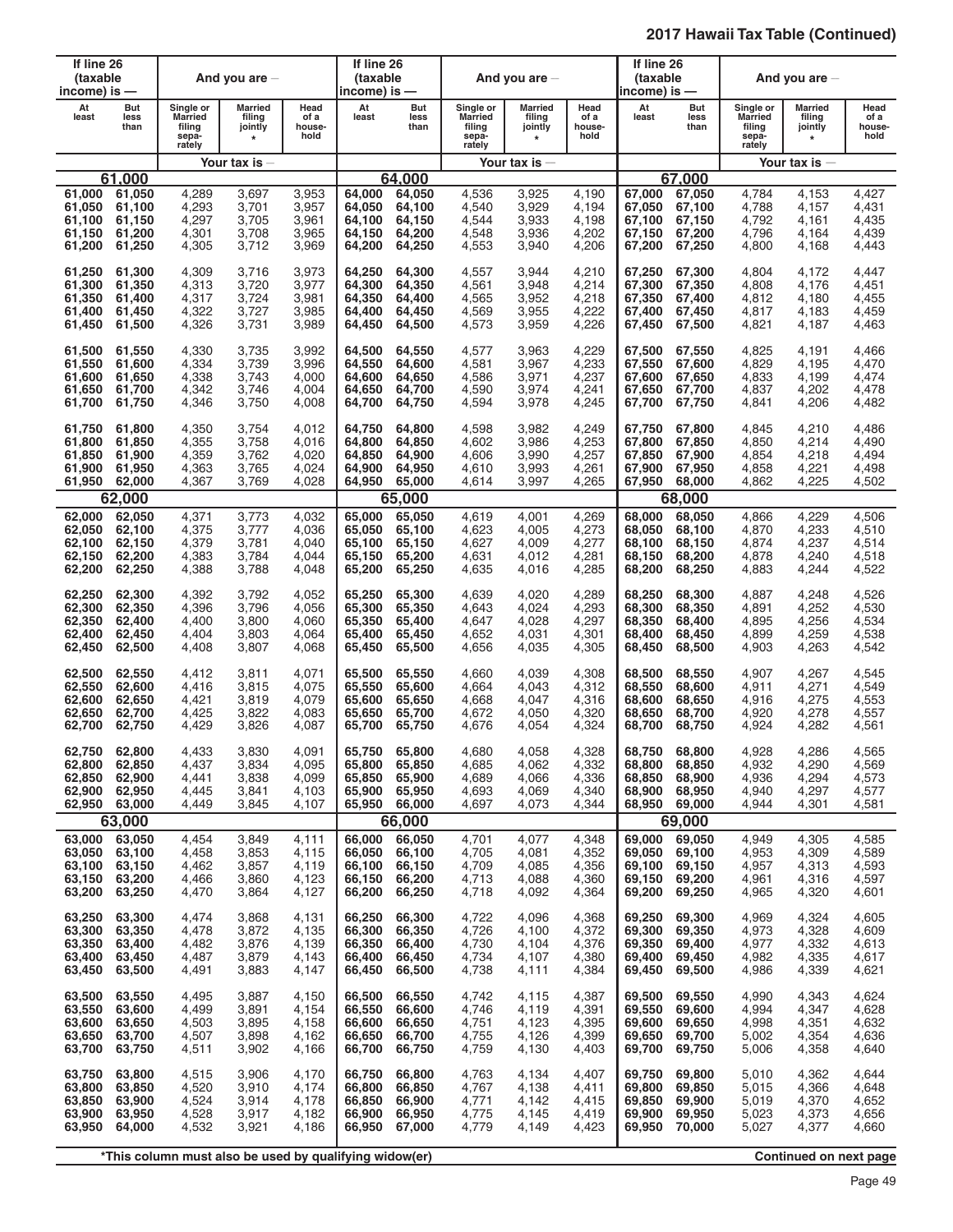| If line 26<br>(taxable<br>income) is $-$       |                                                |                                                          | And you are $-$                                |                                           | If line 26<br>(taxable<br>income) is — |                                                       |                                                          | And you are $-$                                |                                           | If line 26<br>(taxable<br>income) is —         |                                                |                                                          | And you are $-$                                |                                           |
|------------------------------------------------|------------------------------------------------|----------------------------------------------------------|------------------------------------------------|-------------------------------------------|----------------------------------------|-------------------------------------------------------|----------------------------------------------------------|------------------------------------------------|-------------------------------------------|------------------------------------------------|------------------------------------------------|----------------------------------------------------------|------------------------------------------------|-------------------------------------------|
| At<br>least                                    | But<br>less<br>than                            | Single or<br><b>Married</b><br>filing<br>sepa-<br>rately | <b>Married</b><br>filing<br>jointly<br>$\star$ | Head<br>of a<br>house-<br>hold            | At<br>least                            | But<br>less<br>than                                   | Single or<br><b>Married</b><br>filing<br>sepa-<br>rately | <b>Married</b><br>filing<br>jointly<br>$\star$ | Head<br>of a<br>house-<br>hold            | At<br>least                                    | But<br>less<br>than                            | Single or<br><b>Married</b><br>filing<br>sepa-<br>rately | <b>Married</b><br>filing<br>jointly<br>$\star$ | Head<br>of a<br>house-<br>hold            |
|                                                |                                                |                                                          | Your tax is                                    |                                           |                                        |                                                       |                                                          | Your tax is $-$                                |                                           |                                                |                                                |                                                          | Your tax is $-$                                |                                           |
|                                                | 70.000                                         |                                                          |                                                |                                           |                                        | 73.000                                                |                                                          |                                                |                                           |                                                | 76.000                                         |                                                          |                                                |                                           |
| 70,000                                         | 70,050                                         | 5,031                                                    | 4,381                                          | 4,664                                     | 73,000                                 | 73,050                                                | 5,279                                                    | 4,612                                          | 4,905                                     | 76,000                                         | 76,050                                         | 5,526                                                    | 4,849                                          | 5,152                                     |
| 70,050                                         | 70,100                                         | 5,035                                                    | 4,385                                          | 4,668                                     | 73,050                                 | 73,100                                                | 5,283                                                    | 4,616                                          | 4,909                                     | 76.050                                         | 76,100                                         | 5,530                                                    | 4,853                                          | 5,156                                     |
| 70,100                                         | 70,150                                         | 5,039                                                    | 4,389                                          | 4,672                                     | 73,100                                 | 73,150                                                | 5,287                                                    | 4,620                                          | 4,913                                     | 76.100                                         | 76,150                                         | 5,534                                                    | 4,857                                          | 5,160                                     |
| 70,150                                         | 70,200                                         | 5,043                                                    | 4,392                                          | 4,676                                     | 73,150                                 | 73,200                                                | 5,291                                                    | 4,624                                          | 4,917                                     | 76,150                                         | 76,200                                         | 5,538                                                    | 4,861                                          | 5.164                                     |
| 70,200                                         | 70,250                                         | 5,048                                                    | 4,396                                          | 4,680                                     | 73,200                                 | 73,250                                                | 5,295                                                    | 4,628                                          | 4,921                                     | 76,200                                         | 76,250                                         | 5,543                                                    | 4,865                                          | 5,169                                     |
| 70,250                                         | 70,300                                         | 5,052                                                    | 4,400                                          | 4,684                                     | 73,250                                 | 73,300                                                | 5,299                                                    | 4,632                                          | 4,925                                     | 76,250                                         | 76,300                                         | 5,547                                                    | 4,869                                          | 5,173                                     |
| 70,300                                         | 70,350                                         | 5,056                                                    | 4,404                                          | 4,688                                     | 73,300                                 | 73,350                                                | 5,303                                                    | 4,636                                          | 4,929                                     | 76,300                                         | 76,350                                         | 5,551                                                    | 4,873                                          | 5,177                                     |
| 70,350                                         | 70,400                                         | 5,060                                                    | 4,408                                          | 4,692                                     | 73,350                                 | 73,400                                                | 5,307                                                    | 4,640                                          | 4,933                                     | 76,350                                         | 76,400                                         | 5,555                                                    | 4,877                                          | 5.181                                     |
| 70,400                                         | 70,450                                         | 5,064                                                    | 4,411                                          | 4,696                                     | 73,400                                 | 73,450                                                | 5,312                                                    | 4,644                                          | 4,938                                     | 76,400                                         | 76,450                                         | 5,559                                                    | 4,881                                          | 5,185                                     |
| 70,450                                         | 70,500                                         | 5,068                                                    | 4,415                                          | 4,700                                     | 73,450                                 | 73,500                                                | 5,316                                                    | 4,648                                          | 4,942                                     | 76,450                                         | 76,500                                         | 5,563                                                    | 4,885                                          | 5,189                                     |
| 70,500                                         | 70,550                                         | 5,072                                                    | 4,419                                          | 4,703                                     | 73,500                                 | 73,550                                                | 5,320                                                    | 4,651                                          | 4,946                                     | 76,500                                         | 76,550                                         | 5,567                                                    | 4,888                                          | 5,193                                     |
| 70,550                                         | 70,600                                         | 5,076                                                    | 4,423                                          | 4,707                                     | 73,550                                 | 73,600                                                | 5,324                                                    | 4,655                                          | 4,950                                     | 76,550                                         | 76,600                                         | 5,571                                                    | 4,892                                          | 5.197                                     |
| 70,600                                         | 70,650                                         | 5,081                                                    | 4,427                                          | 4,711                                     | 73,600                                 | 73,650                                                | 5,328                                                    | 4,659                                          | 4,954                                     | 76,600                                         | 76,650                                         | 5,576                                                    | 4,896                                          | 5,202                                     |
| 70,650                                         | 70,700                                         | 5,085                                                    | 4,430                                          | 4,715                                     | 73,650                                 | 73,700                                                | 5,332                                                    | 4,663                                          | 4,958                                     | 76,650                                         | 76,700                                         | 5,580                                                    | 4,900                                          | 5,206                                     |
| 70,700                                         | 70,750                                         | 5,089                                                    | 4,434                                          | 4,719                                     | 73,700                                 | 73,750                                                | 5,336                                                    | 4,667                                          | 4,962                                     | 76,700                                         | 76,750                                         | 5,584                                                    | 4,904                                          | 5,210                                     |
| 70,750                                         | 70,800                                         | 5,093                                                    | 4,438                                          | 4,723                                     | 73,750                                 | 73,800                                                | 5,340                                                    | 4,671                                          | 4,966                                     | 76,750                                         | 76.800                                         | 5,588                                                    | 4,908                                          | 5,214                                     |
| 70,800                                         | 70,850                                         | 5,097                                                    | 4,442                                          | 4,727                                     | 73,800                                 | 73,850                                                | 5,345                                                    | 4,675                                          | 4,971                                     | 76,800                                         | 76,850                                         | 5,592                                                    | 4,912                                          | 5,218                                     |
| 70,850                                         | 70,900                                         | 5,101                                                    | 4,446                                          | 4,731                                     | 73,850                                 | 73,900                                                | 5,349                                                    | 4,679                                          | 4,975                                     | 76,850                                         | 76,900                                         | 5,596                                                    | 4,916                                          | 5,222                                     |
| 70,900                                         | 70,950                                         | 5.105                                                    | 4,449                                          | 4,735                                     | 73,900                                 | 73,950                                                | 5,353                                                    | 4,683                                          | 4,979                                     | 76,900                                         | 76,950                                         | 5,600                                                    | 4,920                                          | 5,226                                     |
| 70,950                                         | 71,000                                         | 5,109                                                    | 4,453                                          | 4,739                                     | 73,950                                 | 74,000                                                | 5,357                                                    | 4,687                                          | 4,983                                     | 76,950                                         | 77,000                                         | 5,604                                                    | 4,924                                          | 5,230                                     |
|                                                | 71,000                                         |                                                          |                                                |                                           |                                        | 74,000                                                |                                                          |                                                |                                           |                                                | 77,000                                         |                                                          |                                                |                                           |
| 71,000                                         | 71,050                                         | 5,114                                                    | 4,457                                          | 4,743                                     | 74,000                                 | 74,050                                                | 5,361                                                    | 4,691                                          | 4,987                                     | 77,000                                         | 77,050                                         | 5,609                                                    | 4,928                                          | 5,235                                     |
| 71,050                                         | 71,100                                         | 5,118                                                    | 4,461                                          | 4,747                                     | 74,050                                 | 74,100                                                | 5,365                                                    | 4,695                                          | 4,991                                     | 77,050                                         | 77,100                                         | 5,613                                                    | 4,932                                          | 5,239                                     |
| 71,100                                         | 71,150                                         | 5,122                                                    | 4,465                                          | 4,751                                     | 74,100                                 | 74,150                                                | 5,369                                                    | 4,699                                          | 4,995                                     | 77,100                                         | 77,150                                         | 5,617                                                    | 4,936                                          | 5,243                                     |
| 71,150                                         | 71,200                                         | 5,126                                                    | 4,468                                          | 4,755                                     | 74,150                                 | 74,200                                                | 5,373                                                    | 4,703                                          | 4,999                                     | 77,150                                         | 77,200                                         | 5,621                                                    | 4,940                                          | 5,247                                     |
| 71,200                                         | 71,250                                         | 5,130                                                    | 4,472                                          | 4,759                                     | 74,200                                 | 74,250                                                | 5,378                                                    | 4,707                                          | 5,004                                     | 77,200                                         | 77,250                                         | 5,625                                                    | 4,944                                          | 5,251                                     |
| 71,250                                         | 71,300                                         | 5,134                                                    | 4,476                                          | 4,763                                     | 74,250                                 | 74,300                                                | 5,382                                                    | 4,711                                          | 5,008                                     | 77,250                                         | 77,300                                         | 5,629                                                    | 4,948                                          | 5,255                                     |
| 71,300                                         | 71,350                                         | 5,138                                                    | 4,480                                          | 4,767                                     | 74,300                                 | 74,350                                                | 5,386                                                    | 4,715                                          | 5,012                                     | 77,300                                         | 77,350                                         | 5,633                                                    | 4,952                                          | 5,259                                     |
| 71,350                                         | 71,400                                         | 5,142                                                    | 4,484                                          | 4,771                                     | 74,350                                 | 74,400                                                | 5,390                                                    | 4,719                                          | 5,016                                     | 77,350                                         | 77,400                                         | 5,637                                                    | 4,956                                          | 5,263                                     |
| 71,400                                         | 71,450                                         | 5,147                                                    | 4,487                                          | 4,775                                     | 74,400                                 | 74,450                                                | 5,394                                                    | 4,723                                          | 5,020                                     | 77,400                                         | 77,450                                         | 5,642                                                    | 4,960                                          | 5,268                                     |
| 71,450                                         | 71,500                                         | 5,151                                                    | 4,491                                          | 4,779                                     | 74,450                                 | 74,500                                                | 5,398                                                    | 4,727                                          | 5,024                                     | 77,450                                         | 77,500                                         | 5,646                                                    | 4,964                                          | 5,272                                     |
| 71,500                                         | 71.550                                         | 5,155                                                    | 4,495                                          | 4,782                                     | 74,500                                 | 74,550                                                | 5,402                                                    | 4,730                                          | 5,028                                     | 77,500                                         | 77,550                                         | 5,650                                                    | 4,967                                          | 5,276                                     |
| 71,550                                         | 71,600                                         | 5,159                                                    | 4,499                                          | 4,786                                     | 74,550                                 | 74,600                                                | 5,406                                                    | 4,734                                          | 5,032                                     | 77,550                                         | 77,600                                         | 5,654                                                    | 4,971                                          | 5,280                                     |
| 71,600                                         | 71.650                                         | 5,163                                                    | 4,503                                          | 4,790                                     | 74,600                                 | 74,650                                                | 5,411                                                    | 4,738                                          | 5,037                                     | 77,600                                         | 77,650                                         | 5,658                                                    | 4,975                                          | 5,284                                     |
| 71,650                                         | 71,700                                         | 5,167                                                    | 4,506                                          | 4,794                                     | 74,650                                 | 74,700                                                | 5,415                                                    | 4,742                                          | 5,041                                     | 77,650                                         | 77,700                                         | 5,662                                                    | 4,979                                          | 5,288                                     |
| 71,700                                         | 71,750                                         | 5,171                                                    | 4,510                                          | 4,798                                     | 74,700                                 | 74,750                                                | 5,419                                                    | 4,746                                          | 5,045                                     | 77.700                                         | 77,750                                         | 5,666                                                    | 4,983                                          | 5,292                                     |
| 71,750<br>71,800<br>71,850<br>71,900<br>71,950 | 71,800<br>71,850<br>71,900<br>71,950<br>72,000 | 5,175<br>5,180<br>5,184<br>5,188<br>5,192                | 4,514<br>4,518<br>4,522<br>4,525<br>4,529      | 4,802<br>4,806<br>4,810<br>4,814<br>4,818 | 74,800<br>74,850<br>74,900<br>74,950   | 74,750 74,800<br>74,850<br>74,900<br>74,950<br>75,000 | 5,423<br>5,427<br>5,431<br>5,435<br>5,439                | 4,750<br>4,754<br>4,758<br>4,762<br>4,766      | 5,049<br>5,053<br>5,057<br>5,061<br>5,065 | 77,750<br>77,800<br>77,850<br>77,900<br>77,950 | 77,800<br>77,850<br>77,900<br>77,950<br>78,000 | 5,670<br>5,675<br>5,679<br>5,683<br>5,687                | 4,987<br>4,991<br>4,995<br>4,999<br>5,003      | 5,296<br>5,301<br>5,305<br>5,309<br>5,313 |
|                                                | 72,000                                         |                                                          |                                                |                                           |                                        | 75,000                                                |                                                          |                                                |                                           |                                                | 78,000                                         |                                                          |                                                |                                           |
| 72,000                                         | 72,050                                         | 5,196                                                    | 4,533                                          | 4,822                                     | 75,000                                 | 75,050                                                | 5,444                                                    | 4,770                                          | 5,070                                     | 78,000                                         | 78,050                                         | 5,691                                                    | 5,007                                          | 5,317                                     |
| 72,050                                         | 72,100                                         | 5,200                                                    | 4,537                                          | 4,826                                     | 75,050                                 | 75,100                                                | 5,448                                                    | 4,774                                          | 5,074                                     | 78,050                                         | 78,100                                         | 5,695                                                    | 5,011                                          | 5,321                                     |
| 72,100                                         | 72,150                                         | 5,204                                                    | 4,541                                          | 4,830                                     | 75,100                                 | 75,150                                                | 5,452                                                    | 4,778                                          | 5,078                                     | 78,100                                         | 78,150                                         | 5,699                                                    | 5,015                                          | 5,325                                     |
| 72,150                                         | 72,200                                         | 5,208                                                    | 4,545                                          | 4,834                                     | 75,150                                 | 75,200                                                | 5,456                                                    | 4,782                                          | 5,082                                     | 78,150                                         | 78,200                                         | 5,703                                                    | 5,019                                          | 5,329                                     |
| 72,200                                         | 72,250                                         | 5,213                                                    | 4,549                                          | 4,839                                     | 75,200                                 | 75,250                                                | 5,460                                                    | 4,786                                          | 5,086                                     | 78,200                                         | 78,250                                         | 5,708                                                    | 5,023                                          | 5,334                                     |
| 72,250                                         | 72,300                                         | 5,217                                                    | 4,553                                          | 4,843                                     | 75,250                                 | 75,300                                                | 5,464                                                    | 4,790                                          | 5,090                                     | 78,250                                         | 78,300                                         | 5,712                                                    | 5,027                                          | 5,338                                     |
| 72,300                                         | 72,350                                         | 5,221                                                    | 4,557                                          | 4,847                                     | 75,300                                 | 75,350                                                | 5,468                                                    | 4,794                                          | 5,094                                     | 78,300                                         | 78,350                                         | 5,716                                                    | 5,031                                          | 5,342                                     |
| 72,350                                         | 72,400                                         | 5,225                                                    | 4,561                                          | 4,851                                     | 75,350                                 | 75,400                                                | 5,472                                                    | 4,798                                          | 5,098                                     | 78.350                                         | 78,400                                         | 5,720                                                    | 5,035                                          | 5,346                                     |
| 72,400                                         | 72,450                                         | 5,229                                                    | 4,565                                          | 4,855                                     | 75,400                                 | 75,450                                                | 5,477                                                    | 4,802                                          | 5,103                                     | 78,400                                         | 78,450                                         | 5,724                                                    | 5,039                                          | 5,350                                     |
| 72,450                                         | 72,500                                         | 5,233                                                    | 4,569                                          | 4,859                                     | 75,450                                 | 75,500                                                | 5,481                                                    | 4,806                                          | 5,107                                     | 78,450                                         | 78,500                                         | 5,728                                                    | 5,043                                          | 5,354                                     |
| 72,500                                         | 72,550                                         | 5,237                                                    | 4,572                                          | 4,863                                     | 75,500                                 | 75,550                                                | 5,485                                                    | 4,809                                          | 5,111                                     | 78,500                                         | 78,550                                         | 5,732                                                    | 5,046                                          | 5,358                                     |
| 72,550                                         | 72,600                                         | 5,241                                                    | 4,576                                          | 4,867                                     | 75,550                                 | 75,600                                                | 5,489                                                    | 4,813                                          | 5,115                                     | 78,550                                         | 78,600                                         | 5,736                                                    | 5,050                                          | 5,362                                     |
| 72,600                                         | 72,650                                         | 5,246                                                    | 4,580                                          | 4,872                                     | 75,600                                 | 75,650                                                | 5,493                                                    | 4,817                                          | 5,119                                     | 78,600                                         | 78,650                                         | 5,741                                                    | 5,054                                          | 5,367                                     |
| 72,650                                         | 72,700                                         | 5,250                                                    | 4,584                                          | 4,876                                     | 75,650                                 | 75,700                                                | 5,497                                                    | 4,821                                          | 5,123                                     | 78,650                                         | 78,700                                         | 5,745                                                    | 5,058                                          | 5,371                                     |
| 72,700                                         | 72,750                                         | 5,254                                                    | 4,588                                          | 4,880                                     | 75,700                                 | 75,750                                                | 5,501                                                    | 4,825                                          | 5,127                                     | 78,700                                         | 78,750                                         | 5,749                                                    | 5,062                                          | 5,375                                     |
| 72,750                                         | 72,800                                         | 5,258                                                    | 4,592                                          | 4,884                                     | 75,750                                 | 75,800                                                | 5,505                                                    | 4,829                                          | 5,131                                     | 78,750                                         | 78,800                                         | 5,753                                                    | 5,066                                          | 5,379                                     |
| 72,800                                         | 72,850                                         | 5,262                                                    | 4,596                                          | 4,888                                     | 75,800                                 | 75,850                                                | 5,510                                                    | 4,833                                          | 5,136                                     | 78,800                                         | 78,850                                         | 5,757                                                    | 5,070                                          | 5,383                                     |
| 72,850                                         | 72,900                                         | 5,266                                                    | 4,600                                          | 4,892                                     | 75,850                                 | 75,900                                                | 5,514                                                    | 4,837                                          | 5,140                                     | 78,850                                         | 78,900                                         | 5,761                                                    | 5,074                                          | 5,387                                     |
| 72,900                                         | 72,950                                         | 5,270                                                    | 4,604                                          | 4,896                                     | 75,900                                 | 75,950                                                | 5,518                                                    | 4,841                                          | 5,144                                     | 78,900                                         | 78,950                                         | 5,765                                                    | 5,078                                          | 5,391                                     |
| 72,950                                         | 73,000                                         | 5,274                                                    | 4,608                                          | 4,900                                     | 75,950                                 | 76,000                                                | 5,522                                                    | 4,845                                          | 5,148                                     | 78,950                                         | 79,000                                         | 5,769                                                    | 5,082                                          | 5,395                                     |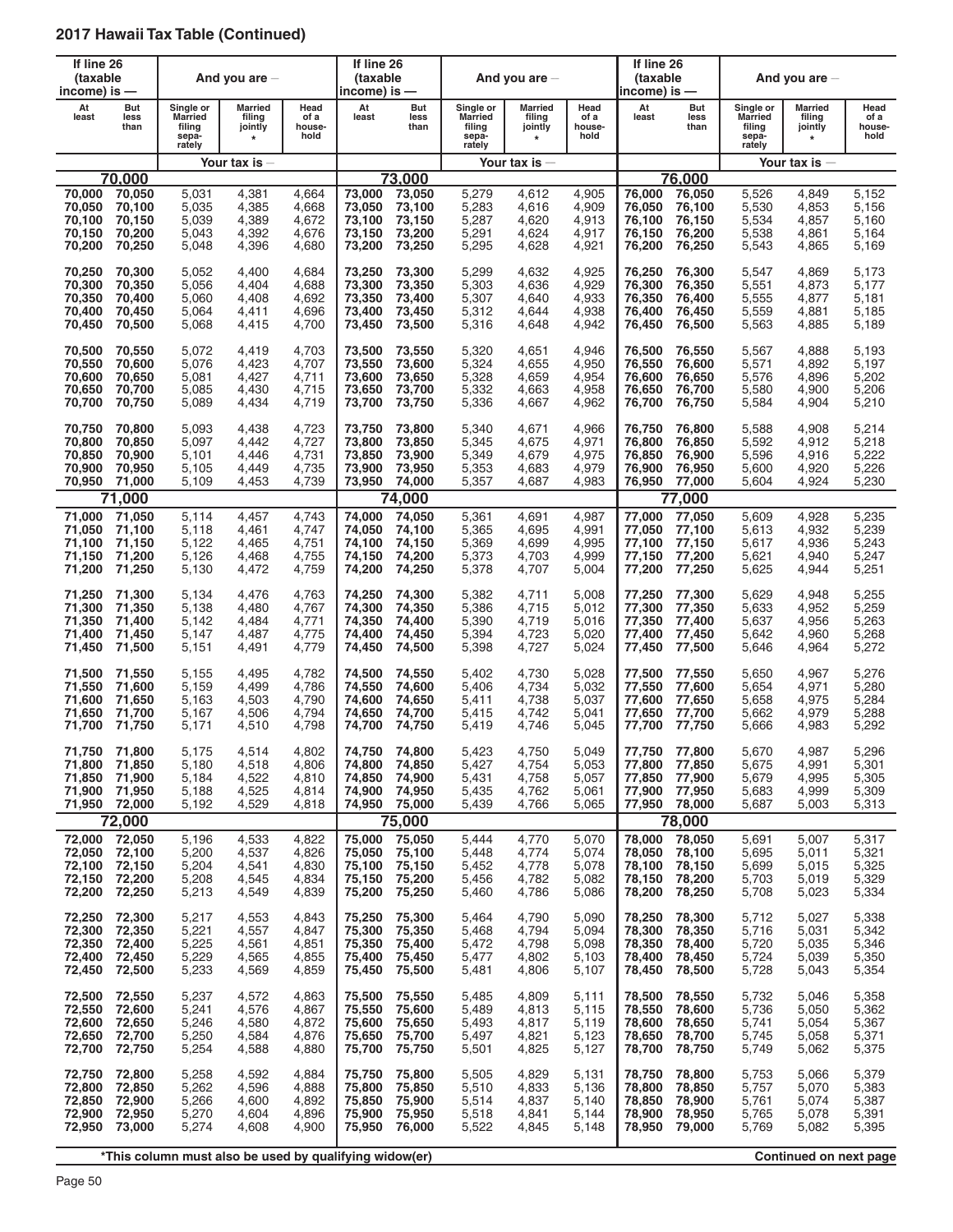| If line 26<br>(taxable<br>income) is —                |                                      |                                                          | And you are $-$                                |                                           | If line 26<br>(taxable<br>income) is —         |                                                |                                                          | And you are $-$                           |                                           | If line 26<br>(taxable<br>income) is — |                                                       |                                                          | And you are $-$                           |                                           |
|-------------------------------------------------------|--------------------------------------|----------------------------------------------------------|------------------------------------------------|-------------------------------------------|------------------------------------------------|------------------------------------------------|----------------------------------------------------------|-------------------------------------------|-------------------------------------------|----------------------------------------|-------------------------------------------------------|----------------------------------------------------------|-------------------------------------------|-------------------------------------------|
| At<br>least                                           | But<br>less<br>than                  | Single or<br><b>Married</b><br>filing<br>sepa-<br>rately | <b>Married</b><br>filing<br>jointly<br>$\star$ | Head<br>of a<br>house-<br>hold            | At<br>least                                    | But<br>less<br>than                            | Single or<br><b>Married</b><br>filing<br>sepa-<br>rately | Married<br>filing<br>jointly<br>$\star$   | Head<br>of a<br>house-<br>hold            | At<br>least                            | But<br>less<br>than                                   | Single or<br><b>Married</b><br>filing<br>sepa-<br>rately | Married<br>filing<br>jointly<br>$\star$   | Head<br>of a<br>house-<br>hold            |
|                                                       |                                      |                                                          | Your tax is                                    |                                           |                                                |                                                |                                                          | Your tax is $-$                           |                                           |                                        |                                                       |                                                          | Your tax is $-$                           |                                           |
| 79,000                                                | 79.000<br>79,050                     | 5,774                                                    |                                                | 5.400                                     | 82,000                                         | 82.000<br>82,050                               |                                                          | 5,323                                     |                                           | 85.000                                 | 85.000<br>85,050                                      |                                                          |                                           | 5,895                                     |
| 79,050<br>79,100<br>79,150<br>79,200                  | 79,100<br>79,150<br>79,200<br>79,250 | 5,778<br>5,782<br>5,786<br>5,790                         | 5,086<br>5,090<br>5,094<br>5,098<br>5,102      | 5,404<br>5,408<br>5,412<br>5,416          | 82,050<br>82,100<br>82,150<br>82,200           | 82,100<br>82,150<br>82,200<br>82,250           | 6,021<br>6,025<br>6,029<br>6,033<br>6,038                | 5,327<br>5,331<br>5,335<br>5,339          | 5,647<br>5,651<br>5,655<br>5,659<br>5,664 | 85,050<br>85,100<br>85.150<br>85,200   | 85,100<br>85,150<br>85,200<br>85,250                  | 6,269<br>6,273<br>6,277<br>6,281<br>6,285                | 5,560<br>5,564<br>5,568<br>5,572<br>5,576 | 5,899<br>5,903<br>5,907<br>5,911          |
| 79,250                                                | 79,300                               | 5,794                                                    | 5,106                                          | 5,420                                     | 82,250                                         | 82,300                                         | 6,042                                                    | 5,343                                     | 5,668                                     | 85,250                                 | 85,300                                                | 6,289                                                    | 5,580                                     | 5,915                                     |
| 79,300                                                | 79,350                               | 5,798                                                    | 5,110                                          | 5,424                                     | 82,300                                         | 82,350                                         | 6,046                                                    | 5,347                                     | 5,672                                     | 85,300                                 | 85,350                                                | 6,293                                                    | 5,584                                     | 5,919                                     |
| 79,350                                                | 79,400                               | 5,802                                                    | 5,114                                          | 5,428                                     | 82,350                                         | 82,400                                         | 6.050                                                    | 5,351                                     | 5,676                                     | 85,350                                 | 85,400                                                | 6,297                                                    | 5,588                                     | 5,923                                     |
| 79,400                                                | 79,450                               | 5,807                                                    | 5,118                                          | 5,433                                     | 82,400                                         | 82,450                                         | 6,054                                                    | 5,355                                     | 5,680                                     | 85,400                                 | 85,450                                                | 6,302                                                    | 5,592                                     | 5,928                                     |
| 79,450                                                | 79,500                               | 5,811                                                    | 5,122                                          | 5,437                                     | 82,450                                         | 82,500                                         | 6,058                                                    | 5,359                                     | 5,684                                     | 85,450                                 | 85,500                                                | 6,306                                                    | 5,596                                     | 5,932                                     |
| 79,500                                                | 79,550                               | 5,815                                                    | 5,125                                          | 5,441                                     | 82,500                                         | 82,550                                         | 6,062                                                    | 5,362                                     | 5,688                                     | 85,500                                 | 85,550                                                | 6,310                                                    | 5,599                                     | 5,936                                     |
| 79,550                                                | 79,600                               | 5,819                                                    | 5,129                                          | 5,445                                     | 82,550                                         | 82,600                                         | 6,066                                                    | 5,366                                     | 5,692                                     | 85,550                                 | 85,600                                                | 6,314                                                    | 5,603                                     | 5,940                                     |
| 79,600                                                | 79,650                               | 5,823                                                    | 5,133                                          | 5,449                                     | 82,600                                         | 82,650                                         | 6,071                                                    | 5,370                                     | 5,697                                     | 85,600                                 | 85,650                                                | 6,318                                                    | 5,607                                     | 5,944                                     |
| 79,650                                                | 79,700                               | 5,827                                                    | 5,137                                          | 5,453                                     | 82.650                                         | 82,700                                         | 6,075                                                    | 5,374                                     | 5,701                                     | 85,650                                 | 85,700                                                | 6,322                                                    | 5,611                                     | 5,948                                     |
| 79,700                                                | 79,750                               | 5,831                                                    | 5,141                                          | 5,457                                     | 82,700                                         | 82,750                                         | 6,079                                                    | 5,378                                     | 5,705                                     | 85,700                                 | 85,750                                                | 6,326                                                    | 5,615                                     | 5,952                                     |
| 79,750                                                | 79,800                               | 5,835                                                    | 5,145                                          | 5,461                                     | 82.750                                         | 82,800                                         | 6,083                                                    | 5,382                                     | 5,709                                     | 85,750                                 | 85,800                                                | 6,330                                                    | 5,619                                     | 5,956                                     |
| 79,800                                                | 79,850                               | 5,840                                                    | 5,149                                          | 5,466                                     | 82,800                                         | 82,850                                         | 6,087                                                    | 5,386                                     | 5,713                                     | 85,800                                 | 85,850                                                | 6,335                                                    | 5,623                                     | 5,961                                     |
| 79,850                                                | 79,900                               | 5,844                                                    | 5,153                                          | 5,470                                     | 82,850                                         | 82.900                                         | 6,091                                                    | 5,390                                     | 5,717                                     | 85,850                                 | 85,900                                                | 6,339                                                    | 5,627                                     | 5,965                                     |
| 79,900                                                | 79,950                               | 5,848                                                    | 5,157                                          | 5,474                                     | 82,900                                         | 82,950                                         | 6,095                                                    | 5,394                                     | 5,721                                     | 85,900                                 | 85,950                                                | 6,343                                                    | 5,631                                     | 5,969                                     |
| 79,950                                                | 80,000                               | 5,852                                                    | 5,161                                          | 5,478                                     | 82,950                                         | 83,000                                         | 6,099                                                    | 5,398                                     | 5,725                                     | 85,950                                 | 86,000                                                | 6,347                                                    | 5,635                                     | 5,973                                     |
|                                                       | 80,000                               |                                                          |                                                |                                           |                                                | 83,000                                         |                                                          |                                           |                                           |                                        | 86,000                                                |                                                          |                                           |                                           |
| 80,000                                                | 80,050                               | 5,856                                                    | 5,165                                          | 5,482                                     | 83,000                                         | 83,050                                         | 6,104                                                    | 5,402                                     | 5,730                                     | 86,000                                 | 86,050                                                | 6,351                                                    | 5,639                                     | 5,977                                     |
| 80,050                                                | 80,100                               | 5,860                                                    | 5,169                                          | 5,486                                     | 83,050                                         | 83,100                                         | 6,108                                                    | 5,406                                     | 5,734                                     | 86,050                                 | 86,100                                                | 6,355                                                    | 5,643                                     | 5,981                                     |
| 80,100                                                | 80,150                               | 5,864                                                    | 5,173                                          | 5,490                                     | 83,100                                         | 83,150                                         | 6,112                                                    | 5,410                                     | 5,738                                     | 86,100                                 | 86,150                                                | 6,359                                                    | 5,647                                     | 5,985                                     |
| 80,150                                                | 80,200                               | 5,868                                                    | 5,177                                          | 5,494                                     | 83,150                                         | 83,200                                         | 6,116                                                    | 5,414                                     | 5,742                                     | 86,150                                 | 86,200                                                | 6,363                                                    | 5,651                                     | 5,989                                     |
| 80,200                                                | 80,250                               | 5,873                                                    | 5,181                                          | 5,499                                     | 83,200                                         | 83,250                                         | 6,120                                                    | 5,418                                     | 5,746                                     | 86,200                                 | 86,250                                                | 6,368                                                    | 5,655                                     | 5,994                                     |
| 80,250                                                | 80,300                               | 5,877                                                    | 5,185                                          | 5,503                                     | 83,250                                         | 83,300                                         | 6,124                                                    | 5,422                                     | 5,750                                     | 86,250                                 | 86,300                                                | 6,372                                                    | 5,659                                     | 5,998                                     |
| 80,300                                                | 80,350                               | 5,881                                                    | 5,189                                          | 5,507                                     | 83,300                                         | 83,350                                         | 6,128                                                    | 5,426                                     | 5,754                                     | 86,300                                 | 86,350                                                | 6,376                                                    | 5,663                                     | 6,002                                     |
| 80,350                                                | 80,400                               | 5,885                                                    | 5,193                                          | 5,511                                     | 83,350                                         | 83,400                                         | 6,132                                                    | 5,430                                     | 5,758                                     | 86,350                                 | 86,400                                                | 6,380                                                    | 5,667                                     | 6,006                                     |
| 80,400                                                | 80,450                               | 5,889                                                    | 5,197                                          | 5,515                                     | 83,400                                         | 83,450                                         | 6,137                                                    | 5,434                                     | 5,763                                     | 86,400                                 | 86,450                                                | 6,384                                                    | 5,671                                     | 6,010                                     |
| 80,450                                                | 80,500                               | 5,893                                                    | 5,201                                          | 5,519                                     | 83,450                                         | 83,500                                         | 6,141                                                    | 5,438                                     | 5,767                                     | 86,450                                 | 86,500                                                | 6,388                                                    | 5,675                                     | 6,014                                     |
| 80,500                                                | 80,550                               | 5,897                                                    | 5,204                                          | 5,523                                     | 83,500                                         | 83,550                                         | 6,145                                                    | 5,441                                     | 5,771                                     | 86,500                                 | 86,550                                                | 6,392                                                    | 5,678                                     | 6,018                                     |
| 80,550                                                | 80,600                               | 5,901                                                    | 5,208                                          | 5,527                                     | 83,550                                         | 83,600                                         | 6,149                                                    | 5,445                                     | 5,775                                     | 86,550                                 | 86,600                                                | 6,396                                                    | 5,682                                     | 6,022                                     |
| 80,600                                                | 80,650                               | 5,906                                                    | 5,212                                          | 5,532                                     | 83,600                                         | 83,650                                         | 6,153                                                    | 5,449                                     | 5,779                                     | 86,600                                 | 86,650                                                | 6,401                                                    | 5,686                                     | 6,027                                     |
| 80,650                                                | 80,700                               | 5,910                                                    | 5,216                                          | 5,536                                     | 83,650                                         | 83,700                                         | 6,157                                                    | 5,453                                     | 5,783                                     | 86,650                                 | 86,700                                                | 6,405                                                    | 5,690                                     | 6,031                                     |
| 80,700                                                | 80,750                               | 5,914                                                    | 5,220                                          | 5,540                                     | 83,700                                         | 83,750                                         | 6.161                                                    | 5,457                                     | 5,787                                     | 86,700                                 | 86,750                                                | 6,409                                                    | 5,694                                     | 6,035                                     |
| 80,750<br>80,800<br>80,850<br>80,900<br>80,950 81,000 | 80,800<br>80,850<br>80,900<br>80,950 | 5,918<br>5,922<br>5,926<br>5,930<br>5,934                | 5,224<br>5,228<br>5,232<br>5,236<br>5,240      | 5,544<br>5,548<br>5,552<br>5,556<br>5,560 | 83,750<br>83,800<br>83,850<br>83,900<br>83,950 | 83,800<br>83,850<br>83,900<br>83,950<br>84,000 | 6,165<br>6,170<br>6,174<br>6,178<br>6,182                | 5,461<br>5,465<br>5,469<br>5,473<br>5,477 | 5,791<br>5,796<br>5,800<br>5,804<br>5,808 | 86,800<br>86,850<br>86,900<br>86,950   | 86,750 86,800<br>86,850<br>86,900<br>86,950<br>87,000 | 6,413<br>6,417<br>6,421<br>6,425<br>6,429                | 5,698<br>5,702<br>5,706<br>5,710<br>5,714 | 6,039<br>6,043<br>6,047<br>6,051<br>6,055 |
|                                                       | 81,000                               |                                                          |                                                |                                           |                                                | 84,000                                         |                                                          |                                           |                                           |                                        | 87,000                                                |                                                          |                                           |                                           |
| 81,000                                                | 81,050                               | 5,939                                                    | 5,244                                          | 5,565                                     | 84,000                                         | 84,050                                         | 6,186                                                    | 5,481                                     | 5,812                                     | 87,000                                 | 87,050                                                | 6,434                                                    | 5,718                                     | 6,060                                     |
| 81,050                                                | 81,100                               | 5,943                                                    | 5,248                                          | 5,569                                     | 84,050                                         | 84,100                                         | 6,190                                                    | 5,485                                     | 5,816                                     | 87,050                                 | 87,100                                                | 6,438                                                    | 5,722                                     | 6,064                                     |
| 81,100                                                | 81,150                               | 5,947                                                    | 5,252                                          | 5,573                                     | 84,100                                         | 84,150                                         | 6,194                                                    | 5,489                                     | 5,820                                     | 87,100                                 | 87,150                                                | 6,442                                                    | 5,726                                     | 6,068                                     |
| 81,150                                                | 81,200                               | 5,951                                                    | 5,256                                          | 5,577                                     | 84,150                                         | 84,200                                         | 6,198                                                    | 5,493                                     | 5,824                                     | 87,150                                 | 87,200                                                | 6,446                                                    | 5,730                                     | 6,072                                     |
| 81,200                                                | 81,250                               | 5,955                                                    | 5,260                                          | 5,581                                     | 84,200                                         | 84,250                                         | 6,203                                                    | 5,497                                     | 5,829                                     | 87,200                                 | 87,250                                                | 6,450                                                    | 5,734                                     | 6,076                                     |
| 81,250                                                | 81,300                               | 5,959                                                    | 5,264                                          | 5,585                                     | 84,250                                         | 84,300                                         | 6,207                                                    | 5,501                                     | 5,833                                     | 87,250                                 | 87,300                                                | 6,454                                                    | 5,738                                     | 6,080                                     |
| 81,300                                                | 81,350                               | 5,963                                                    | 5,268                                          | 5,589                                     | 84,300                                         | 84,350                                         | 6,211                                                    | 5,505                                     | 5,837                                     | 87,300                                 | 87,350                                                | 6,458                                                    | 5,742                                     | 6,084                                     |
| 81,350                                                | 81,400                               | 5,967                                                    | 5,272                                          | 5,593                                     | 84,350                                         | 84,400                                         | 6,215                                                    | 5,509                                     | 5,841                                     | 87,350                                 | 87,400                                                | 6,462                                                    | 5,746                                     | 6,088                                     |
| 81,400                                                | 81,450                               | 5,972                                                    | 5,276                                          | 5,598                                     | 84,400                                         | 84,450                                         | 6,219                                                    | 5,513                                     | 5,845                                     | 87,400                                 | 87,450                                                | 6,467                                                    | 5,750                                     | 6,093                                     |
| 81,450                                                | 81,500                               | 5,976                                                    | 5,280                                          | 5,602                                     | 84,450                                         | 84,500                                         | 6,223                                                    | 5,517                                     | 5,849                                     | 87,450                                 | 87,500                                                | 6,471                                                    | 5,754                                     | 6,097                                     |
| 81,500                                                | 81,550                               | 5,980                                                    | 5,283                                          | 5,606                                     | 84,500                                         | 84,550                                         | 6,227                                                    | 5,520                                     | 5,853                                     | 87,500                                 | 87,550                                                | 6,475                                                    | 5,757                                     | 6,101                                     |
| 81,550                                                | 81,600                               | 5,984                                                    | 5,287                                          | 5,610                                     | 84,550                                         | 84,600                                         | 6,231                                                    | 5,524                                     | 5,857                                     | 87,550                                 | 87,600                                                | 6,479                                                    | 5,761                                     | 6,105                                     |
| 81,600                                                | 81,650                               | 5,988                                                    | 5,291                                          | 5,614                                     | 84,600                                         | 84,650                                         | 6,236                                                    | 5,528                                     | 5,862                                     | 87,600                                 | 87,650                                                | 6,483                                                    | 5,765                                     | 6,109                                     |
| 81,650                                                | 81,700                               | 5,992                                                    | 5,295                                          | 5,618                                     | 84,650                                         | 84,700                                         | 6,240                                                    | 5,532                                     | 5,866                                     | 87,650                                 | 87,700                                                | 6,487                                                    | 5,769                                     | 6,113                                     |
| 81,700                                                | 81,750                               | 5,996                                                    | 5,299                                          | 5,622                                     | 84,700                                         | 84,750                                         | 6,244                                                    | 5,536                                     | 5,870                                     | 87,700                                 | 87,750                                                | 6,491                                                    | 5,773                                     | 6,117                                     |
| 81,750                                                | 81,800                               | 6,000                                                    | 5,303                                          | 5,626                                     | 84,750                                         | 84,800                                         | 6,248                                                    | 5,540                                     | 5,874                                     | 87,750                                 | 87,800                                                | 6,495                                                    | 5,777                                     | 6,121                                     |
| 81,800                                                | 81,850                               | 6,005                                                    | 5,307                                          | 5,631                                     | 84,800                                         | 84,850                                         | 6,252                                                    | 5,544                                     | 5,878                                     | 87,800                                 | 87,850                                                | 6,500                                                    | 5,781                                     | 6,126                                     |
| 81,850                                                | 81,900                               | 6,009                                                    | 5,311                                          | 5,635                                     | 84,850                                         | 84,900                                         | 6,256                                                    | 5,548                                     | 5,882                                     | 87,850                                 | 87,900                                                | 6,504                                                    | 5,785                                     | 6,130                                     |
| 81,900                                                | 81,950                               | 6,013                                                    | 5,315                                          | 5,639                                     | 84,900                                         | 84,950                                         | 6,260                                                    | 5,552                                     | 5,886                                     | 87,900                                 | 87,950                                                | 6,508                                                    | 5,789                                     | 6,134                                     |
| 81,950                                                | 82,000                               | 6,017                                                    | 5,319                                          | 5,643                                     | 84,950                                         | 85,000                                         | 6,264                                                    | 5,556                                     | 5,890                                     | 87,950                                 | 88,000                                                | 6,512                                                    | 5,793                                     | 6,138                                     |
|                                                       |                                      | *This column must also be used by qualifying widow(er)   |                                                |                                           |                                                |                                                |                                                          |                                           |                                           |                                        |                                                       |                                                          | Continued on next page                    |                                           |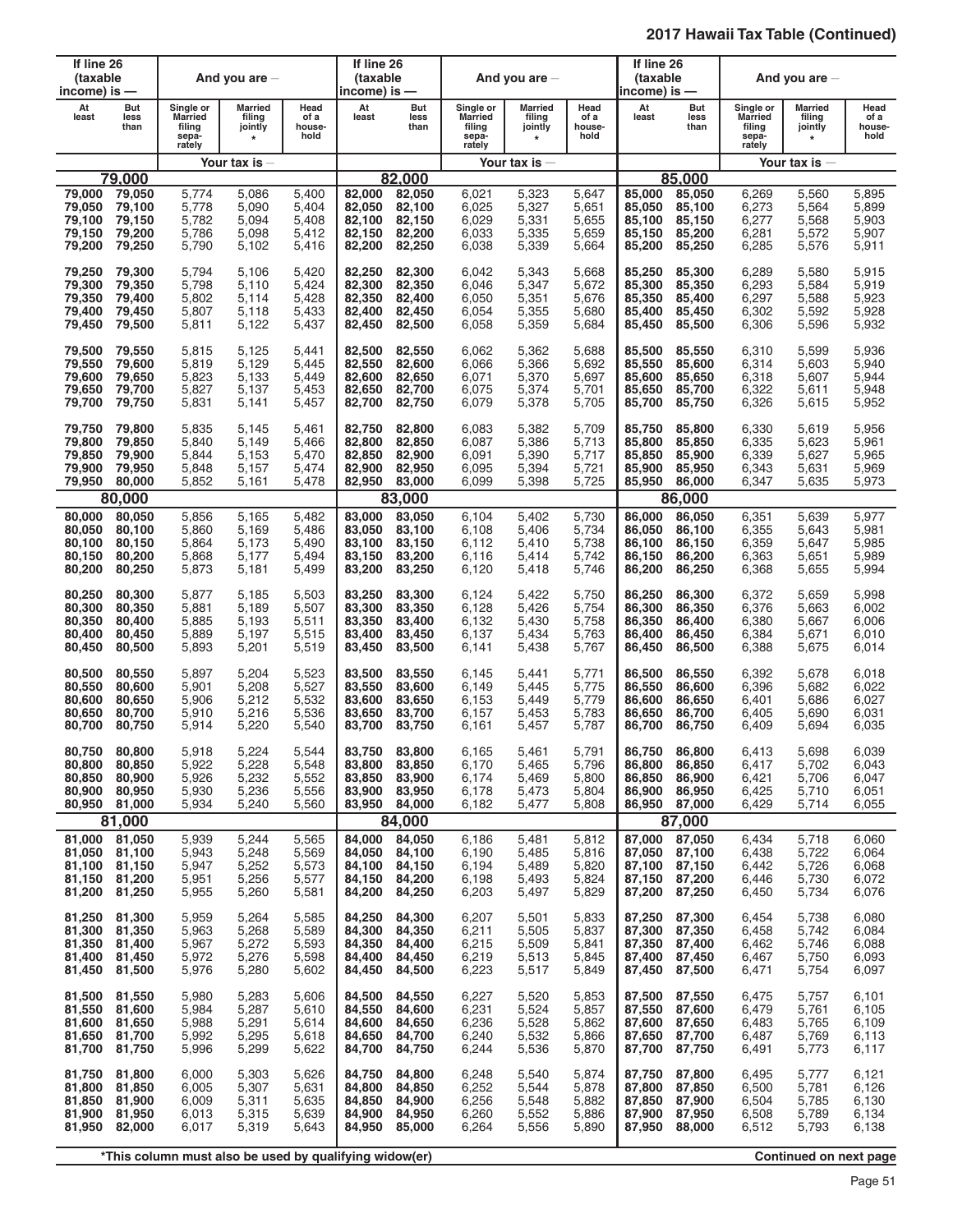| If line 26<br>(taxable<br>income) is $-$ |                     |                                                          | And you are $-$                                |                                | If line 26<br>(taxable<br>income) is — |                     |                                                          | And you are $-$                                |                                | If line 26<br>(taxable<br>income) is — |                     |                                                          | And you are $-$                         |                                |
|------------------------------------------|---------------------|----------------------------------------------------------|------------------------------------------------|--------------------------------|----------------------------------------|---------------------|----------------------------------------------------------|------------------------------------------------|--------------------------------|----------------------------------------|---------------------|----------------------------------------------------------|-----------------------------------------|--------------------------------|
| At<br>least                              | But<br>less<br>than | Single or<br><b>Married</b><br>filing<br>sepa-<br>rately | <b>Married</b><br>filing<br>jointly<br>$\star$ | Head<br>of a<br>house-<br>hold | At<br>least                            | But<br>less<br>than | Single or<br><b>Married</b><br>filing<br>sepa-<br>rately | <b>Married</b><br>filing<br>jointly<br>$\star$ | Head<br>of a<br>house-<br>hold | At<br>least                            | But<br>less<br>than | Single or<br><b>Married</b><br>filing<br>sepa-<br>rately | Married<br>filing<br>jointly<br>$\star$ | Head<br>of a<br>house-<br>hold |
|                                          |                     |                                                          | Your tax is $-$                                |                                |                                        |                     |                                                          | Your tax is $-$                                |                                |                                        |                     |                                                          | Your tax is $-$                         |                                |
|                                          | 88,000              |                                                          |                                                |                                |                                        | 91.000              |                                                          |                                                |                                |                                        | 94.000              |                                                          |                                         |                                |
| 88,000                                   | 88,050              | 6,516                                                    | 5,797                                          | 6,142                          | 91,000                                 | 91,050              | 6,764                                                    | 6,034                                          | 6,390                          | 94,000                                 | 94,050              | 7,011                                                    | 6,271                                   | 6,637                          |
| 88,050                                   | 88,100              | 6,520                                                    | 5,801                                          | 6,146                          | 91,050                                 | 91,100              | 6,768                                                    | 6,038                                          | 6,394                          | 94,050                                 | 94,100              | 7,015                                                    | 6,275                                   | 6,641                          |
| 88,100                                   | 88,150              | 6,524                                                    | 5,805                                          | 6,150                          | 91,100                                 | 91,150              | 6,772                                                    | 6,042                                          | 6,398                          | 94.100                                 | 94,150              | 7,019                                                    | 6,279                                   | 6,645                          |
| 88,150                                   | 88,200              | 6,528                                                    | 5,809                                          | 6,154                          | 91,150                                 | 91.200              | 6,776                                                    | 6,046                                          | 6,402                          | 94,150                                 | 94,200              | 7,023                                                    | 6,283                                   | 6,649                          |
| 88,200                                   | 88,250              | 6,533                                                    | 5,813                                          | 6,159                          | 91,200                                 | 91,250              | 6,780                                                    | 6,050                                          | 6,406                          | 94,200                                 | 94,250              | 7,028                                                    | 6,287                                   | 6,654                          |
| 88,250                                   | 88,300              | 6,537                                                    | 5,817                                          | 6,163                          | 91,250                                 | 91,300              | 6,784                                                    | 6,054                                          | 6,410                          | 94,250                                 | 94,300              | 7,032                                                    | 6,291                                   | 6,658                          |
| 88,300                                   | 88,350              | 6,541                                                    | 5,821                                          | 6,167                          | 91,300                                 | 91,350              | 6,788                                                    | 6,058                                          | 6,414                          | 94,300                                 | 94,350              | 7,036                                                    | 6,295                                   | 6,662                          |
| 88,350                                   | 88,400              | 6,545                                                    | 5,825                                          | 6,171                          | 91,350                                 | 91,400              | 6,792                                                    | 6,062                                          | 6,418                          | 94,350                                 | 94,400              | 7,040                                                    | 6,299                                   | 6,666                          |
| 88,400                                   | 88,450              | 6,549                                                    | 5,829                                          | 6,175                          | 91,400                                 | 91,450              | 6,797                                                    | 6,066                                          | 6,423                          | 94,400                                 | 94,450              | 7,044                                                    | 6,303                                   | 6,670                          |
| 88,450                                   | 88,500              | 6,553                                                    | 5,833                                          | 6,179                          | 91,450                                 | 91,500              | 6,801                                                    | 6,070                                          | 6,427                          | 94,450                                 | 94,500              | 7,048                                                    | 6,307                                   | 6,674                          |
| 88,500                                   | 88,550              | 6,557                                                    | 5,836                                          | 6,183                          | 91,500                                 | 91,550              | 6,805                                                    | 6.073                                          | 6,431                          | 94,500                                 | 94,550              | 7,052                                                    | 6,310                                   | 6,678                          |
| 88,550                                   | 88,600              | 6,561                                                    | 5,840                                          | 6,187                          | 91,550                                 | 91,600              | 6,809                                                    | 6,077                                          | 6,435                          | 94,550                                 | 94,600              | 7,056                                                    | 6,314                                   | 6,682                          |
| 88.600                                   | 88,650              | 6,566                                                    | 5,844                                          | 6,192                          | 91.600                                 | 91,650              | 6,813                                                    | 6,081                                          | 6,439                          | 94,600                                 | 94,650              | 7,061                                                    | 6,318                                   | 6,687                          |
| 88,650                                   | 88,700              | 6,570                                                    | 5,848                                          | 6,196                          | 91.650                                 | 91,700              | 6,817                                                    | 6,085                                          | 6,443                          | 94,650                                 | 94.700              | 7,065                                                    | 6,322                                   | 6,691                          |
| 88,700                                   | 88,750              | 6,574                                                    | 5,852                                          | 6,200                          | 91,700                                 | 91,750              | 6,821                                                    | 6,089                                          | 6,447                          | 94,700                                 | 94,750              | 7,069                                                    | 6,326                                   | 6,695                          |
| 88.750                                   | 88,800              | 6,578                                                    | 5,856                                          | 6,204                          | 91,750                                 | 91,800              | 6,825                                                    | 6,093                                          | 6,451                          | 94.750                                 | 94,800              | 7,073                                                    | 6,330                                   | 6,699                          |
| 88.800                                   | 88,850              | 6,582                                                    | 5,860                                          | 6,208                          | 91,800                                 | 91,850              | 6,830                                                    | 6,097                                          | 6,456                          | 94,800                                 | 94,850              | 7,077                                                    | 6,334                                   | 6,703                          |
| 88,850                                   | 88,900              | 6,586                                                    | 5,864                                          | 6,212                          | 91,850                                 | 91,900              | 6,834                                                    | 6,101                                          | 6,460                          | 94,850                                 | 94,900              | 7,081                                                    | 6,338                                   | 6,707                          |
| 88,900                                   | 88,950              | 6,590                                                    | 5,868                                          | 6,216                          | 91,900                                 | 91,950              | 6,838                                                    | 6,105                                          | 6,464                          | 94,900                                 | 94,950              | 7,085                                                    | 6,342                                   | 6,711                          |
| 88,950                                   | 89,000              | 6,594                                                    | 5,872                                          | 6,220                          | 91,950                                 | 92,000              | 6,842                                                    | 6,109                                          | 6,468                          | 94,950                                 | 95,000              | 7,089                                                    | 6,346                                   | 6,715                          |
|                                          | 89,000              |                                                          |                                                |                                |                                        | 92,000              |                                                          |                                                |                                |                                        | 95,000              |                                                          |                                         |                                |
| 89,000                                   | 89,050              | 6,599                                                    | 5,876                                          | 6,225                          | 92,000                                 | 92,050              | 6,846                                                    | 6,113                                          | 6,472                          | 95,000                                 | 95,050              | 7,094                                                    | 6,350                                   | 6,720                          |
| 89,050                                   | 89,100              | 6,603                                                    | 5,880                                          | 6,229                          | 92,050                                 | 92,100              | 6,850                                                    | 6,117                                          | 6,476                          | 95,050                                 | 95,100              | 7,098                                                    | 6,354                                   | 6,724                          |
| 89,100                                   | 89,150              | 6,607                                                    | 5,884                                          | 6,233                          | 92,100                                 | 92,150              | 6,854                                                    | 6,121                                          | 6,480                          | 95,100                                 | 95,150              | 7,102                                                    | 6,358                                   | 6,728                          |
| 89,150                                   | 89,200              | 6,611                                                    | 5,888                                          | 6,237                          | 92,150                                 | 92,200              | 6,858                                                    | 6,125                                          | 6,484                          | 95,150                                 | 95,200              | 7,106                                                    | 6,362                                   | 6,732                          |
| 89,200                                   | 89,250              | 6,615                                                    | 5,892                                          | 6,241                          | 92,200                                 | 92,250              | 6,863                                                    | 6,129                                          | 6,489                          | 95,200                                 | 95,250              | 7,110                                                    | 6,366                                   | 6,736                          |
| 89,250                                   | 89,300              | 6,619                                                    | 5,896                                          | 6,245                          | 92,250                                 | 92,300              | 6,867                                                    | 6,133                                          | 6,493                          | 95,250                                 | 95,300              | 7,114                                                    | 6,370                                   | 6,740                          |
| 89,300                                   | 89,350              | 6,623                                                    | 5,900                                          | 6,249                          | 92,300                                 | 92,350              | 6,871                                                    | 6,137                                          | 6,497                          | 95,300                                 | 95,350              | 7,118                                                    | 6,374                                   | 6,744                          |
| 89,350                                   | 89,400              | 6,627                                                    | 5,904                                          | 6,253                          | 92,350                                 | 92,400              | 6,875                                                    | 6,141                                          | 6,501                          | 95,350                                 | 95,400              | 7,122                                                    | 6,378                                   | 6,748                          |
| 89,400                                   | 89,450              | 6,632                                                    | 5,908                                          | 6,258                          | 92,400                                 | 92,450              | 6,879                                                    | 6,145                                          | 6,505                          | 95,400                                 | 95,450              | 7,127                                                    | 6,382                                   | 6,753                          |
| 89,450                                   | 89,500              | 6,636                                                    | 5,912                                          | 6,262                          | 92,450                                 | 92,500              | 6,883                                                    | 6,149                                          | 6,509                          | 95,450                                 | 95,500              | 7,131                                                    | 6,386                                   | 6,757                          |
| 89,500                                   | 89,550              | 6,640                                                    | 5,915                                          | 6,266                          | 92,500                                 | 92,550              | 6,887                                                    | 6,152                                          | 6,513                          | 95,500                                 | 95,550              | 7,135                                                    | 6,389                                   | 6,761                          |
| 89,550                                   | 89,600              | 6,644                                                    | 5,919                                          | 6,270                          | 92,550                                 | 92,600              | 6,891                                                    | 6.156                                          | 6,517                          | 95,550                                 | 95,600              | 7,139                                                    | 6,393                                   | 6,765                          |
| 89,600                                   | 89,650              | 6,648                                                    | 5,923                                          | 6,274                          | 92,600                                 | 92,650              | 6,896                                                    | 6,160                                          | 6,522                          | 95,600                                 | 95,650              | 7,143                                                    | 6,397                                   | 6,769                          |
| 89,650                                   | 89,700              | 6,652                                                    | 5,927                                          | 6,278                          | 92,650                                 | 92,700              | 6,900                                                    | 6,164                                          | 6,526                          | 95,650                                 | 95,700              | 7,147                                                    | 6,401                                   | 6,773                          |
| 89.700                                   | 89,750              | 6,656                                                    | 5,931                                          | 6,282                          | 92,700                                 | 92,750              | 6,904                                                    | 6,168                                          | 6,530                          | 95,700                                 | 95,750              | 7,151                                                    | 6,405                                   | 6,777                          |
| 89,750                                   | 89,800              | 6,660                                                    | 5,935                                          | 6,286                          | 92,750                                 | 92,800              | 6,908                                                    | 6,172                                          | 6,534                          | 95,750                                 | 95,800              | 7,155                                                    | 6,409                                   | 6,781                          |
| 89,800                                   | 89,850              | 6,665                                                    | 5,939                                          | 6,291                          | 92,800                                 | 92,850              | 6,912                                                    | 6,176                                          | 6,538                          | 95,800                                 | 95,850              | 7,160                                                    | 6,413                                   | 6,786                          |
| 89,850                                   | 89,900              | 6,669                                                    | 5,943                                          | 6,295                          | 92,850                                 | 92,900              | 6,916                                                    | 6,180                                          | 6,542                          | 95,850                                 | 95,900              | 7,164                                                    | 6,417                                   | 6,790                          |
| 89,900                                   | 89,950              | 6,673                                                    | 5,947                                          | 6,299                          | 92.900                                 | 92,950              | 6,920                                                    | 6,184                                          | 6,546                          | 95,900                                 | 95,950              | 7,168                                                    | 6,421                                   | 6,794                          |
| 89,950                                   | 90,000              | 6,677                                                    | 5,951                                          | 6,303                          | 92,950                                 | 93,000              | 6,924                                                    | 6,188                                          | 6,550                          | 95,950                                 | 96,000              | 7,172                                                    | 6,425                                   | 6,798                          |
|                                          | 90,000              |                                                          |                                                |                                |                                        | 93,000              |                                                          |                                                |                                |                                        | 96,000              |                                                          |                                         |                                |
| 90,000                                   | 90,050              | 6,681                                                    | 5,955                                          | 6,307                          | 93,000                                 | 93,050              | 6,929                                                    | 6,192                                          | 6,555                          | 96,000                                 | 96,050              | 7,176                                                    | 6,429                                   | 6,802                          |
| 90,050                                   | 90,100              | 6,685                                                    | 5,959                                          | 6,311                          | 93,050                                 | 93,100              | 6,933                                                    | 6,196                                          | 6,559                          | 96,050                                 | 96,100              | 7,180                                                    | 6,433                                   | 6,806                          |
| 90,100                                   | 90,150              | 6,689                                                    | 5,963                                          | 6,315                          | 93,100                                 | 93,150              | 6,937                                                    | 6,200                                          | 6,563                          | 96,100                                 | 96,150              | 7,184                                                    | 6,437                                   | 6,810                          |
| 90,150                                   | 90,200              | 6,693                                                    | 5,967                                          | 6,319                          | 93,150                                 | 93,200              | 6,941                                                    | 6,204                                          | 6,567                          | 96,150                                 | 96,200              | 7,188                                                    | 6,441                                   | 6,814                          |
| 90,200                                   | 90,250              | 6,698                                                    | 5,971                                          | 6,324                          | 93,200                                 | 93,250              | 6,945                                                    | 6,208                                          | 6,571                          | 96,200                                 | 96,250              | 7,193                                                    | 6,446                                   | 6,819                          |
| 90,250                                   | 90,300              | 6,702                                                    | 5,975                                          | 6,328                          | 93,250                                 | 93,300              | 6,949                                                    | 6,212                                          | 6,575                          | 96,250                                 | 96,300              | 7,197                                                    | 6,450                                   | 6,823                          |
| 90,300                                   | 90,350              | 6,706                                                    | 5,979                                          | 6,332                          | 93,300                                 | 93,350              | 6,953                                                    | 6,216                                          | 6,579                          | 96,300                                 | 96,350              | 7,201                                                    | 6,454                                   | 6,827                          |
| 90,350                                   | 90,400              | 6,710                                                    | 5,983                                          | 6,336                          | 93,350                                 | 93,400              | 6,957                                                    | 6,220                                          | 6,583                          | 96,350                                 | 96,400              | 7,205                                                    | 6,458                                   | 6,831                          |
| 90,400                                   | 90,450              | 6,714                                                    | 5,987                                          | 6,340                          | 93,400                                 | 93,450              | 6,962                                                    | 6,224                                          | 6,588                          | 96,400                                 | 96,450              | 7,209                                                    | 6,462                                   | 6,835                          |
| 90,450                                   | 90,500              | 6,718                                                    | 5,991                                          | 6,344                          | 93,450                                 | 93,500              | 6,966                                                    | 6,228                                          | 6,592                          | 96,450                                 | 96,500              | 7,213                                                    | 6,466                                   | 6,839                          |
| 90,500                                   | 90,550              | 6,722                                                    | 5,994                                          | 6,348                          | 93,500                                 | 93,550              | 6,970                                                    | 6,231                                          | 6,596                          | 96,500                                 | 96,550              | 7,217                                                    | 6,470                                   | 6,843                          |
| 90,550                                   | 90,600              | 6,726                                                    | 5,998                                          | 6,352                          | 93,550                                 | 93,600              | 6,974                                                    | 6,235                                          | 6,600                          | 96,550                                 | 96,600              | 7,221                                                    | 6,474                                   | 6,847                          |
| 90,600                                   | 90,650              | 6,731                                                    | 6,002                                          | 6,357                          | 93,600                                 | 93,650              | 6,978                                                    | 6,239                                          | 6,604                          | 96,600                                 | 96,650              | 7,226                                                    | 6,479                                   | 6,852                          |
| 90,650                                   | 90,700              | 6,735                                                    | 6,006                                          | 6,361                          | 93,650                                 | 93,700              | 6,982                                                    | 6,243                                          | 6,608                          | 96,650                                 | 96,700              | 7,230                                                    | 6,483                                   | 6,856                          |
| 90,700                                   | 90,750              | 6,739                                                    | 6,010                                          | 6,365                          | 93,700                                 | 93,750              | 6,986                                                    | 6,247                                          | 6,612                          | 96,700                                 | 96,750              | 7,234                                                    | 6,487                                   | 6,860                          |
| 90,750                                   | 90,800              | 6,743                                                    | 6,014                                          | 6,369                          | 93,750                                 | 93,800              | 6,990                                                    | 6,251                                          | 6,616                          | 96,750                                 | 96,800              | 7,238                                                    | 6,491                                   | 6,864                          |
| 90,800                                   | 90,850              | 6,747                                                    | 6,018                                          | 6,373                          | 93,800                                 | 93,850              | 6,995                                                    | 6,255                                          | 6,621                          | 96,800                                 | 96,850              | 7,242                                                    | 6,495                                   | 6,868                          |
| 90,850                                   | 90,900              | 6,751                                                    | 6,022                                          | 6,377                          | 93,850                                 | 93,900              | 6,999                                                    | 6,259                                          | 6,625                          | 96,850                                 | 96,900              | 7,246                                                    | 6,499                                   | 6,872                          |
| 90,900                                   | 90,950              | 6,755                                                    | 6,026                                          | 6,381                          | 93,900                                 | 93,950              | 7,003                                                    | 6,263                                          | 6,629                          | 96,900                                 | 96,950              | 7,250                                                    | 6,503                                   | 6,876                          |
| 90,950                                   | 91,000              | 6,759                                                    | 6,030                                          | 6,385                          | 93,950                                 | 94,000              | 7,007                                                    | 6,267                                          | 6,633                          | 96,950                                 | 97,000              | 7,254                                                    | 6,507                                   | 6,880                          |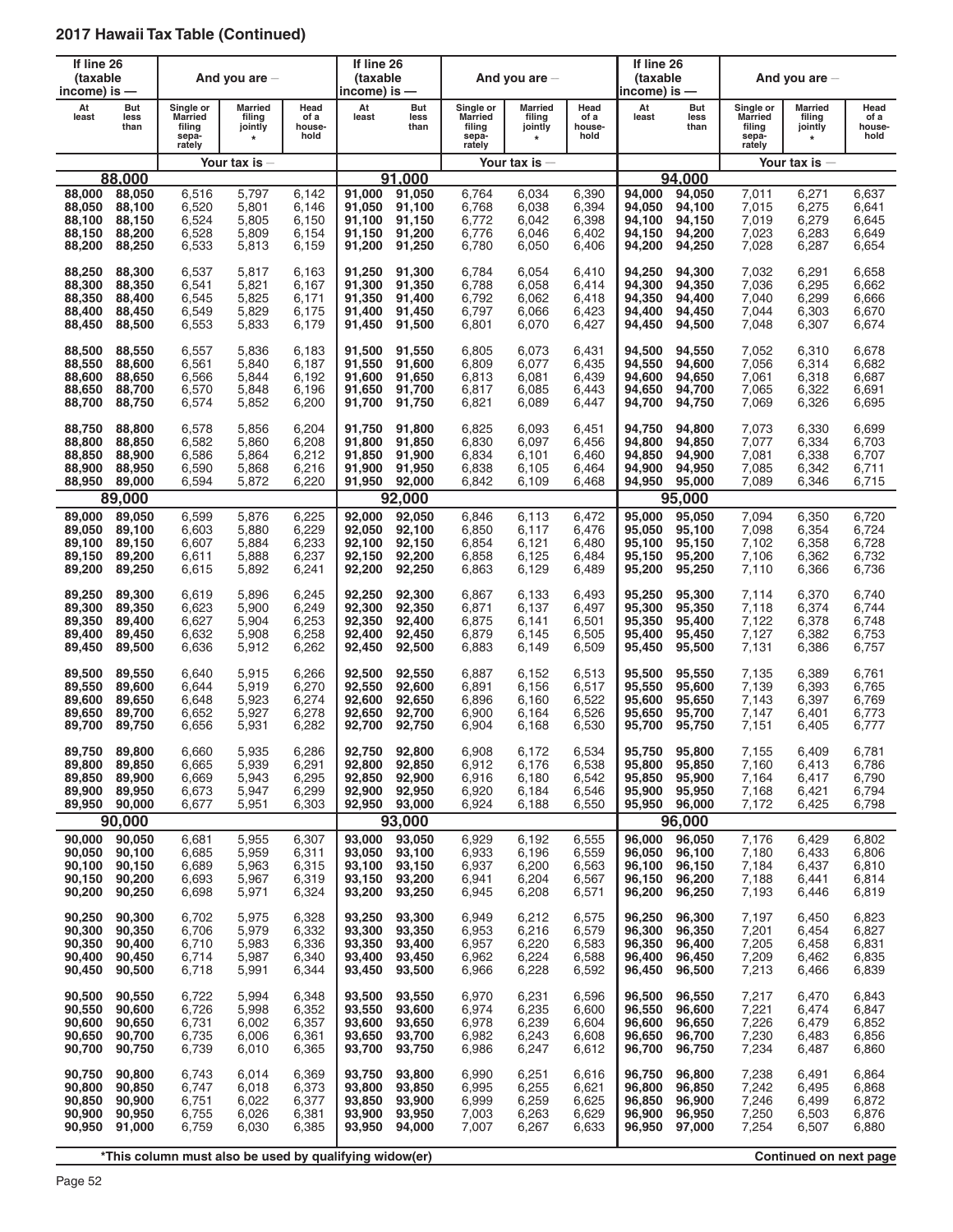| If line 26<br>(taxable<br>income) is $-$ |                     | And you are $-$                                          |                                                | If line 26<br>(taxable<br>$ income\rangle$ is $-$ |             | And you are $-$            |                                                          |                                     | If line 26<br>(taxable<br>lincome) is — |             | And you are $-$     |                                                   |                                                |                                |
|------------------------------------------|---------------------|----------------------------------------------------------|------------------------------------------------|---------------------------------------------------|-------------|----------------------------|----------------------------------------------------------|-------------------------------------|-----------------------------------------|-------------|---------------------|---------------------------------------------------|------------------------------------------------|--------------------------------|
| At<br>least                              | But<br>less<br>than | Single or<br><b>Married</b><br>filina<br>sepa-<br>rately | <b>Married</b><br>filing<br>jointly<br>$\star$ | Head<br>of a<br>house-<br>hold                    | At<br>least | <b>But</b><br>less<br>than | Single or<br><b>Married</b><br>filina<br>sepa-<br>rately | <b>Married</b><br>filing<br>jointly | Head<br>of a<br>house-<br>hold          | At<br>least | But<br>less<br>than | Single or<br>Married<br>filina<br>sepa-<br>rately | <b>Married</b><br>filing<br>jointly<br>$\star$ | Head<br>of a<br>house-<br>hold |
|                                          |                     |                                                          | Your tax is -                                  |                                                   |             |                            |                                                          | Your tax is $-$                     |                                         |             |                     |                                                   | Your tax is $-$                                |                                |
|                                          | 97.000              |                                                          |                                                |                                                   |             | 98.000                     |                                                          |                                     |                                         |             | 99.000              |                                                   |                                                |                                |
| 97,000                                   | 97,050              | 7,259                                                    | 6,512                                          | 6.885                                             | 98,000      | 98.050                     | 7,341                                                    | 6,594                               | 6,967                                   | 99,000      | 99.050              | 7,424                                             | 6.677                                          | 7,050                          |
| 97,050                                   | 97,100              | 7,263                                                    | 6,516                                          | 6.889                                             | 98.050      | 98.100                     | 7,345                                                    | 6.598                               | 6,971                                   | 99.050      | 99.100              | 7,428                                             | 6.681                                          | 7,054                          |
| 97,100                                   | 97,150              | 7.267                                                    | 6.520                                          | 6.893                                             | 98.100      | 98.150                     | 7.349                                                    | 6.602                               | 6.975                                   | 99.100      | 99.150              | 7,432                                             | 6.685                                          | 7,058                          |
| 97,150                                   | 97.200              | 7.271                                                    | 6.524                                          | 6.897                                             | 98.150      | 98.200                     | 7.353                                                    | 6.606                               | 6.979                                   | 99.150      | 99.200              | 7.436                                             | 6.689                                          | 7.062                          |
| 97,200                                   | 97,250              | 7,275                                                    | 6,528                                          | 6,901                                             | 98,200      | 98.250                     | 7,358                                                    | 6,611                               | 6,984                                   | 99,200      | 99,250              | 7,440                                             | 6,693                                          | 7,066                          |
| 97,250                                   | 97,300              | 7,279                                                    | 6,532                                          | 6,905                                             | 98,250      | 98,300                     | 7,362                                                    | 6.615                               | 6,988                                   | 99,250      | 99,300              | 7,444                                             | 6.697                                          | 7.070                          |
| 97,300                                   | 97,350              | 7,283                                                    | 6.536                                          | 6.909                                             | 98.300      | 98.350                     | 7,366                                                    | 6.619                               | 6,992                                   | 99.300      | 99.350              | 7,448                                             | 6.701                                          | 7.074                          |
| 97,350                                   | 97,400              | 7,287                                                    | 6,540                                          | 6,913                                             | 98,350      | 98,400                     | 7,370                                                    | 6,623                               | 6,996                                   | 99,350      | 99,400              | 7,452                                             | 6,705                                          | 7,078                          |
| 97,400                                   | 97,450              | 7,292                                                    | 6,545                                          | 6.918                                             | 98,400      | 98.450                     | 7,374                                                    | 6,627                               | 7,000                                   | 99.400      | 99.450              | 7,457                                             | 6.710                                          | 7,083                          |
| 97,450                                   | 97,500              | 7,296                                                    | 6,549                                          | 6,922                                             | 98.450      | 98.500                     | 7,378                                                    | 6,631                               | 7,004                                   | 99.450      | 99,500              | 7,461                                             | 6,714                                          | 7,087                          |
| 97,500                                   | 97,550              | 7.300                                                    | 6,553                                          | 6.926                                             | 98.500      | 98.550                     | 7.382                                                    | 6.635                               | 7.008                                   | 99.500      | 99.550              | 7.465                                             | 6.718                                          | 7,091                          |
| 97,550                                   | 97,600              | 7,304                                                    | 6,557                                          | 6.930                                             | 98.550      | 98,600                     | 7,386                                                    | 6.639                               | 7.012                                   | 99.550      | 99,600              | 7,469                                             | 6.722                                          | 7.095                          |
| 97,600                                   | 97,650              | 7,308                                                    | 6,561                                          | 6.934                                             | 98,600      | 98,650                     | 7,391                                                    | 6.644                               | 7,017                                   | 99.600      | 99.650              | 7,473                                             | 6.726                                          | 7.099                          |
| 97,650                                   | 97,700              | 7.312                                                    | 6.565                                          | 6.938                                             | 98.650      | 98.700                     | 7,395                                                    | 6.648                               | 7,021                                   | 99.650      | 99.700              | 7.477                                             | 6,730                                          | 7,103                          |
| 97,700                                   | 97.750              | 7,316                                                    | 6,569                                          | 6,942                                             | 98.700      | 98.750                     | 7.399                                                    | 6,652                               | 7.025                                   | 99.700      | 99.750              | 7.481                                             | 6.734                                          | 7.107                          |
| 97,750                                   | 97.800              | 7.320                                                    | 6.573                                          | 6.946                                             | 98.750      | 98,800                     | 7.403                                                    | 6.656                               | 7.029                                   | 99.750      | 99,800              | 7.485                                             | 6.738                                          | 7.111                          |
| 97,800                                   | 97,850              | 7,325                                                    | 6,578                                          | 6,951                                             | 98,800      | 98,850                     | 7,407                                                    | 6,660                               | 7,033                                   | 99,800      | 99,850              | 7,490                                             | 6,743                                          | 7,116                          |
| 97,850                                   | 97,900              | 7,329                                                    | 6,582                                          | 6,955                                             | 98,850      | 98,900                     | 7,411                                                    | 6,664                               | 7,037                                   | 99,850      | 99,900              | 7,494                                             | 6,747                                          | 7,120                          |
| 97,900                                   | 97,950              | 7,333                                                    | 6,586                                          | 6,959                                             | 98,900      | 98.950                     | 7,415                                                    | 6,668                               | 7,041                                   | 99,900      | 99,950              | 7,498                                             | 6,751                                          | 7,124                          |
| 97,950                                   | 98,000              | 7,337                                                    | 6,590                                          | 6,963                                             | 98,950      | 99,000                     | 7,419                                                    | 6,672                               | 7,045                                   | 99,950      | 100,000             | 7,502                                             | 6,755                                          | 7,128                          |

# **100,000 OR OVER — You MUST use the tax rate schedules.**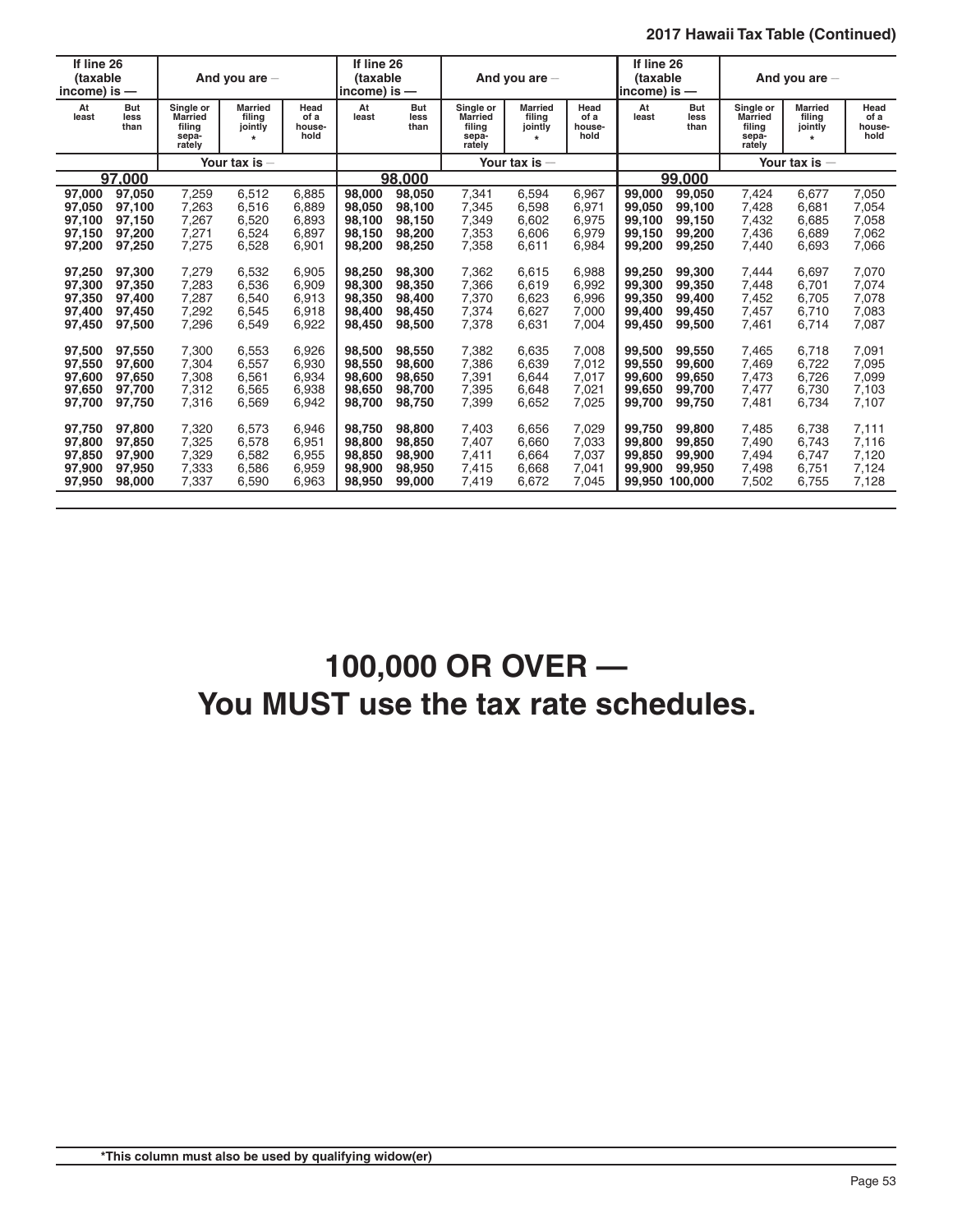# **2017 Tax Rate Schedules**

**CAUTION \_\_ If your taxable income is less than \$100,000, you MUST use the Tax Table.**

# **Schedule I**

### **SINGLE TAXPAYERS AND MARRIED FILING SEPARATE RETURNS**

|                              | If the amount on                        |              |                                |
|------------------------------|-----------------------------------------|--------------|--------------------------------|
|                              | Form N-11, Line 26 is:                  | Your tax is: |                                |
| Use this schedule if you     |                                         |              |                                |
| filled in Filing Status Oval |                                         |              | 34 plus 3.20% over \$2,400     |
| 1 or 3 on Form N-11          | Over \$4,800 but not over \$9,600  \$   |              | 110 plus 5.50% over \$4,800    |
|                              | Over \$9,600 but not over \$14,400  \$  |              | 374 plus 6.40% over \$9,600    |
|                              | Over \$14,400 but not over \$19,200  \$ |              | 682 plus 6.80% over \$14,400   |
|                              | Over \$19,200 but not over \$24,000  \$ |              | 1,008 plus 7.20% over \$19,200 |
|                              | Over \$24,000 but not over \$36,000  \$ |              | 1,354 plus 7.60% over \$24,000 |
|                              | Over \$36,000 but not over \$48,000  \$ |              | 2,266 plus 7.90% over \$36,000 |
|                              |                                         |              | 3,214 plus 8.25% over \$48,000 |

# **Schedule II**

### **MARRIED TAXPAYERS FILING JOINT RETURNS AND CERTAIN WIDOWS AND WIDOWERS**

|                              | If the amount on                        |              |                                |
|------------------------------|-----------------------------------------|--------------|--------------------------------|
|                              | Form N-11, Line 26 is:                  | Your tax is: |                                |
| Use this schedule if you     |                                         |              |                                |
| filled in Filing Status Oval | Over \$4,800 but not over \$9,600  \$   |              | 67 plus 3.20% over \$4,800     |
| 2 or 5 on Form N-11          | Over \$9,600 but not over \$19,200  \$  |              | 221 plus 5.50% over \$9,600    |
|                              | Over \$19,200 but not over \$28,800  \$ |              | 749 plus 6.40% over \$19,200   |
|                              | Over \$28,800 but not over \$38,400  \$ |              | 1,363 plus 6.80% over \$28,800 |
|                              | Over \$38,400 but not over \$48,000  \$ |              | 2,016 plus 7.20% over \$38,400 |
|                              | Over \$48,000 but not over \$72,000  \$ |              | 2,707 plus 7.60% over \$48,000 |
|                              | Over \$72,000 but not over \$96,000  \$ |              | 4,531 plus 7.90% over \$72,000 |
|                              |                                         |              | 6,427 plus 8.25% over \$96,000 |

# **Schedule III UNMARRIED HEADS OF HOUSEHOLD**

# **If the amount on**

| Form N-11, Line 26 is:                  | Your tax is: |                                |
|-----------------------------------------|--------------|--------------------------------|
|                                         |              |                                |
| Over \$3,600 but not over \$7,200  \$   |              | 50 plus 3.20% over \$3,600     |
| Over \$7,200 but not over \$14,400  \$  |              | 166 plus 5.50% over \$7,200    |
| Over \$14,400 but not over \$21,600  \$ |              | 562 plus 6.40% over \$14,400   |
| Over \$21,600 but not over \$28,800  \$ |              | 1,022 plus 6.80% over \$21,600 |
| Over \$28,800 but not over \$36,000  \$ |              | 1,512 plus 7.20% over \$28,800 |
| Over \$36,000 but not over \$54,000  \$ |              | 2,030 plus 7.60% over \$36,000 |
| Over \$54,000 but not over \$72,000  \$ |              | 3,398 plus 7.90% over \$54,000 |
|                                         |              | 4,820 plus 8.25% over \$72,000 |
|                                         |              |                                |

Use this schedule if you filled in Filing Status Oval 4 on Form N-11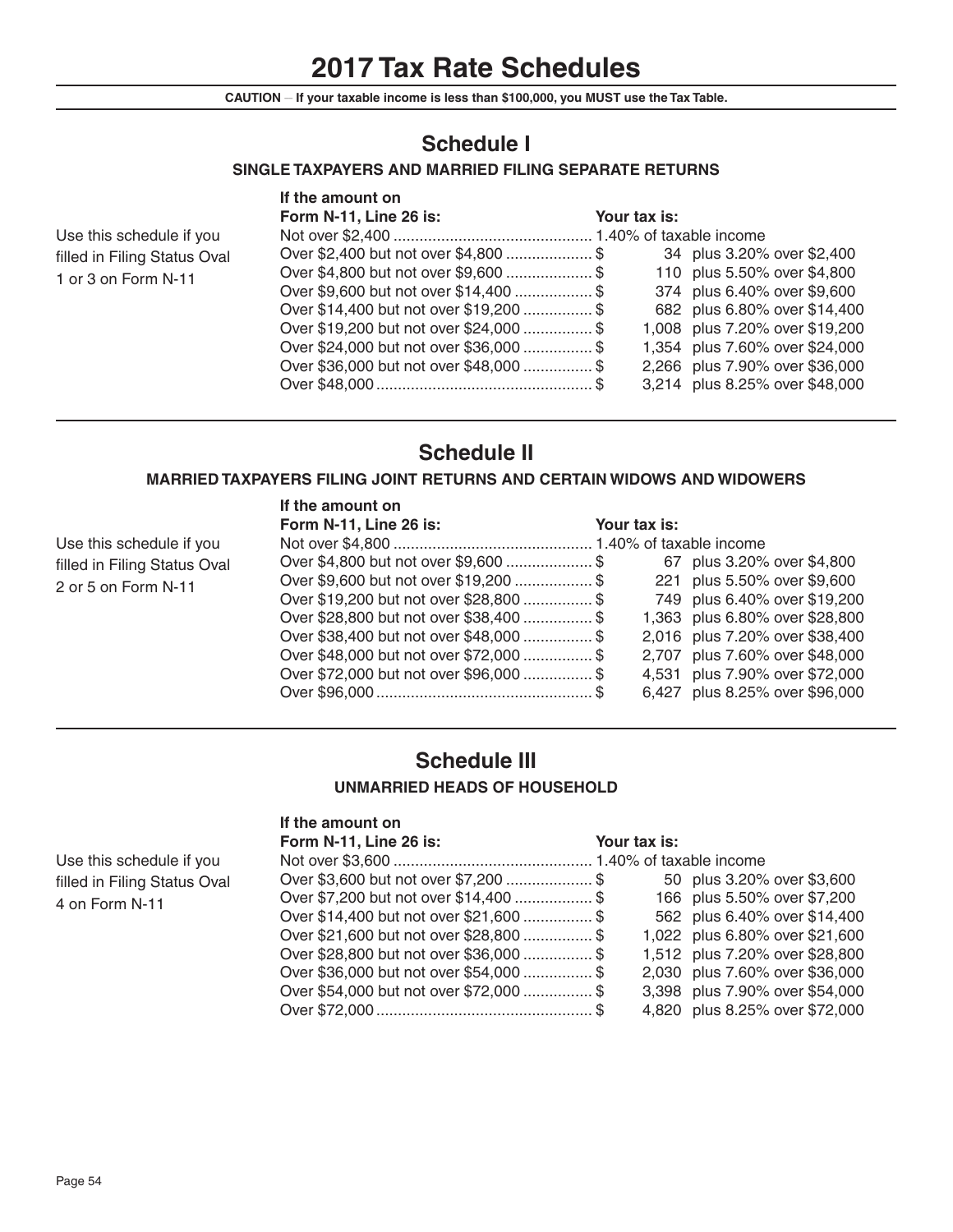David Y. Ige Governor

# **STATE OF HAWAII—DEPARTMENT OF TAXATION HAWAII TAXPAYER BILL OF RIGHTS**

Maria E. Zielinski Director of Taxation

### **MESSAGE FROM THE DIRECTOR**

*This publication explains some of your most important rights as a taxpayer.*

*Hawaii taxpayers have many rights. Some are based on laws, and others are based on our commitment to administer Hawaii's tax laws in a fair and equitable manner. The Hawaii Taxpayer Bill of Rights compiles these rights for your easy reference.*

*Taxpayer rights are at the heart of good tax administration — a pledge that the tax laws will be administered with fairness, uniformity, courtesy, and common sense. In our commitment to this pledge, we invite your suggestions for improving the services provided by the Department of Taxation.*

#### **HAWAII TAXPAYER BILL OF RIGHTS**

#### **I. Protection of Taxpayer Rights**

Taxpayers are entitled to be informed about their rights and responsibilities and to be assured that their rights will be protected throughout their contact with the Department of Taxation.

#### **II. Tax Information**

Taxpayers have a right to tax information written in plain language.

Taxpayers have a right to examine their own tax records, audit files, and collection files.

Taxpayers have a right to request copies of their own tax returns and return information, if available, subject to copying fees.

Taxpayers have a right to obtain explanations regarding billings and assessments.

#### **III. Professional and Courteous Service**

Taxpayers have a right to prompt, courteous, and accurate responses to all questions and requests for tax assistance.

Taxpayers have a right to be assured that no civil service employee of the Department of Taxation will be paid, promoted, or in any way rewarded based on the amount. If the appeal is filed with the board of review, the deciof assessments made or taxes collected.

Taxpayers have a right to be free from harassment and inappropriate contact by Department of Taxation personnel in matters relating to the collection of delinquent must also be served on the Director of Taxation at the taxes and during the course of audits.

#### **IV.** Privacy and Confidentiality

Taxpayers have a right to be assured that their dealings with the Department of Taxation will be kept confidential.

Taxpayers have a right to be assured that their tax returns and tax return information will not be disclosed, except as provided by law.

#### **V. Time Limitations**

Taxpayers are entitled to seek a refund if they have overpaid their taxes. A claim for refund must be filed within the applicable statute of limitations.

The Department of Taxation may assess a taxpayer additional taxes if the assessment is made within the applicable statute of limitations. There is no time limit on the assessment of taxes in the case of a false or fraudulent return or failure to file a return.

Taxpayers may extend the period of limitations for the assessment or refund of taxes by signing a written agreement with the Department of Taxation.

If the Department of Taxation is notified by the Internal Revenue Service or a taxpayer of any changes, corrections, or adjustments to the taxpayer's Federal tax return, the statute of limitations is automatically extended.

### **VI. Audits and Assessments**

Taxpayers have a right to a Proposed Notice of Assessment except in the case of a jeopardy assessment. A Proposed Notice of Assessment is mailed to the taxpayer's last known address and: (1) explains the basis for the assessment of taxes, penalties, and interest; (2) informs taxpayers of their right to request clarification or to object to the tax assessment within thirty days from the date the Proposed Notice of Assessment was mailed; and (3) informs taxpayers that the proposed tax assessment will become final after the expiration of thir-

ty days from the mailing of the Proposed Notice of Assessment.

Taxpayers have a right to a Final Notice of Assessment, issued after the expiration of thirty days from the mailing of the Proposed Notice of Assessment, that provides the basis for the tax assessment, and informs the taxpayer of the procedures for appealing the assessment.

Taxpayers have a right to request a meeting with the auditor or collector, their supervisor, or senior management to discuss a Proposed or Final Notice of Assessment if they do not agree with the tax assessment.

Taxpayers have a right to request that the Department of Taxation consider a closing agreement to reduce a Proposed or Final Notice of Assessment. Closing agreements are final.

#### **VII. Tax Appeals/Payment Under Protest**

Taxpayers have a right to information regarding procedures for appealing a tax assessment.

Tax Appeals. Taxpayers have a right to appeal an assessment to our Administrative Appeals Office, to the board of review, or to the tax appeal court. In order to appeal to the Administrative Appeals Office, an appeal application must be filed within 20 days from the mailing date of the Proposed Notice of Assessment or within 30 days from the mailing date of the Final Notice of Assessment. The assessment does not need to be paid in order to appeal to the Administrative Appeals Office. An appeal to the board of review or to the tax appeal court must be filed within 30 days from the date the Final Notice of Assessment was mailed. If the appeal is filed directly with the tax appeal court, a court-stamped copy of the notice of appeal must also be served on the Director of Taxation within 30 days from the date the Final Notice of Assessment was mailed by delivery to:

**Civil Legal Complaints/Legal Process** Director of Taxation Department of Taxation 830 Punchbowl Street, Room 221 Honolulu, HI 96813-5094

sion of the board may be appealed to the tax appeal ment's website for 5 calendar days. court within 30 days after the filing of the board of review decision. A court-stamped copy of the notice of appeal of review decision.  $e^{\Theta^2}$ 

If the appeal is filed with the tax appeal court, the decision of the tax appeal court may be appealed within 30 days to the Intermediate Appellate Court.

The first appeal to either the board of review or to the tax appeal court may be made without payment of the tax assessed. However, the assessed tax must be paid together with interest when the taxpayer appeals the decision by the board or the tax appeal court or the decision by the board in favor of the Department of Taxation is not appealed. In addition, a taxpayer who prevails before the board of review does not have to pay the assessed tax prior to an appeal by the Department of Taxation to the tax appeal court. Similarly, a taxpayer who prevails before the board of review and the tax appeal court does not have to pay the assessed tax prior to an appeal by the Department of Taxation to the Intermediate Appellate Court.

The tax appeal court may allow an individual taxpayer to appeal an income tax assessment without prior payment of the tax where the total tax liability does not exceed \$50,000 and the taxpayer shows that the payment of the tax would cause irreparable harm.

Payment Under Protest. In lieu of filing an appeal or if an appeal is not filed with the board of review, with the tax appeal court, or with the Administrative Appeals Office within 30 days from the date the Final Notice of Assessment was mailed, the taxpayer may pay the disputed tax assessment under written protest and seek to recover the taxes by filing an action in tax appeal court within 30 days from the date of payment.

#### **VIII. Representation**

Taxpayers have a right to represent themselves or have another person accompany or represent them (with

proper written authorization) when dealing with the Department of Taxation on any tax matter, including audits, collections, and appeals.

#### **IX. Taxpayer Advocate**

Taxpayers have a right to seek the assistance of our Taxpayer Advocate to resolve any tax-related problem after all other means for resolving the problem have been exhausted, or if they feel that their rights as a taxpayer have been abridged, except in the case of a criminal tax investigation.

#### **X. Installment Agreements, Waivers, and Compromises**

Installment Agreements. Taxpayers have a right to request that the Department of Taxation consider an installment payment agreement to allow taxpayers to pay their delinquent taxes over time. The Department of Taxation will evaluate a request for an installment payment agreement based on the financial condition of the taxpayer. Taxpayers will be notified before collection action is taken on any outstanding tax liability if the installment payment agreement is in good standing. Interest will continue to accrue on the outstanding tax and penalty until paid in full. The Department may offset any outstanding tax liability with any credits due to the taxpayer from other taxes.

Waiver of Penalties and Interest. Taxpayers have a right to request that the Department of Taxation waive penalties and interest added to any tax if the taxpayer can show that failure to file a return or pay a tax on time was due to reasonable cause, i.e., not due to the taxpayer's own carelessness, neglect, or wilful disregard of the law, but due to circumstances beyond the taxpayer's control.

Compromise Offers. Taxpayers have a right to request that the Department of Taxation consider a compromise offer to reduce any tax claim arising under the tax laws administered by the Department based on doubt as to liability or collectibility, subject to the Governor's approval. If the tax liability excluding penalties and interest is \$50,000 or less, the Director may approve the offer in compromise without the Governor's approval after the offer in compromise has been posted on the Depart-

above address within 30 days after the filing of the board. The first proposed payment in the case of a periodic pay-Any offer in compromise submitted to the Department of Taxation must be accompanied by 20% of the amount of the offer in cases of a lump-sum offer in compromise, or ment offer in compromise. Individual taxpayers who meet the low-income certification guidelines published by the Internal Revenue Service for the period in which the offer in compromise has been submitted will not be required to submit a payment with an offer in compromise submission. In cases where an offer in compromise is rejected, the payment amount will be applied to the tax liability of the taxpayer that was first assessed.

#### **XI. Collections**

Taxpayers have a right to be informed in writing to the taxpayer's last known address of possible collection actions that may be taken on delinquent taxes, including referral to a collection agency.

Taxpayers have a right to be notified of any cost recovery fee associated with any collection action.

Taxpayers have a right to have collection actions put on hold in the case of hardship or while discussing their situation with the collector, supervisor, or senior management, understanding that interest continues to accrue.

Taxpayers have a right to a prompt release of a lien upon payment of a tax delinquency and all filing fees.

Taxpayers have a right to have an incorrect lien corrected or released and to have a letter of clarification sent to a credit reporting company.

Taxpayers have a right to have all other collection actions exhausted before a seizure of a taxpayer's assets takes place, unless the Department of Taxation determines that the interests of the State are in jeopardy.

Taxpayers have a right to have the following property exempt from levy: wearing apparel; school books; fuel; provisions; furniture; personal effects; books and tools of a trade, business, or profession; unemployment benefits; and undelivered mail.